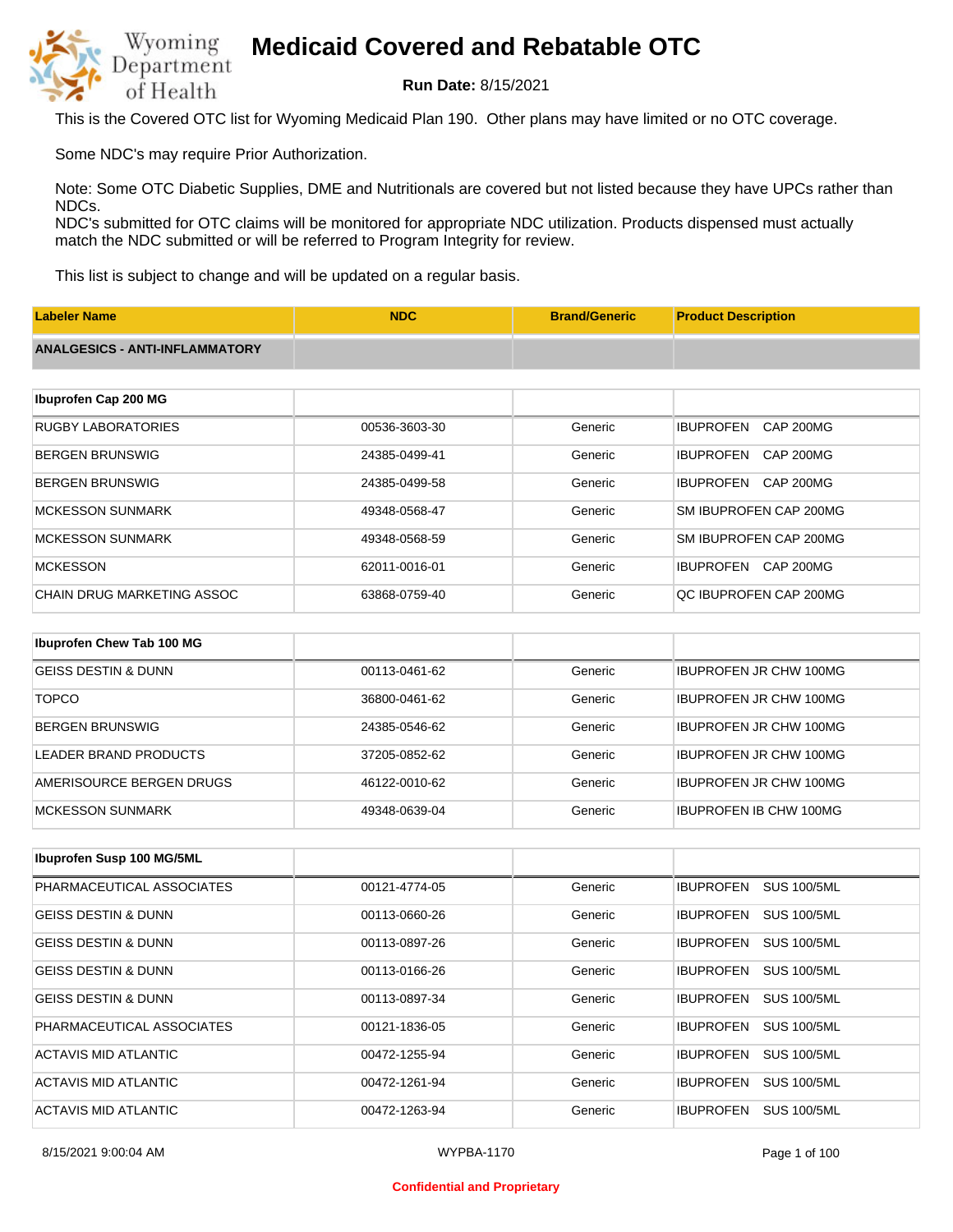| Wyoming                      | <b>Medicaid Covered and Rebatable OTC</b> |         |                                        |
|------------------------------|-------------------------------------------|---------|----------------------------------------|
| Department<br>of Health      | <b>Run Date: 8/15/2021</b>                |         |                                        |
| <b>MAJOR PHARMACEUTICALS</b> | 00904-5309-20                             | Generic | <b>IBUPROFEN</b><br><b>SUS 100/5ML</b> |
| <b>MAJOR PHARMACEUTICALS</b> | 00904-5309-09                             | Generic | <b>IBUPROFEN</b><br><b>SUS 100/5ML</b> |
| <b>MAJOR PHARMACEUTICALS</b> | 00904-5577-20                             | Generic | <b>SUS 100/5ML</b><br><b>IBUPROFEN</b> |
| <b>SELECT BRAND</b>          | 15127-0978-04                             | Generic | <b>IBUPROFEN</b><br><b>SUS 100/5ML</b> |
| <b>BERGEN BRUNSWIG</b>       | 24385-0009-34                             | Generic | <b>SUS 100/5ML</b><br><b>IBUPROFEN</b> |
| <b>BERGEN BRUNSWIG</b>       | 24385-0009-26                             | Generic | <b>IBUPROFEN</b><br><b>SUS 100/5ML</b> |
| <b>BERGEN BRUNSWIG</b>       | 24385-0372-26                             | Generic | <b>SUS 100/5ML</b><br><b>IBUPROFEN</b> |
| <b>BERGEN BRUNSWIG</b>       | 24385-0361-26                             | Generic | <b>IBUPROFEN</b><br><b>SUS 100/5ML</b> |
| <b>BERGEN BRUNSWIG</b>       | 24385-0361-34                             | Generic | <b>SUS 100/5ML</b><br><b>IBUPROFEN</b> |
| <b>TOPCO</b>                 | 36800-0660-26                             | Generic | <b>IBUPROFEN</b><br><b>SUS 100/5ML</b> |
| <b>LEADER BRAND PRODUCTS</b> | 37205-0848-26                             | Generic | <b>SUS 100/5ML</b><br><b>IBUPROFEN</b> |
| <b>SELECT BRAND</b>          | 15127-0900-04                             | Generic | <b>IBUPROFEN</b><br><b>SUS 100/5ML</b> |
| <b>TOPCO</b>                 | 36800-0897-26                             | Generic | <b>SUS 100/5ML</b><br><b>IBUPROFEN</b> |
| <b>LEADER BRAND PRODUCTS</b> | 37205-0643-26                             | Generic | <b>IBUPROFEN</b><br><b>SUS 100/5ML</b> |
| LEADER BRAND PRODUCTS        | 37205-0660-26                             | Generic | <b>SUS 100/5ML</b><br><b>IBUPROFEN</b> |
| <b>BERGEN BRUNSWIG</b>       | 24385-0905-26                             | Generic | <b>IBUPROFEN</b><br><b>SUS 100/5ML</b> |
| <b>BERGEN BRUNSWIG</b>       | 24385-0905-34                             | Generic | <b>SUS 100/5ML</b><br><b>IBUPROFEN</b> |
| <b>TOPCO</b>                 | 36800-0166-26                             | Generic | <b>IBUPROFEN</b><br><b>SUS 100/5ML</b> |
| <b>LEADER BRAND PRODUCTS</b> | 37205-0282-26                             | Generic | <b>IBUPROFEN</b><br><b>SUS 100/5ML</b> |
| LEADER BRAND PRODUCTS        | 37205-0283-26                             | Generic | <b>IBUPROFEN</b><br><b>SUS 100/5ML</b> |
| <b>PADAGIS</b>               | 45802-0140-26                             | Generic | <b>SUS 100/5ML</b><br><b>IBUPROFEN</b> |
| AMERISOURCE BERGEN DRUGS     | 46122-0110-26                             | Generic | IBUPROFEN SUS 100/5ML                  |
| <b>PADAGIS</b>               | 45802-0133-26                             | Generic | IBUPROFEN SUS 100/5ML                  |
| <b>PADAGIS</b>               | 45802-0897-26                             | Generic | <b>IBUPROFEN</b><br><b>SUS 100/5ML</b> |
| <b>PADAGIS</b>               | 45802-0897-34                             | Generic | <b>IBUPROFEN</b><br><b>SUS 100/5ML</b> |
| <b>MCKESSON SUNMARK</b>      | 49348-0229-37                             | Generic | <b>SUS 100/5ML</b><br><b>IBUPROFEN</b> |
| <b>MCKESSON SUNMARK</b>      | 49348-0229-34                             | Generic | <b>IBUPROFEN</b><br><b>SUS 100/5ML</b> |
| <b>MCKESSON SUNMARK</b>      | 49348-0499-34                             | Generic | <b>SUS 100/5ML</b><br><b>IBUPROFEN</b> |
| <b>MCKESSON SUNMARK</b>      | 49348-0500-34                             | Generic | <b>IBUPROFEN</b><br><b>SUS 100/5ML</b> |
| <b>MCKESSON SUNMARK</b>      | 49348-0876-34                             | Generic | <b>IBUPROFEN</b><br><b>SUS 100/5ML</b> |
| <b>MCKESSON</b>              | 62011-0011-01                             | Generic | <b>IBUPROFEN</b><br><b>SUS 100/5ML</b> |
| <b>MCKESSON</b>              | 62011-0030-01                             | Generic | <b>IBUPROFEN</b><br><b>SUS 100/5ML</b> |
| <b>MCKESSON</b>              | 62011-0010-01                             | Generic | <b>IBUPROFEN</b><br><b>SUS 100/5ML</b> |
| <b>MCKESSON</b>              | 62011-0030-02                             | Generic | <b>IBUPROFEN</b><br><b>SUS 100/5ML</b> |
| <b>MCKESSON</b>              | 62011-0214-01                             | Generic | <b>SUS 100/5ML</b><br><b>IBUPROFEN</b> |
| PRECISION DOSE, INC          | 68094-0503-61                             | Generic | <b>SUS 100/5ML</b><br><b>IBUPROFEN</b> |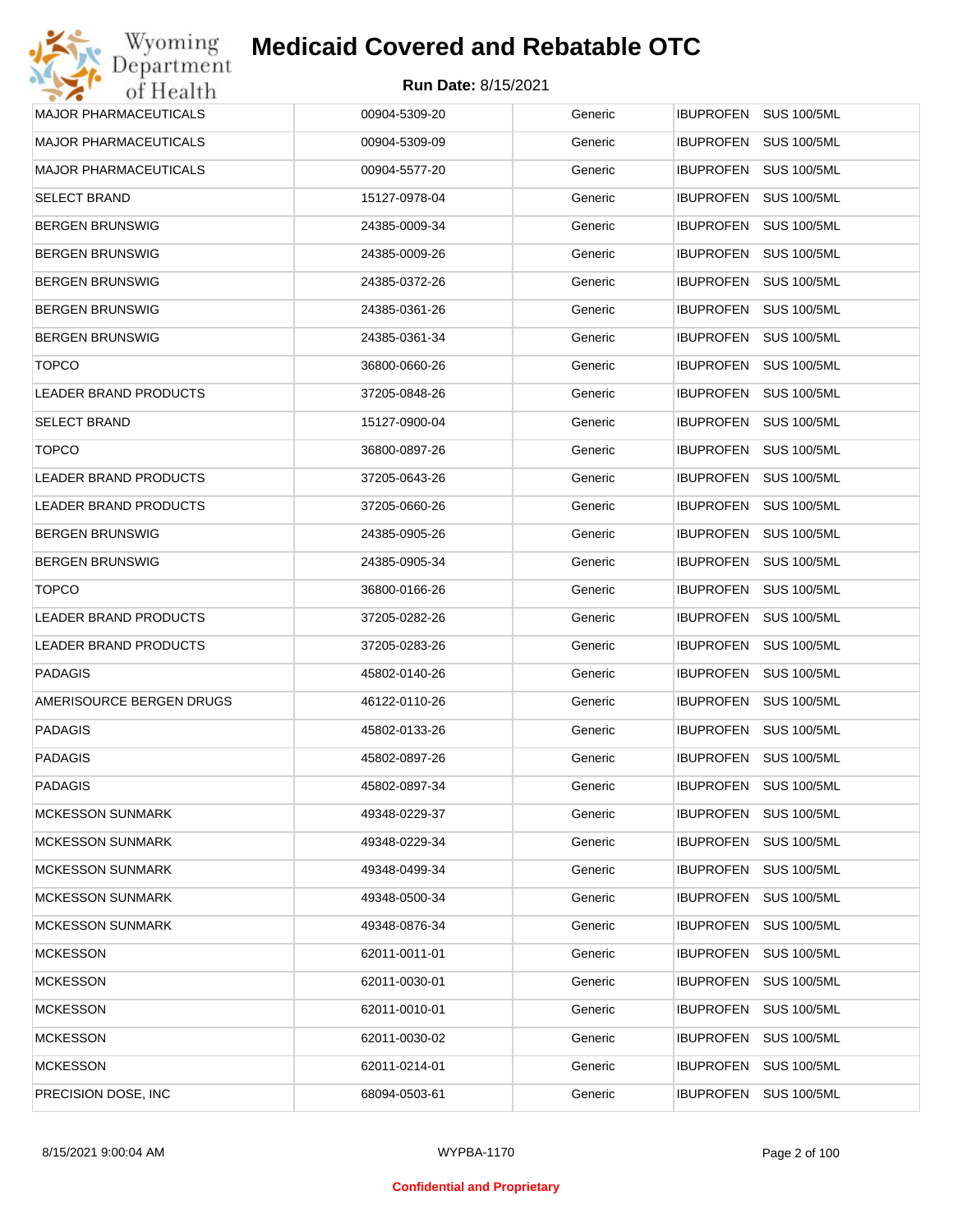| Wyoming<br><b>Medicaid Covered and Rebatable OTC</b><br>Department |                            |         |                  |                    |  |  |
|--------------------------------------------------------------------|----------------------------|---------|------------------|--------------------|--|--|
| of Health                                                          | <b>Run Date: 8/15/2021</b> |         |                  |                    |  |  |
| <b>CHAIN DRUG MARKETING ASSOC</b>                                  | 63868-0758-18              | Generic | <b>IBUPROFEN</b> | <b>SUS 100/5ML</b> |  |  |
| PRECISION DOSE, INC.                                               | 68094-0503-62              | Generic | <b>IBUPROFEN</b> | <b>SUS 100/5ML</b> |  |  |
| CHAIN DRUG MARKETING ASSOC                                         | 63868-0756-18              | Generic | <b>IBUPROFEN</b> | <b>SUS 100/5ML</b> |  |  |
| PRECISION DOSE, INC.                                               | 68094-0494-62              | Generic | <b>IBUPROFEN</b> | <b>SUS 100/5ML</b> |  |  |
| PRECISION DOSE, INC.                                               | 68094-0503-59              | Generic | <b>IBUPROFEN</b> | <b>SUS 100/5ML</b> |  |  |
| PRECISION DOSE, INC.                                               | 68094-0494-58              | Generic | <b>IBUPROFEN</b> | <b>SUS 100/5ML</b> |  |  |
| PRECISION DOSE, INC.                                               | 68094-0494-59              | Generic | <b>IBUPROFEN</b> | <b>SUS 100/5ML</b> |  |  |
| PRECISION DOSE, INC.                                               | 68094-0494-61              | Generic | <b>IBUPROFEN</b> | <b>SUS 100/5ML</b> |  |  |

| <b>Ibuprofen Susp 40 MG/ML</b> |               |         |                                 |
|--------------------------------|---------------|---------|---------------------------------|
| <b>GEISS DESTIN &amp; DUNN</b> | 00113-0057-05 | Generic | <b>IBUPROFEN</b><br>DRO 50/1.25 |
| <b>MAJOR PHARMACEUTICALS</b>   | 00904-5463-35 | Generic | <b>IBUPROFEN</b><br>DRO 50/1.25 |
| <b>TOPCO</b>                   | 36800-0057-05 | Generic | <b>IBUPROFEN</b><br>DRO 50/1.25 |
| <b>TOPCO</b>                   | 36800-0255-10 | Generic | <b>IBUPROFEN</b><br>DRO 50/1.25 |
| <b>BERGEN BRUNSWIG</b>         | 24385-0550-10 | Generic | <b>IBUPROFEN</b><br>DRO 50/1.25 |
| <b>LEADER BRAND PRODUCTS</b>   | 37205-0436-10 | Generic | <b>IBU-DROPS</b><br>DRO 50/1.25 |
| <b>ACTAVIS</b>                 | 45963-0125-23 | Generic | <b>IBUPROFEN</b><br>DRO 50/1.25 |
| <b>PADAGIS</b>                 | 45802-0057-05 | Generic | <b>IBUPROFEN</b><br>DRO 50/1.25 |
| <b>ACTAVIS</b>                 | 45963-0125-24 | Generic | <b>IBUPROFEN</b><br>DRO 50/1.25 |
| <b>LEADER BRAND PRODUCTS</b>   | 37205-0646-05 | Generic | <b>IBU-DROPS</b><br>DRO 40MG/ML |
| <b>MCKESSON SUNMARK</b>        | 49348-0374-69 | Generic | <b>IBUPROFEN</b><br>DRO 50/1.25 |
| <b>MCKESSON SUNMARK</b>        | 49348-0642-27 | Generic | <b>IBUPROFEN</b><br>DRO 50/1.25 |
| <b>MCKESSON</b>                | 62011-0004-01 | Generic | <b>IBUPROFEN</b><br>DRO 50/1.25 |
| <b>MCKESSON</b>                | 62011-0012-01 | Generic | <b>IBUPROFEN</b><br>DRO 50/1.25 |
| CHAIN DRUG MARKETING ASSOC     | 63868-0076-30 | Generic | <b>IBUPROFEN</b><br>DRO 50/1.25 |

| Ibuprofen Tab 200 MG           |               |         |                                      |
|--------------------------------|---------------|---------|--------------------------------------|
| <b>PERRIGO</b>                 | 00113-0074-71 | Generic | <b>IBUPROFEN</b><br><b>TAB 200MG</b> |
| <b>PERRIGO</b>                 | 00113-0074-78 | Generic | <b>TAB 200MG</b><br><b>IBUPROFEN</b> |
| <b>PERRIGO</b>                 | 00113-0647-62 | Generic | <b>IBUPROFEN</b><br><b>TAB 200MG</b> |
| <b>PERRIGO</b>                 | 00113-0647-71 | Generic | <b>TAB 200MG</b><br><b>IBUPROFEN</b> |
| <b>PERRIGO</b>                 | 00113-0604-78 | Generic | <b>IBUPROFEN</b><br><b>TAB 200MG</b> |
| <b>PERRIGO</b>                 | 00113-0604-90 | Generic | <b>IBUPROFEN</b><br><b>TAB 200MG</b> |
| <b>PERRIGO</b>                 | 00113-0604-71 | Generic | <b>IBUPROFEN</b><br><b>TAB 200MG</b> |
| <b>PERRIGO</b>                 | 00113-0647-78 | Generic | <b>IBUPROFEN</b><br><b>TAB 200MG</b> |
| <b>GEISS DESTIN &amp; DUNN</b> | 00113-0517-71 | Generic | <b>IBUPROFEN</b><br><b>TAB 200MG</b> |
| <b>PERRIGO</b>                 | 00113-0604-62 | Generic | <b>IBUPROFEN</b><br><b>TAB 200MG</b> |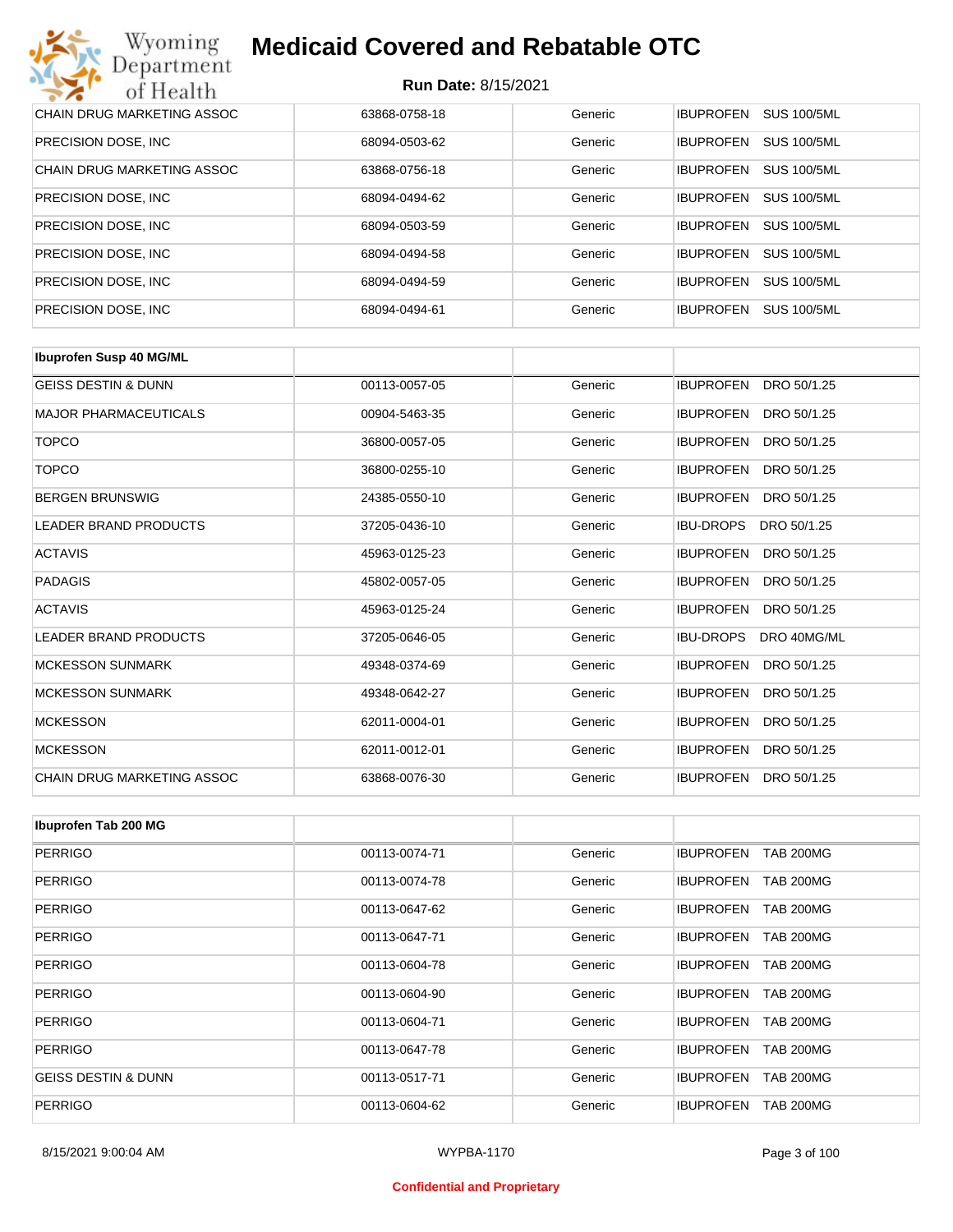| Wyoming                      | <b>Medicaid Covered and Rebatable OTC</b> |         |                                      |
|------------------------------|-------------------------------------------|---------|--------------------------------------|
| Department<br>of Health      | <b>Run Date: 8/15/2021</b>                |         |                                      |
| <b>RUGBY LABORATORIES</b>    | 00536-3587-06                             | Generic | IBUPROFEN TAB 200MG                  |
| <b>RUGBY LABORATORIES</b>    | 00536-3587-01                             | Generic | IBUPROFEN TAB 200MG                  |
| <b>MAJOR PHARMACEUTICALS</b> | 00904-7914-59                             | Generic | <b>IBU-200</b><br><b>TAB 200MG</b>   |
| <b>MAJOR PHARMACEUTICALS</b> | 00904-7915-80                             | Generic | IBUPROFEN TAB 200MG                  |
| <b>SELECT BRAND</b>          | 15127-0312-50                             | Generic | SB IBUPROFEN TAB 200MG               |
| <b>SELECT BRAND</b>          | 15127-0335-50                             | Generic | SB IBUPROFEN TAB 200MG               |
| <b>SELECT BRAND</b>          | 15127-0905-50                             | Generic | SB IBUPROFEN TAB 200MG               |
| <b>SELECT BRAND</b>          | 15127-0907-50                             | Generic | SB IBUPROFEN TAB 200MG               |
| PHARBEST PHARMACEUTICALS     | 16103-0393-06                             | Generic | IBUPROFEN TAB 200MG                  |
| <b>MAJOR PHARMACEUTICALS</b> | 00904-7914-51                             | Generic | <b>IBU-200</b><br><b>TAB 200MG</b>   |
| <b>MAJOR PHARMACEUTICALS</b> | 00904-7914-61                             | Generic | IBUPROFEN TAB 200MG                  |
| <b>MAJOR PHARMACEUTICALS</b> | 00904-7915-70                             | Generic | IBUPROFEN TAB 200MG                  |
| <b>SELECT BRAND</b>          | 15127-0312-25                             | Generic | SB IBUPROFEN TAB 200MG               |
| <b>SELECT BRAND</b>          | 15127-0335-24                             | Generic | SB IBUPROFEN TAB 200MG               |
| <b>SELECT BRAND</b>          | 15127-0907-24                             | Generic | SB IBUPROFEN TAB 200MG               |
| <b>MAJOR PHARMACEUTICALS</b> | 00904-7915-24                             | Generic | IBUPROFEN TAB 200MG                  |
| <b>MAJOR PHARMACEUTICALS</b> | 00904-7915-40                             | Generic | IBUPROFEN TAB 200MG                  |
| <b>MAJOR PHARMACEUTICALS</b> | 00904-7915-51                             | Generic | IBUPROFEN TAB 200MG                  |
| <b>MAJOR PHARMACEUTICALS</b> | 00904-7915-59                             | Generic | IBUPROFEN TAB 200MG                  |
| <b>SELECT BRAND</b>          | 15127-0312-01                             | Generic | SB IBUPROFEN TAB 200MG               |
| <b>SELECT BRAND</b>          | 15127-0312-24                             | Generic | SB IBUPROFEN TAB 200MG               |
| <b>MAJOR PHARMACEUTICALS</b> | 00904-7912-51                             | Generic | IBUPROFEN TAB 200MG                  |
| <b>MAJOR PHARMACEUTICALS</b> | 00904-7912-59                             | Generic | IBUPROFEN TAB 200MG                  |
| <b>SELECT BRAND</b>          | 15127-0335-01                             | Generic | SB IBUPROFEN TAB 200MG               |
| PHARBEST PHARMACEUTICALS     | 16103-0393-08                             | Generic | IBUPROFEN TAB 200MG                  |
| <b>BERGEN BRUNSWIG</b>       | 24385-0059-78                             | Generic | IBUPROFEN TAB 200MG                  |
| <b>BERGEN BRUNSWIG</b>       | 24385-0604-78                             | Generic | <b>IBUPROFEN</b><br><b>TAB 200MG</b> |
| <b>BERGEN BRUNSWIG</b>       | 24385-0604-90                             | Generic | <b>IBUPROFEN</b><br><b>TAB 200MG</b> |
| <b>BERGEN BRUNSWIG</b>       | 24385-0647-71                             | Generic | <b>IBUPROFEN</b><br><b>TAB 200MG</b> |
| <b>TOPCO</b>                 | 36800-0517-78                             | Generic | <b>IBUPROFEN</b><br>TAB 200MG        |
| <b>TOPCO</b>                 | 36800-0604-90                             | Generic | <b>IBUPROFEN</b><br>TAB 200MG        |
| <b>TOPCO</b>                 | 36800-0647-62                             | Generic | <b>IBUPROFEN</b><br>TAB 200MG        |
| <b>TOPCO</b>                 | 36800-0647-78                             | Generic | <b>IBUPROFEN</b><br>TAB 200MG        |
| <b>TOPCO</b>                 | 36800-0074-71                             | Generic | <b>IBUPROFEN</b><br>TAB 200MG        |
| <b>TOPCO</b>                 | 36800-0074-78                             | Generic | <b>IBUPROFEN</b><br>TAB 200MG        |
| <b>BERGEN BRUNSWIG</b>       | 24385-0604-85                             | Generic | <b>IBUPROFEN</b><br><b>TAB 200MG</b> |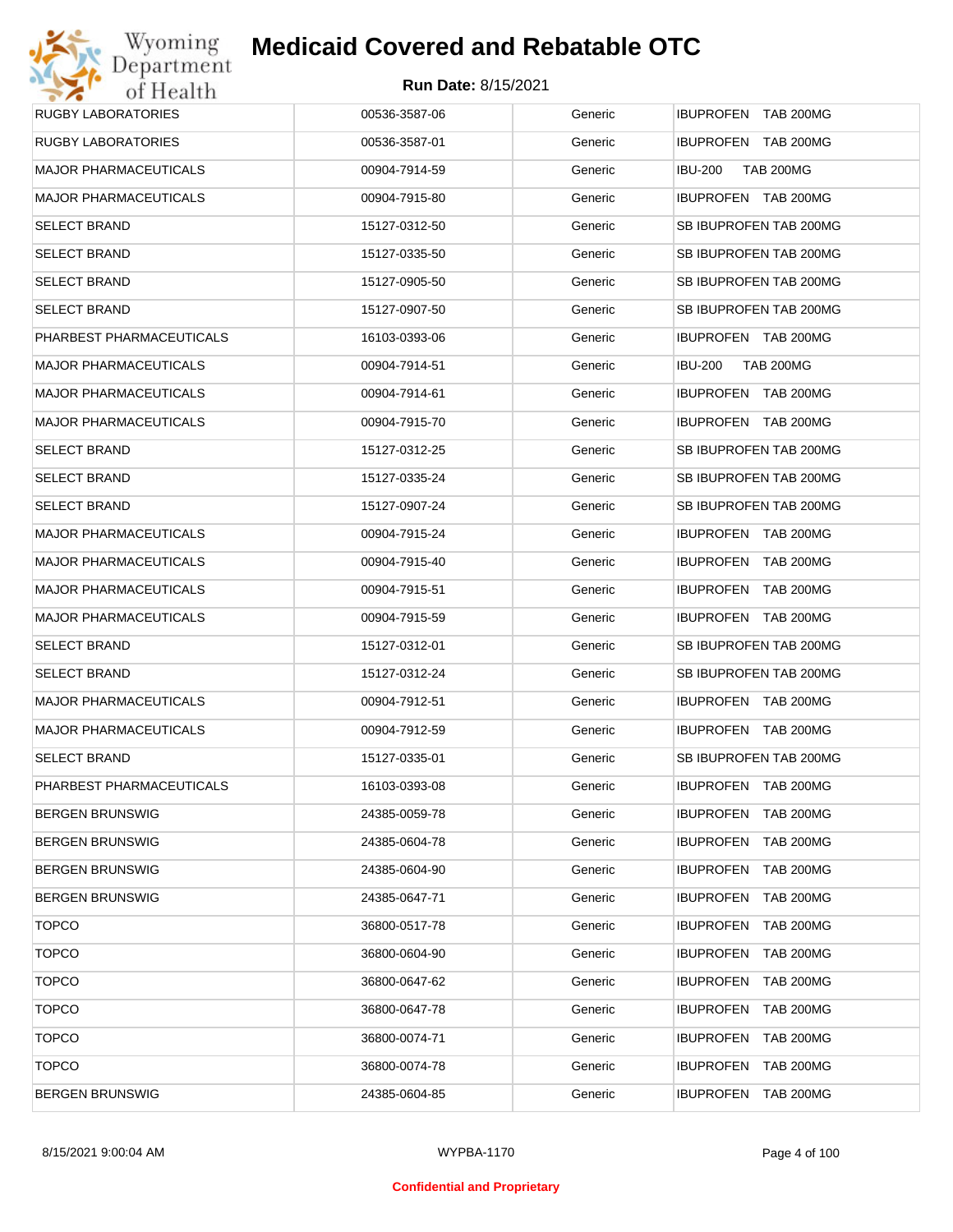

| <b>TOPCO</b>                 | 36800-0183-83 | Generic | IBUPROFEN TAB 200MG               |
|------------------------------|---------------|---------|-----------------------------------|
| <b>TOPCO</b>                 | 36800-0517-71 | Generic | IBUPROFEN TAB 200MG               |
| <b>TOPCO</b>                 | 36800-0604-93 | Generic | <b>IBUPROFEN TAB 200MG</b>        |
| <b>TOPCO</b>                 | 36800-0647-71 | Generic | IBUPROFEN TAB 200MG               |
| <b>TOPCO</b>                 | 36800-0647-90 | Generic | IBUPROFEN TAB 200MG               |
| LEADER BRAND PRODUCTS        | 37205-0341-71 | Generic | IBUPROFEN TAB 200MG               |
| BERGEN BRUNSWIG              | 24385-0058-78 | Generic | IBUPROFEN TAB 200MG               |
| BERGEN BRUNSWIG              | 24385-0058-82 | Generic | IBUPROFEN TAB 200MG               |
| BERGEN BRUNSWIG              | 24385-0604-71 | Generic | IBUPROFEN TAB 200MG               |
| BERGEN BRUNSWIG              | 24385-0647-78 | Generic | IBUPROFEN TAB 200MG               |
| <b>TOPCO</b>                 | 36800-0604-62 | Generic | IBUPROFEN TAB 200MG               |
| <b>TOPCO</b>                 | 36800-0604-71 | Generic | IBUPROFEN TAB 200MG               |
| <b>TOPCO</b>                 | 36800-0604-78 | Generic | IBUPROFEN TAB 200MG               |
| <b>TOPCO</b>                 | 36800-0604-85 | Generic | IBUPROFEN TAB 200MG               |
| <b>LEADER BRAND PRODUCTS</b> | 37205-0341-78 | Generic | IBUPROFEN TAB 200MG               |
| <b>LEADER BRAND PRODUCTS</b> | 37205-0345-71 | Generic | IBUPROFEN TAB 200MG               |
| LEADER BRAND PRODUCTS        | 37205-0345-78 | Generic | IBUPROFEN TAB 200MG               |
| LEADER BRAND PRODUCTS        | 37205-0350-71 | Generic | IBUPROFEN TAB 200MG               |
| <b>MCKESSON SUNMARK</b>      | 49348-0706-09 | Generic | IBUPROFEN TAB 200MG               |
| <b>MCKESSON SUNMARK</b>      | 49348-0706-14 | Generic | IBUPROFEN TAB 200MG               |
| <b>MCKESSON SUNMARK</b>      | 49348-0706-04 | Generic | IBUPROFEN TAB 200MG               |
| <b>MCKESSON SUNMARK</b>      | 49348-0706-10 | Generic | IBUPROFEN TAB 200MG               |
| <b>MCKESSON SUNMARK</b>      | 49348-0727-10 | Generic | SM IBUPROFEN TAB 200MG            |
| <b>LEADER BRAND PRODUCTS</b> | 37205-0605-71 | Generic | IBUPROFEN TAB 200MG               |
| <b>MCKESSON SUNMARK</b>      | 49348-0196-09 | Generic | <b>IBUPROFEN TAB 200MG</b>        |
| MCKESSON SUNMARK             | 49348-0196-10 | Generic | IBUPROFEN TAB 200MG               |
| <b>MCKESSON SUNMARK</b>      | 49348-0196-35 | Generic | IBUPROFEN TAB 200MG               |
| <b>MCKESSON SUNMARK</b>      | 49348-0727-09 | Generic | SM IBUPROFEN TAB 200MG            |
| AMNEAL PHARMACEUTICALS       | 53746-0140-01 | Generic | IBUPROFEN TAB 200MG               |
| <b>MCKESSON</b>              | 62011-0015-02 | Generic | HM IBUPROFEN TAB 200MG            |
| <b>MCKESSON</b>              | 62011-0015-01 | Generic | HM IBUPROFEN TAB 200MG            |
| <b>MCKESSON</b>              | 62011-0222-02 | Generic | HM IBUPROFEN TAB 200MG            |
| AUBURN PHARMACEUTICAL        | 62107-0002-01 | Generic | <b>PROVIL</b><br><b>TAB 200MG</b> |
| AUBURN PHARMACEUTICAL        | 62107-0002-50 | Generic | <b>PROVIL</b><br><b>TAB 200MG</b> |
| SKY PACKAGING                | 63739-0134-01 | Generic | IBUPROFEN TAB 200MG               |
| MCKESSON                     | 62011-0213-01 | Generic | HM IBUPROFEN TAB 200MG            |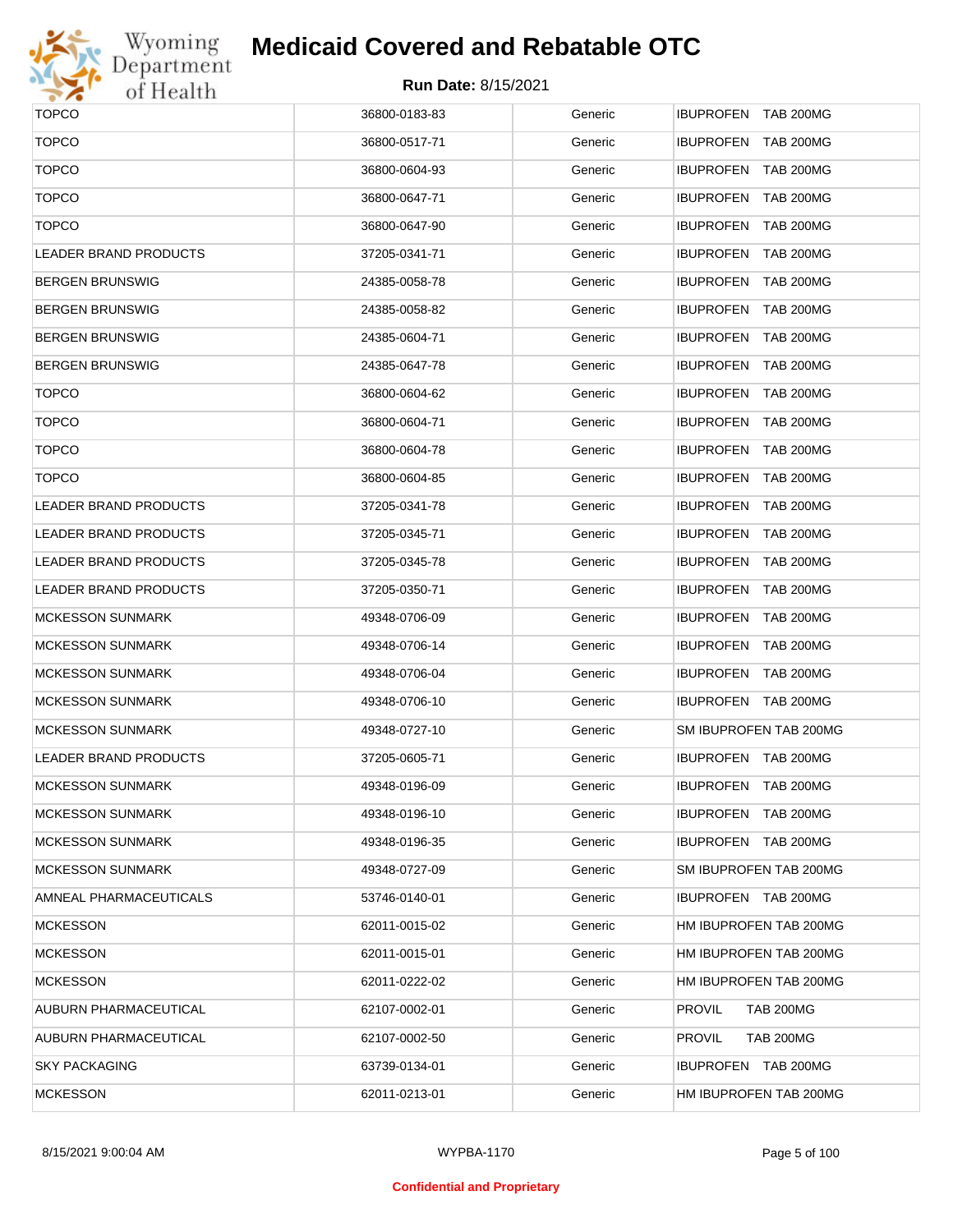

| <b>MCKESSON</b>            | 62011-0222-01 | Generic | HM IBUPROFEN TAB 200MG               |
|----------------------------|---------------|---------|--------------------------------------|
| AMNEAL PHARMACEUTICALS     | 53746-0140-10 | Generic | <b>TAB 200MG</b><br><b>IBUPROFEN</b> |
| <b>MCKESSON</b>            | 62011-0014-01 | Generic | HM IBUPROFEN TAB 200MG               |
| <b>MCKESSON</b>            | 62011-0014-02 | Generic | HM IBUPROFEN TAB 200MG               |
| <b>MCKESSON</b>            | 62011-0014-03 | Generic | HM IBUPROFEN TAB 200MG               |
| CHAIN DRUG MARKETING ASSOC | 63868-0791-50 | Generic | OC IBUPROFEN TAB 200MG               |
| CHAIN DRUG MARKETING ASSOC | 63868-0790-50 | Generic | OC IBUPROFEN TAB 200MG               |
| CHAIN DRUG MARKETING ASSOC | 63868-0983-50 | Generic | OC IBUPROFEN TAB 200MG               |

| Naproxen Sodium Cap 220 MG |               |         |                        |
|----------------------------|---------------|---------|------------------------|
| LEADER BRAND PRODUCTS      | 37205-0854-58 | Generic | NAPROXEN SOD CAP 220MG |
| LEADER BRAND PRODUCTS      | 37205-0854-60 | Generic | NAPROXEN SOD CAP 220MG |
| AMERISOURCE BERGEN DRUGS   | 46122-0038-58 | Generic | NAPROXEN SOD CAP 220MG |
| AMERISOURCE BERGEN DRUGS   | 46122-0038-60 | Generic | NAPROXEN SOD CAP 220MG |
| <b>MCKESSON</b>            | 62011-0007-01 | Generic | NAPROXEN SOD CAP 220MG |

| Naproxen Sodium Tab 220 MG     |               |         |                        |
|--------------------------------|---------------|---------|------------------------|
| <b>GEISS DESTIN &amp; DUNN</b> | 00113-9490-78 | Generic | NAPROXEN SOD TAB 220MG |
| <b>GEISS DESTIN &amp; DUNN</b> | 00113-0368-62 | Generic | NAPROXEN SOD TAB 220MG |
| <b>GEISS DESTIN &amp; DUNN</b> | 00113-0368-71 | Generic | NAPROXEN SOD TAB 220MG |
| <b>GEISS DESTIN &amp; DUNN</b> | 00113-0368-78 | Generic | NAPROXEN SOD TAB 220MG |
| <b>GEISS DESTIN &amp; DUNN</b> | 00113-9490-62 | Generic | NAPROXEN SOD TAB 220MG |
| <b>GEISS DESTIN &amp; DUNN</b> | 00113-9490-71 | Generic | NAPROXEN SOD TAB 220MG |
| <b>RUGBY LABORATORIES</b>      | 00536-1022-01 | Generic | ALL DAY RELF TAB 220MG |
| <b>RUGBY LABORATORIES</b>      | 00536-1022-06 | Generic | ALL DAY RELF TAB 220MG |
| <b>RUGBY LABORATORIES</b>      | 00536-1023-01 | Generic | ALL DAY RELF TAB 220MG |
| <b>SELECT BRAND</b>            | 15127-0466-01 | Generic | NAPROXEN SOD TAB 220MG |
| <b>SELECT BRAND</b>            | 15127-0466-24 | Generic | NAPROXEN SOD TAB 220MG |
| <b>SELECT BRAND</b>            | 15127-0466-50 | Generic | NAPROXEN SOD TAB 220MG |
| <b>TOPCO</b>                   | 36800-0490-62 | Generic | ALL DAY PAIN TAB 220MG |
| <b>TOPCO</b>                   | 36800-0490-78 | Generic | ALL DAY PAIN TAB 220MG |
| <b>TOPCO</b>                   | 36800-0368-62 | Generic | ALL DAY PAIN TAB 220MG |
| <b>TOPCO</b>                   | 36800-0368-71 | Generic | ALL DAY PAIN TAB 220MG |
| <b>TOPCO</b>                   | 36800-0368-78 | Generic | ALL DAY PAIN TAB 220MG |
| <b>TOPCO</b>                   | 36800-0368-82 | Generic | ALL DAY PAIN TAB 220MG |
| <b>BERGEN BRUNSWIG</b>         | 24385-0490-71 | Generic | ALL DAY PAIN TAB 220MG |
| <b>BERGEN BRUNSWIG</b>         | 24385-0368-71 | Generic | ALL DAY PAIN TAB 220MG |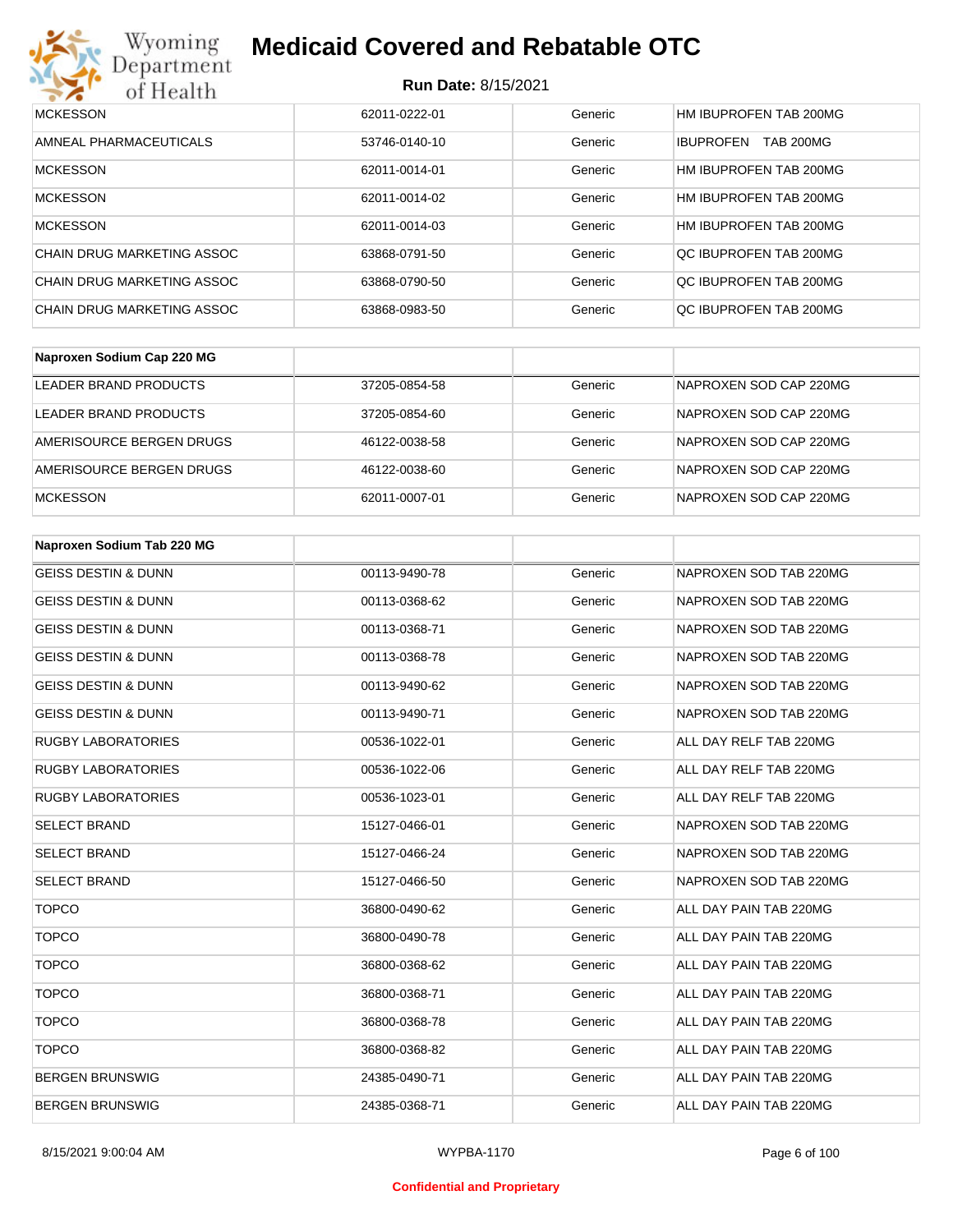

| <b>BERGEN BRUNSWIG</b>            | 24385-0368-78 | Generic | ALL DAY PAIN TAB 220MG |
|-----------------------------------|---------------|---------|------------------------|
| <b>BERGEN BRUNSWIG</b>            | 24385-0368-81 | Generic | ALL DAY PAIN TAB 220MG |
| <b>BERGEN BRUNSWIG</b>            | 24385-0490-78 | Generic | ALL DAY PAIN TAB 220MG |
| <b>PADAGIS</b>                    | 45802-0490-78 | Generic | NAPROXEN SOD TAB 220MG |
| <b>PADAGIS</b>                    | 45802-0490-71 | Generic | NAPROXEN SOD TAB 220MG |
| <b>MCKESSON SUNMARK</b>           | 49348-0306-09 | Generic | NAPROXEN SOD TAB 220MG |
| <b>MCKESSON</b>                   | 62011-0017-02 | Generic | NAPROXEN SOD TAB 220MG |
| <b>MCKESSON</b>                   | 62011-0017-01 | Generic | NAPROXEN SOD TAB 220MG |
| <b>CHAIN DRUG MARKETING ASSOC</b> | 63868-0465-50 | Generic | NAPROXEN SOD TAB 220MG |
| <b>CHAIN DRUG MARKETING ASSOC</b> | 63868-0465-01 | Generic | NAPROXEN SOD TAB 220MG |
| <b>ANALGESICS - NonNarcotic</b>   |               |         |                        |

| Acetaminophen Cap 500 MG |               |         |              |           |
|--------------------------|---------------|---------|--------------|-----------|
| MAJOR PHARMACEUTICALS    | 00904-1987-80 | Generic | MAPAP        | CAP 500MG |
| MAJOR PHARMACEUTICALS    | 00904-1987-60 | Generic | <b>MAPAP</b> | CAP 500MG |

| Acetaminophen Chew Tab 80 MG |               |         |                                  |
|------------------------------|---------------|---------|----------------------------------|
| <b>RUGBY LABORATORIES</b>    | 00536-1014-07 | Generic | <b>PAIN &amp; FEVER CHW 80MG</b> |
| MAJOR PHARMACEUTICALS        | 00904-5256-46 | Generic | CHW 80MG<br>MAPAP                |
| MAJOR PHARMACEUTICALS        | 00904-5791-46 | Generic | MAPAP CHILD CHW 80MG             |

| Acetaminophen Disintegrating Tab 160 MG |               |         |                           |
|-----------------------------------------|---------------|---------|---------------------------|
| MAJOR PHARMACEUTICALS                   | 00904-5754-24 | Generic | JUNIOR MAPAP TAB 160MG RT |
| MCKESSON SUNMARK                        | 49348-0063-04 | Generic | SM RPD MELT TAB 160MG     |
| <b>IMCKESSON</b>                        | 62011-0230-01 | Generic | HM RPD MELT TAB 160MG     |
| ICHAIN DRUG MARKETING ASSOC             | 63868-0158-24 | Generic | NON-ASA JR TAB 160MG      |

| Acetaminophen Disintegrating Tab 80 MG |               |         |                         |
|----------------------------------------|---------------|---------|-------------------------|
| IMAJOR PHARMACEUTICALS                 | 00904-5751-46 | Generic | CHLDS MAPAP TAB 80MG RT |
| LEADER BRAND PRODUCTS                  | 37205-0516-65 | Generic | CHLD PAIN RL TAB 80MG   |

| Acetaminophen Liquid 160 MG/5ML |               |         |                             |
|---------------------------------|---------------|---------|-----------------------------|
| WOMEN'S CHOICE PHARMACEUTICALS  | 00485-0057-08 | Generic | ED-APAP<br>LIQ 80MG/2.5     |
| <b>PAR PHARMACEUTICALS</b>      | 00603-0839-94 | Generic | Q-PAP<br>LIQ 160/5ML        |
| MAJOR PHARMACEUTICALS           | 00904-1985-00 | Generic | <b>MAPAP</b><br>LIQ 160/5ML |
| MAJOR PHARMACEUTICALS           | 00904-1985-20 | Generic | LIQ 160/5ML<br><b>MAPAP</b> |
| MAJOR PHARMACEUTICALS           | 00904-1985-16 | Generic | LIQ 160/5ML<br><b>MAPAP</b> |
| <b>PAR PHARMACEUTICALS</b>      | 00603-0839-58 | Generic | Q-PAP<br>LIQ 160/5ML        |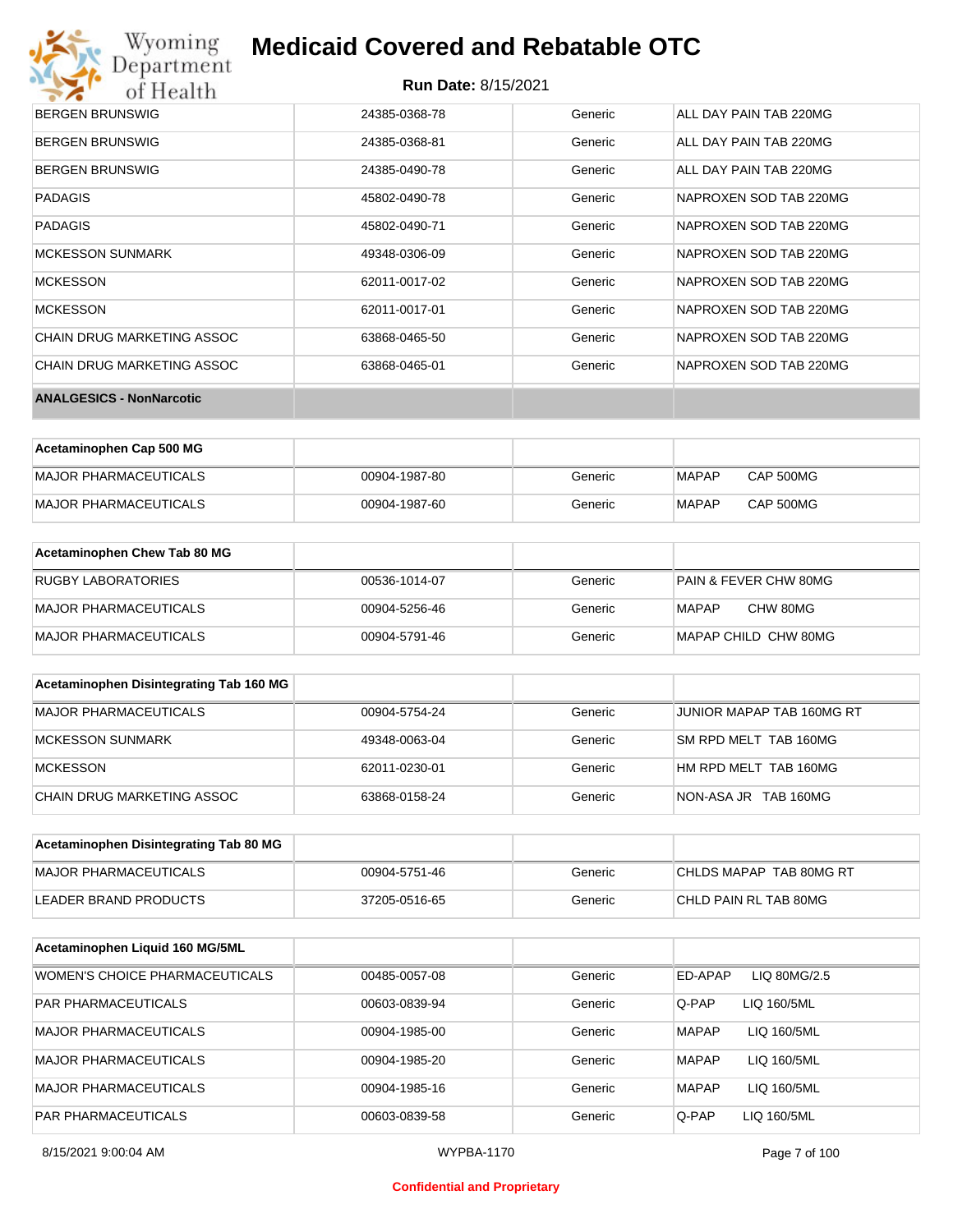| Wyoming<br>Department           | <b>Medicaid Covered and Rebatable OTC</b> |              |                                         |
|---------------------------------|-------------------------------------------|--------------|-----------------------------------------|
| of Health                       | <b>Run Date: 8/15/2021</b>                |              |                                         |
| <b>PAR PHARMACEUTICALS</b>      | 00603-0840-94                             | Generic      | Q-PAP<br>LIQ 160/5ML                    |
| METHOD PHARMACEUTICALS          | 58657-0520-16                             | Generic      | <b>ACETAMIN</b><br>LIQ 160/5ML          |
| <b>SILARX</b>                   | 54838-0144-40                             | Generic      | CHLD SILAPAP LIQ 160/5ML                |
| <b>SILARX</b>                   | 54838-0144-70                             | Generic      | CHLD SILAPAP LIQ 160/5ML                |
| <b>SILARX</b>                   | 54838-0144-80                             | Generic      | CHLD SILAPAP LIQ 160/5ML                |
| Acetaminophen Liquid 167 MG/5ML |                                           |              |                                         |
| <b>MAJOR PHARMACEUTICALS</b>    | 00904-5847-09                             | Generic      | MAPAP APAP LIQ 500/15ML                 |
| Acetaminophen Soln 100 MG/ML    |                                           |              |                                         |
| PAR PHARMACEUTICALS             | 00603-0838-73                             | Generic      | Q-PAP INFANT DRO 80/0.8ML               |
| <b>SILARX</b>                   | 54838-0145-15                             | <b>Brand</b> | INF SILAPAP DRO 80/0.8ML                |
| <b>SILARX</b>                   | 54838-0145-30                             | <b>Brand</b> | INF SILAPAP DRO 80/0.8ML                |
| Acetaminophen Soln 160 MG/5ML   |                                           |              |                                         |
| PHARMACEUTICAL ASSOCIATES       | 00121-0657-11                             | Generic      | <b>ACETAMIN</b><br><b>SOL 160/5ML</b>   |
| PHARMACEUTICAL ASSOCIATES       | 00121-0657-21                             | Generic      | <b>ACETAMIN</b><br><b>SOL 160/5ML</b>   |
| PHARMACEUTICAL ASSOCIATES       | 00121-0657-05                             | Generic      | ACETAMIN<br><b>SOL 160/5ML</b>          |
| <b>RUGBY LABORATORIES</b>       | 00536-0122-85                             | Generic      | PAIN & FEVER SOL 160/5ML                |
| <b>RUGBY LABORATORIES</b>       | 00536-0122-97                             | Generic      | PAIN & FEVER SOL 160/5ML                |
| Acetaminophen Suppos 120 MG     |                                           |              |                                         |
| <b>COSETTE PHARMACEUTICALS</b>  | 00713-0118-50                             | Generic      | <b>ACEPHEN</b><br><b>SUP 120MG</b>      |
| <b>COSETTE PHARMACEUTICALS</b>  | 00713-0118-12                             | Generic      | <b>ACEPHEN</b><br>SUP 120MG             |
| <b>COSETTE PHARMACEUTICALS</b>  | 00713-0118-01                             | Generic      | <b>ACEPHEN</b><br>SUP 120MG             |
| <b>PERRIGO</b>                  | 45802-0732-30                             | Generic      | <b>ACETAMIN</b><br>SUP <sub>120MG</sub> |
| <b>PERRIGO</b>                  | 45802-0732-33                             | Generic      | <b>ACETAMIN</b><br><b>SUP 120MG</b>     |

| Acetaminophen Suppos 325 MG    |               |              |                |                  |
|--------------------------------|---------------|--------------|----------------|------------------|
| COSETTE PHARMACEUTICALS        | 00713-0164-12 | Generic      | <b>ACEPHEN</b> | <b>SUP 325MG</b> |
| COSETTE PHARMACEUTICALS        | 00713-0164-50 | Generic      | <b>ACEPHEN</b> | <b>SUP 325MG</b> |
| <b>COSETTE PHARMACEUTICALS</b> | 00713-0164-01 | Generic      | <b>ACEPHEN</b> | <b>SUP 325MG</b> |
| <b>TARO</b>                    | 51672-2116-02 | <b>Brand</b> | FEVERALL       | <b>SUP 325MG</b> |
| <b>TARO</b>                    | 51672-2116-04 | <b>Brand</b> | FEVERALL       | <b>SUP 325MG</b> |

TARO **120MG** 51672-2115-04 Generic FEVERALL SUP 120MG TARO **120MG** 51672-2115-02 Generic FEVERALL SUP 120MG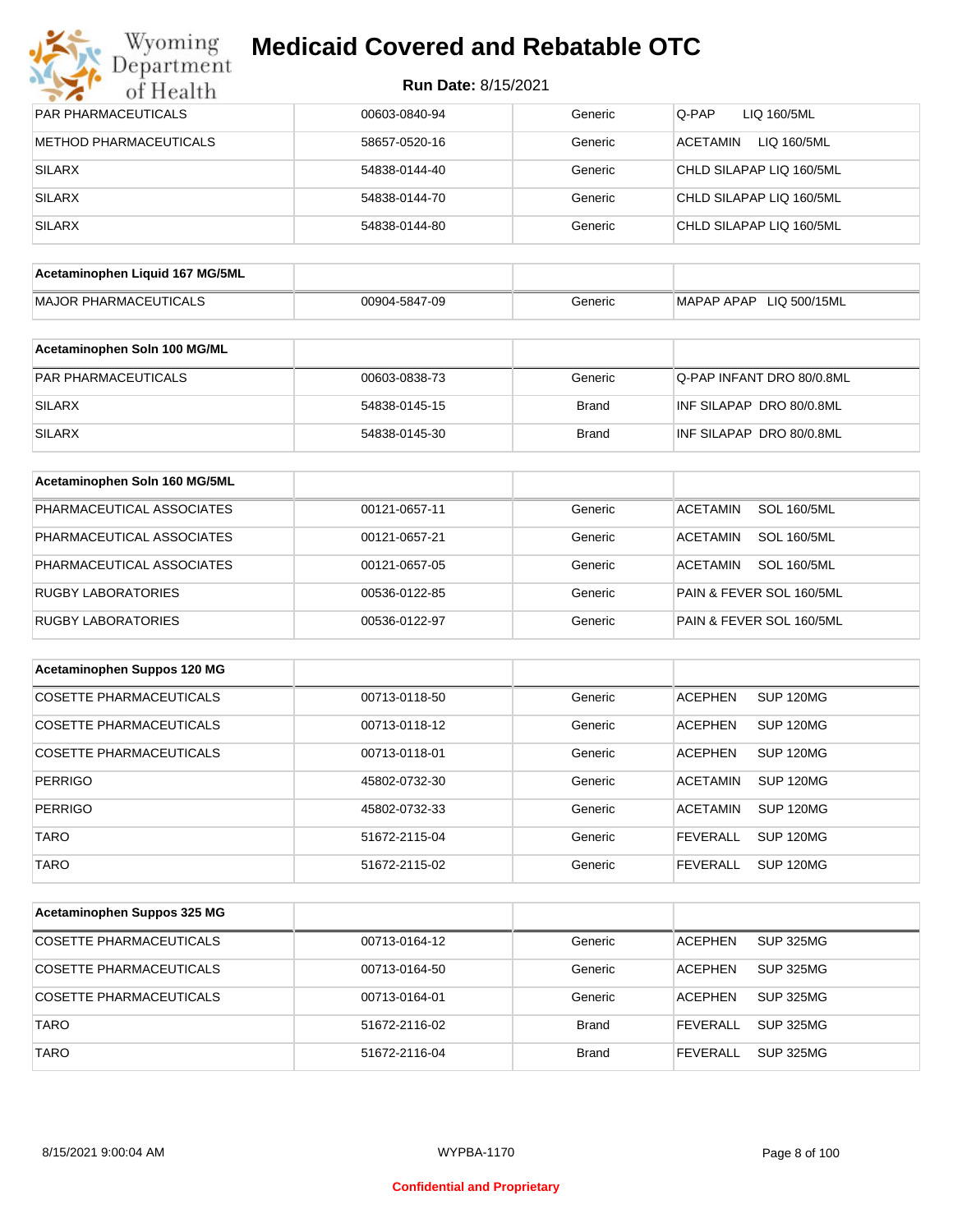

| Acetaminophen Suppos 650 MG    |               |              |                                     |  |
|--------------------------------|---------------|--------------|-------------------------------------|--|
| <b>COSETTE PHARMACEUTICALS</b> | 00713-0165-01 | Generic      | <b>ACEPHEN</b><br>SUP 650MG         |  |
| COSETTE PHARMACEUTICALS        | 00713-0165-12 | Generic      | <b>ACEPHEN</b><br>SUP 650MG         |  |
| COSETTE PHARMACEUTICALS        | 00713-0165-50 | Generic      | <b>ACEPHEN</b><br>SUP 650MG         |  |
| <b>PERRIGO</b>                 | 45802-0730-30 | Generic      | <b>ACETAMIN</b><br><b>SUP 650MG</b> |  |
| <b>PERRIGO</b>                 | 45802-0730-32 | Generic      | <b>ACETAMIN</b><br>SUP 650MG        |  |
| <b>PERRIGO</b>                 | 45802-0730-33 | Generic      | <b>ACETAMIN</b><br><b>SUP 650MG</b> |  |
| <b>TARO</b>                    | 51672-2117-04 | Generic      | <b>FEVERALL</b><br><b>SUP 650MG</b> |  |
|                                |               |              |                                     |  |
| Acetaminophen Suppos 80 MG     |               |              |                                     |  |
| <b>TARO</b>                    | 51672-2114-04 | <b>Brand</b> | FEVERALL INF SUP 80MG               |  |
| <b>TARO</b>                    | 51672-2114-02 | <b>Brand</b> | FEVERALL INF SUP 80MG               |  |
| Acetaminophen Susp 160 MG/5ML  |               |              |                                     |  |
|                                |               |              | PAIN RELIEF SUS 160/5ML             |  |
| <b>PERRIGO</b>                 | 00113-0105-26 | Generic      |                                     |  |
| <b>GEISS DESTIN &amp; DUNN</b> | 00113-0608-26 | Generic      | PAIN & FEVER SUS 160/5ML            |  |
| PHARMACEUTICAL ASSOCIATES      | 00121-1781-05 | Generic      | ACETAMINOPHN SUS 160/5ML            |  |
| GEISS DESTIN & DUNN            | 00113-0212-26 | Generic      | PAIN & FEVER SUS 160/5ML            |  |
| <b>PERRIGO</b>                 | 00113-0590-10 | Generic      | PAIN & FEVER SUS 160/5ML            |  |
| <b>RUGBY LABORATORIES</b>      | 00536-3606-96 | Generic      | PAIN & FEVER SUS 160/5ML            |  |
| <b>MAJOR PHARMACEUTICALS</b>   | 00904-6308-20 | Generic      | MAPAP CHILD SUS 160/5ML             |  |
| PAR PHARMACEUTICALS            | 00603-0841-54 | Generic      | Q-PAP CHILD SUS 160/5ML             |  |
| PAR PHARMACEUTICALS            | 00603-0842-54 | Generic      | Q-PAP CHILD SUS 160/5ML             |  |
| PAR PHARMACEUTICALS            | 00603-0843-54 | Generic      | Q-PAP CHILD SUS 160/5ML             |  |
| <b>TOPCO</b>                   | 36800-0105-26 | Generic      | PAIN RELIEF SUS 160/5ML             |  |
| <b>TOPCO</b>                   | 36800-0130-26 | Generic      | PAIN RELIEF SUS 160/5ML             |  |
| <b>BERGEN BRUNSWIG</b>         | 24385-0130-26 | Generic      | PAIN RELIEF SUS 160/5ML             |  |
| <b>TOPCO</b>                   | 36800-0175-26 | Generic      | PAIN RELIEF SUS 160/5ML             |  |
| LEADER BRAND PRODUCTS          | 37205-0575-16 | Generic      | PAIN & FEVER SUS 160/5ML            |  |
| LEADER BRAND PRODUCTS          | 37205-0576-16 | Generic      | PAIN & FEVER SUS 160/5ML            |  |
| LEADER BRAND PRODUCTS          | 37205-0577-16 | Generic      | PAIN & FEVER SUS 160/5ML            |  |
| LEADER BRAND PRODUCTS          | 37205-0676-26 | Generic      | PAIN & FEVER SUS 160/5ML            |  |
| AMERISOURCE BERGEN DRUGS       | 46122-0042-03 | Generic      | PAIN & FEVER SUS 160/5ML            |  |
| AMERISOURCE BERGEN DRUGS       | 46122-0105-26 | Generic      | PAIN & FEVER SUS 160/5ML            |  |
| PADAGIS                        | 45802-0201-26 | Generic      | ACETAMINOPHN SUS 160/5ML            |  |
| AMERISOURCE BERGEN DRUGS       | 46122-0042-46 | Generic      | PAIN & FEVER SUS 160/5ML            |  |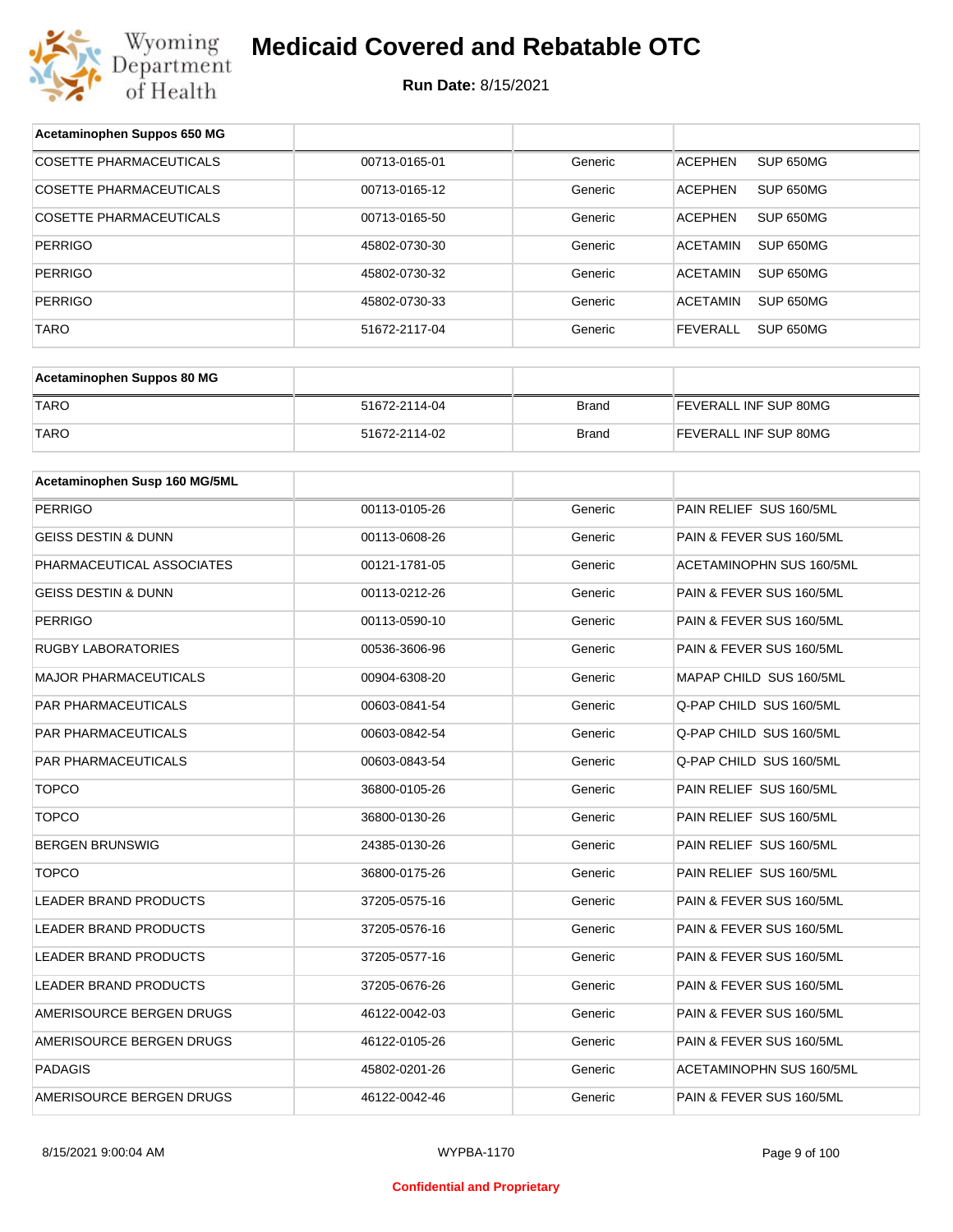| Wyoming<br>Department                   | <b>Medicaid Covered and Rebatable OTC</b> |         |                                 |  |
|-----------------------------------------|-------------------------------------------|---------|---------------------------------|--|
| <b>Run Date: 8/15/2021</b><br>of Health |                                           |         |                                 |  |
| AMERISOURCE BERGEN DRUGS                | 46122-0106-26                             | Generic | PAIN RELIEF SUS 160/5ML         |  |
| <b>PADAGIS</b>                          | 45802-0203-26                             | Generic | ACETAMINOPHN SUS 160/5ML        |  |
| AMERISOURCE BERGEN DRUGS                | 46122-0056-03                             | Generic | PAIN & FEVER SUS 160/5ML        |  |
| AMERISOURCE BERGEN DRUGS                | 46122-0209-26                             | Generic | PAIN & FEVER SUS 160/5ML        |  |
| <b>MCKESSON SUNMARK</b>                 | 49348-0119-34                             | Generic | PAIN & FEVER SUS 160/5ML        |  |
| AMERISOURCE BERGEN DRUGS                | 46122-0211-26                             | Generic | PAIN & FEVER SUS 160/5ML        |  |
| AMERISOURCE BERGEN DRUGS                | 46122-0214-26                             | Generic | PAIN & FEVER SUS 160/5ML        |  |
| <b>MCKESSON SUNMARK</b>                 | 49348-0081-30                             | Generic | PAIN & FEVER SUS 160/5ML        |  |
| <b>MCKESSON SUNMARK</b>                 | 49348-0123-34                             | Generic | PAIN & FEVER SUS 160/5ML        |  |
| AMERISOURCE BERGEN DRUGS                | 46122-0210-26                             | Generic | PAIN & FEVER SUS 160/5ML        |  |
| AMERISOURCE BERGEN DRUGS                | 46122-0212-26                             | Generic | PAIN & FEVER SUS 160/5ML        |  |
| <b>MCKESSON SUNMARK</b>                 | 49348-0325-34                             | Generic | PAIN & FEVER SUS 160/5ML        |  |
| <b>MCKESSON SUNMARK</b>                 | 49348-0430-30                             | Generic | PAIN & FEVER SUS 160/5ML        |  |
| AMERISOURCE BERGEN DRUGS                | 46122-0050-46                             | Generic | PAIN RELIEF SUS 160/5ML         |  |
| <b>MCKESSON</b>                         | 62011-0001-01                             | Generic | PAIN & FEVER SUS 160/5ML        |  |
| <b>MCKESSON</b>                         | 62011-0022-01                             | Generic | PAIN & FEVER SUS 160/5ML        |  |
| <b>MCKESSON</b>                         | 62011-0002-01                             | Generic | PAIN & FEVER SUS 160/5ML        |  |
| <b>MCKESSON</b>                         | 62011-0183-01                             | Generic | PAIN & FEVER SUS 160/5ML        |  |
| <b>MCKESSON</b>                         | 62011-0029-01                             | Generic | PAIN RELIEF SUS 160/5ML         |  |
| <b>MCKESSON</b>                         | 62011-0247-01                             | Generic | PAIN & FEVER SUS 160/5ML        |  |
| PRECISION DOSE, INC                     | 68094-0588-59                             | Generic | ACETAMINOPHN SUS 325MG          |  |
| PRECISION DOSE, INC                     | 68094-0586-58                             | Generic | <b>ACETAMINOPHN SUS 160/5ML</b> |  |
| PRECISION DOSE, INC                     | 68094-0587-58                             | Generic | <b>ACETAMINOPHN SUS 160/5ML</b> |  |
| PRECISION DOSE, INC                     | 68094-0587-59                             | Generic | ACETAMINOPHN SUS 160/5ML        |  |
| PRECISION DOSE, INC                     | 68094-0587-61                             | Generic | ACETAMINOPHN SUS 160/5ML        |  |
| PRECISION DOSE, INC                     | 68094-0587-62                             | Generic | ACETAMINOPHN SUS 160/5ML        |  |
| PRECISION DOSE, INC                     | 68094-0588-62                             | Generic | ACETAMINOPHN SUS 325MG          |  |
| CHAIN DRUG MARKETING ASSOC              | 63868-0175-26                             | Generic | NON-ASPIRIN SUS 160/5ML         |  |
| CHAIN DRUG MARKETING ASSOC              | 63868-0176-26                             | Generic | NON-ASPIRIN SUS 160/5ML         |  |

| Acetaminophen Susp 80 MG/0.8ML |               |         |                          |
|--------------------------------|---------------|---------|--------------------------|
| <b>TOPCO</b>                   | 36800-0289-05 | Generic | PAIN RELIEF DRO 80/0.8ML |
| <b>TOPCO</b>                   | 36800-0008-05 | Generic | PAIN RELIEF DRO 80/0.8ML |
| <b>TOPCO</b>                   | 36800-0289-10 | Generic | PAIN RELIEF DRO 80/0.8ML |

| Acetaminophen Tab 325 MG  |               |         |                                   |
|---------------------------|---------------|---------|-----------------------------------|
| <b>RUGBY LABORATORIES</b> | 00536-3222-10 | Generic | <b>PAIN &amp; FEVER TAB 325MG</b> |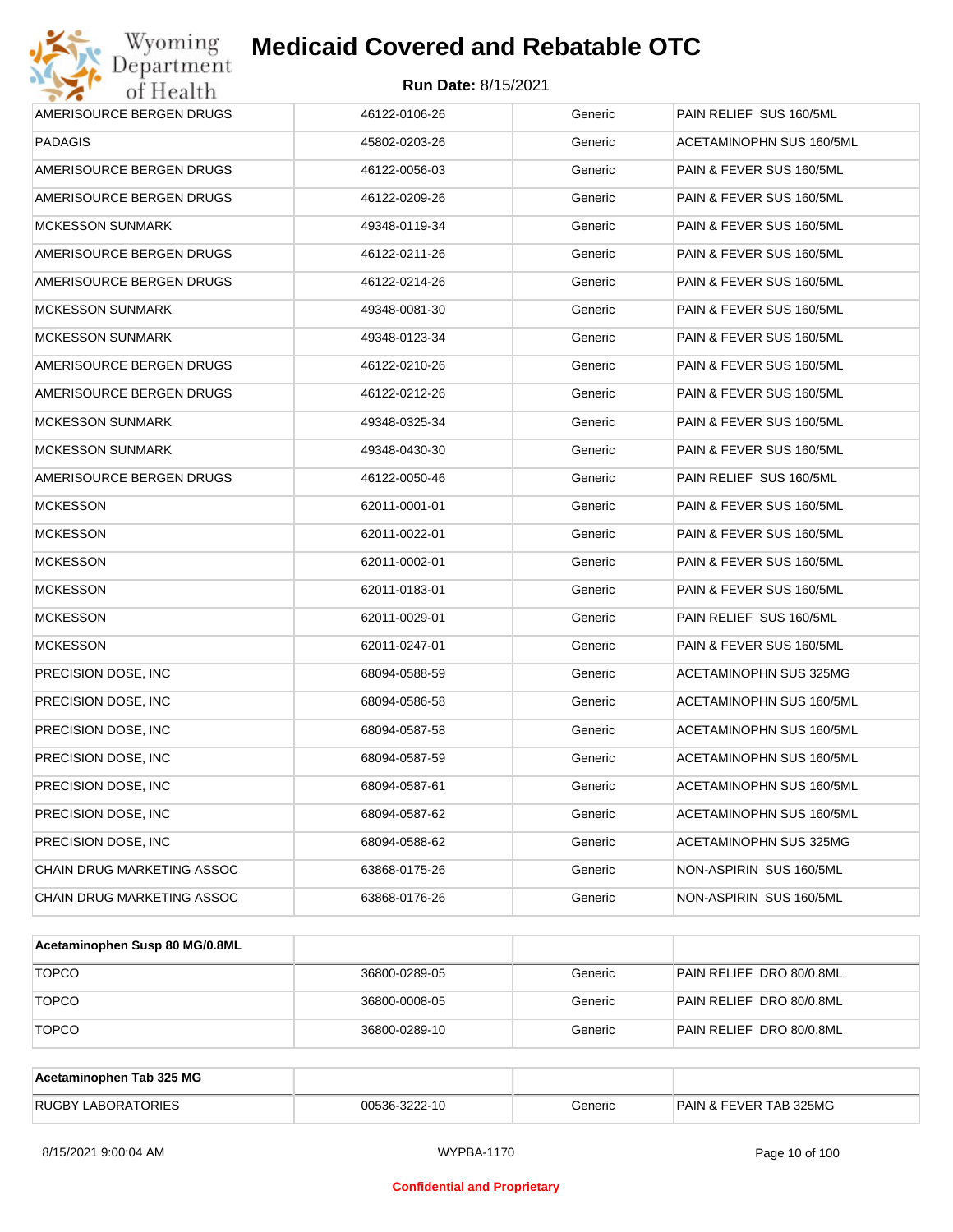## Wyoming<br>Department<br>of Health **Medicaid Covered and Rebatable OTC**

#### **Run Date:** 8/15/2021

| PAR PHARMACEUTICAL           | 00603-0263-32 | Generic | Q-PAP<br><b>TAB 325MG</b>           |
|------------------------------|---------------|---------|-------------------------------------|
| PAR PHARMACEUTICAL           | 00603-0263-29 | Generic | Q-PAP<br><b>TAB 325MG</b>           |
| MAJOR PHARMACEUTICALS        | 00904-1982-80 | Generic | <b>MAPAP</b><br><b>TAB 325MG</b>    |
| RUGBY LABORATORIES           | 00536-3222-01 | Generic | PAIN & FEVER TAB 325MG              |
| MAJOR PHARMACEUTICALS        | 00904-1982-51 | Generic | <b>MAPAP</b><br><b>TAB 325MG</b>    |
| MAJOR PHARMACEUTICALS        | 00904-1982-59 | Generic | <b>MAPAP</b><br><b>TAB 325MG</b>    |
| <b>MAJOR PHARMACEUTICALS</b> | 00904-1982-60 | Generic | <b>MAPAP</b><br><b>TAB 325MG</b>    |
| <b>MAJOR PHARMACEUTICALS</b> | 00904-1982-61 | Generic | <b>MAPAP</b><br><b>TAB 325MG</b>    |
| <b>SELECT BRAND</b>          | 15127-0072-24 | Generic | NON-ASPIRIN TAB 325MG               |
| PHARBEST PHARMACEUTICALS     | 16103-0353-07 | Generic | PHARBETOL TAB 325MG                 |
| <b>SELECT BRAND</b>          | 15127-0072-08 | Generic | NON-ASPIRIN TAB 325MG               |
| PHARBEST PHARMACEUTICALS     | 16103-0353-08 | Generic | PHARBETOL TAB 325MG                 |
| BERGEN BRUNSWIG              | 24385-0403-78 | Generic | PAIN RELIEF TAB 325MG               |
| <b>TOPCO</b>                 | 36800-0403-78 | Generic | PAIN RELIEF TAB 325MG               |
| PHARBEST PHARMACEUTICALS     | 16103-0353-11 | Generic | PHARBETOL TAB 325MG                 |
| AMERISOURCE BERGEN DRUGS     | 46122-0247-78 | Generic | PAIN RELIEF TAB 325MG               |
| <b>MCKESSON SUNMARK</b>      | 49348-0973-10 | Generic | PAIN RELIEVE TAB 325MG              |
| MCKESSON                     | 62011-0032-01 | Generic | PAIN RELIEVE TAB 325MG              |
| AUBURN PHARMACEUTICAL        | 62107-0052-01 | Generic | TACTINAL<br><b>TAB 325MG</b>        |
| AUBURN PHARMACEUTICAL        | 62107-0052-10 | Generic | TACTINAL<br><b>TAB 325MG</b>        |
| <b>SKY PACKAGING</b>         | 63739-0440-01 | Generic | <b>ACETAMIN</b><br><b>TAB 325MG</b> |
| CHAIN DRUG CONSORTIUM        | 68016-0246-00 | Generic | NON-ASPIRIN TAB 325MG               |
|                              |               |         |                                     |
| Acetaminophen Tab 500 MG     |               |         |                                     |
| <b>PERRIGO</b>               | 00113-0227-71 | Generic | PAIN RELIEF TAB 500MG               |
| <b>PERRIGO</b>               | 00113-0484-71 | Generic | PAIN RELIEF TAB 500MG               |
| PERRIGO                      | 00113-0484-90 | Generic | PAIN RELIEF TAB 500MG               |
| <b>PERRIGO</b>               | 00113-0484-62 | Generic | PAIN RELIEF TAB 500MG               |
| <b>PERRIGO</b>               | 00113-0484-78 | Generic | PAIN RELIEF TAB 500MG               |
| RUGBY LABORATORIES           | 00536-3231-10 | Generic | PAIN & FEVER TAB 500MG              |
| <b>RUGBY LABORATORIES</b>    | 00536-3231-01 | Generic | PAIN & FEVER TAB 500MG              |
| MAJOR PHARMACEUTICALS        | 00904-1983-24 | Generic | <b>MAPAP</b><br>TAB 500MG           |
| MAJOR PHARMACEUTICALS        | 00904-1983-51 | Generic | <b>MAPAP</b><br>TAB 500MG           |
| MAJOR PHARMACEUTICALS        | 00904-1983-40 | Generic | <b>MAPAP</b><br>TAB 500MG           |
| PAR PHARMACEUTICAL           | 00603-0268-29 | Generic | Q-PAP<br>TAB 500MG                  |
| PAR PHARMACEUTICAL           | 00603-0268-32 | Generic | Q-PAP<br><b>TAB 500MG</b>           |
| MAJOR PHARMACEUTICALS        | 00904-1983-59 | Generic | MAPAP<br>TAB 500MG                  |
|                              |               |         |                                     |

#### **Confidential and Proprietary**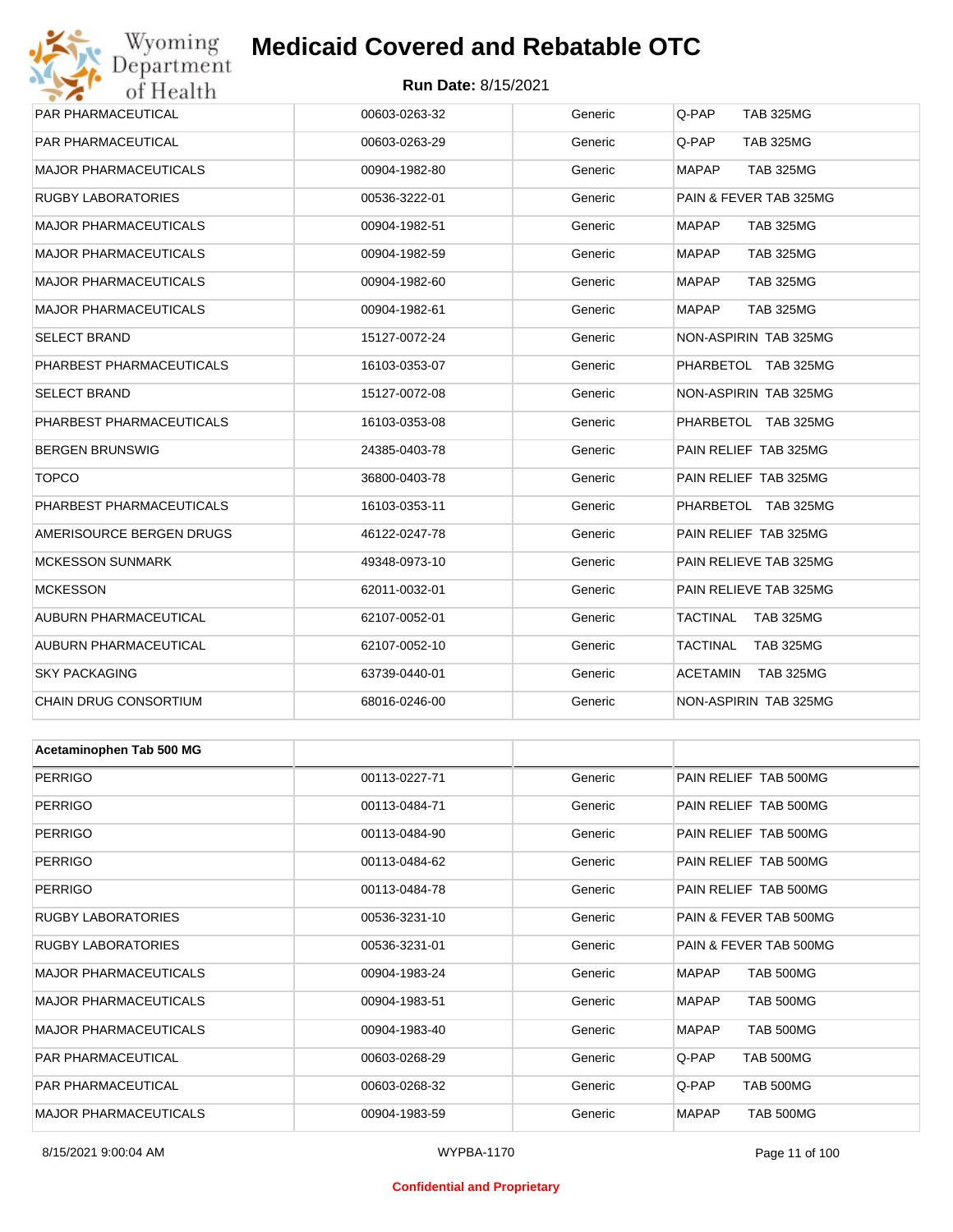|                              | 00904-1983-60 |         | <b>TAB 500MG</b>                 |
|------------------------------|---------------|---------|----------------------------------|
| <b>MAJOR PHARMACEUTICALS</b> |               | Generic | MAPAP                            |
| <b>MAJOR PHARMACEUTICALS</b> | 00904-1983-80 | Generic | <b>MAPAP</b><br><b>TAB 500MG</b> |
| <b>MAJOR PHARMACEUTICALS</b> | 00904-1983-94 | Generic | MAPAP<br>TAB 500MG               |
| <b>MAJOR PHARMACEUTICALS</b> | 00904-5816-60 | Generic | <b>MAPAP</b><br>TAB 500MG/RR     |
| <b>RUGBY LABORATORIES</b>    | 00536-3218-01 | Generic | PAIN & FEVER TAB 500MG           |
| RUGBY LABORATORIES           | 00536-3218-10 | Generic | PAIN & FEVER TAB 500MG           |
| <b>MAJOR PHARMACEUTICALS</b> | 00904-1988-59 | Generic | MAPAP<br>TAB 500MG               |
| <b>MAJOR PHARMACEUTICALS</b> | 00904-1988-60 | Generic | MAPAP<br>TAB 500MG               |
| <b>MAJOR PHARMACEUTICALS</b> | 00904-1988-61 | Generic | MAPAP<br>TAB 500MG               |
| <b>MAJOR PHARMACEUTICALS</b> | 00904-1988-80 | Generic | <b>MAPAP</b><br>TAB 500MG        |
| <b>SELECT BRAND</b>          | 15127-0735-09 | Generic | NON-ASPIRIN TAB 500MG            |
| <b>SELECT BRAND</b>          | 15127-0735-08 | Generic | NON-ASPIRIN TAB 500MG            |
| <b>SELECT BRAND</b>          | 15127-0735-16 | Generic | NON-ASPIRIN TAB 500MG            |
| <b>SELECT BRAND</b>          | 15127-0730-06 | Generic | NON-ASPIRIN TAB 500MG            |
| <b>SELECT BRAND</b>          | 15127-0730-21 | Generic | NON-ASPIRIN TAB 500MG            |
| <b>SELECT BRAND</b>          | 15127-0735-05 | Generic | NON-ASPIRIN TAB 500MG            |
| <b>BERGEN BRUNSWIG</b>       | 24385-0145-71 | Generic | PAIN RELIEF TAB 500MG            |
| <b>TOPCO</b>                 | 36800-0010-71 | Generic | PAIN RELIEF TAB 500MG            |
| <b>TOPCO</b>                 | 36800-0405-72 | Generic | PAIN RELIEF TAB 500MG            |
| <b>TOPCO</b>                 | 36800-0484-71 | Generic | PAIN RELIEF TAB 500MG            |
| <b>BERGEN BRUNSWIG</b>       | 24385-0484-71 | Generic | PAIN RELIEF TAB 500MG            |
| <b>BERGEN BRUNSWIG</b>       | 24385-0484-78 | Generic | PAIN RELIEF TAB 500MG            |
| <b>BERGEN BRUNSWIG</b>       | 24385-0484-90 | Generic | PAIN RELIEF TAB 500MG            |
| <b>TOPCO</b>                 | 36800-0010-78 | Generic | PAIN RELIEF TAB 500MG            |
| <b>TOPCO</b>                 | 36800-0046-62 | Generic | PAIN RELIEVE TAB 500MG           |
| <b>TOPCO</b>                 | 36800-0046-71 | Generic | PAIN RELIEVE TAB 500MG           |
| <b>TOPCO</b>                 | 36800-0046-78 | Generic | PAIN RELIEVE TAB 500MG           |
| <b>TOPCO</b>                 | 36800-0046-83 | Generic | PAIN RELIEVE TAB 500MG           |
| <b>BERGEN BRUNSWIG</b>       | 24385-0484-47 | Generic | PAIN RELIEF TAB 500MG            |
| <b>TOPCO</b>                 | 36800-0405-78 | Generic | PAIN RELIEF TAB 500MG            |
| <b>TOPCO</b>                 | 36800-0484-62 | Generic | PAIN RELIEF TAB 500MG            |
| <b>TOPCO</b>                 | 36800-0484-78 | Generic | PAIN RELIEF TAB 500MG            |
| LEADER BRAND PRODUCTS        | 37205-0594-78 | Generic | PAIN RELIEVE TAB 500MG           |
| PHARBEST PHARMACEUTICALS     | 16103-0376-06 | Generic | PHARBETOL TAB 500MG              |
| PHARBEST PHARMACEUTICALS     | 16103-0376-08 | Generic | PHARBETOL TAB 500MG              |
| PHARBEST PHARMACEUTICALS     | 16103-0376-11 | Generic | PHARBETOL TAB 500MG              |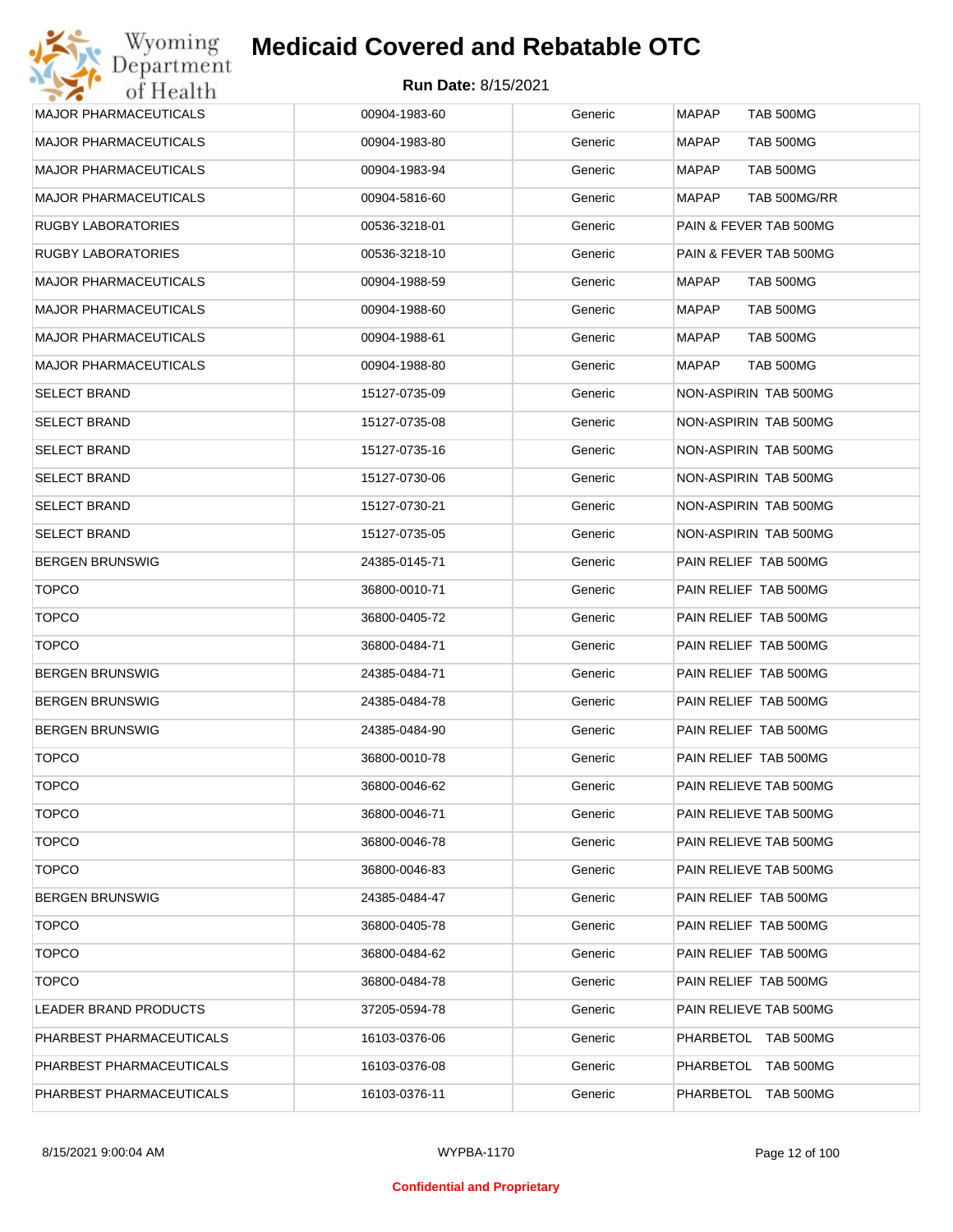

| LEADER BRAND PRODUCTS        | 37205-0594-90 | Generic | PAIN RELIEVE TAB 500MG       |
|------------------------------|---------------|---------|------------------------------|
| <b>TOPCO</b>                 | 36800-0227-71 | Generic | PAIN RELIEF TAB 500MG        |
| <b>TOPCO</b>                 | 36800-0227-78 | Generic | PAIN RELIEF TAB 500MG        |
| <b>TOPCO</b>                 | 36800-0484-90 | Generic | PAIN RELIEF TAB 500MG        |
| LEADER BRAND PRODUCTS        | 37205-0593-71 | Generic | PAIN RELIEVE TAB 500MG       |
| LEADER BRAND PRODUCTS        | 37205-0593-78 | Generic | PAIN RELIEVE TAB 500MG       |
| LEADER BRAND PRODUCTS        | 37205-0594-71 | Generic | PAIN RELIEVE TAB 500MG       |
| <b>LEADER BRAND PRODUCTS</b> | 37205-0980-71 | Generic | PAIN RELIEVE TAB 500MG/RR    |
| LEADER BRAND PRODUCTS        | 37205-0980-78 | Generic | PAIN RELIEVE TAB 500MG/RR    |
| PERRIGO PHARMACEUTICALS      | 45802-0484-78 | Generic | TAB 500MG<br>ACETAMIN        |
| PERRIGO PHARMACEUTICALS      | 45802-0484-90 | Generic | <b>ACETAMIN</b><br>TAB 500MG |
| <b>MCKESSON SUNMARK</b>      | 49348-0730-10 | Generic | PAIN RELIEVE TAB 500MG       |
| <b>MCKESSON SUNMARK</b>      | 49348-0042-09 | Generic | PAIN RELIEVE TAB 500MG       |
| <b>MCKESSON SUNMARK</b>      | 49348-0730-09 | Generic | PAIN RELIEVE TAB 500MG       |
| AMERISOURCE BERGEN DRUGS     | 46122-0178-78 | Generic | PAIN RELIEVE TAB 500MG       |
| <b>MCKESSON SUNMARK</b>      | 49348-0042-10 | Generic | PAIN RELIEVE TAB 500MG       |
| <b>MCKESSON SUNMARK</b>      | 49348-0042-14 | Generic | PAIN RELIEVE TAB 500MG       |
| <b>MCKESSON SUNMARK</b>      | 49348-0998-10 | Generic | PAIN RELIEVE TAB 500MG       |
| <b>MCKESSON</b>              | 62011-0023-03 | Generic | PAIN RELIEF TAB 500MG        |
| <b>MCKESSON</b>              | 62011-0049-01 | Generic | PAIN RELIEF TAB 500MG        |
| <b>MCKESSON</b>              | 62011-0023-01 | Generic | PAIN RELIEF TAB 500MG        |
| AUBURN PHARMACEUTICAL        | 62107-0051-10 | Generic | TACTINAL<br>TAB 500MG        |
| <b>MCKESSON</b>              | 62011-0027-01 | Generic | PAIN RELIEF TAB 500MG        |
| AUBURN PHARMACEUTICAL        | 62107-0050-01 | Generic | TACTINAL<br>TAB 500MG        |
| AUBURN PHARMACEUTICAL        | 62107-0050-10 | Generic | <b>TACTINAL</b><br>TAB 500MG |
| AUBURN PHARMACEUTICAL        | 62107-0051-01 | Generic | <b>TACTINAL</b><br>TAB 500MG |
| CHAIN DRUG MARKETING ASSOC   | 63868-0507-01 | Generic | NON-ASPIRIN TAB 500MG        |
| CHAIN DRUG MARKETING ASSOC   | 63868-0987-10 | Generic | NON-ASPIRIN TAB 500MG/RR     |
| CHAIN DRUG MARKETING ASSOC   | 63868-0987-50 | Generic | NON-ASPIRIN TAB 500MG/RR     |
| CHAIN DRUG MARKETING ASSOC   | 63868-0503-50 | Generic | NON-ASPIRIN TAB 500MG        |

| Acetaminophen Tab ER 650 MG    |               |         |                        |
|--------------------------------|---------------|---------|------------------------|
| <b>PERRIGO</b>                 | 00113-0544-62 | Generic | ARTHRTS PAIN TAB 650MG |
| <b>PERRIGO</b>                 | 00113-0544-71 | Generic | ARTHRTS PAIN TAB 650MG |
| <b>GEISS DESTIN &amp; DUNN</b> | 00113-0217-71 | Generic | PAIN RELIEF TAB 650MG  |
| <b>MAJOR PHARMACEUTICALS</b>   | 00904-5769-60 | Generic | ARTHRTS PAIN TAB 650MG |
| <b>TOPCO</b>                   | 36800-0544-62 | Generic | ARTHRTS PAIN TAB 650MG |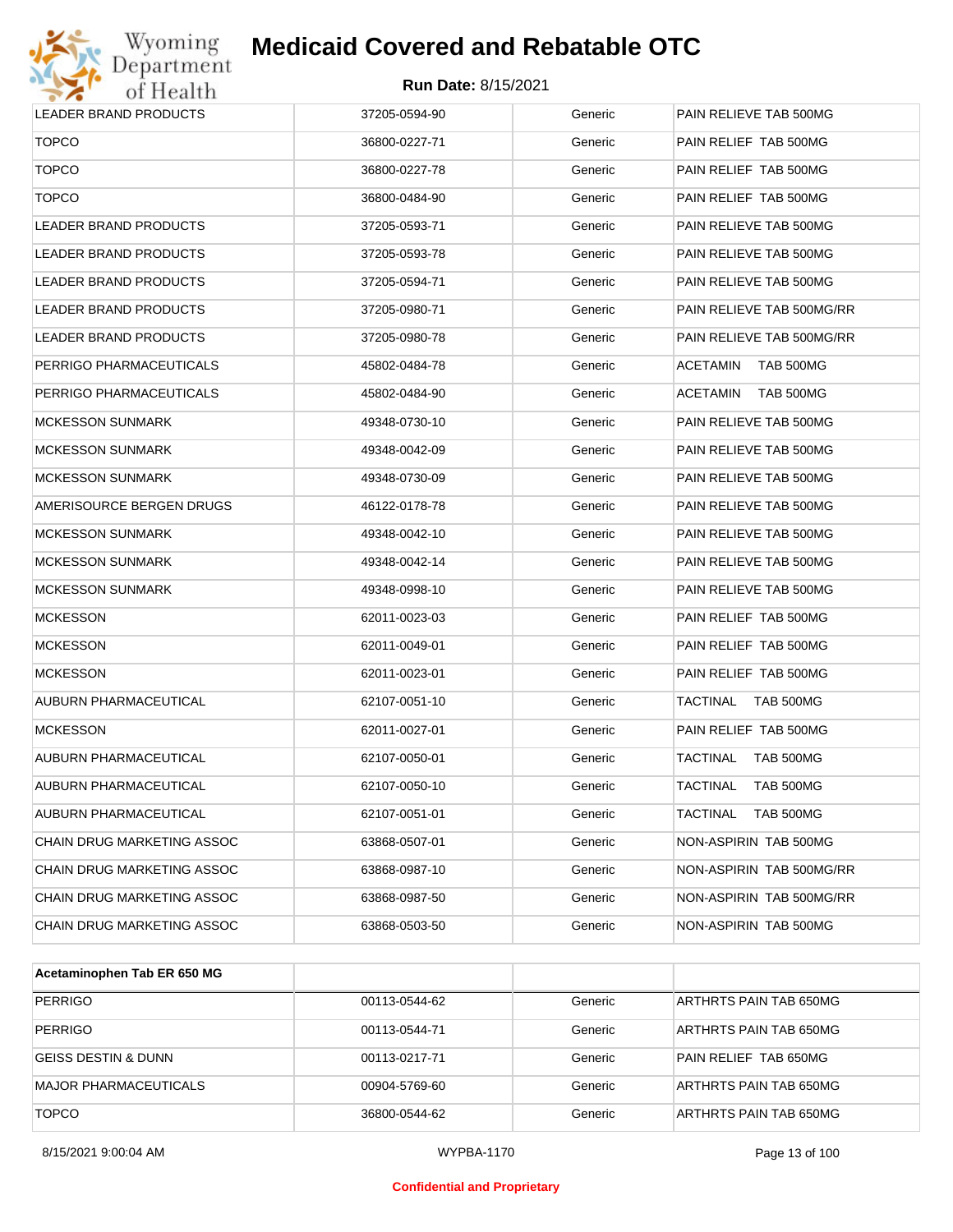

## Wyoming<br>Department<br>of Health

## **Medicaid Covered and Rebatable OTC**

#### **Run Date:** 8/15/2021

| $\bullet$ $\bullet$<br><b>OT TEOGETH</b> |               |         |                              |  |  |
|------------------------------------------|---------------|---------|------------------------------|--|--|
| <b>TOPCO</b>                             | 36800-0544-78 | Generic | ARTHRTS PAIN TAB 650MG       |  |  |
| <b>TOPCO</b>                             | 36800-0217-78 | Generic | 8 HOUR PAIN TAB 650MG        |  |  |
| <b>TOPCO</b>                             | 36800-0966-47 | Generic | ARTHRTS PAIN TAB 650MG       |  |  |
| <b>TOPCO</b>                             | 36800-0544-71 | Generic | ARTHRTS PAIN TAB 650MG       |  |  |
| LEADER BRAND PRODUCTS                    | 37205-0034-78 | Generic | ARTHRTS PAIN TAB 650MG       |  |  |
| LEADER BRAND PRODUCTS                    | 37205-0477-78 | Generic | 8 HOUR PAIN TAB 650MG        |  |  |
| <b>BERGEN BRUNSWIG</b>                   | 24385-0629-71 | Generic | ARTHRTS PAIN TAB 650MG       |  |  |
| <b>BERGEN BRUNSWIG</b>                   | 24385-0629-78 | Generic | ARTHRTS PAIN TAB 650MG       |  |  |
| AMERISOURCE BERGEN DRUGS                 | 46122-0062-78 | Generic | 8HR PAIN REL TAB 650MG       |  |  |
| AMERISOURCE BERGEN DRUGS                 | 46122-0062-71 | Generic | 8HR PAIN REL TAB 650MG       |  |  |
| AMERISOURCE BERGEN DRUGS                 | 46122-0170-81 | Generic | ARTHRTS PAIN TAB 650MG       |  |  |
| <b>MCKESSON SUNMARK</b>                  | 49348-0921-09 | Generic | ARTHRTS PAIN TAB 650MG       |  |  |
| <b>MCKESSON SUNMARK</b>                  | 49348-0921-10 | Generic | ARTHRTS PAIN TAB 650MG       |  |  |
| <b>MCKESSON SUNMARK</b>                  | 49348-0924-09 | Generic | 8 HOUR PAIN TAB 650MG        |  |  |
| <b>MCKESSON SUNMARK</b>                  | 49348-0924-10 | Generic | 8 HOUR PAIN TAB 650MG        |  |  |
| <b>OHM LABS</b>                          | 51660-0333-01 | Generic | ARTHRTS PAIN TAB 650MG       |  |  |
| <b>OHM LABS</b>                          | 51660-0333-50 | Generic | ARTHRTS PAIN TAB 650MG       |  |  |
| <b>MCKESSON</b>                          | 62011-0026-01 | Generic | ARTHRTS PAIN TAB 650MG       |  |  |
| AMERICAN HEALTH PACKAGING                | 68084-0777-25 | Generic | <b>ACETAMIN</b><br>TAB 650MG |  |  |
| CHAIN DRUG MARKETING ASSOC               | 63868-0089-01 | Generic | ARTHRTS PAIN TAB 650MG       |  |  |
| CHAIN DRUG MARKETING ASSOC               | 63868-0089-50 | Generic | ARTHRTS PAIN TAB 650MG       |  |  |
| AMERICAN HEALTH PACKAGING                | 68084-0777-95 | Generic | ACETAMIN<br>TAB 650MG        |  |  |
|                                          |               |         |                              |  |  |
| <b>Aspirin Chew Tab 81 MG</b>            |               |         |                              |  |  |
| <b>GEISS DESTIN &amp; DUNN</b>           | 00113-0467-68 | Generic | <b>ASPIRIN</b><br>CHW 81MG   |  |  |
| GEISS DESTIN & DUNN                      | 00113-0274-68 | Generic | <b>ASPIRIN</b><br>CHW 81MG   |  |  |
| PAR PHARMACEUTICAL                       | 00603-0024-36 | Generic | <b>ASPIRIN</b><br>CHW 81MG   |  |  |
| <b>MAJOR PHARMACEUTICALS</b>             | 00904-4040-73 | Generic | ASPIRIN<br>CHW 81MG          |  |  |
| <b>RUGBY LABORATORIES</b>                | 00536-1008-36 | Generic | <b>ASPIRIN</b><br>CHW 81MG   |  |  |
| PHARBEST PHARMACEUTICALS                 | 16103-0366-05 | Generic | ASPIRIN<br>CHW 81MG          |  |  |
| PHARBEST PHARMACEUTICALS                 | 16103-0366-11 | Generic | ASPIRIN<br>CHW 81MG          |  |  |
| <b>MAJOR PHARMACEUTICALS</b>             | 00904-6288-89 | Generic | ASPIRIN LOW CHW 81MG         |  |  |
| <b>SELECT BRAND</b>                      | 15127-0241-36 | Generic | SB CHILD ASA CHW 81MG        |  |  |
| <b>BERGEN BRUNSWIG</b>                   | 24385-0028-68 | Generic | GNP ASPIRIN CHW 81MG         |  |  |
| <b>BERGEN BRUNSWIG</b>                   | 24385-0364-68 | Generic | GNP ASPIRIN CHW 81MG         |  |  |

TOPCO 36800-0467-68 Generic ASPIRIN LOW CHW 81MG BERGEN BRUNSWIG 24385-0278-68 Generic GNP ASPIRIN CHW 81MG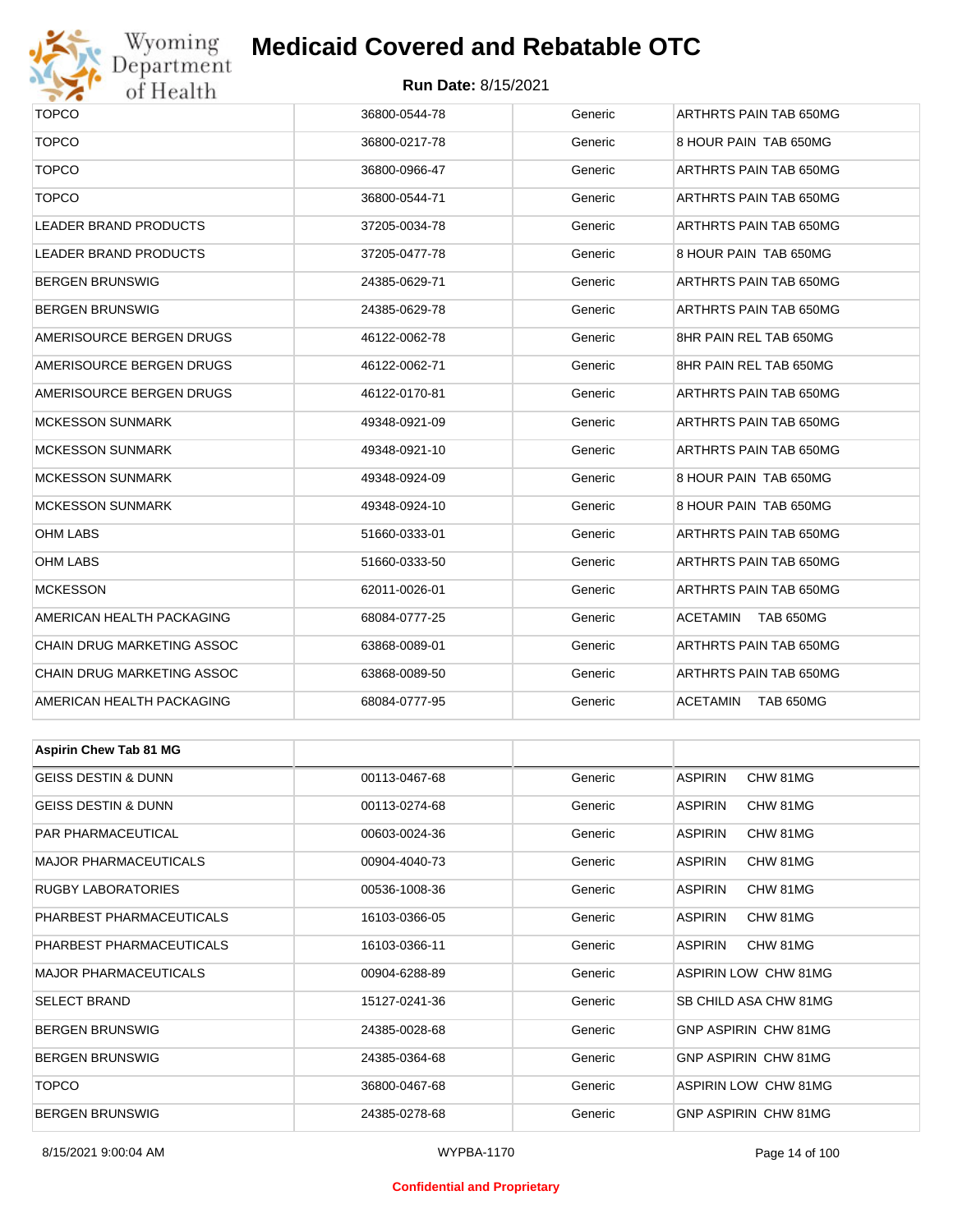

| <b>TOPCO</b>                 | 36800-0259-68 | Generic | <b>ASPIRIN</b><br>CHW 81MG |
|------------------------------|---------------|---------|----------------------------|
| <b>LEADER BRAND PRODUCTS</b> | 37205-0708-68 | Generic | CHILD ASA CHW 81MG         |
| <b>TOPCO</b>                 | 36800-0274-68 | Generic | ASPIRIN LOW CHW 81MG       |
| LEADER BRAND PRODUCTS        | 37205-0467-68 | Generic | CHILD ASA CHW 81MG         |
| <b>MCKESSON SUNMARK</b>      | 49348-0191-07 | Generic | SM CHILD ASA CHW 81MG      |
| <b>MCKESSON SUNMARK</b>      | 49348-0757-07 | Generic | SM ASPIRIN CHW 81MG        |
| <b>LEADER BRAND PRODUCTS</b> | 37205-0369-68 | Generic | ASPIRIN<br>CHW 81MG        |
| <b>MCKESSON SUNMARK</b>      | 49348-0498-07 | Generic | SM ASPIRIN CHW 81MG        |
| TIME-CAP LABS                | 49483-0334-63 | Generic | ASPIRIN LOW CHW 81MG       |
| <b>MCKESSON</b>              | 62011-0021-01 | Generic | HM ASPIRIN CHW 81MG        |
| <b>MCKESSON</b>              | 62011-0212-01 | Generic | HM ASPIRIN CHW 81MG        |
| <b>MCKESSON</b>              | 62011-0028-01 | Generic | HM ASPIRIN CHW 81MG        |
| AUBURN PHARMACEUTICAL        | 62107-0026-36 | Generic | CHILD ASA LS CHW 81MG      |

| <b>Aspirin Suppos 300 MG</b> |               |         |                |           |
|------------------------------|---------------|---------|----------------|-----------|
| PADAGIS                      | 00574-7034-12 | Generic | <b>ASPIRIN</b> | SUP 300MG |

| <b>Aspirin Suppos 600 MG</b> |               |         |         |           |
|------------------------------|---------------|---------|---------|-----------|
| PADAGIS                      | 00574-7036-12 | Generic | ASPIRIN | SUP 600MG |

| Aspirin Tab 325 MG             |               |         |                                    |
|--------------------------------|---------------|---------|------------------------------------|
| <b>GEISS DESTIN &amp; DUNN</b> | 00113-0416-78 | Generic | <b>ASPIRIN</b><br><b>TAB 325MG</b> |
| <b>RUGBY LABORATORIES</b>      | 00536-1053-05 | Generic | <b>ASPIRIN</b><br><b>TAB 325MG</b> |
| <b>RUGBY LABORATORIES</b>      | 00536-1053-01 | Generic | <b>ASPIRIN</b><br><b>TAB 325MG</b> |
| <b>GEISS DESTIN &amp; DUNN</b> | 00113-0416-87 | Generic | <b>TAB 325MG</b><br><b>ASPIRIN</b> |
| <b>GEISS DESTIN &amp; DUNN</b> | 00113-0416-90 | Generic | <b>ASPIRIN</b><br><b>TAB 325MG</b> |
| <b>RUGBY LABORATORIES</b>      | 00536-1054-29 | Generic | <b>ASPIRIN</b><br><b>TAB 325MG</b> |
| <b>RUGBY LABORATORIES</b>      | 00536-3305-01 | Generic | <b>TAB 325MG</b><br><b>ASPIRIN</b> |
| <b>MAJOR PHARMACEUTICALS</b>   | 00904-2009-40 | Generic | <b>ASPIRIN</b><br><b>TAB 325MG</b> |
| <b>MAJOR PHARMACEUTICALS</b>   | 00904-2009-60 | Generic | <b>ASPIRIN</b><br><b>TAB 325MG</b> |
| <b>RUGBY LABORATORIES</b>      | 00536-3305-10 | Generic | <b>ASPIRIN</b><br><b>TAB 325MG</b> |
| <b>SELECT BRAND</b>            | 15127-0738-01 | Generic | SB ASPIRIN TAB 325MG               |
| PHARBEST PHARMACEUTICALS       | 16103-0365-11 | Generic | <b>ASPIRIN</b><br><b>TAB 325MG</b> |
| <b>SELECT BRAND</b>            | 15127-0738-05 | Generic | SB ASPIRIN TAB 325MG               |
| <b>SELECT BRAND</b>            | 15127-0738-10 | Generic | SB ASPIRIN TAB 325MG               |
| <b>SELECT BRAND</b>            | 15127-0738-21 | Generic | SB ASPIRIN TAB 325MG               |
| PHARBEST PHARMACEUTICALS       | 16103-0365-08 | Generic | <b>ASPIRIN</b><br><b>TAB 325MG</b> |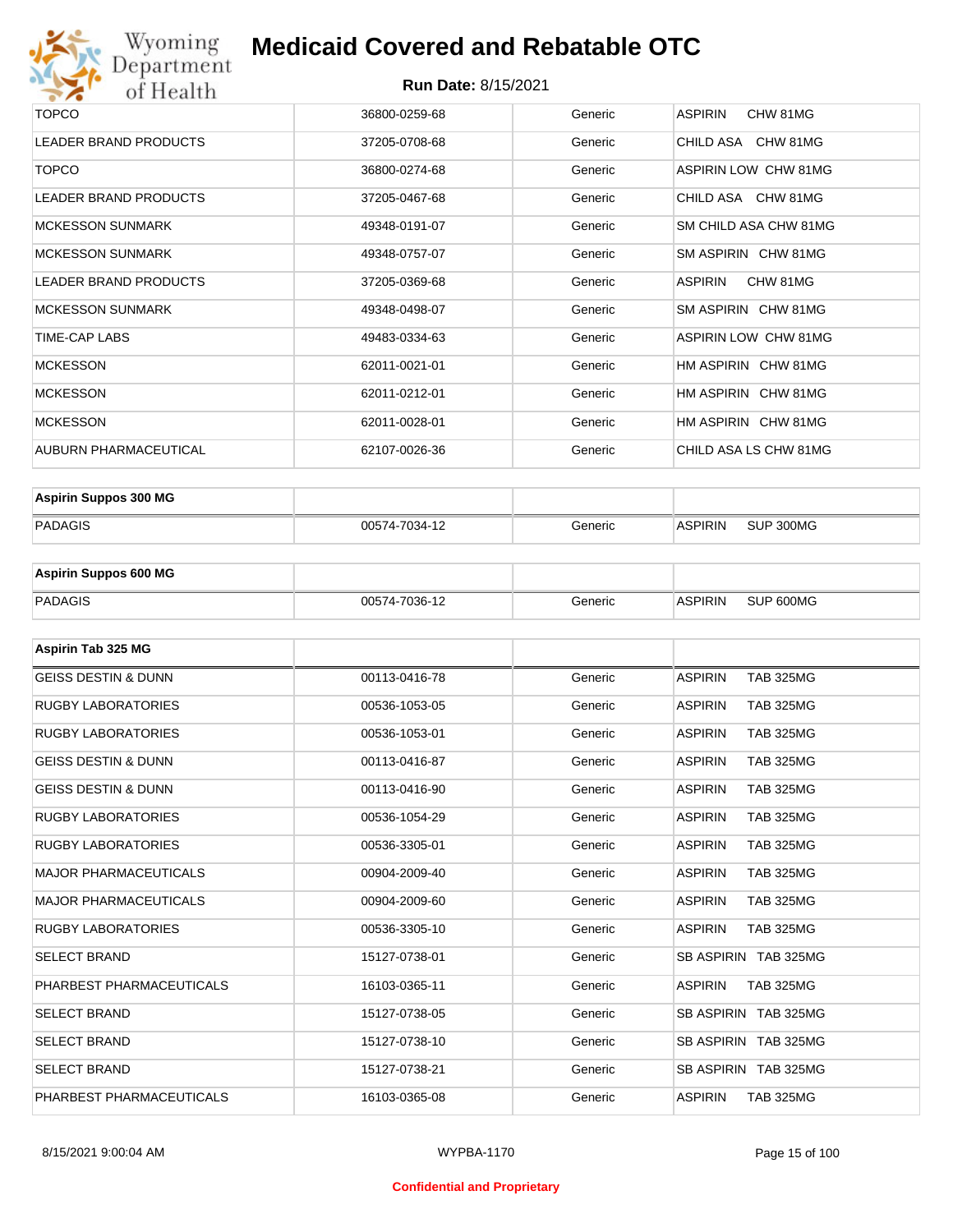# Wyoming<br>Department<br>of Health

## **Medicaid Covered and Rebatable OTC**

| <b>MCKESSON SUNMARK</b>    | 49348-0001-23 | Generic | SM ASPIRIN TAB 325MG               |
|----------------------------|---------------|---------|------------------------------------|
| <b>MCKESSON SUNMARK</b>    | 49348-0001-14 | Generic | SM ASPIRIN TAB 325MG               |
| <b>MCKESSON SUNMARK</b>    | 49348-0001-10 | Generic | SM ASPIRIN TAB 325MG               |
| TIME-CAP LABS              | 49483-0011-10 | Generic | <b>TAB 325MG</b><br><b>ASPIRIN</b> |
| <b>MCKESSON</b>            | 62011-0020-01 | Generic | HM ASPIRIN TAB 325MG               |
| CHAIN DRUG MARKETING ASSOC | 63868-0352-03 | Generic | OC ASPIRIN TAB 325MG               |
| CHAIN DRUG MARKETING ASSOC | 63868-0352-10 | Generic | OC ASPIRIN TAB 325MG               |

| Aspirin Tab Delayed Release 325 MG |               |         |                                |
|------------------------------------|---------------|---------|--------------------------------|
| <b>PAR PHARMACEUTICAL</b>          | 00603-0168-21 | Generic | <b>ASPIRIN</b><br>TAB 325MG EC |
| <b>MAJOR PHARMACEUTICALS</b>       | 00904-2013-80 | Generic | <b>ASPIRIN</b><br>TAB 325MG EC |
| <b>MAJOR PHARMACEUTICALS</b>       | 00904-2013-72 | Generic | <b>ASPIRIN</b><br>TAB 325MG EC |
| <b>MAJOR PHARMACEUTICALS</b>       | 00904-2011-59 | Generic | <b>ASPIRIN</b><br>TAB 325MG EC |
| <b>MAJOR PHARMACEUTICALS</b>       | 00904-2013-60 | Generic | <b>ASPIRIN</b><br>TAB 325MG EC |
| <b>RUGBY LABORATORIES</b>          | 00536-3313-01 | Generic | <b>ASPIRIN</b><br>TAB 325MG EC |
| <b>RUGBY LABORATORIES</b>          | 00536-3313-10 | Generic | <b>ASPIRIN</b><br>TAB 325MG EC |
| <b>PAR PHARMACEUTICAL</b>          | 00603-0169-21 | Generic | <b>ASPIRIN</b><br>TAB 325MG EC |
| <b>PAR PHARMACEUTICAL</b>          | 00603-0169-32 | Generic | <b>ASPIRIN</b><br>TAB 325MG EC |
| PHARBEST PHARMACEUTICALS           | 16103-0357-11 | Generic | <b>ASPIRIN</b><br>TAB 325MG EC |
| PHARBEST PHARMACEUTICALS           | 16103-0357-08 | Generic | <b>ASPIRIN</b><br>TAB 325MG EC |
| <b>TOPCO</b>                       | 36800-0429-02 | Generic | <b>ASPIRIN</b><br>TAB 325MG EC |
| <b>LEADER BRAND PRODUCTS</b>       | 37205-0429-96 | Generic | <b>ASPIRIN</b><br>TAB 325MG EC |
| <b>BERGEN BRUNSWIG</b>             | 24385-0429-02 | Generic | GNP ASPIRIN TAB 325MG EC       |
| <b>BERGEN BRUNSWIG</b>             | 24385-0429-90 | Generic | GNP ASPIRIN TAB 325MG EC       |
| LEADER BRAND PRODUCTS              | 37205-0429-87 | Generic | <b>ASPIRIN</b><br>TAB 325MG EC |
| <b>MCKESSON SUNMARK</b>            | 49348-0937-14 | Generic | SM ASPIRIN TAB 325MG EC        |
| TIME-CAP LABS                      | 49483-0331-10 | Generic | <b>ASPIRIN</b><br>TAB 325MG EC |
| <b>MCKESSON SUNMARK</b>            | 49348-0937-82 | Generic | SM ASPIRIN TAB 325MG EC        |
| <b>TIME-CAP LABS</b>               | 49483-0331-01 | Generic | <b>ASPIRIN</b><br>TAB 325MG EC |
| <b>WAL-MART</b>                    | 50844-0227-12 | Generic | EQ ASPIRIN TAB 325MG EC        |
| <b>MCKESSON</b>                    | 62011-0040-01 | Generic | <b>ASPIRIN</b><br>TAB 325MG EC |
| AUBURN PHARMACEUTICAL              | 62107-0028-32 | Generic | <b>ECPIRIN</b><br>TAB 325MG EC |
| <b>SKY PACKAGING</b>               | 63739-0523-01 | Generic | <b>ASPIRIN</b><br>TAB 325MG EC |
| AUBURN PHARMACEUTICAL              | 62107-0028-01 | Generic | <b>ECPIRIN</b><br>TAB 325MG EC |
|                                    |               |         |                                |

| Aspirin Tab Delayed Release 81 MG |               |         |                |             |
|-----------------------------------|---------------|---------|----------------|-------------|
| <b>RUGBY LABORATORIES</b>         | 00536-1004-41 | Generic | <b>ASPIRIN</b> | TAB 81MG EC |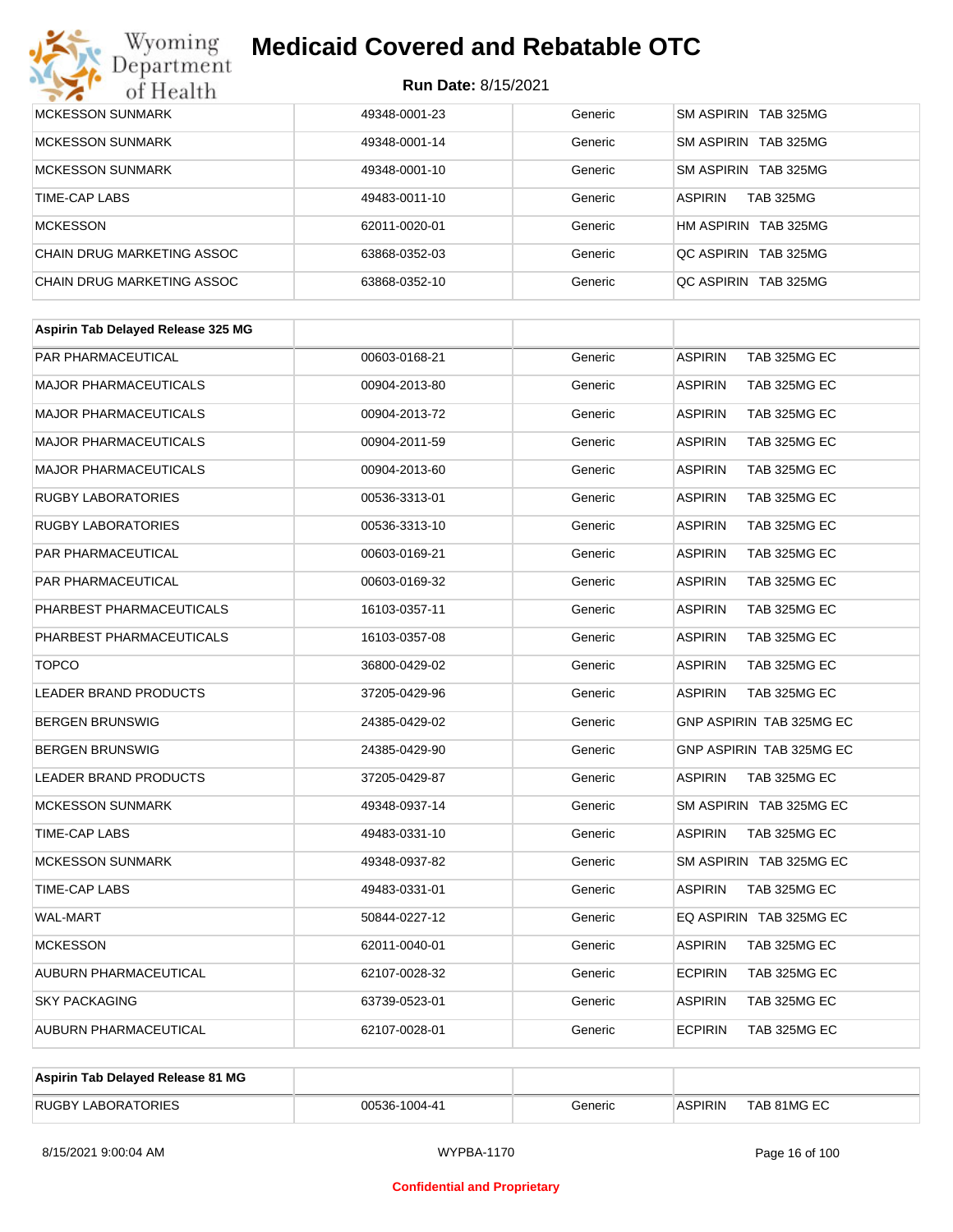# Wyoming<br>Department<br>of Health

## **Medicaid Covered and Rebatable OTC**

| <b>RUGBY LABORATORIES</b>    | 00536-1004-10 | Generic | <b>ASPIRIN</b><br>TAB 81MG EC |
|------------------------------|---------------|---------|-------------------------------|
| <b>PAR PHARMACEUTICAL</b>    | 00603-0026-22 | Generic | ASPIRIN LOW TAB 81MG EC       |
| PAR PHARMACEUTICAL           | 00603-0026-32 | Generic | ASPIRIN LOW TAB 81MG EC       |
| <b>MAJOR PHARMACEUTICALS</b> | 00904-7704-18 | Generic | ASPIR-LOW TAB 81MG EC         |
| <b>MAJOR PHARMACEUTICALS</b> | 00904-7704-70 | Generic | ASPIR-LOW TAB 81MG EC         |
| <b>MAJOR PHARMACEUTICALS</b> | 00904-7704-80 | Generic | ASPIR-LOW TAB 81MG EC         |
| <b>SELECT BRAND</b>          | 15127-0228-65 | Generic | <b>ASPIRIN</b><br>TAB 81MG EC |
| <b>SELECT BRAND</b>          | 15127-0228-94 | Generic | ASPIRIN LOW TAB 81MG EC       |
| PHARBEST PHARMACEUTICALS     | 16103-0356-09 | Generic | <b>ASPIRIN</b><br>TAB 81MG EC |
| PHARBEST PHARMACEUTICALS     | 16103-0356-11 | Generic | <b>ASPIRIN</b><br>TAB 81MG EC |
| <b>TOPCO</b>                 | 36800-0277-48 | Generic | ASPIRIN LOW TAB 81MG EC       |
| AMERISOURCE BERGEN DRUGS     | 46122-0180-76 | Generic | ASPIRIN LOW TAB 81MG EC       |
| AMERISOURCE BERGEN DRUGS     | 46122-0180-87 | Generic | ASPIRIN LOW TAB 81MG EC       |
| AMERISOURCE BERGEN DRUGS     | 46122-0182-48 | Generic | GNP ASPIRIN TAB 81MG EC       |
| TIME-CAP LABS                | 49483-0387-12 | Generic | ASPIRIN LOW TAB 81MG EC       |
| TIME-CAP LABS                | 49483-0387-10 | Generic | ASPIRIN LOW TAB 81MG EC       |
| <b>MCKESSON SUNMARK</b>      | 49348-0980-15 | Generic | SM ASPIRIN TAB 81MG EC        |
| <b>MCKESSON SUNMARK</b>      | 49348-0980-23 | Generic | SM ASPIRIN TAB 81MG EC        |
| <b>MCKESSON SUNMARK</b>      | 49348-0980-53 | Generic | SM ASPIRIN TAB 81MG EC        |
| <b>MCKESSON SUNMARK</b>      | 49348-0981-15 | Generic | SM ASPIRIN TAB 81MG EC        |
| <b>MCKESSON</b>              | 62011-0003-01 | Generic | ASPIRIN LOW TAB 81MG EC       |
| <b>MCKESSON</b>              | 62011-0019-01 | Generic | ASPIRIN LOW TAB 81MG EC       |
| <b>SKY PACKAGING</b>         | 63739-0522-01 | Generic | <b>ASPIRIN</b><br>TAB 81MG EC |
| <b>SKY PACKAGING</b>         | 63739-0522-10 | Generic | <b>ASPIRIN</b><br>TAB 81MG EC |
| AUBURN PHARMACEUTICAL        | 62107-0027-26 | Generic | ASPIRIN 81 TAB 81MG EC        |
| AUBURN PHARMACEUTICAL        | 62107-0027-32 | Generic | ASPIRIN 81 TAB 81MG EC        |
|                              |               |         |                               |

| Magnesium Salicylate Tab 500 MG |               |         |                              |
|---------------------------------|---------------|---------|------------------------------|
| <b>SELECT BRAND</b>             | 15127-0448-24 | Generic | <b>SB BACKACHE TAB 500MG</b> |
| <b>ANTACIDS</b>                 |               |         |                              |

| Alum & Mag Hydroxide-Simethicone Chew<br>Tab 200-200-25 MG |               |         |                        |
|------------------------------------------------------------|---------------|---------|------------------------|
| RUGBY LABORATORIES                                         | 00536-1011-01 | Generic | <b>CHW</b><br>ALMACONE |
| <b>MAJOR PHARMACEUTICALS</b>                               | 00904-0478-60 | Generic | MINTOX PLUS CHW        |

| Alum & Mag Hydroxide-Simethicone Susp<br>200-200-20 MG/5ML |               |         |                           |
|------------------------------------------------------------|---------------|---------|---------------------------|
| PERRIGO                                                    | 00113-0357-40 | Generic | IANTACID PLUS SUS GAS REL |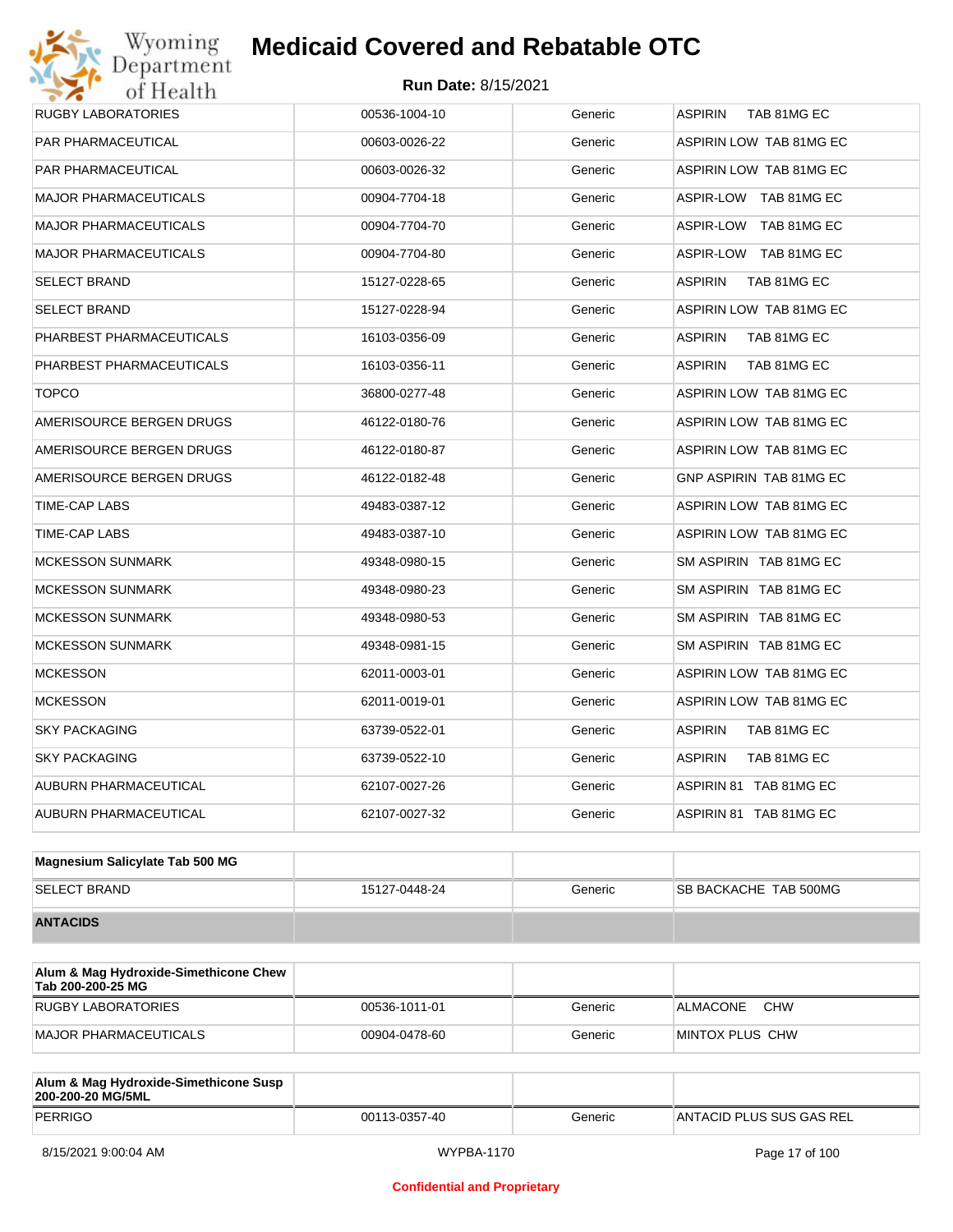

| Wyoming                                               | <b>Medicaid Covered and Rebatable OTC</b> |         |                                     |  |  |
|-------------------------------------------------------|-------------------------------------------|---------|-------------------------------------|--|--|
| Department<br><b>Run Date: 8/15/2021</b><br>of Health |                                           |         |                                     |  |  |
| <b>PERRIGO</b>                                        | 00113-0851-40                             | Generic | <b>ANTACID</b><br><b>SUS</b>        |  |  |
| <b>RUGBY LABORATORIES</b>                             | 00536-0025-83                             | Generic | <b>ALMACONE</b><br>SUS              |  |  |
| PHARMACEUTICAL ASSOCIATES                             | 00121-1761-30                             | Generic | MAG-AL PLUS LIO                     |  |  |
| <b>RUGBY LABORATORIES</b>                             | 00536-1945-83                             | Generic | <b>RULOX</b><br><b>SUS</b>          |  |  |
| <b>MAJOR PHARMACEUTICALS</b>                          | 00904-0004-14                             | Generic | MI-ACID<br><b>SUS</b>               |  |  |
| <b>MAJOR PHARMACEUTICALS</b>                          | 00904-5721-14                             | Generic | <b>MINTOX</b><br><b>SUS</b>         |  |  |
| BERGEN BRUNSWIG                                       | 24385-0357-40                             | Generic | <b>GNP MASANTI SUS REG ST</b>       |  |  |
| <b>TOPCO</b>                                          | 36800-0851-40                             | Generic | ANTACID FAST SUS RELIEF             |  |  |
| <b>TOPCO</b>                                          | 36800-0357-40                             | Generic | ANTACID PLUS SUS GAS REL            |  |  |
| <b>BERGEN BRUNSWIG</b>                                | 24385-0356-40                             | Generic | <b>GNP ANTACID SUS ANTI-GAS</b>     |  |  |
| <b>LEADER BRAND PRODUCTS</b>                          | 37205-0314-40                             | Generic | <b>ANTACID</b><br><b>SUS REG ST</b> |  |  |
| <b>SELECT BRAND</b>                                   | 15127-0883-52                             | Generic | SB ANTACID/ SUS ANTIGAS             |  |  |
| <b>MCKESSON SUNMARK</b>                               | 49348-0019-39                             | Generic | <b>SM ANTACID/ SUS ANTIGAS</b>      |  |  |
| MCKESSON SUNMARK                                      | 49348-0020-39                             | Generic | SM ANTACID SUS ANTI-GAS             |  |  |
| <b>LEADER BRAND PRODUCTS</b>                          | 37205-0530-40                             | Generic | ANTACID FAST SUS ACTING             |  |  |
| <b>MCKESSON</b>                                       | 62011-0147-01                             | Generic | HM ANTACID SUS ANTI-GAS             |  |  |
| <b>MCKESSON</b>                                       | 62011-0148-01                             | Generic | HM ANTACID SUS ANTI-GAS             |  |  |
| CHAIN DRUG MARKETING ASSOC                            | 63868-0694-57                             | Generic | QC ANTACID SUS                      |  |  |
| <b>CHAIN DRUG MARKETING ASSOC</b>                     | 63868-0712-57                             | Generic | QC ANTACID SUS ANTI-GAS             |  |  |

| Alum & Mag Hydroxide-Simethicone Susp<br>400-400-40 MG/5ML |               |         |                                       |
|------------------------------------------------------------|---------------|---------|---------------------------------------|
| <b>PERRIGO</b>                                             | 00113-0588-40 | Generic | <b>ANTACID</b><br><b>SUS ANTI-GAS</b> |
| <b>RUGBY LABORATORIES</b>                                  | 00536-0015-83 | Generic | ALMACONE DBL SUS STRENGTH             |
| <b>GEISS DESTIN &amp; DUNN</b>                             | 00113-0340-40 | Generic | ANTACID PLUS SUS GAS REL              |
| PHARMACEUTICAL ASSOCIATES                                  | 00121-1762-30 | Generic | MAG-AL PLUS LIQ XS                    |
| <b>MAJOR PHARMACEUTICALS</b>                               | 00904-0005-14 | Generic | MI-ACID<br><b>SUS MAX ST</b>          |
| <b>MAJOR PHARMACEUTICALS</b>                               | 00904-5725-14 | Generic | <b>MINTOX</b><br><b>SUS MAX ST</b>    |
| <b>SELECT BRAND</b>                                        | 15127-0745-52 | Generic | ANTACID/ANTI SUS - GAS DS             |
| <b>BERGEN BRUNSWIG</b>                                     | 24385-0362-40 | Generic | <b>GNP ANTACID SUS CHERRY</b>         |
| <b>BERGEN BRUNSWIG</b>                                     | 24385-0340-40 | Generic | <b>GNP MASANTI SUS MAX ST</b>         |
| <b>LEADER BRAND PRODUCTS</b>                               | 37205-0535-40 | Generic | <b>ANTACID</b><br><b>SUS MAX ST</b>   |
| <b>LEADER BRAND PRODUCTS</b>                               | 37205-0536-40 | Generic | <b>ANTACID</b><br><b>SUS MAX ST</b>   |
| <b>TOPCO</b>                                               | 36800-0340-40 | Generic | ANTACID PLUS SUS ANTI-GAS             |
| <b>TOPCO</b>                                               | 36800-0588-40 | Generic | <b>ANTACID</b><br><b>SUS MAX ST</b>   |
| <b>MCKESSON</b>                                            | 62011-0122-01 | Generic | ADVANCED<br><b>SUS ANTACID</b>        |
| <b>MCKESSON</b>                                            | 62011-0149-01 | Generic | HM ANTACID<br><b>SUS ANTI-GAS</b>     |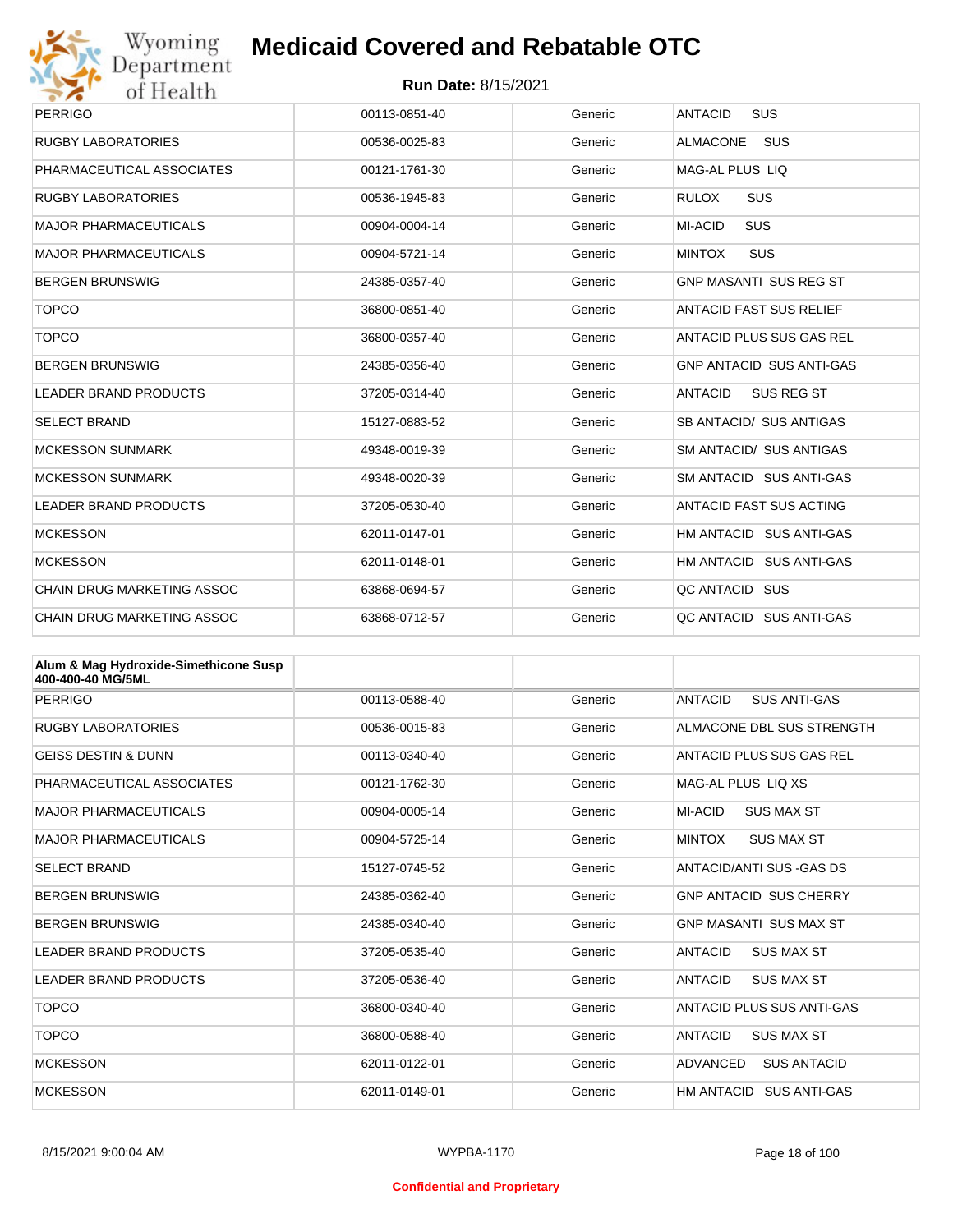

| Aluminum & Magnesium Hydroxides Susp<br>200-200 MG/5ML          |               |              |                                      |
|-----------------------------------------------------------------|---------------|--------------|--------------------------------------|
| PHARMACEUTICAL ASSOCIATES                                       | 00121-1760-30 | Brand        | MAG-AL<br>LIQ.                       |
| Aluminum Hydroxide Gel Susp 320                                 |               |              |                                      |
| MG/5ML<br><b>RUGBY LABORATORIES</b>                             | 00536-0091-85 | Generic      | ALUM HYDROX SUS 320/5ML              |
|                                                                 |               |              |                                      |
| Aluminum Hydroxide-Magnesium<br>Carbonate Chew Tab 160-105 MG   |               |              |                                      |
| GLAXO CONSUMER HEALTHCARE L.P.                                  | 00135-0098-26 | Brand        | <b>GAVISCON</b><br><b>CHW EX-STR</b> |
| GLAXO CONSUMER HEALTHCARE L.P.                                  | 00135-0430-03 | Brand        | <b>GAVISCON</b><br>CHW EX-STR        |
| <b>MAJOR PHARMACEUTICALS</b>                                    | 00904-5365-60 | Generic      | <b>ACID GONE</b><br><b>CHW</b>       |
| AMERISOURCE BERGEN DRUGS                                        | 46122-0150-78 | Generic      | GNP ANTACID CHW 160-105              |
|                                                                 |               |              |                                      |
| Aluminum Hydroxide-Magnesium<br>Carbonate Susp 508-475 MG/10ML  |               |              |                                      |
| GLAXO CONSUMER HEALTHCARE L.P.                                  | 00135-0095-41 | Brand        | <b>GAVISCON</b><br>SUS               |
|                                                                 |               |              |                                      |
| Aluminum Hydroxide-Magnesium<br>Carbonate Susp 95-358 MG/15ML   |               |              |                                      |
| GLAXO CONSUMER HEALTHCARE L.P.                                  | 00135-0094-41 | <b>Brand</b> | <b>GAVISCON</b><br><b>SUS</b>        |
| <b>MAJOR PHARMACEUTICALS</b>                                    | 00904-7727-14 | Generic      | <b>ACID GONE</b><br>SUS              |
|                                                                 |               |              |                                      |
| Aluminum Hydroxide-Magnesium<br>Trisilicate Chew Tab 80-14.2 MG |               |              |                                      |
| GLAXO CONSUMER HEALTHCARE L.P.                                  | 00135-0096-26 | <b>Brand</b> | <b>GAVISCON</b><br><b>CHW</b>        |
|                                                                 |               |              |                                      |
| <b>Calcium Carbonate (Antacid) Chew Tab</b><br>1000 MG          |               |              |                                      |
| <b>GLAXO CONSUMER HEALTHCARE L.P.</b>                           | 00135-0118-14 | <b>Brand</b> | TUMS ULTRA CHW 1000MG                |
| <b>GLAXO CONSUMER HEALTHCARE L.P.</b>                           | 00135-0118-83 | <b>Brand</b> | TUMS ULTRA CHW 1000MG                |
| <b>PERRIGO</b>                                                  | 00113-0595-23 | Generic      | CAL ANTACID CHW 1000MG               |
| GLAXO CONSUMER HEALTHCARE L.P.                                  | 00135-0181-05 | <b>Brand</b> | TUMS ULTRA CHW 1000MG                |
| <b>GLAXO CONSUMER HEALTHCARE L.P.</b>                           | 00135-0180-02 | <b>Brand</b> | TUMS ULTRA CHW 1000MG                |
| GLAXO CONSUMER HEALTHCARE L.P.                                  | 00135-0181-14 | <b>Brand</b> | TUMS ULTRA CHW 1000MG                |
| <b>GLAXO CONSUMER HEALTHCARE L.P.</b>                           | 00135-0180-14 | <b>Brand</b> | TUMS ULTRA CHW 1000MG                |
| GLAXO CONSUMER HEALTHCARE L.P.                                  | 00135-0181-01 | <b>Brand</b> | TUMS ULTRA CHW 1000MG                |
| <b>GLAXO CONSUMER HEALTHCARE L.P.</b>                           | 00135-0181-02 | <b>Brand</b> | TUMS ULTRA CHW 1000MG                |
| GLAXO CONSUMER HEALTHCARE L.P.                                  | 00135-0181-03 | <b>Brand</b> | TUMS ULTRA CHW 1000MG                |
| GLAXO CONSUMER HEALTHCARE L.P.                                  | 00135-0228-01 | <b>Brand</b> | TUMS ULTRA CHW 1000MG                |
| <b>TOPCO</b>                                                    | 36800-0595-23 | Generic      | CALC ANTACID CHW 1000MG              |
| LEADER BRAND PRODUCTS                                           | 37205-0333-69 | Generic      | CAL ANTACID CHW 1000MG               |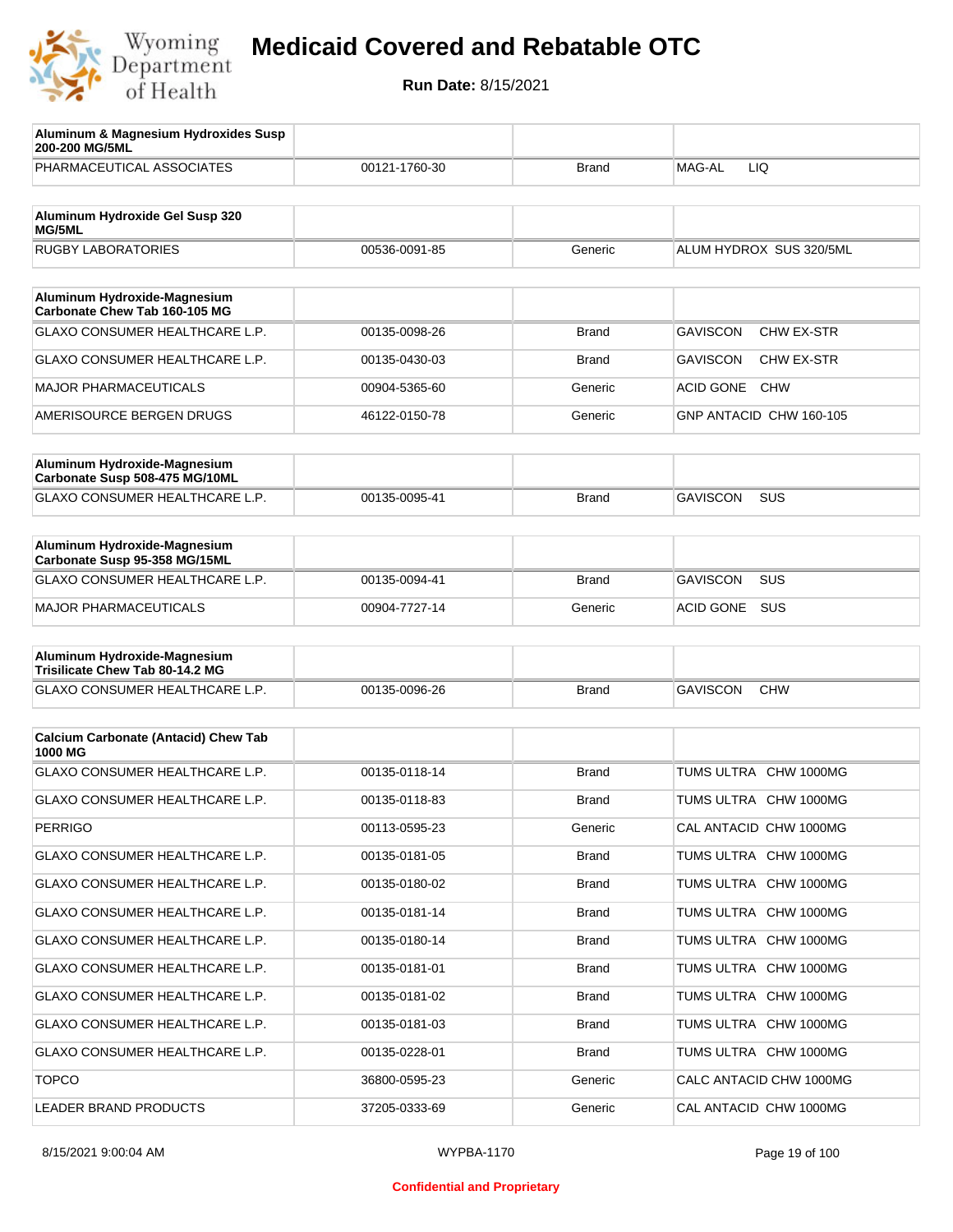

| <b>MCKESSON SUNMARK</b>                                            | 49348-0959-16 | Generic      | SM ANTACID CHW 1000MG       |
|--------------------------------------------------------------------|---------------|--------------|-----------------------------|
|                                                                    |               |              |                             |
| <b>Calcium Carbonate (Antacid) Chew Tab</b><br>1177 MG (471 MG Ca) |               |              |                             |
| <b>GLAXO CONSUMER HEALTHCARE L.P.</b>                              | 00135-0560-01 | <b>Brand</b> | TUMS CHW DEL CHW 1177MG     |
| <b>Calcium Carbonate (Antacid) Chew Tab</b><br>500 MG              |               |              |                             |
| <b>PERRIGO</b>                                                     | 00113-0485-47 | Generic      | <b>ANTACID</b><br>CHW 500MG |
| GLAXO CONSUMER HEALTHCARE L.P.                                     | 00135-0070-48 | Brand        | TUMS<br>CHW 500MG           |
| <b>GLAXO CONSUMER HEALTHCARE L.P.</b>                              | 00135-0071-27 | <b>Brand</b> | TUMS<br>CHW 500MG           |
| GLAXO CONSUMER HEALTHCARE L.P.                                     | 00135-0071-48 | Brand        | TUMS<br>CHW 500MG           |
| GLAXO CONSUMER HEALTHCARE L.P.                                     | 00135-0070-03 | <b>Brand</b> | TUMS<br>CHW 500MG           |
| GLAXO CONSUMER HEALTHCARE L.P.                                     | 00135-0070-27 | Brand        | TUMS<br>CHW 500MG           |
| <b>RUGBY LABORATORIES</b>                                          | 00536-1048-15 | Generic      | <b>ANTACID</b><br>CHW 500MG |
| GLAXO CONSUMER HEALTHCARE L.P.                                     | 00135-0522-03 | Generic      | TUMS FRESHER CHW 500MG      |
| <b>PERRIGO</b>                                                     | 00113-0478-47 | Generic      | CALC ANTACID CHW 500MG      |
| <b>MAJOR PHARMACEUTICALS</b>                                       | 00904-1257-92 | Generic      | CALC ANTACID CHW 500MG      |
| <b>MAJOR PHARMACEUTICALS</b>                                       | 00904-6412-92 | Generic      | CALC ANTACID CHW 500MG      |
| <b>RUGBY LABORATORIES</b>                                          | 00536-1007-15 | Generic      | CAL-GEST<br>CHW 500MG       |
| <b>SELECT BRAND</b>                                                | 15127-0211-24 | Generic      | ANTACID<br>CHW 500MG        |
| <b>SELECT BRAND</b>                                                | 15127-0210-24 | Generic      | ANTACID<br>CHW 500MG        |
| <b>TOPCO</b>                                                       | 36800-0478-47 | Generic      | <b>ANTACID</b><br>CHW 500MG |
| <b>TOPCO</b>                                                       | 36800-0485-47 | Generic      | CALC ANTACID CHW 500MG      |
| LEADER BRAND PRODUCTS                                              | 37205-0200-47 | Generic      | <b>ANTACID</b><br>CHW 500MG |
| LEADER BRAND PRODUCTS                                              | 37205-0210-47 | Generic      | ANTACID<br>CHW 500MG        |
| <b>MCKESSON SUNMARK</b>                                            | 49348-0958-21 | Generic      | CALC ANTACID CHW 500MG      |
| <b>MCKESSON SUNMARK</b>                                            | 49348-0957-21 | Generic      | CALC ANTACID CHW 500MG      |
| <b>MCKESSON</b>                                                    | 62011-0132-01 | Generic      | CALC ANTACID CHW 500MG      |
|                                                                    |               |              |                             |
| <b>Calcium Carbonate (Antacid) Chew Tab</b><br>750 MG              |               |              |                             |
| GLAXO CONSUMER HEALTHCARE L.P.                                     | 00135-0074-07 | Brand        | TUMS EXTRA CHW 750MG        |
| GLAXO CONSUMER HEALTHCARE L.P.                                     | 00135-0074-22 | Brand        | TUMS EXTRA CHW 750MG        |
| GLAXO CONSUMER HEALTHCARE L.P.                                     | 00135-0140-03 | <b>Brand</b> | TUMS E-X CHW 750MG          |

| <b>GLAXO CONSUMER HEALTHCARE L.P.</b> | 00135-0074-22 | Brand        | TUMS EXTRA CHW 750MG        |
|---------------------------------------|---------------|--------------|-----------------------------|
| GLAXO CONSUMER HEALTHCARE L.P.        | 00135-0140-03 | <b>Brand</b> | CHW 750MG<br>TUMS F-X       |
| <b>GLAXO CONSUMER HEALTHCARE L.P.</b> | 00135-0178-02 | <b>Brand</b> | CHW 750MG<br>TUMS E-X       |
| <b>GLAXO CONSUMER HEALTHCARE L.P.</b> | 00135-0178-03 | <b>Brand</b> | CHW 750MG<br>TUMS E-X       |
| <b>GLAXO CONSUMER HEALTHCARE L.P.</b> | 00135-0178-08 | <b>Brand</b> | CHW 750MG<br>TUMS F-X       |
| <b>PERRIGO</b>                        | 00113-0489-80 | Generic      | <b>ANTACID</b><br>CHW 750MG |
| <b>GLAXO CONSUMER HEALTHCARE L.P.</b> | 00135-0074-24 | <b>Brand</b> | TUMS EXTRA CHW 750MG        |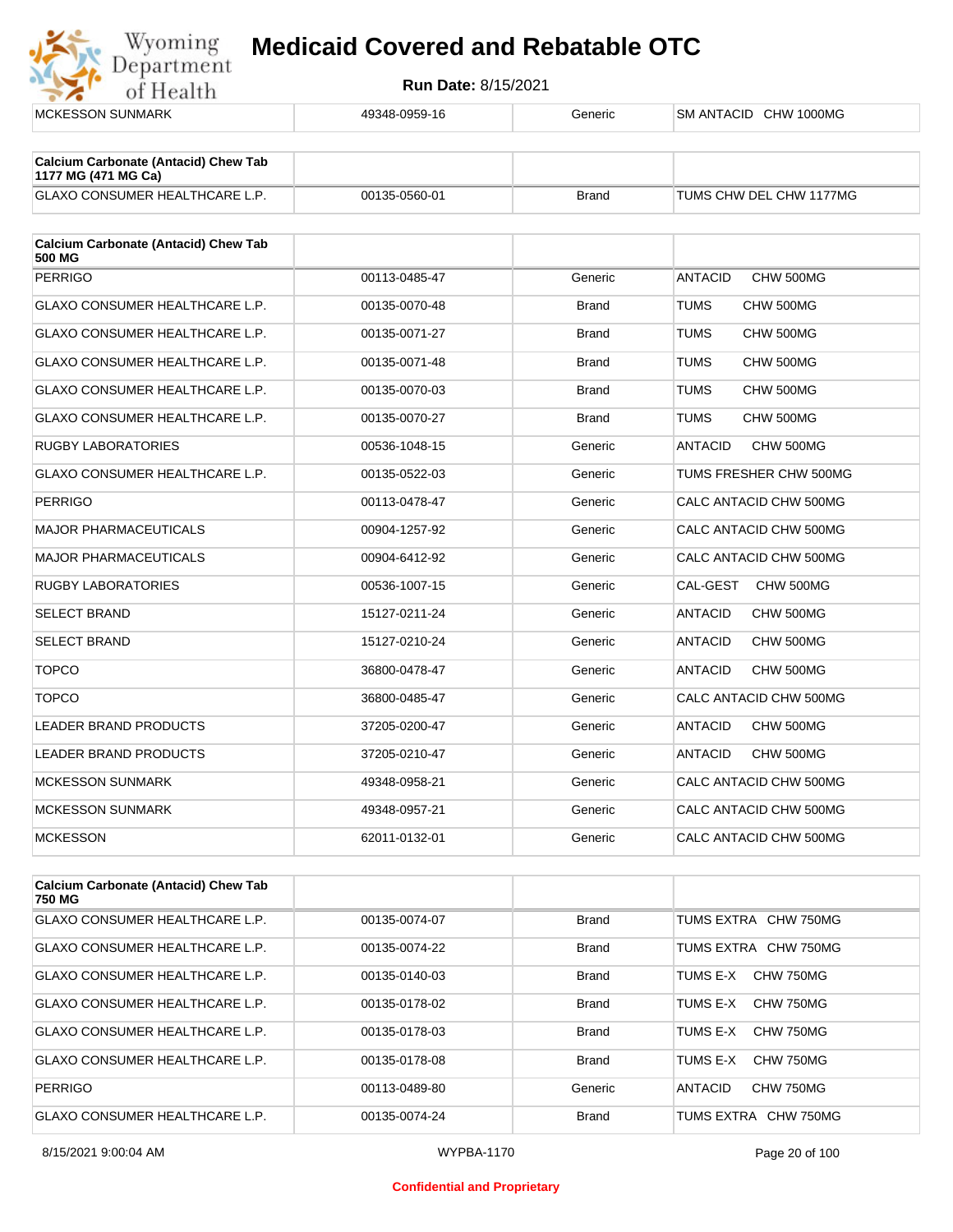

| Wyoming<br>Department                 | <b>Medicaid Covered and Rebatable OTC</b> |              |                             |
|---------------------------------------|-------------------------------------------|--------------|-----------------------------|
| of Health                             | <b>Run Date: 8/15/2021</b>                |              |                             |
| <b>GLAXO CONSUMER HEALTHCARE L.P.</b> | 00135-0074-46                             | <b>Brand</b> | TUMS EXTRA CHW 750MG        |
| GLAXO CONSUMER HEALTHCARE L.P.        | 00135-0246-02                             | Brand        | TUMS SMOOTHI CHW 750MG      |
| GLAXO CONSUMER HEALTHCARE L.P.        | 00135-0456-03                             | <b>Brand</b> | TUMS SMOOTHI CHW 750MG      |
| <b>PERRIGO</b>                        | 00113-0468-80                             | Generic      | <b>ANTACID</b><br>CHW 750MG |
| GLAXO CONSUMER HEALTHCARE L.P.        | 00135-0074-25                             | <b>Brand</b> | TUMS EXTRA CHW 750MG        |
| GLAXO CONSUMER HEALTHCARE L.P.        | 00135-0076-25                             | Brand        | TUMS E-X<br>CHW 750MG       |
| GLAXO CONSUMER HEALTHCARE L.P.        | 00135-0140-01                             | Brand        | TUMS E-X<br>CHW 750MG       |
| GLAXO CONSUMER HEALTHCARE L.P.        | 00135-0178-09                             | Brand        | TUMS E-X<br>CHW 750MG       |
| GLAXO CONSUMER HEALTHCARE L.P.        | 00135-0243-02                             | <b>Brand</b> | TUMS SMOOTHI CHW 750MG      |
| GLAXO CONSUMER HEALTHCARE L.P.        | 00135-0245-02                             | Generic      | TUMS SMOOTHI CHW 750MG      |
| GLAXO CONSUMER HEALTHCARE L.P.        | 00135-0246-01                             | <b>Brand</b> | TUMS SMOOTHI CHW 750MG      |
| RUGBY LABORATORIES                    | 00536-1050-22                             | Generic      | CALC ANTACID CHW 750MG      |
| <b>PERRIGO</b>                        | 00113-0179-80                             | Generic      | CALC ANTACID CHW 750MG      |
| GLAXO CONSUMER HEALTHCARE L.P.        | 00135-0154-05                             | <b>Brand</b> | TUMS E-X<br>CHW 750MG       |
| GLAXO CONSUMER HEALTHCARE L.P.        | 00135-0469-01                             | <b>Brand</b> | TUMS KIDS CHW 750MG         |
| RUGBY LABORATORIES                    | 00536-1049-22                             | Generic      | CALC ANTACID CHW 750MG      |
| <b>MAJOR PHARMACEUTICALS</b>          | 00904-5513-79                             | Generic      | CALC ANTACID CHW 750MG      |
| <b>MAJOR PHARMACEUTICALS</b>          | 00904-7695-91                             | Generic      | CALC ANTACID CHW 750MG      |
| <b>SELECT BRAND</b>                   | 15127-0207-37                             | Generic      | ANTACID<br>CHW 750MG        |
| SELECT BRAND                          | 15127-0212-96                             | Generic      | ANTACID<br>CHW 750MG        |
| <b>BERGEN BRUNSWIG</b>                | 24385-0106-80                             | Generic      | ANTACID<br>CHW 750MG        |
| <b>TOPCO</b>                          | 36800-0468-80                             | Generic      | CALC ANTACID CHW 750MG      |
| <b>TOPCO</b>                          | 36800-0489-80                             | Generic      | CALC ANTACID CHW 750MG      |
| LEADER BRAND PRODUCTS                 | 37205-0205-80                             | Generic      | CHW 750MG<br><b>ANTACID</b> |
| <b>TOPCO</b>                          | 36800-0179-80                             | Generic      | CALC ANTACID CHW 750MG      |
| LEADER BRAND PRODUCTS                 | 37205-0706-80                             | Generic      | ANTACID<br>CHW 750MG        |
| <b>MCKESSON SUNMARK</b>               | 49348-0954-34                             | Generic      | CALC ANTACID CHW 750MG      |
| <b>MCKESSON</b>                       | 62011-0229-01                             | Generic      | CALC ANTACID CHW 750MG      |
| <b>MCKESSON</b>                       | 62011-0131-01                             | Generic      | CALC ANTACID CHW 750MG      |
|                                       |                                           |              |                             |

| Calcium Carbonate (Antacid) Susp 1250<br>MG/5ML |               |         |                           |
|-------------------------------------------------|---------------|---------|---------------------------|
| <b>HIKMA</b>                                    | 00054-3117-63 | Generic | CALCIUM CARB SUS 1250/5ML |
| PHARMACEUTICAL ASSOCIATES                       | 00121-0766-16 | Generic | CALCIUM CARB SUS 1250/5ML |
| PHARMACEUTICAL ASSOCIATES                       | 00121-4766-05 | Generic | CALCIUM CARB SUS 1250/5ML |

| Calcium Carbonate (Antacid) Tab 648 MG |               |         |                        |
|----------------------------------------|---------------|---------|------------------------|
| <b>RUGBY LABORATORIES</b>              | 00536-1024-10 | Generic | CALCIUM CARB TAB 648MG |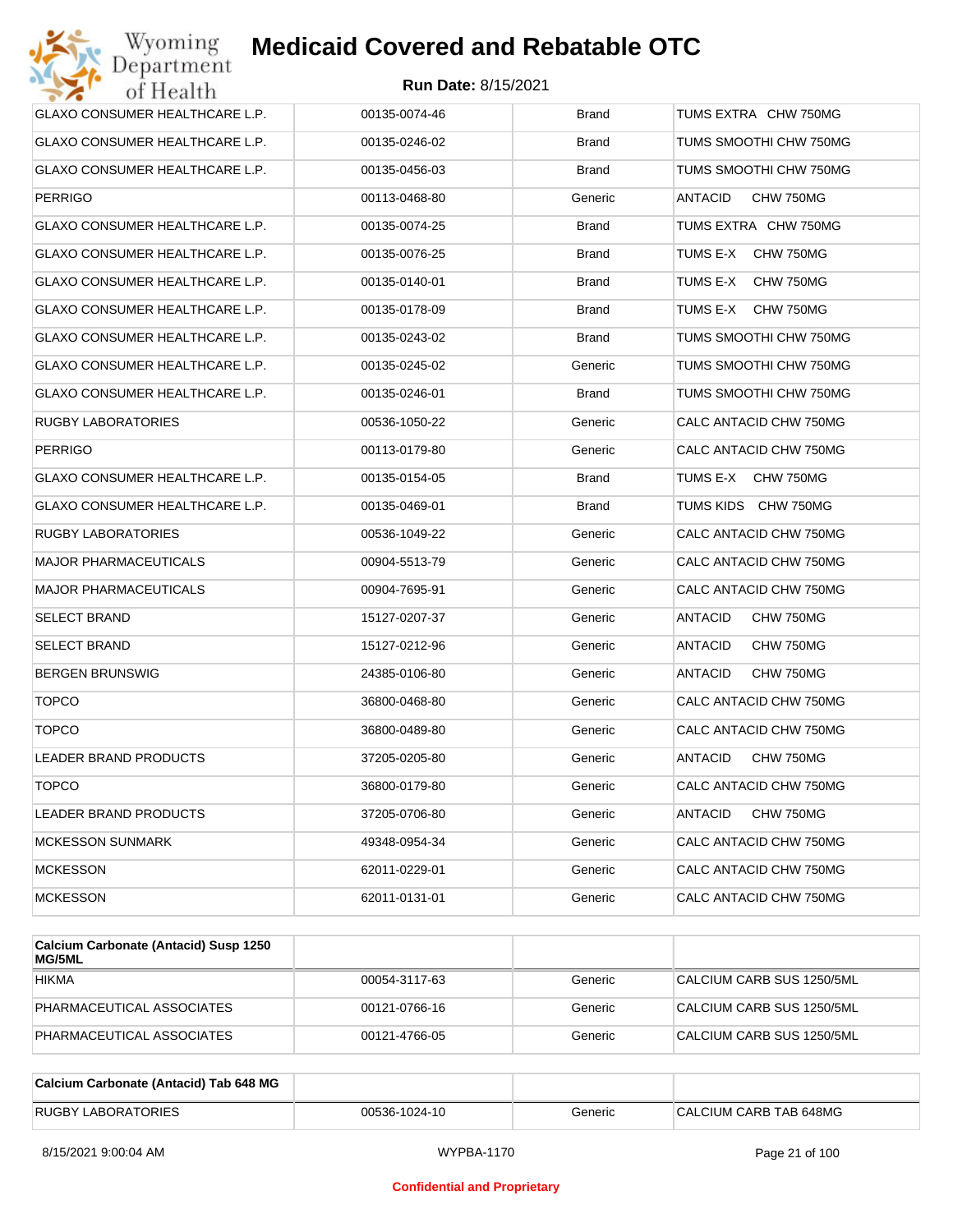

| <b>Calcium Carbonate-Mag Hydroxide Chew</b><br>Tab 550-110 MG |               |              |                             |
|---------------------------------------------------------------|---------------|--------------|-----------------------------|
| AMERISOURCE BERGEN DRUGS                                      | 46122-0153-47 | Generic      | GNP ANTACID CHW 550-110     |
| <b>Calcium Carbonate-Mag Hydroxide Chew</b>                   |               |              |                             |
| Tab 700-300 MG                                                |               |              |                             |
| <b>MAJOR PHARMACEUTICALS</b>                                  | 00904-5115-71 | <b>Brand</b> | MI-ACID<br><b>CHW</b>       |
| <b>Calcium Carbonate-Simethicone Chew Tab</b><br>1000-60 MG   |               |              |                             |
| AMERISOURCE BERGEN DRUGS                                      | 46122-0151-75 | Generic      | ANT/ANTI-GAS CHW 1000-60    |
| Magnesium Oxide Tab 400 MG                                    |               |              |                             |
| PAR PHARMACEUTICALS                                           | 00603-0209-22 | Generic      | MAG OXIDE TAB 400MG         |
| Magnesium Oxide Tab 420 MG                                    |               |              |                             |
| PAR PHARMACEUTICALS                                           | 00603-0213-21 | Generic      | MAG OXIDE TAB 420MG         |
| Sodium Bicarbonate Tab 325 MG                                 |               |              |                             |
|                                                               |               |              |                             |
| <b>RUGBY LABORATORIES</b>                                     | 00536-1046-10 | Generic      | SODIUM BICAR TAB 325MG      |
| Sodium Bicarbonate Tab 650 MG                                 |               |              |                             |
| <b>RUGBY LABORATORIES</b>                                     | 00536-1047-10 | Generic      | SODIUM BICAR TAB 650MG      |
| <b>RUGBY LABORATORIES</b>                                     | 00536-4544-10 | Generic      | SODIUM BICAR TAB 650MG      |
| RISING PHARMACEUTICALS                                        | 64980-0182-10 | Generic      | SODIUM BICAR TAB 10GR       |
| <b>ANTIASTHMATIC AND BRONCHODILATOR</b><br><b>AGENTS</b>      |               |              |                             |
| <b>Ephedrine Sulfate Cap 25 MG</b>                            |               |              |                             |
| <b>HIKMA</b>                                                  | 00143-3145-01 | Generic      | EPHEDRINE SU CAP 25MG       |
|                                                               |               |              |                             |
| Racepinephrine HCI Soln Nebu 2.25%<br>(Base Equivalent)       |               |              |                             |
| NEPHRON PHARMACEUTICALS CORP.                                 | 00487-5901-10 | <b>Brand</b> | S <sub>2</sub><br>NEB 2.25% |
| NEPHRON PHARMACEUTICALS CORP.                                 | 00487-5901-99 | <b>Brand</b> | S <sub>2</sub><br>NEB 2.25% |
| <b>ANTIDIABETICS</b>                                          |               |              |                             |
| Inculin NDH & Poquiar Such Pon-Ini 100                        |               |              |                             |

| Insulin NPH & Regular Susp Pen-Inj 100<br>Unit/ML (70-30) |               |              |                |                     |
|-----------------------------------------------------------|---------------|--------------|----------------|---------------------|
| LILLY                                                     | 00002-8803-01 | <b>Brand</b> | <b>HUMULIN</b> | <b>INJ 70/30KWP</b> |
| LILLY                                                     | 00002-8803-59 | <b>Brand</b> | <b>HUMULIN</b> | <b>INJ 70/30KWP</b> |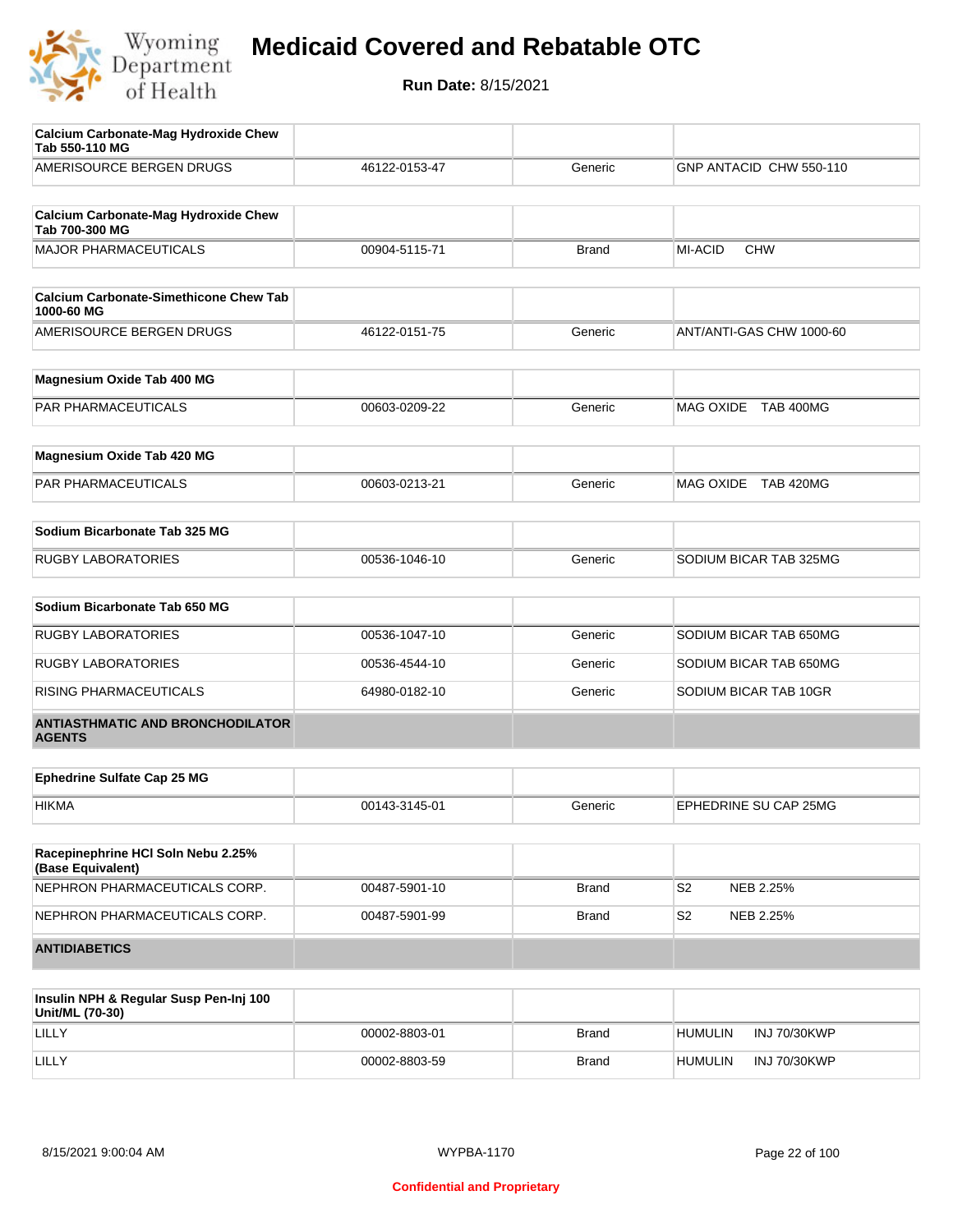

| Insulin NPH (Human) (Isophane) Inj 100<br>Unit/ML |               |              |                          |
|---------------------------------------------------|---------------|--------------|--------------------------|
| <b>NOVO NORDISK</b>                               | 00169-1834-02 | <b>Brand</b> | INJ RELION<br>inovolin n |
| <b>NOVO NORDISK</b>                               | 00169-1834-11 | <b>Brand</b> | NOVOLIN N INJ U-100      |
| LILLY                                             | 00002-8315-01 | <b>Brand</b> | HUMULIN N INJ U-100      |
| LILLY                                             | 00002-8315-17 | <b>Brand</b> | HUMULIN N<br>INJ U-100   |

| Insulin NPH (Human) (Isophane) Susp Pen-<br>injector 100 Unit/ML |               |       |                        |
|------------------------------------------------------------------|---------------|-------|------------------------|
| LILLY                                                            | 00002-8805-01 | Brand | HUMULIN N INJ U-100KWP |
| LILLY                                                            | 00002-8805-59 | Brand | HUMULIN N INJ U-100KWP |

| Insulin NPH Isophane & Regular Human Inj<br>100 Unit/ML (70-30) |               |              |                             |
|-----------------------------------------------------------------|---------------|--------------|-----------------------------|
| LILLY                                                           | 00002-8715-01 | Brand        | <b>HUMULIN</b><br>INJ 70/30 |
| LILLY                                                           | 00002-8715-17 | <b>Brand</b> | <b>HUMULIN</b><br>INJ 70/30 |
| NOVO NORDISK                                                    | 00169-1837-02 | <b>Brand</b> | NOVOLIN70/30 INJ RELION     |
| NOVO NORDISK                                                    | 00169-1837-11 | <b>Brand</b> | <b>NOVOLIN</b><br>INJ 70/30 |

| Insulin Regular (Human) Inj 100 Unit/ML |               |              |                         |
|-----------------------------------------|---------------|--------------|-------------------------|
| LILLY                                   | 00002-8215-01 | <b>Brand</b> | HUMULIN R INJ U-100     |
| LILLY                                   | 00002-8215-17 | <b>Brand</b> | HUMULIN R INJ U-100     |
| NOVO NORDISK                            | 00169-1833-11 | <b>Brand</b> | NOVOLIN R INJ U-100     |
| NOVO NORDISK                            | 00169-1833-02 | <b>Brand</b> | NOVOLIN R<br>INJ RELION |
| <b>ANTIDIARRHEAL/PROBIOTIC AGENTS</b>   |               |              |                         |

| <b>Bismuth Subsalicylate Chew Tab 262 MG</b> |               |         |                        |
|----------------------------------------------|---------------|---------|------------------------|
| <b>PAR PHARMACEUTICAL</b>                    | 00603-0235-16 | Generic | PINK BISMUTH CHW 262MG |
| <b>MAJOR PHARMACEUTICALS</b>                 | 00904-1315-46 | Generic | BISMATROL<br>CHW 262MG |
| RUGBY LABORATORIES                           | 00536-1021-07 | Generic | PEPTIC RELF CHW 262MG  |
| <b>BERGEN BRUNSWIG</b>                       | 24385-0024-65 | Generic | PINK BISMUTH CHW 262MG |
| <b>LEADER BRAND PRODUCTS</b>                 | 37205-0720-65 | Generic | PINK BISMUTH CHW 262MG |
| <b>TOPCO</b>                                 | 36800-0469-65 | Generic | STOMACH RELF CHW 262MG |
| <b>MCKESSON SUNMARK</b>                      | 49348-0953-44 | Generic | STOMACH RELF CHW 262MG |
| <b>MCKESSON</b>                              | 62011-0140-01 | Generic | STOMACH RELF CHW 262MG |

| Bismuth Subsalicylate Susp 262 MG/15ML |               |         |                           |
|----------------------------------------|---------------|---------|---------------------------|
| PERRIGO                                | 00113-0302-40 | Generic | STOMACH RELF SUS 262/15ML |
| PERRIGO                                | 00113-0302-34 | Generic | STOMACH RELF SUS 262/15ML |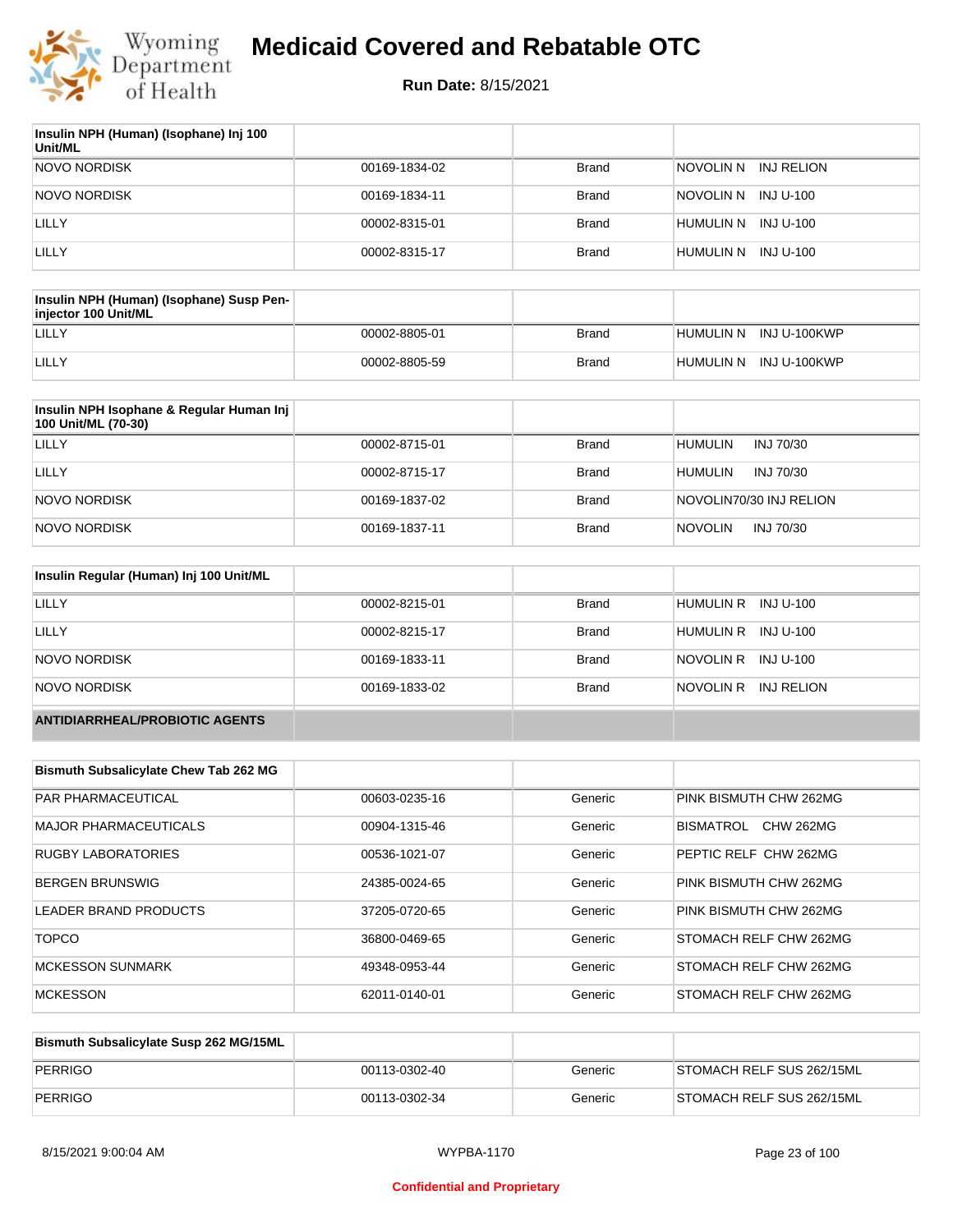## Wyoming<br>Department<br>of Health **Medicaid Covered and Rebatable OTC**

#### **Run Date:** 8/15/2021

| RUGBY LABORATORIES           | 00536-1810-59 | Generic | PEPTIC RELF SUS 262/15ML  |
|------------------------------|---------------|---------|---------------------------|
| <b>MAJOR PHARMACEUTICALS</b> | 00904-5709-09 | Generic | SUS 262/15ML<br>KAO-TIN   |
| <b>MAJOR PHARMACEUTICALS</b> | 00904-5709-16 | Generic | KAO-TIN<br>SUS 262/15ML   |
| <b>MAJOR PHARMACEUTICALS</b> | 00904-1313-09 | Generic | BISMATROL<br>SUS 262/15ML |
| <b>SELECT BRAND</b>          | 15127-0550-68 | Generic | SB BISMUTH SUS 262/15ML   |
| <b>TOPCO</b>                 | 36800-0302-34 | Generic | STOMACH RELF SUS 262/15ML |
| <b>BERGEN BRUNSWIG</b>       | 24385-0302-26 | Generic | STOMACH RELF SUS 262/15ML |
| <b>TOPCO</b>                 | 36800-0302-40 | Generic | STOMACH RELF SUS 262/15ML |
| <b>BERGEN BRUNSWIG</b>       | 24385-0302-34 | Generic | STOMACH RELF SUS 262/15ML |
| <b>MCKESSON SUNMARK</b>      | 49348-0922-37 | Generic | SM STOMACH SUS 262/15ML   |
| <b>MCKESSON</b>              | 62011-0126-01 | Generic | STOMACH RELF SUS 262/15ML |

| Bismuth Subsalicylate Susp 525 MG/15ML |               |         |                           |
|----------------------------------------|---------------|---------|---------------------------|
| <b>PERRIGO</b>                         | 00113-0337-34 | Generic | STOMACH RELF SUS 525/15ML |
| <b>MAJOR PHARMACEUTICALS</b>           | 00904-1314-09 | Generic | BISMATROL<br>SUS 525/15ML |
| <b>SELECT BRAND</b>                    | 15127-0555-68 | Generic | BISMUTH MS SUS 525/15ML   |
| <b>BERGEN BRUNSWIG</b>                 | 24385-0337-34 | Generic | STOMACH RELF SUS 525/15ML |
| <b>TOPCO</b>                           | 36800-0337-40 | Generic | STOMACH RELF SUS 525/15ML |
| <b>TOPCO</b>                           | 36800-0337-34 | Generic | STOMACH RELF SUS 525/15ML |
| <b>MCKESSON</b>                        | 62011-0127-01 | Generic | STOMACH RELF SUS 525/15ML |

| <b>Bismuth Subsalicylate Tab 262 MG</b> |               |         |                        |
|-----------------------------------------|---------------|---------|------------------------|
| BERGEN BRUNSWIG                         | 24385-0017-58 | Generic | PINK BISMUTH TAB 262MG |
| <b>IMCKESSON SUNMARK</b>                | 49348-0511-59 | Generic | STOMACH RELF TAB 262MG |

| Loperamide HCI Cap 2 MG  |               |         |                      |
|--------------------------|---------------|---------|----------------------|
| AMERISOURCE BERGEN DRUGS | 46122-0207-62 | Generic | ANTI-DIARRHE CAP 2MG |
| IMCKESSON SUNMARK        | 49348-0752-04 | Generic | ANTI-DIARRHE CAP 2MG |
| <b>IMCKESSON</b>         | 62011-0158-01 | Generic | LOPERAMIDE CAP 2MG   |

| Loperamide HCI Liq 1 MG/5ML (0.2 MG/ML) |               |         |                        |
|-----------------------------------------|---------------|---------|------------------------|
| HI-TECH                                 | 50383-0618-05 | Generic | LOPERAMIDE LIQ 1MG/5ML |
| HI-TECH                                 | 50383-0618-10 | Generic | LOPERAMIDE LIQ 1MG/5ML |
| HI-TECH                                 | 50383-0618-04 | Generic | LOPERAMIDE LIQ 1MG/5ML |
| HI-TECH                                 | 50383-0618-06 | Generic | LOPERAMIDE LIQ 1MG/5ML |
| HI-TECH                                 | 50383-0618-11 | Generic | LOPERAMIDE LIQ 1MG/5ML |

#### **Confidential and Proprietary**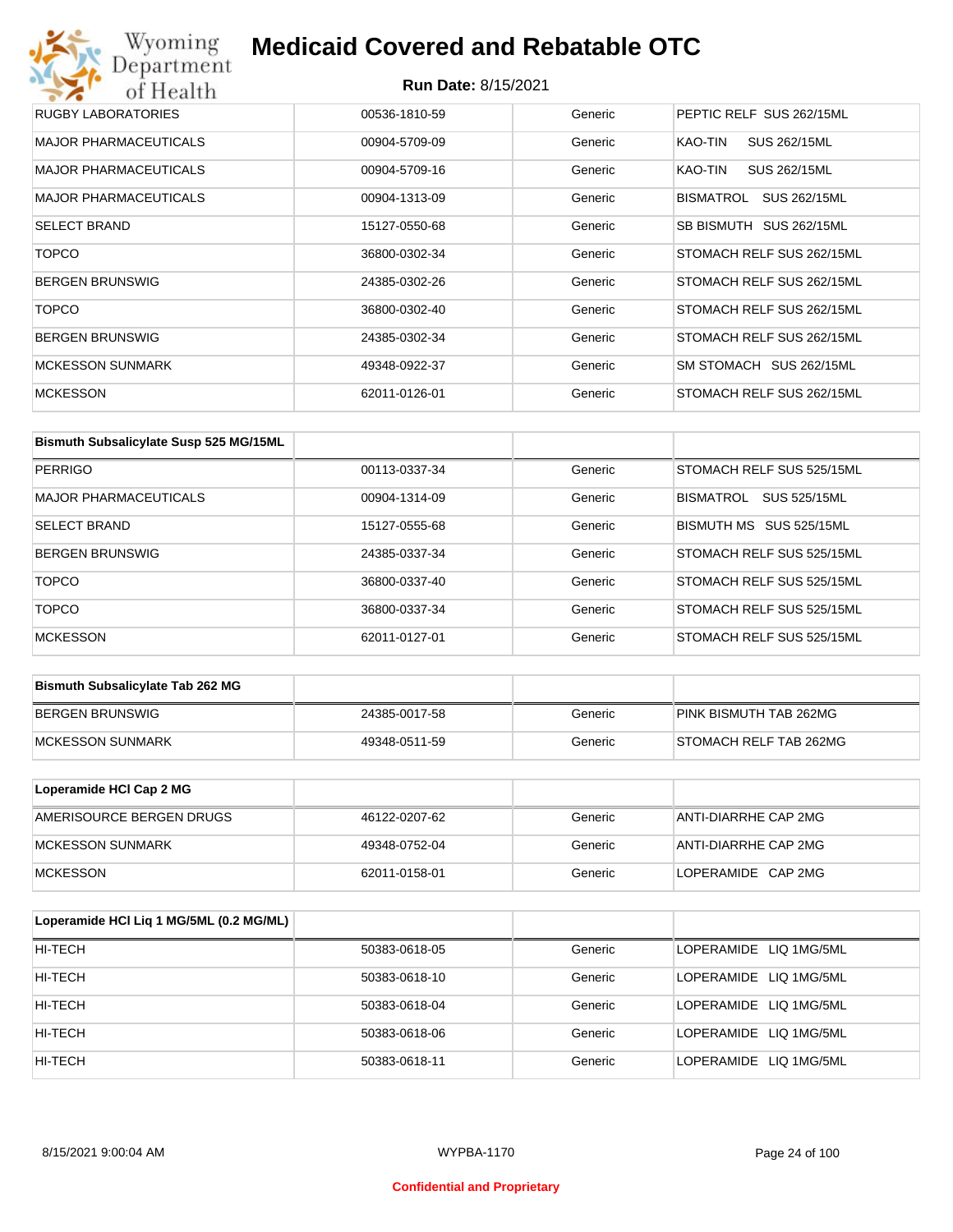

| Loperamide HCI Lig 1 MG/7.5ML |               |         |                             |
|-------------------------------|---------------|---------|-----------------------------|
| <b>PERRIGO</b>                | 00113-0645-26 | Generic | LOPERAMIDE SUS 1MG/7.5      |
| <b>MAJOR PHARMACEUTICALS</b>  | 00904-6256-20 | Generic | LOPERAMIDE SUS 1MG/7.5      |
| AMERISOURCE BERGEN DRUGS      | 46122-0111-26 | Generic | LOPERAMIDE SUS 1MG/7.5      |
| <b>MCKESSON SUNMARK</b>       | 49348-0999-34 | Generic | LOPERAMIDE SUS 1MG/7.5      |
| <b>MCKESSON</b>               | 62011-0151-01 | Generic | LOPERAMIDE SUS 1MG/7.5      |
| <b>MCKESSON</b>               | 62011-0236-01 | Generic | LOPERAMIDE LIQ 1MG/7.5      |
| PRECISION DOSE, INC           | 68094-0107-62 | Generic | LOPERAMIDE SUS 1MG/7.5      |
| PRECISION DOSE, INC           | 68094-0108-62 | Generic | LOPERAMIDE SUS 1MG/7.5      |
| PRECISION DOSE, INC           | 68094-0107-59 | Generic | LOPERAMIDE SUS 1MG/7.5      |
| PRECISION DOSE, INC           | 68094-0108-59 | Generic | LOPERAMIDE SUS 1MG/7.5      |
| Loperamide HCI Tab 2 MG       |               |         |                             |
|                               |               |         |                             |
| <b>PERRIGO</b>                | 00113-0224-62 | Generic | <b>ANTI-DIARRHE TAB 2MG</b> |
| <b>PERRIGO</b>                | 00113-0224-91 | Generic | ANTI-DIARRHE TAB 2MG        |
| <b>PERRIGO</b>                | 00113-0224-53 | Generic | ANTI-DIARRHE TAB 2MG        |
| <b>PERRIGO</b>                | 00113-0224-89 | Generic | ANTI-DIARRHE TAB 2MG        |
| <b>MAJOR PHARMACEUTICALS</b>  | 00904-7725-24 | Generic | ANTI-DIARRHE TAB 2MG        |
| <b>SELECT BRAND</b>           | 15127-0338-66 | Generic | ANTI-DIARRHE TAB 2MG        |
| <b>MAJOR PHARMACEUTICALS</b>  | 00904-7725-12 | Generic | ANTI-DIARRHE TAB 2MG        |
| <b>SELECT BRAND</b>           | 15127-0338-12 | Generic | ANTI-DIARRHE TAB 2MG        |
| <b>BERGEN BRUNSWIG</b>        | 24385-0554-53 | Generic | ANTI-DIARRHE TAB 2MG        |
| <b>TOPCO</b>                  | 36800-0224-62 | Generic | ANTI-DIARRHE TAB 2MG        |
| <b>BERGEN BRUNSWIG</b>        | 24385-0554-62 | Generic | ANTI-DIARRHE TAB 2MG        |
| <b>BERGEN BRUNSWIG</b>        | 24385-0554-67 | Generic | ANTI-DIARRHE TAB 2MG        |
| <b>TOPCO</b>                  | 36800-0224-53 | Generic | ANTI-DIARRHE TAB 2MG        |
| <b>TOPCO</b>                  | 36800-0224-80 | Generic | ANTI-DIARRHE TAB 2MG        |
| <b>LEADER BRAND PRODUCTS</b>  | 37205-0370-67 | Generic | ANTI-DIARRHE TAB 2MG        |
| LEADER BRAND PRODUCTS         | 37205-0370-89 | Generic | ANTI-DIARRHE TAB 2MG        |
| <b>BERGEN BRUNSWIG</b>        | 24385-0386-89 | Generic | <b>ANTI-DIARRHE TAB 2MG</b> |
| <b>TOPCO</b>                  | 36800-0224-91 | Generic | <b>ANTI-DIARRHE TAB 2MG</b> |

| BERGEN BRUNSWIG          | 24385-0386-89 | Generic | ANTI-DIARRHE TAB 2MG |
|--------------------------|---------------|---------|----------------------|
| TOPCO                    | 36800-0224-91 | Generic | ANTI-DIARRHE TAB 2MG |
| AMERISOURCE BERGEN DRUGS | 46122-0169-08 | Generic | ANTI-DIARRHE TAB 2MG |
| MCKESSON SUNMARK         | 49348-0529-08 | Generic | SM ANTI-DIAR TAB 2MG |
| MCKESSON SUNMARK         | 49348-0529-34 | Generic | SM ANTI-DIAR TAB 2MG |
| MCKESSON SUNMARK         | 49348-0529-02 | Generic | SM ANTI-DIAR TAB 2MG |
| MCKESSON SUNMARK         | 49348-0529-04 | Generic | SM ANTI-DIAR TAB 2MG |
|                          |               |         |                      |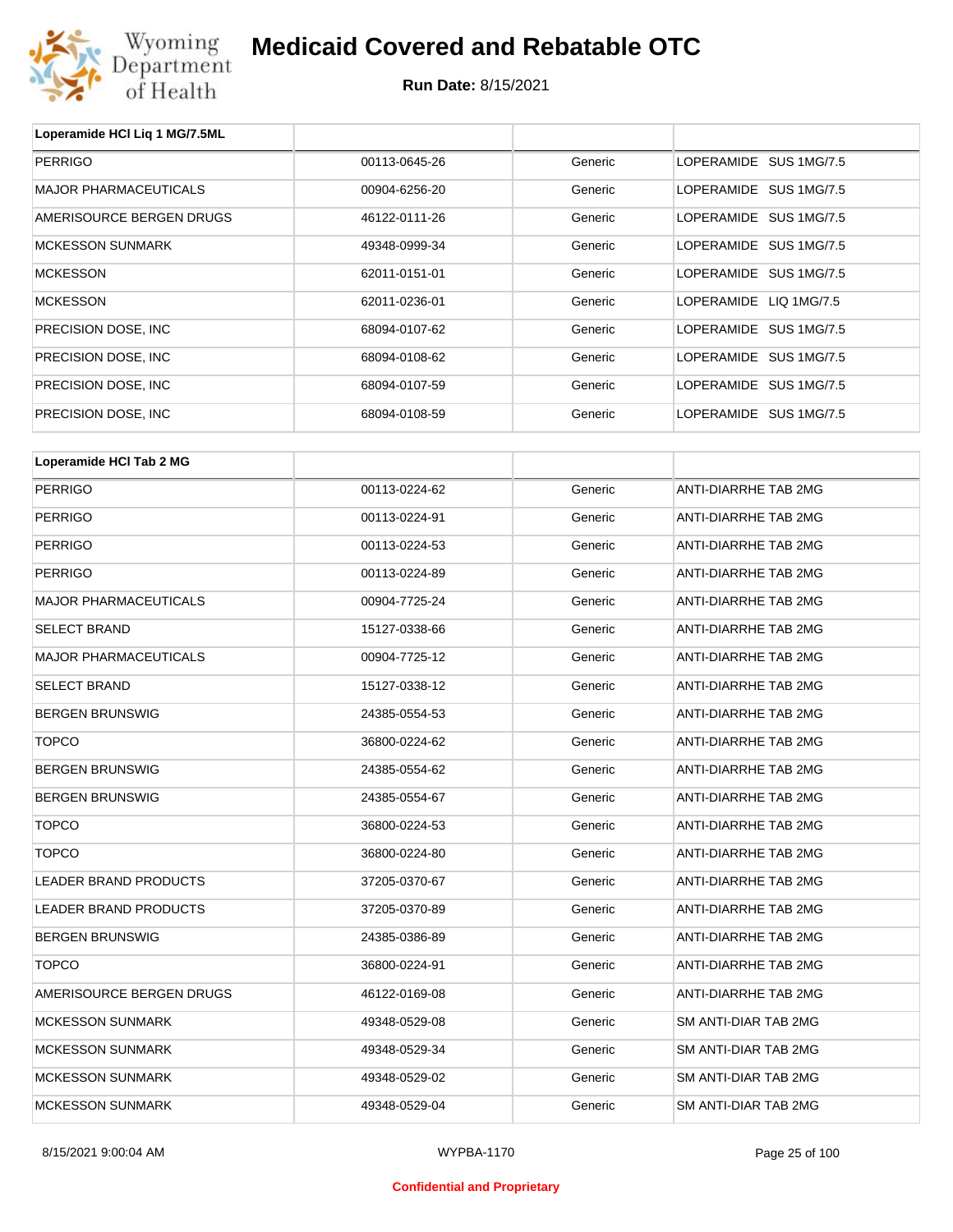

| LEADER BRAND PRODUCTS      | 37205-0370-53 | Generic | ANTI-DIARRHE TAB 2MG |
|----------------------------|---------------|---------|----------------------|
| <b>MCKESSON</b>            | 62011-0150-01 | Generic | ANTI-DIARRHE TAB 2MG |
| <b>MCKESSON</b>            | 62011-0150-03 | Generic | ANTI-DIARRHE TAB 2MG |
| <b>MCKESSON</b>            | 62011-0150-02 | Generic | ANTI-DIARRHE TAB 2MG |
| CHAIN DRUG MARKETING ASSOC | 63868-0338-12 | Generic | ANTI-DIARRHE TAB 2MG |
| CHAIN DRUG MARKETING ASSOC | 63868-0338-24 | Generic | ANTI-DIARRHE TAB 2MG |
| CHAIN DRUG MARKETING ASSOC | 63868-0338-60 | Generic | ANTI-DIARRHE TAB 2MG |
| <b>ANTIHISTAMINES</b>      |               |         |                      |

| Brompheniramine Maleate Liquid 1 MG/ML |               |       |          |            |
|----------------------------------------|---------------|-------|----------|------------|
| <b>JAYMAC PHARMACEUTICAL LLC</b>       | 64661-0031-30 | Brand | J-TAN PD | DRO 1MG/ML |

| Cetirizine HCI Chew Tab 10 MG |               |         |                       |
|-------------------------------|---------------|---------|-----------------------|
| MAJOR PHARMACEUTICALS         | 00904-5879-12 | Generic | ALL DAY ALLG CHW 10MG |
| SANDOZ                        | 00781-5284-64 | Generic | CETIRIZINE CHW 10MG   |
| <b>SUN PHARMACEUTICALS</b>    | 47335-0344-83 | Generic | CETIRIZINE CHW 10MG   |

| Cetirizine HCI Chew Tab 5 MG |               |         |                    |
|------------------------------|---------------|---------|--------------------|
| SANDOZ                       | 00781-5283-64 | Generic | CETIRIZINE CHW 5MG |
| <b>SUN PHARMACEUTICALS</b>   | 47335-0343-83 | Generic | CETIRIZINE CHW 5MG |

| Cetirizine HCI Oral Soln 1 MG/ML (5<br>MG/5ML) |               |         |                          |
|------------------------------------------------|---------------|---------|--------------------------|
| <b>PERRIGO</b>                                 | 00113-0974-26 | Generic | ALL DAY ALLG SOL 5MG/5ML |
| <b>MAJOR PHARMACEUTICALS</b>                   | 00904-5828-20 | Generic | ALL DAY ALLG SOL 1MG/ML  |
| <b>MAJOR PHARMACEUTICALS</b>                   | 00904-6372-20 | Generic | ALL DAY ALLG SOL 1MG/ML  |
| <b>BERGEN BRUNSWIG</b>                         | 24385-0188-26 | Generic | ALL DAY ALLG SOL 1MG/ML  |
| LEADER BRAND PRODUCTS                          | 37205-0591-26 | Generic | ALLERGY RELF SOL 5MG/5ML |
| <b>TOPCO</b>                                   | 36800-0974-26 | Generic | ALL DAY ALLG SOL 5MG/5ML |
| LEADER BRAND PRODUCTS                          | 37205-0826-26 | Generic | ALL DAY ALLG SOL 1MG/ML  |
| PADAGIS                                        | 45802-0974-26 | Generic | CETIRIZINE SOL 1MG/ML    |
| AMERISOURCE BERGEN DRUGS                       | 46122-0020-26 | Generic | ALL DAY ALLG SOL 1MG/ML  |
| AMERISOURCE BERGEN DRUGS                       | 46122-0101-26 | Generic | ALL DAY ALLG SOL 5MG/5ML |
| <b>MCKESSON SUNMARK</b>                        | 49348-0326-34 | Generic | ALL DAY ALLG SOL 5MG/5ML |
| LEADER BRAND PRODUCTS                          | 37205-0855-26 | Generic | ALL DAY ALLG SOL 5MG/5ML |
| <b>MCKESSON SUNMARK</b>                        | 49348-0078-34 | Generic | ALL DAY ALLG SOL 5MG/5ML |
| <b>MCKESSON SUNMARK</b>                        | 49348-0934-34 | Generic | ALL DAY ALLG SOL 5MG/5ML |
| <b>TARO</b>                                    | 51672-2088-08 | Generic | CETIRIZINE SOL 1MG/ML    |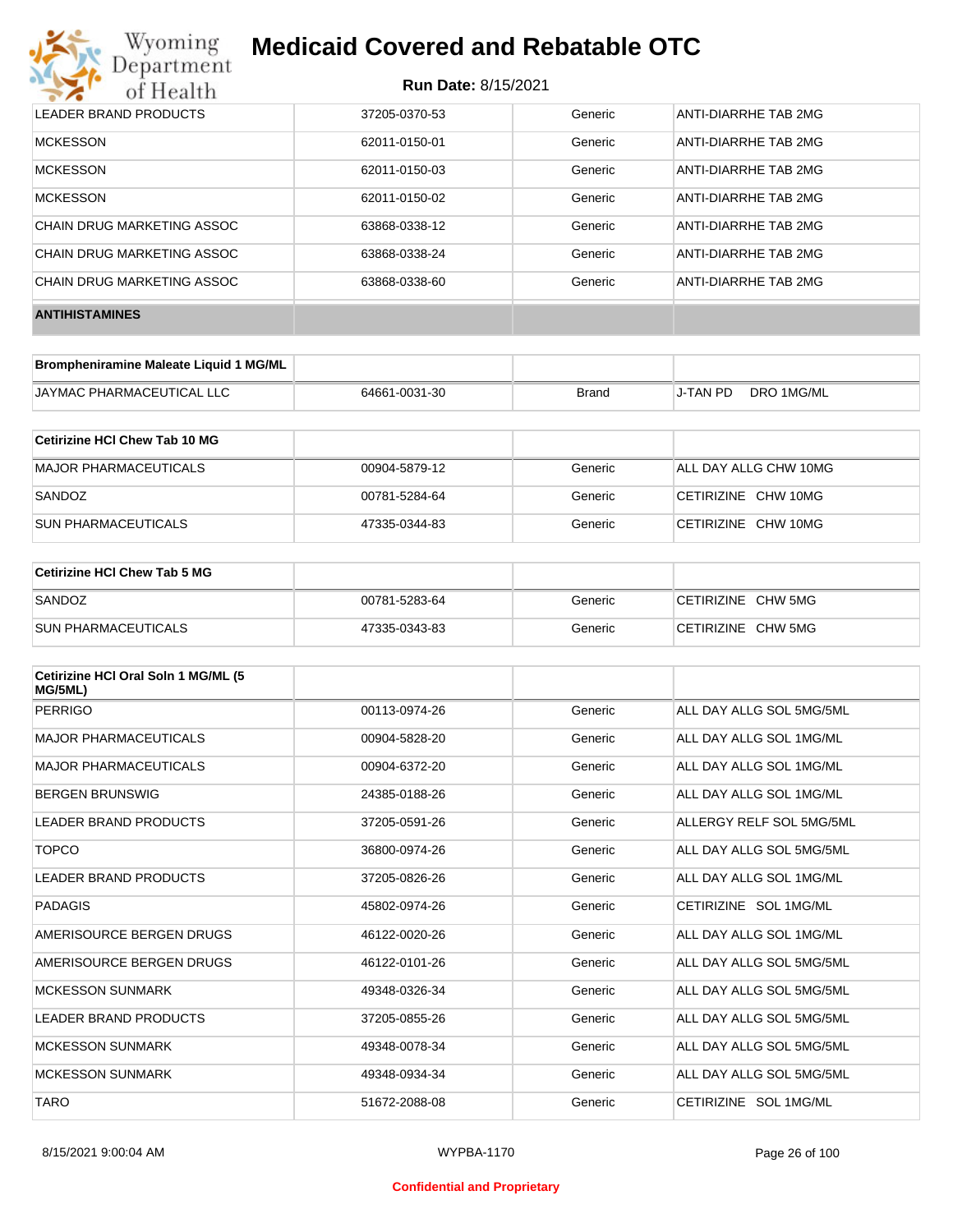

# Wyoming<br>Department<br>of Health

## **Medicaid Covered and Rebatable OTC**

#### **Run Date:** 8/15/2021

| <b>SILARX</b>        | 54838-0552-40 | Generic | CETIRIZINE SOL 5MG/5ML  |
|----------------------|---------------|---------|-------------------------|
| <b>MCKESSON</b>      | 62011-0051-01 | Generic | CETIRIZINE SOL 5MG/5ML  |
| <b>MCKESSON</b>      | 62011-0054-01 | Generic | ALLERGY COMP SOL 1MG/ML |
| <b>TARO</b>          | 51672-2102-08 | Generic | CETIRIZINE SOL 5MG/5ML  |
| <b>MCKESSON</b>      | 62011-0093-01 | Generic | CETIRIZINE SOL 5MG/5ML  |
| PRECISION DOSE, INC. | 68094-0720-59 | Generic | CETIRIZINE SOL 5MG/5ML  |
| PRECISION DOSE, INC. | 68094-0720-62 | Generic | CETIRIZINE SOL 5MG/5ML  |

| <b>Cetirizine HCI Tab 10 MG</b> |               |         |                                |
|---------------------------------|---------------|---------|--------------------------------|
| <b>MYLAN</b>                    | 00378-3637-01 | Generic | CETIRIZINE TAB 10MG            |
| MYLAN                           | 00378-3637-05 | Generic | CETIRIZINE TAB 10MG            |
| <b>RUGBY LABORATORIES</b>       | 00536-4088-07 | Generic | CETIRIZINE TAB 10MG            |
| <b>RUGBY LABORATORIES</b>       | 00536-4088-11 | Generic | CETIRIZINE TAB 10MG            |
| <b>RUGBY LABORATORIES</b>       | 00536-4088-88 | Generic | CETIRIZINE TAB 10MG            |
| <b>GEISS DESTIN &amp; DUNN</b>  | 00113-9458-39 | Generic | ALL DAY ALLG TAB 10MG          |
| <b>GEISS DESTIN &amp; DUNN</b>  | 00113-9458-66 | Generic | ALL DAY ALLG TAB 10MG          |
| <b>MAJOR PHARMACEUTICALS</b>    | 00904-5852-61 | Generic | CETIRIZINE TAB 10MG            |
| <b>MAJOR PHARMACEUTICALS</b>    | 00904-5852-60 | Generic | ALL DAY ALLG TAB 10MG          |
| <b>MAJOR PHARMACEUTICALS</b>    | 00904-5852-89 | Generic | ALL DAY ALLG TAB 10MG          |
| SANDOZ                          | 00781-1684-01 | Generic | CETIRIZINE TAB 10MG            |
| <b>RUGBY LABORATORIES</b>       | 00536-1041-05 | Generic | CETIRIZINE TAB 10MG            |
| NORTHSTAR RX                    | 16714-0271-02 | Generic | CETIRIZINE TAB 10MG            |
| NORTHSTAR RX                    | 16714-0271-03 | Generic | CETIRIZINE TAB 10MG            |
| <b>MAJOR PHARMACEUTICALS</b>    | 00904-5852-41 | Generic | ALL DAY ALLG TAB 10MG          |
| <b>MAJOR PHARMACEUTICALS</b>    | 00904-5852-43 | Generic | ALL DAY ALLG TAB 10MG          |
| <b>MAJOR PHARMACEUTICALS</b>    | 00904-5852-46 | Generic | ALL DAY ALLG TAB 10MG          |
| <b>SELECT BRAND</b>             | 15127-0909-14 | Generic | SB ALLERGY TAB 10MG            |
| <b>SELECT BRAND</b>             | 15127-0909-30 | Generic | SB ALLERGY TAB 10MG            |
| PACK PHARMACEUTICALS, LLC       | 16571-0402-10 | Generic | CETIRIZINE TAB 10MG            |
| PACK PHARMACEUTICALS, LLC       | 16571-0402-50 | Generic | CETIRIZINE TAB 10MG            |
| <b>TOPCO</b>                    | 36800-0458-39 | Generic | ALL DAY ALLG TAB 10MG          |
| <b>TOPCO</b>                    | 36800-0458-66 | Generic | ALL DAY ALLG TAB 10MG          |
| <b>BERGEN BRUNSWIG</b>          | 24385-0998-65 | Generic | GNP ALL DAY TAB ALLERGY        |
| <b>BERGEN BRUNSWIG</b>          | 24385-0998-74 | Generic | <b>GNP ALL DAY TAB ALLERGY</b> |
| <b>BERGEN BRUNSWIG</b>          | 24385-0998-75 | Generic | GNP ALL DAY TAB ALLERGY        |
| <b>TOPCO</b>                    | 36800-0458-87 | Generic | ALL DAY ALLG TAB 10MG          |
| <b>TOPCO</b>                    | 36800-0458-95 | Generic | ALL DAY ALLG TAB 10MG          |

#### **Confidential and Proprietary**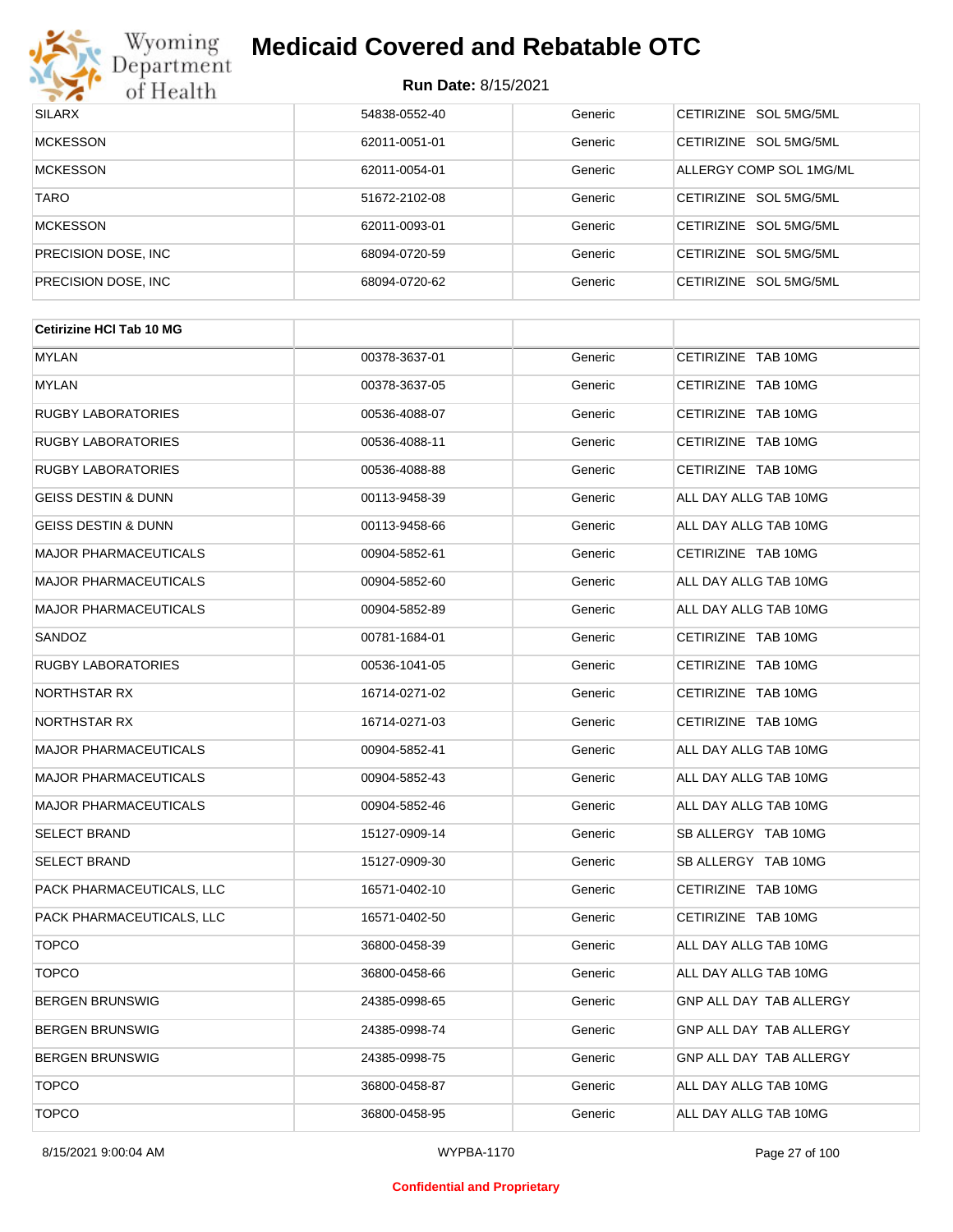

| <b>TOPCO</b>                  | 36800-0458-47 | Generic | ALL DAY ALLG TAB 10MG  |
|-------------------------------|---------------|---------|------------------------|
| <b>TOPCO</b>                  | 36800-0458-72 | Generic | ALL DAY ALLG TAB 10MG  |
| <b>TOPCO</b>                  | 36800-0458-13 | Generic | ALL DAY ALLG TAB 10MG  |
| <b>PERRIGO</b>                | 45802-0919-39 | Generic | CETIRIZINE TAB 10MG    |
| <b>PERRIGO</b>                | 45802-0919-87 | Generic | CETIRIZINE TAB 10MG    |
| <b>MCKESSON SUNMARK</b>       | 49348-0984-46 | Generic | SM ALL DAY TAB ALLERGY |
| <b>MYLAN INSTITUTIONAL</b>    | 51079-0597-20 | Generic | CETIRIZINE TAB 10MG    |
| <b>MCKESSON SUNMARK</b>       | 49348-0939-12 | Generic | SM ALL DAY TAB ALLERGY |
| <b>MYLAN INSTITUTIONAL</b>    | 51079-0597-01 | Generic | CETIRIZINE TAB 10MG    |
| <b>MCKESSON SUNMARK</b>       | 49348-0939-44 | Generic | SM ALL DAY TAB ALLERGY |
| <b>OHM LABS</b>               | 51660-0939-54 | Generic | CETIRIZINE TAB 10MG    |
| <b>MCKESSON</b>               | 62011-0052-01 | Generic | ALL DAY ALLG TAB 10MG  |
| <b>MCKESSON</b>               | 62011-0052-02 | Generic | ALL DAY ALLG TAB 10MG  |
| <b>MCKESSON</b>               | 62011-0205-02 | Generic | ALL DAY ALLG TAB 10MG  |
| DR.REDDY'S LABORATORIES, INC. | 55111-0699-90 | Generic | CETIRIZINE TAB 10MG    |
| <b>APOTEX</b>                 | 60505-2633-01 | Generic | CETIRIZINE TAB 10MG    |
| <b>APOTEX</b>                 | 60505-2633-08 | Generic | CETIRIZINE TAB 10MG    |
| CHAIN DRUG MARKETING ASSOC    | 63868-0132-30 | Generic | QC ALLERGY TAB 10MG    |
| CHAIN DRUG MARKETING ASSOC    | 63868-0132-90 | Generic | QC ALLERGY TAB 10MG    |
| CHAIN DRUG MARKETING ASSOC    | 63868-0132-14 | Generic | QC ALLERGY TAB 10MG    |

| ∣Cetirizine HCl Tab 5 MG  |               |         |                    |
|---------------------------|---------------|---------|--------------------|
| <b>MYLAN</b>              | 00378-3635-01 | Generic | CETIRIZINE TAB 5MG |
| SANDOZ                    | 00781-1683-01 | Generic | CETIRIZINE TAB 5MG |
| PACK PHARMACEUTICALS, LLC | 16571-0401-10 | Generic | CETIRIZINE TAB 5MG |

| <b>Chlorcyclizine HCI Tab 25 MG</b> |               |       |       |          |
|-------------------------------------|---------------|-------|-------|----------|
| MAGNA PHARMACEUTICALS. INC          | 58407-0025-30 | Brand | AHIS1 | TAB 25MG |

| <b>Chlorpheniramine Maleate Liquid 2 MG/ML</b> |               |              |                                |
|------------------------------------------------|---------------|--------------|--------------------------------|
| <b>WOMEN'S CHOICE PHARMACEUTICALS</b>          | 00485-0094-02 | <b>Brand</b> | <b>LED CHLORPED LIQ 2MG/ML</b> |

| <b>Chlorpheniramine Maleate Syrup 2</b><br>MG/5ML |               |         |                         |
|---------------------------------------------------|---------------|---------|-------------------------|
| WOMEN'S CHOICE PHARMACEUTICALS                    | 00485-0098-04 | Generic | ED CHLORPED SYP JR      |
| RUGBY LABORATORIES                                | 00536-1025-47 | Generic | ALLER-CHLOR SYP 2MG/5ML |
| <b>WOMEN'S CHOICE PHARMACEUTICALS</b>             | 00485-0098-16 | Generic | ED CHLORPED SYP JR      |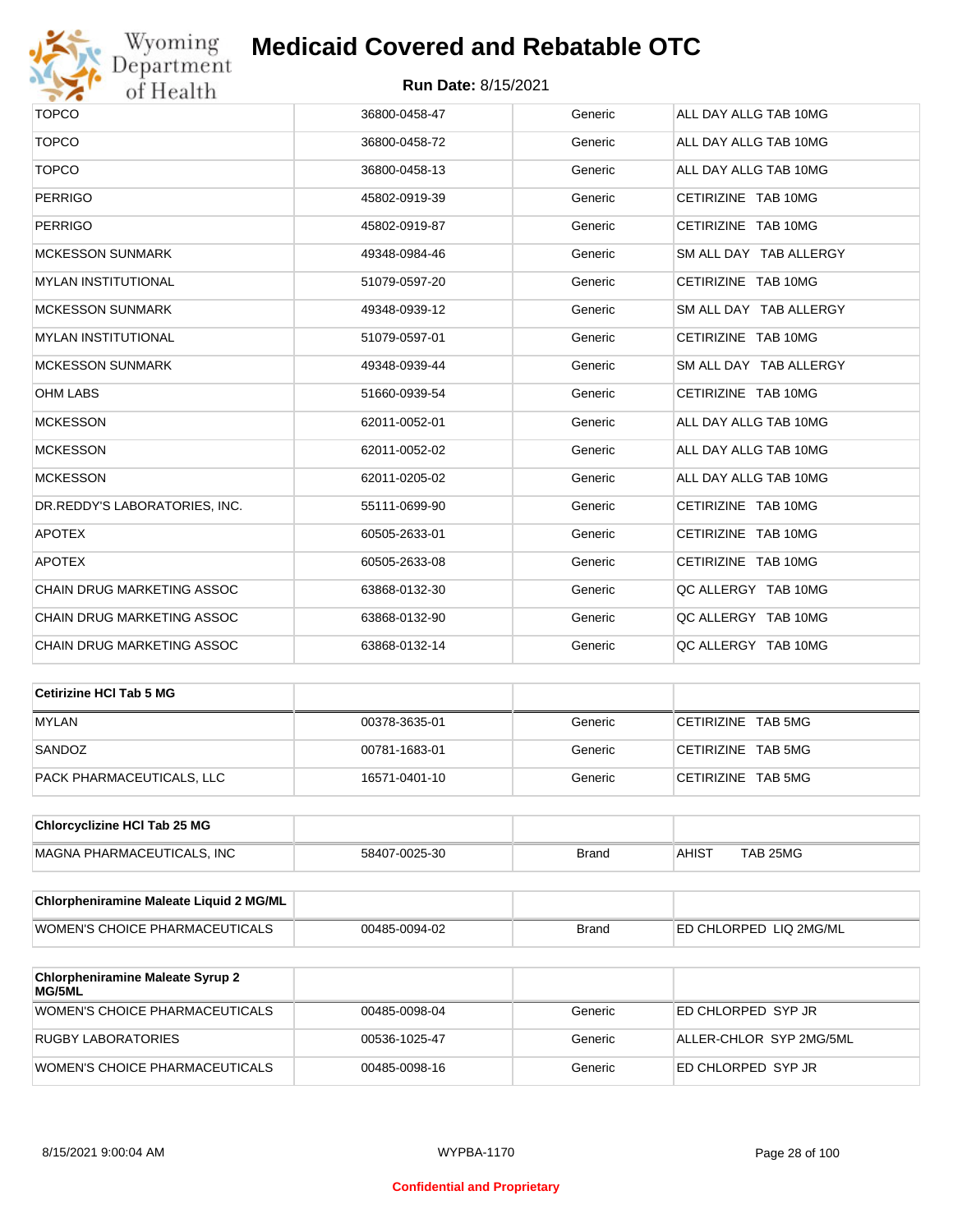

| <b>Chlorpheniramine Maleate Tab 4 MG</b> |               |         |                           |
|------------------------------------------|---------------|---------|---------------------------|
| <b>RUGBY LABORATORIES</b>                | 00536-1006-01 | Generic | ALLER-CHLOR TAB 4MG       |
| RUGBY LABORATORIES                       | 00536-1006-10 | Generic | ALLER-CHLOR TAB 4MG       |
| WOMEN'S CHOICE PHARMACEUTICALS           | 00485-0085-01 | Generic | ED-CHLORTAN TAB 4MG       |
| <b>MAJOR PHARMACEUTICALS</b>             | 00904-0012-61 | Generic | TAB 4MG<br><b>ALLERGY</b> |
| <b>MAJOR PHARMACEUTICALS</b>             | 00904-0012-80 | Generic | TAB 4MG<br><b>ALLERGY</b> |
| <b>MAJOR PHARMACEUTICALS</b>             | 00904-0012-24 | Generic | <b>ALLERGY</b><br>TAB 4MG |
| <b>MAJOR PHARMACEUTICALS</b>             | 00904-0012-59 | Generic | <b>ALLERGY</b><br>TAB 4MG |
| <b>RUGBY LABORATORIES</b>                | 00536-1006-35 | Generic | ALLER-CHLOR TAB 4MG       |
| <b>RUGBY LABORATORIES</b>                | 00536-3467-10 | Generic | ALLER-CHLOR TAB 4MG       |
| <b>SELECT BRAND</b>                      | 15127-0821-09 | Generic | CHLORPHENIR TAB 4MG       |
| <b>BERGEN BRUNSWIG</b>                   | 24385-0463-78 | Generic | GNP ALLERGY TAB 4MG       |
| <b>TOPCO</b>                             | 36800-0463-62 | Generic | <b>ALLERGY</b><br>TAB 4MG |
| <b>BERGEN BRUNSWIG</b>                   | 24385-0463-62 | Generic | GNP ALLERGY TAB 4MG       |
| <b>LEADER BRAND PRODUCTS</b>             | 37205-0215-62 | Generic | TAB 4MG<br><b>ALLERGY</b> |
| <b>LEADER BRAND PRODUCTS</b>             | 37205-0215-78 | Generic | <b>ALLERGY</b><br>TAB 4MG |
| <b>MCKESSON SUNMARK</b>                  | 49348-0025-10 | Generic | SM ALLERGY TAB 4MG        |
| <b>MCKESSON SUNMARK</b>                  | 49348-0025-04 | Generic | SM ALLERGY TAB 4MG        |
| <b>TIME-CAP LABS</b>                     | 49483-0242-01 | Generic | ALLERGY-TIME TAB 4MG      |
| <b>TIME-CAP LABS</b>                     | 49483-0242-10 | Generic | ALLERGY-TIME TAB 4MG      |
| <b>MCKESSON</b>                          | 62011-0059-01 | Generic | HM ALLERGY TAB 4MG        |

| <b>Chlorpheniramine Maleate Tab ER 12 MG</b> |               |         |                         |
|----------------------------------------------|---------------|---------|-------------------------|
| KVK TECH                                     | 10702-0017-06 | Generic | CHLORPHENIR TAB 12MG CR |
| KVK TECH                                     | 10702-0017-24 | Generic | CHLORPHENIR TAB 12MG CR |
| LEADER BRAND PRODUCTS                        | 37205-0117-62 | Generic | TAB 12MG CR<br>ALLERGY  |

| Clemastine Fumarate Tab 1.34 MG (1 MG<br><b>Base Equiv)</b> |               |         |                          |
|-------------------------------------------------------------|---------------|---------|--------------------------|
| <b>PERRIGO</b>                                              | 00113-0282-73 | Generic | DAYHIST ALRG TAB 12 HOUR |
| SANDOZ                                                      | 00781-1358-01 | Generic | CLEMASTINE TAB 1.34MG    |
| <b>BERGEN BRUNSWIG</b>                                      | 24385-0183-51 | Generic | GNP DAYHIST TAB 1.34MG   |
| <b>TOPCO</b>                                                | 36800-0282-51 | Generic | DAYHIST ALRG TAB 12 HOUR |
| LEADER BRAND PRODUCTS                                       | 37205-0228-73 | Generic | ALLERHIST-1 TAB 1.34MG   |
| MCKESSON SUNMARK                                            | 49348-0686-03 | Generic | ALLERGY RELF TAB 1.34MG  |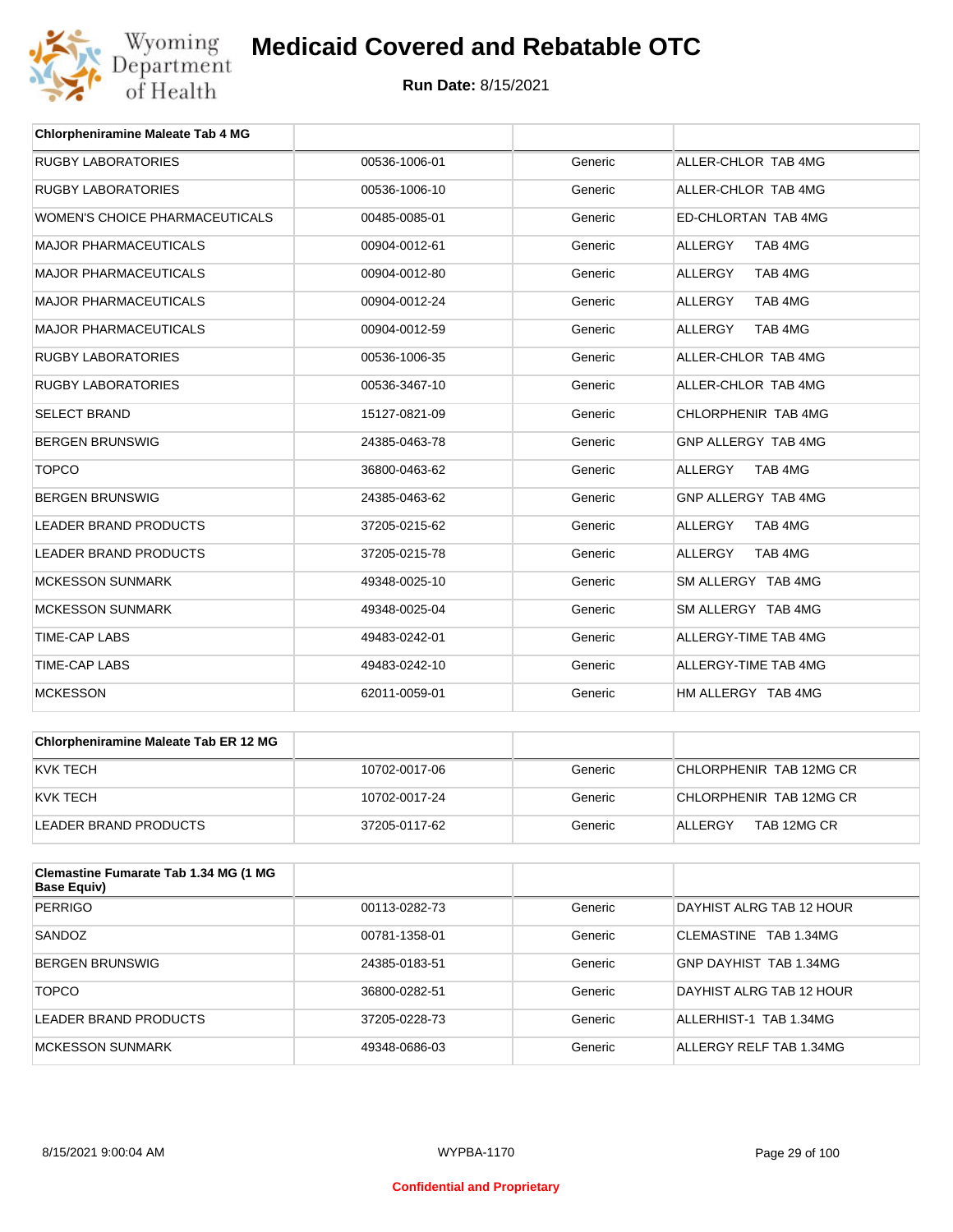

| Dexbrompheniramine Maleate Tab 2 MG |               |              |                             |
|-------------------------------------|---------------|--------------|-----------------------------|
| POLY PHARMACEUTICALS                | 50991-0783-60 | <b>Brand</b> | ALA-HIST IR TAB 2MG         |
|                                     |               |              |                             |
| Diphenhydramine HCI Cap 25 MG       |               |              |                             |
| <b>GEISS DESTIN &amp; DUNN</b>      | 00113-0462-62 | Generic      | ALLERGY RELF CAP 25MG       |
| SANDOZ                              | 00185-0648-01 | Generic      | DIPHENHYDRAM CAP 25MG       |
| SANDOZ                              | 00185-0648-10 | Generic      | DIPHENHYDRAM CAP 25MG       |
| <b>RUGBY LABORATORIES</b>           | 00536-1010-01 | Generic      | DIPHENHIST CAP 25MG         |
| <b>MAJOR PHARMACEUTICALS</b>        | 00904-2035-24 | Generic      | <b>BANOPHEN</b><br>CAP 25MG |
| <b>MAJOR PHARMACEUTICALS</b>        | 00904-5306-60 | Generic      | BANOPHEN<br>CAP 25MG        |
| PAR PHARMACEUTICALS                 | 00603-3339-21 | Generic      | DIPHENHYDRAM CAP 25MG       |
| PAR PHARMACEUTICALS                 | 00603-3339-32 | Generic      | DIPHENHYDRAM CAP 25MG       |
| PAR PHARMACEUTICAL                  | 00603-0241-18 | Generic      | Q-DRYL<br>CAP 25MG          |
| <b>MAJOR PHARMACEUTICALS</b>        | 00904-5306-61 | Generic      | DIPHENHYDRAM CAP 25MG       |
| <b>MAJOR PHARMACEUTICALS</b>        | 00904-5306-80 | Generic      | <b>BANOPHEN</b><br>CAP 25MG |
| <b>SELECT BRAND</b>                 | 15127-0283-24 | Generic      | ALLERGY<br>CAP 25MG         |
| CONTRACT PHARMACAL CORPORATION      | 10267-0835-04 | Generic      | DIPHENHYDRAM CAP 25MG       |
| <b>SELECT BRAND</b>                 | 15127-0283-48 | Generic      | ALLERGY<br>CAP 25MG         |
| PHARBEST PHARMACEUTICALS            | 16103-0348-03 | Generic      | PHARBEDRYL CAP 25MG         |
| CONTRACT PHARMACAL CORPORATION      | 10267-0835-01 | Generic      | DIPHENHYDRAM CAP 25MG       |
| PHARBEST PHARMACEUTICALS            | 16103-0348-08 | Generic      | PHARBEDRYL CAP 25MG         |
| PHARBEST PHARMACEUTICALS            | 16103-0348-11 | Generic      | PHARBEDRYL CAP 25MG         |
| <b>TOPCO</b>                        | 36800-0462-78 | Generic      | ALLERGY<br>CAP 25MG         |
| <b>TOPCO</b>                        | 36800-0462-62 | Generic      | ALLERGY<br>CAP 25MG         |
| <b>TOPCO</b>                        | 36800-0462-67 | Generic      | ALLERGY<br>CAP 25MG         |
| BERGEN BRUNSWIG                     | 24385-0462-62 | Generic      | GNP ALLERGY CAP 25MG        |
| <b>BERGEN BRUNSWIG</b>              | 24385-0462-78 | Generic      | GNP ALLERGY CAP 25MG        |
| <b>MCKESSON SUNMARK</b>             | 49348-0971-10 | Generic      | ALLERGY RELF CAP 25MG       |
| <b>MCKESSON</b>                     | 62011-0056-03 | Generic      | CAP 25MG<br>ALLERGY         |
| <b>MCKESSON</b>                     | 62011-0056-01 | Generic      | ALLERGY<br>CAP 25MG         |
| SDA LABORATORIES INC                | 66424-0020-10 | Generic      | DIPHENHYDRAM CAP 25MG       |
| CHAIN DRUG MARKETING ASSOC          | 63868-0087-01 | Generic      | COMP ALLERGY CAP 25MG       |
| CHAIN DRUG MARKETING ASSOC          | 63868-0087-24 | Generic      | COMP ALLERGY CAP 25MG       |
| <b>SDA LABORATORIES INC</b>         | 66424-0020-01 | Generic      | DIPHENHYDRAM CAP 25MG       |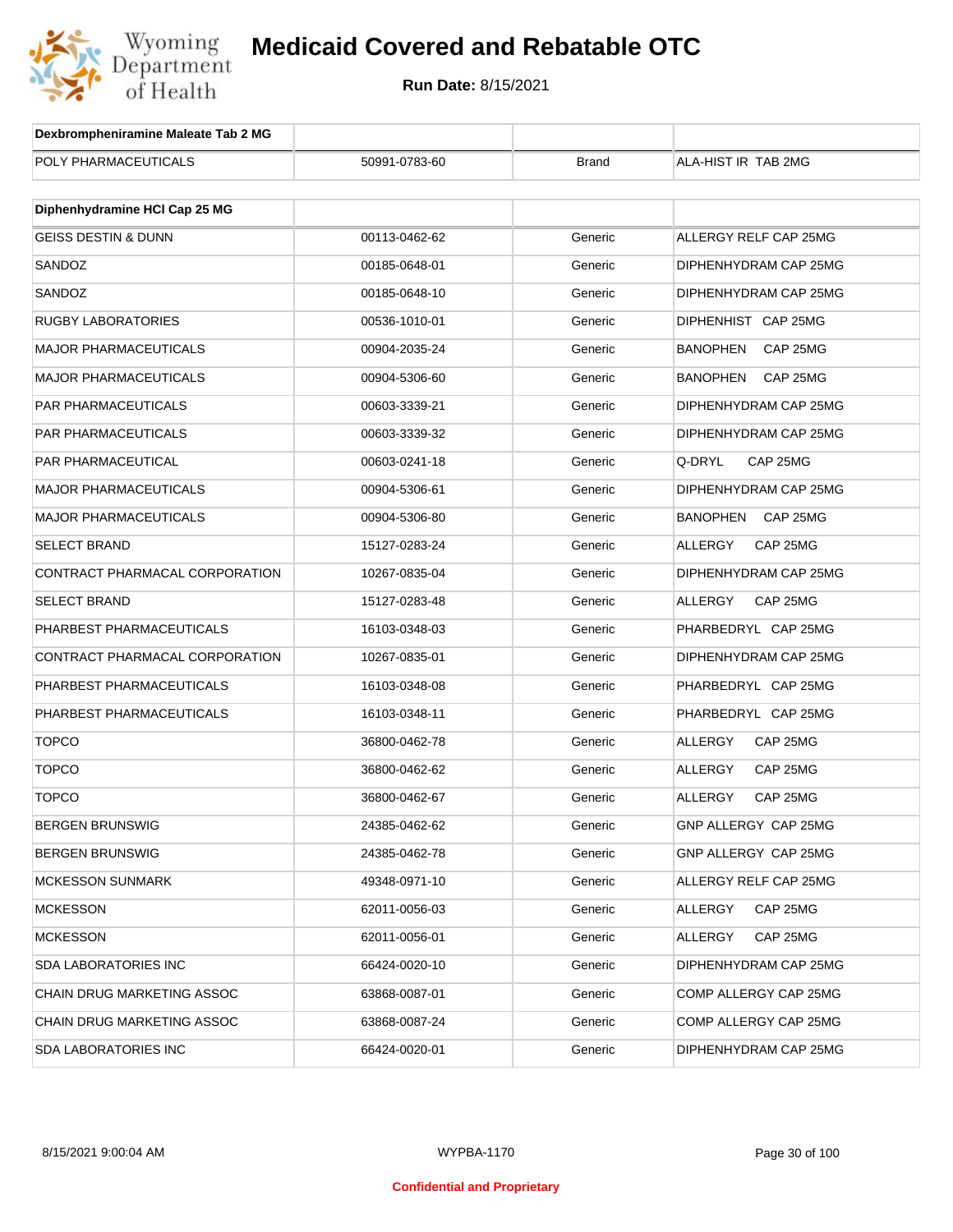

| Diphenhydramine HCI Cap 50 MG          |               |         |                                 |
|----------------------------------------|---------------|---------|---------------------------------|
| SANDOZ                                 | 00185-0649-01 | Generic | DIPHENHYDRAM CAP 50MG           |
| SANDOZ                                 | 00185-0649-10 | Generic | DIPHENHYDRAM CAP 50MG           |
| <b>PAR PHARMACEUTICALS</b>             | 00603-3340-32 | Generic | DIPHENHYDRAM CAP 50MG           |
| PAR PHARMACEUTICALS                    | 00603-3340-21 | Generic | DIPHENHYDRAM CAP 50MG           |
| <b>MAJOR PHARMACEUTICALS</b>           | 00904-2056-61 | Generic | DIPHENHYDRAM CAP 50MG           |
| <b>MAJOR PHARMACEUTICALS</b>           | 00904-5307-60 | Generic | CAP 50MG<br><b>BANOPHEN</b>     |
| <b>MAJOR PHARMACEUTICALS</b>           | 00904-5307-80 | Generic | CAP 50MG<br><b>BANOPHEN</b>     |
| PHARBEST PHARMACEUTICALS               | 16103-0347-11 | Generic | PHARBEDRYL CAP 50MG             |
| <b>SDA LABORATORIES INC</b>            | 66424-0021-10 | Generic | DIPHENHYDRAM CAP 50MG           |
| <b>SDA LABORATORIES INC</b>            | 66424-0021-01 | Generic | DIPHENHYDRAM CAP 50MG           |
| Diphenhydramine HCI Liquid 12.5 MG/5ML |               |         |                                 |
| <b>GEISS DESTIN &amp; DUNN</b>         | 00113-0379-26 | Generic | ALLERGY RELF LIQ 12.5/5ML       |
| <b>RUGBY LABORATORIES</b>              | 00536-0770-85 | Generic | DIPHENHIST LIQ 12.5/5ML         |
| <b>RUGBY LABORATORIES</b>              | 00536-0770-97 | Generic | DIPHENHIST LIQ 12.5/5ML         |
| <b>PAR PHARMACEUTICALS</b>             | 00603-0823-58 | Generic | Q-DRYL<br>LIQ 12.5/5ML          |
| PAR PHARMACEUTICALS                    | 00603-0823-54 | Generic | Q-DRYL<br>LIQ 12.5/5ML          |
| PAR PHARMACEUTICALS                    | 00603-0823-81 | Generic | Q-DRYL<br>LIQ 12.5/5ML          |
| PAR PHARMACEUTICALS                    | 00603-0823-94 | Generic | Q-DRYL<br>LIQ 12.5/5ML          |
| <b>MAJOR PHARMACEUTICALS</b>           | 00904-1228-00 | Generic | <b>BANOPHEN</b><br>LIQ 12.5/5ML |
| <b>MAJOR PHARMACEUTICALS</b>           | 00904-1228-20 | Generic | <b>BANOPHEN</b><br>LIQ 12.5/5ML |
| <b>MAJOR PHARMACEUTICALS</b>           | 00904-5174-16 | Generic | <b>BANOPHEN</b><br>LIQ 12.5/5ML |
| <b>BERGEN BRUNSWIG</b>                 | 24385-0379-26 | Generic | CHLD ALLERGY LIQ 12.5/5ML       |
| <b>LEADER BRAND PRODUCTS</b>           | 37205-0565-26 | Generic | ALLERGY<br>LIQ 12.5/5ML         |
| LEADER BRAND PRODUCTS                  | 37205-0565-34 | Generic | ALLERGY<br>LIQ 12.5/5ML         |
| <b>TOPCO</b>                           | 36800-0379-26 | Generic | ALLERGY RELF LIQ 12.5/5ML       |
| <b>TOPCO</b>                           | 36800-0379-34 | Generic | ALLERGY RELF LIQ 12.5/5ML       |
| <b>MCKESSON SUNMARK</b>                | 49348-0045-37 | Generic | ALLERGY RELF LIQ 12.5/5ML       |
| <b>MCKESSON SUNMARK</b>                | 49348-0045-34 | Generic | ALLERGY RELF LIQ 12.5/5ML       |
| <b>SILARX</b>                          | 54838-0135-40 | Generic | SILADRYL ALR LIQ 12.5/5ML       |
| <b>SILARX</b>                          | 54838-0135-70 | Generic | SILADRYL ALR LIQ 12.5/5ML       |
| <b>SILARX</b>                          | 54838-0135-80 | Generic | SILADRYL ALR LIQ 12.5/5ML       |
| <b>MCKESSON</b>                        | 62011-0057-01 | Generic | ALLERGY CHLD LIQ 12.5/5ML       |
| CHAIN DRUG MARKETING ASSOC             | 63868-0823-54 | Generic | ALLERGY CHLD LIQ 12.5/5ML       |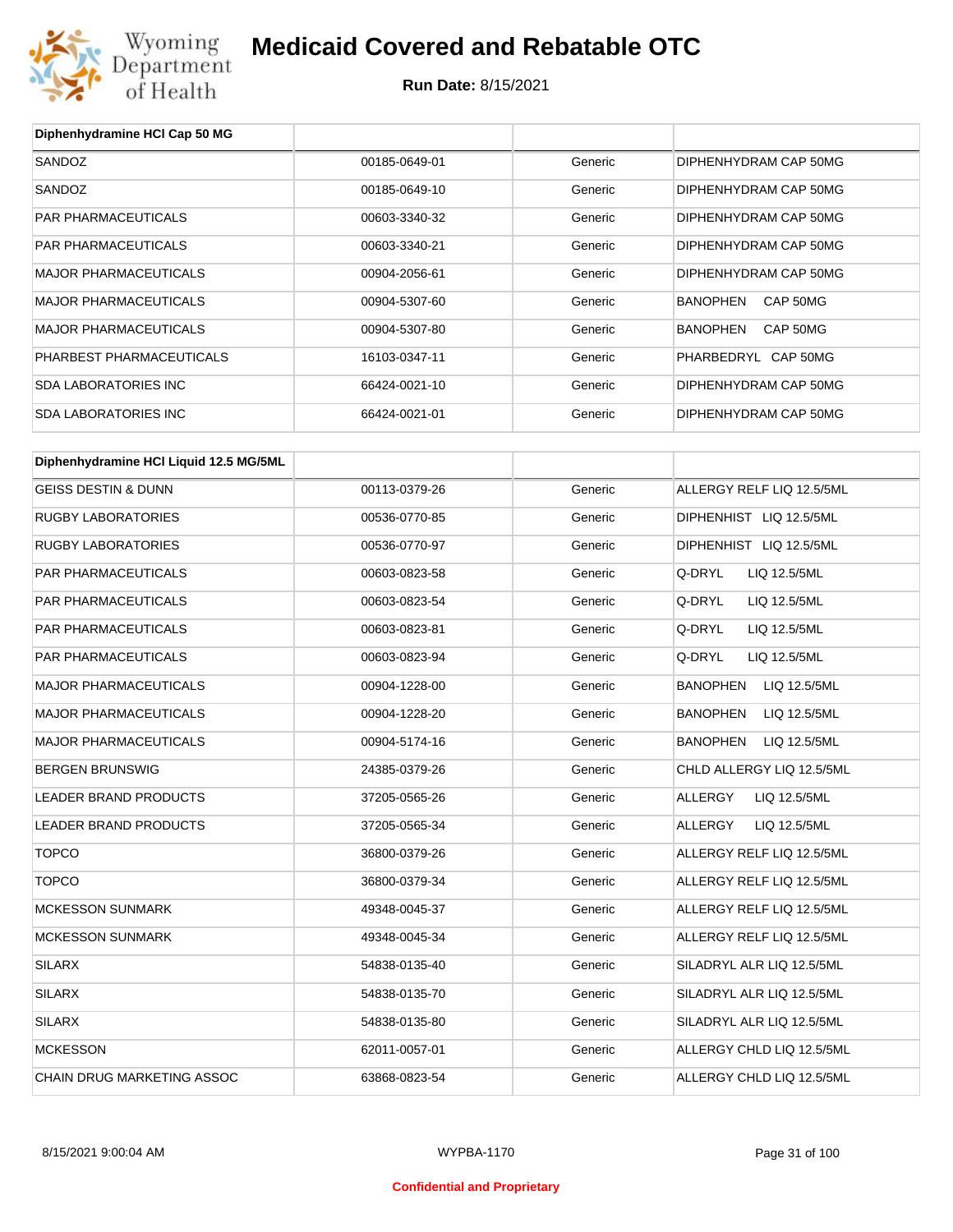

| Diphenhydramine HCI Syrup 12.5 MG/5ML |               |              |                           |
|---------------------------------------|---------------|--------------|---------------------------|
| <b>PAR PHARMACEUTICALS</b>            | 00603-0860-54 | Generic      | SYP 12.5/5ML<br>QUENALIN  |
| <b>SILARX</b>                         | 54838-0154-40 | <b>Brand</b> | SILPHEN COUG SYP 12.5/5ML |
| SILARX                                | 54838-0154-80 | <b>Brand</b> | SILPHEN COUG SYP 12.5/5ML |
| <b>SILARX</b>                         | 54838-0154-70 | <b>Brand</b> | SILPHEN COUG SYP 12.5/5ML |

| Diphenhydramine HCI Tab 25 MG |               |         |                             |
|-------------------------------|---------------|---------|-----------------------------|
| <b>RUGBY LABORATORIES</b>     | 00536-1016-01 | Generic | DIPHENHIST TAB 25MG         |
| <b>PERRIGO</b>                | 00113-0479-62 | Generic | ALLERGY RELF TAB 25MG       |
| <b>PERRIGO</b>                | 00113-0479-78 | Generic | ALLERGY RELF TAB 25MG       |
| <b>MAJOR PHARMACEUTICALS</b>  | 00904-5551-59 | Generic | <b>BANOPHEN</b><br>TAB 25MG |
| <b>MAJOR PHARMACEUTICALS</b>  | 00904-5551-24 | Generic | <b>BANOPHEN</b><br>TAB 25MG |
| <b>SELECT BRAND</b>           | 15127-0018-01 | Generic | SB ALLERGY TAB 25MG MED     |
| <b>BERGEN BRUNSWIG</b>        | 24385-0479-78 | Generic | GNP ALLERGY TAB 25MG        |
| <b>TOPCO</b>                  | 36800-0479-62 | Generic | <b>ALLERGY</b><br>TAB 25MG  |
| <b>TOPCO</b>                  | 36800-0479-67 | Generic | <b>ALLERGY</b><br>TAB 25MG  |
| <b>TOPCO</b>                  | 36800-0479-78 | Generic | TAB 25MG<br>ALLERGY         |
| <b>TOPCO</b>                  | 36800-0479-79 | Generic | TAB 25MG<br>ALLERGY         |
| <b>BERGEN BRUNSWIG</b>        | 24385-0479-62 | Generic | GNP ALLERGY TAB 25MG        |
| <b>TIME-CAP LABS</b>          | 49483-0061-01 | Generic | DIPHENHYDRAM TAB 25MG       |
| <b>TIME-CAP LABS</b>          | 49483-0061-10 | Generic | DIPHENHYDRAM TAB 25MG       |
| <b>MCKESSON SUNMARK</b>       | 49348-0983-10 | Generic | SM ALLERGY TAB 25MG RLF     |
| <b>MCKESSON</b>               | 62011-0058-01 | Generic | HM ALLERGY TAB 25MG         |
| <b>MCKESSON</b>               | 62011-0058-03 | Generic | HM ALLERGY TAB 25MG         |

| Fexofenadine HCI Susp 30 MG/5ML (6<br>MG/ML) |               |         |                                  |
|----------------------------------------------|---------------|---------|----------------------------------|
| RUGBY LABORATORIES                           | 00536-1005-97 | Generic | <b>FEXOFENADINE SUS 30MG/5ML</b> |
| ACTAVIS MID ATLANTIC                         | 00472-0527-94 | Generic | FEXOFENADINE SUS 30MG/5ML        |

| Fexofenadine HCI Tab 180 MG |               |         |                               |
|-----------------------------|---------------|---------|-------------------------------|
| <b>RUGBY LABORATORIES</b>   | 00536-1066-15 | Generic | FEXOFENADINE TAB 180MG        |
| MAJOR PHARMACEUTICALS       | 00904-6214-18 | Generic | FEXOFENADINE TAB 180MG        |
| MAJOR PHARMACEUTICALS       | 00904-6214-48 | Generic | <b>FEXOFENADINE TAB 180MG</b> |
| MAJOR PHARMACEUTICALS       | 00904-6214-46 | Generic | FEXOFENADINE TAB 180MG        |
| <b>MYLAN</b>                | 00378-0782-05 | Generic | FEXOFENADINE TAB 180MG        |
| <b>MYLAN</b>                | 00378-0782-93 | Generic | FEXOFENADINE TAB 180MG        |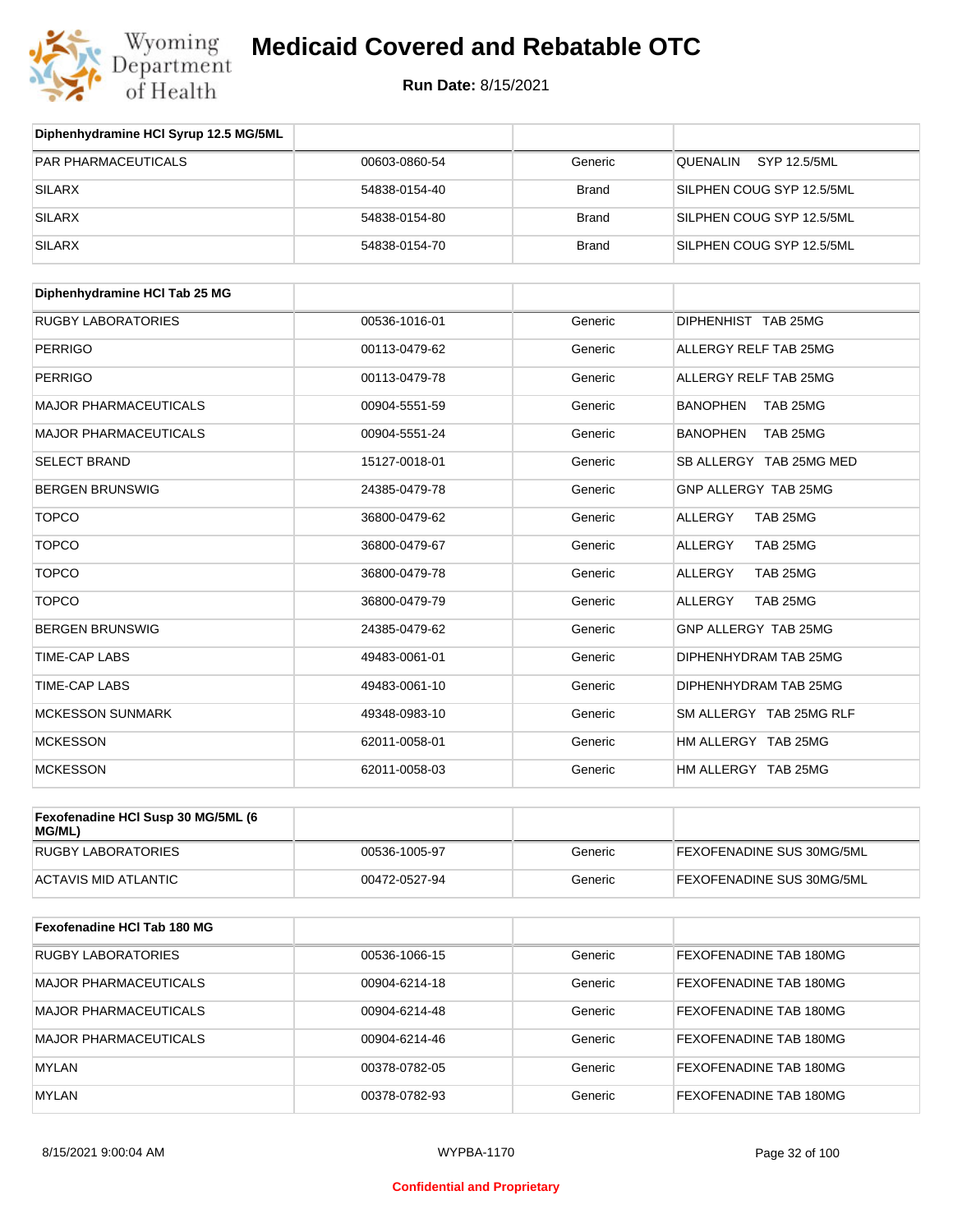#### **Run Date:** 8/15/2021

| Wyoming<br><b>Medicaid Covered and Rebatable OTC</b><br>Department |                            |         |                        |  |
|--------------------------------------------------------------------|----------------------------|---------|------------------------|--|
| of Health                                                          | <b>Run Date: 8/15/2021</b> |         |                        |  |
| <b>MAJOR PHARMACEUTICALS</b>                                       | 00904-6214-52              | Generic | FEXOFENADINE TAB 180MG |  |
| <b>MAJOR PHARMACEUTICALS</b>                                       | 00904-6214-89              | Generic | FEXOFENADINE TAB 180MG |  |
| LEADER BRAND PRODUCTS                                              | 37205-0650-65              | Generic | ALLER-EASE TAB 180MG   |  |
| <b>LEADER BRAND PRODUCTS</b>                                       | 37205-0650-88              | Generic | ALLER-EASE TAB 180MG   |  |
| AMERISOURCE BERGEN DRUGS                                           | 46122-0040-22              | Generic | GNP ALLERGY TAB 180MG  |  |
| AMERISOURCE BERGEN DRUGS                                           | 46122-0040-65              | Generic | GNP ALLERGY TAB 180MG  |  |
| AMERISOURCE BERGEN DRUGS                                           | 46122-0040-61              | Generic | GNP ALLERGY TAB 180MG  |  |
| AMERISOURCE BERGEN DRUGS                                           | 46122-0040-75              | Generic | GNP ALLERGY TAB 180MG  |  |
| <b>PADAGIS</b>                                                     | 45802-0571-78              | Generic | FEXOFENADINE TAB 180MG |  |
| <b>MCKESSON SUNMARK</b>                                            | 49348-0968-56              | Generic | FEXOFENADINE TAB 180MG |  |
| MYLAN INSTITUTIONAL                                                | 51079-0548-20              | Generic | FEXOFENADINE TAB 180MG |  |
| <b>MCKESSON SUNMARK</b>                                            | 49348-0968-44              | Generic | FEXOFENADINE TAB 180MG |  |
| <b>MCKESSON SUNMARK</b>                                            | 49348-0968-57              | Generic | FEXOFENADINE TAB 180MG |  |
| <b>MYLAN INSTITUTIONAL</b>                                         | 51079-0548-01              | Generic | FEXOFENADINE TAB 180MG |  |
| DR.REDDY'S LABORATORIES, INC.                                      | 55111-0784-30              | Generic | FEXOFENADINE TAB 180MG |  |
| <b>MCKESSON</b>                                                    | 62011-0067-01              | Generic | FEXOFENADINE TAB 180MG |  |
| <b>MCKESSON</b>                                                    | 62011-0067-02              | Generic | FEXOFENADINE TAB 180MG |  |
| <b>MCKESSON</b>                                                    | 62011-0233-01              | Generic | FEXOFENADINE TAB 180MG |  |
| RB HEALTH (US)                                                     | 63824-0926-10              | Generic | MUCINEX ALLR TAB 180MG |  |
| RB HEALTH (US)                                                     | 63824-0926-05              | Generic | MUCINEX ALLR TAB 180MG |  |
| RB HEALTH (US)                                                     | 63824-0926-30              | Generic | MUCINEX ALLR TAB 180MG |  |
| RB HEALTH (US)                                                     | 63824-0926-40              | Generic | MUCINEX ALLR TAB 180MG |  |
|                                                                    |                            |         |                        |  |
| Fexofenadine HCI Tab 60 MG                                         |                            |         |                        |  |
| <b>PERRIGO</b>                                                     | 00113-0425-53              | Generic | ALLER-EASE TAB 60MG    |  |
| MYLAN                                                              | 00378-0781-05              | Generic | FEXOFENADINE TAB 60MG  |  |
| MYLAN                                                              | 00378-0781-91              | Generic | FEXOFENADINE TAB 60MG  |  |
| <b>PADAGIS</b>                                                     | 45802-0425-78              | Generic | FEXOFENADINE TAB 60MG  |  |

| <b>PADAGIS</b>              | 45802-0425-78 | Generic | <b>FEXOFENADINE TAB 60MG</b> |
|-----------------------------|---------------|---------|------------------------------|
| <b>IMCKESSON SUNMARK</b>    | 49348-0970-02 | Generic | <b>FEXOFENADINE TAB 60MG</b> |
| IMYLAN INSTITUTIONAL        | 51079-0547-20 | Generic | <b>FEXOFENADINE TAB 60MG</b> |
| <b>IMYLAN INSTITUTIONAL</b> | 51079-0547-01 | Generic | <b>FEXOFENADINE TAB 60MG</b> |
| <b>MCKESSON</b>             | 62011-0068-01 | Generic | <b>FEXOFENADINE TAB 60MG</b> |

| Loratadine Rapidly-Disintegrating Tab 10<br>МG |               |         |                       |
|------------------------------------------------|---------------|---------|-----------------------|
| MAJOR PHARMACEUTICALS                          | 00904-5806-15 | Generic | TAB 10MG<br>ALLERGY   |
| BERGEN BRUNSWIG                                | 24385-0161-52 | Generic | ALLERGY RELF TAB 10MG |
| BERGEN BRUNSWIG                                | 24385-0540-53 | Generic | ALLERGY RELF TAB 10MG |

#### **Confidential and Proprietary**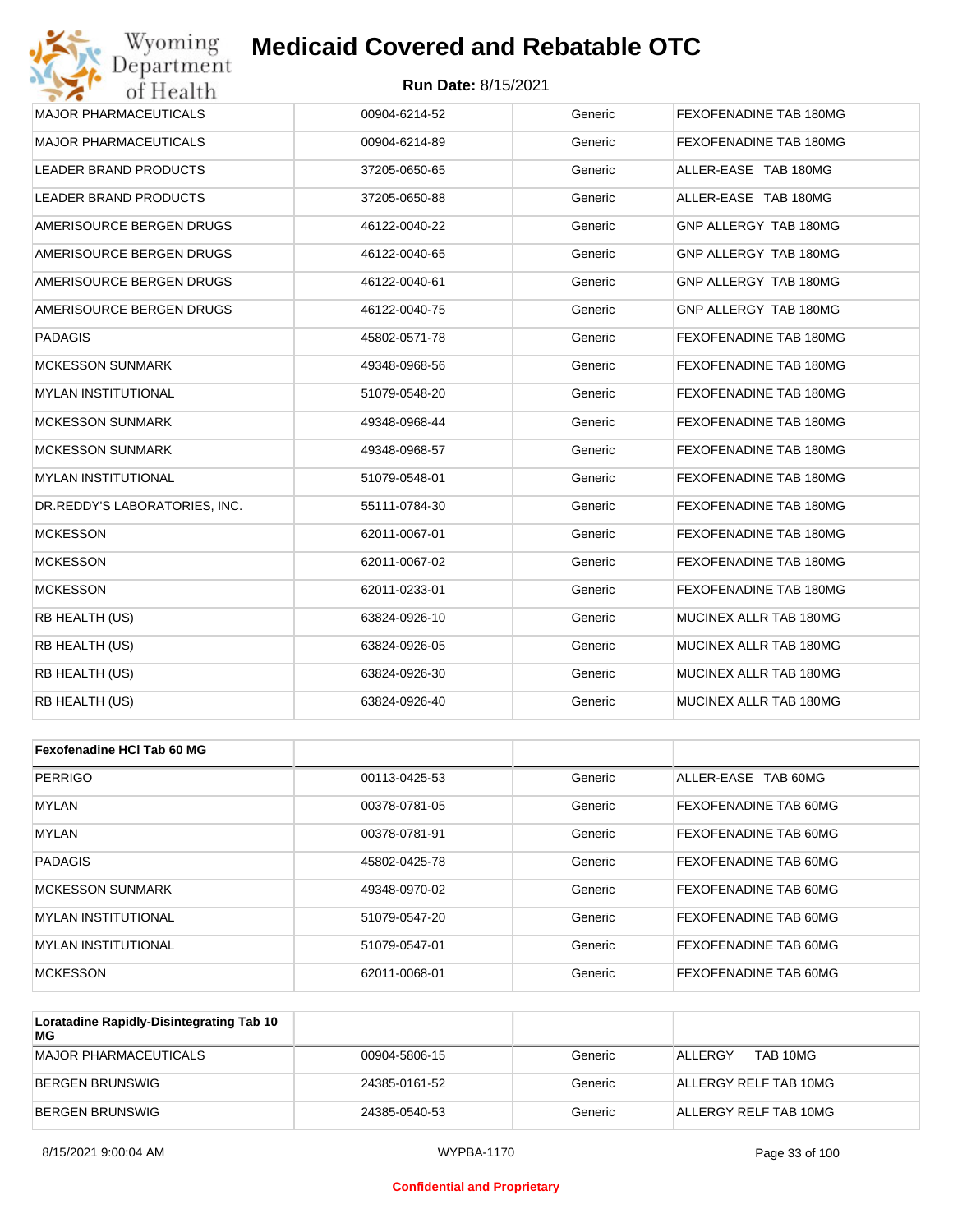#### **Run Date:** 8/15/2021

| Wyoming<br>Department      | <b>Medicaid Covered and Rebatable OTC</b> |         |                         |  |
|----------------------------|-------------------------------------------|---------|-------------------------|--|
| of Health                  | <b>Run Date: 8/15/2021</b>                |         |                         |  |
| AMERISOURCE BERGEN DRUGS   | 46122-0140-52                             | Generic | ALLERGY RELF TAB 10MG   |  |
| LEADER BRAND PRODUCTS      | 37205-0745-65                             | Generic | ALLERGY RELF TAB 10MG   |  |
| <b>MCKESSON SUNMARK</b>    | 49348-0930-01                             | Generic | I ORATADINE<br>TAB 10MG |  |
| <b>MCKESSON SUNMARK</b>    | 49348-0930-44                             | Generic | LORATADINE<br>TAB 10MG  |  |
| <b>OHM LABS</b>            | 51660-0527-31                             | Generic | ALLERGY RELF TAB 10MG   |  |
| <b>MCKESSON</b>            | 62011-0073-01                             | Generic | ALLERGY RELF TAB 10MG   |  |
| CHAIN DRUG MARKETING ASSOC | 63868-0157-10                             | Generic | ALLERGY RELF TAB 10MG   |  |

| Loratadine Syrup 5 MG/5ML    |               |         |                          |
|------------------------------|---------------|---------|--------------------------|
| <b>MAJOR PHARMACEUTICALS</b> | 00904-6234-20 | Generic | LORATADINE SOL 5MG/5ML   |
| <b>BERGEN BRUNSWIG</b>       | 24385-0531-26 | Generic | LORATADINE SYP 5MG/5ML   |
| LEADER BRAND PRODUCTS        | 37205-0378-26 | Generic | ALLERGY RELF SYP 5MG/5ML |
| AMERISOURCE BERGEN DRUGS     | 46122-0164-26 | Generic | LORATADINE SYP 5MG/5ML   |
| <b>MCKESSON SUNMARK</b>      | 49348-0636-34 | Generic | LORATADINE SYP 5MG/5ML   |
| <b>MCKESSON SUNMARK</b>      | 49348-0333-34 | Generic | LORATADINE SYP 5MG/5ML   |
| <b>TARO</b>                  | 51672-2085-08 | Generic | LORATADINE SYP 5MG/5ML   |
| <b>TARO</b>                  | 51672-2073-08 | Generic | LORATADINE SYP 5MG/5ML   |
| <b>SILARX</b>                | 54838-0554-40 | Generic | LORATADINE SOL 5MG/5ML   |
| <b>SILARX</b>                | 54838-0558-40 | Generic | LORATADINE SOL 5MG/5ML   |
| <b>MCKESSON</b>              | 62011-0181-01 | Generic | LORATADINE SYP 5MG/5ML   |
| <b>TARO</b>                  | 51672-2092-08 | Generic | LORATADINE SOL 5MG/5ML   |
| <b>MCKESSON</b>              | 62011-0072-01 | Generic | LORATADINE SYP 5MG/5ML   |

| Loratadine Tab 10 MG         |               |         |                       |
|------------------------------|---------------|---------|-----------------------|
| <b>PERRIGO</b>               | 00113-0612-46 | Generic | ALLERGY RELF TAB 10MG |
| <b>PERRIGO</b>               | 00113-0612-39 | Generic | ALLERGY RELF TAB 10MG |
| <b>PERRIGO</b>               | 00113-0612-60 | Generic | ALLERGY RELF TAB 10MG |
| <b>PERRIGO</b>               | 00113-0612-65 | Generic | ALLERGY RELF TAB 10MG |
| <b>MAJOR PHARMACEUTICALS</b> | 00904-5728-87 | Generic | TAB 10MG<br>ALLERGY   |
| SANDOZ                       | 00781-5077-01 | Generic | LORATADINE TAB 10MG   |
| <b>MAJOR PHARMACEUTICALS</b> | 00904-5728-89 | Generic | ALLERGY<br>TAB 10MG   |
| <b>MAJOR PHARMACEUTICALS</b> | 00904-6074-46 | Generic | TAB 10MG<br>ALLERGY   |
| <b>MAJOR PHARMACEUTICALS</b> | 00904-6074-60 | Generic | TAB 10MG<br>ALLERGY   |
| <b>MAJOR PHARMACEUTICALS</b> | 00904-6074-61 | Generic | LORATADINE TAB 10MG   |
| <b>MAJOR PHARMACEUTICALS</b> | 00904-6074-89 | Generic | ALLERGY<br>TAB 10MG   |
| <b>SELECT BRAND</b>          | 15127-0715-10 | Generic | LORATADINE TAB 10MG   |
| <b>SELECT BRAND</b>          | 15127-0715-30 | Generic | LORATADINE TAB 10MG   |

#### **Confidential and Proprietary**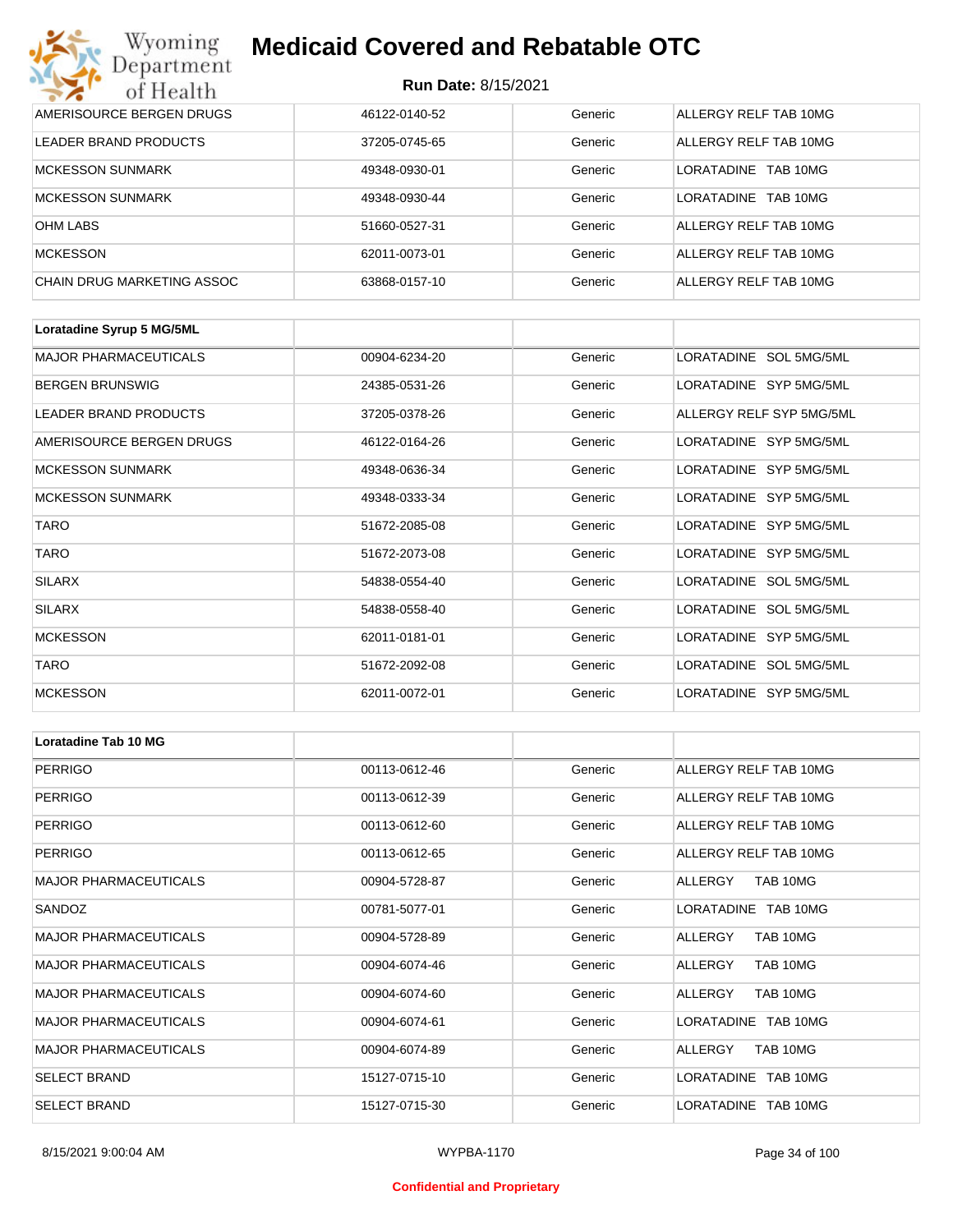

| <b>BERGEN BRUNSWIG</b>              | 24385-0471-78 | Generic      | LORATADINE TAB 10MG          |
|-------------------------------------|---------------|--------------|------------------------------|
| <b>BERGEN BRUNSWIG</b>              | 24385-0471-52 | Generic      | LORATADINE TAB 10MG          |
| <b>TOPCO</b>                        | 36800-0612-65 | Generic      | ALLERGY RELF TAB 10MG        |
| <b>TOPCO</b>                        | 36800-0612-72 | Generic      | ALLERGY RELF TAB 10MG        |
| <b>TOPCO</b>                        | 36800-0612-76 | Generic      | ALLERGY RELF TAB 10MG        |
| <b>TOPCO</b>                        | 36800-0612-87 | Generic      | ALLERGY RELF TAB 10MG        |
| <b>BERGEN BRUNSWIG</b>              | 24385-0471-99 | Generic      | LORATADINE TAB 10MG          |
| <b>TOPCO</b>                        | 36800-0612-46 | Generic      | ALLERGY RELF TAB 10MG        |
| LEADER BRAND PRODUCTS               | 37205-0346-72 | Generic      | LORATADINE TAB 10MG          |
| PADAGIS                             | 45802-0650-78 | Generic      | LORATADINE TAB 10MG          |
| PADAGIS                             | 45802-0650-65 | Generic      | LORATADINE TAB 10MG          |
| MCKESSON SUNMARK                    | 49348-0818-01 | Generic      | SM LORATADIN TAB 10MG        |
| MCKESSON SUNMARK                    | 49348-0818-13 | Generic      | SM LORATADIN TAB 10MG        |
| PADAGIS                             | 45802-0650-87 | Generic      | LORATADINE TAB 10MG          |
| AMERISOURCE BERGEN DRUGS            | 46122-0158-65 | Generic      | LORATADINE TAB 10MG          |
| MCKESSON SUNMARK                    | 49348-0818-44 | Generic      | SM LORATADIN TAB 10MG        |
| OHM LABS                            | 51660-0526-01 | Generic      | ALLERGY RELF TAB 10MG        |
| MYLAN INSTITUTIONAL                 | 51079-0246-01 | Generic      | LORATADINE TAB 10MG          |
| MYLAN INSTITUTIONAL                 | 51079-0246-20 | Generic      | LORATADINE TAB 10MG          |
| <b>APOTEX</b>                       | 60505-0147-08 | Generic      | LORATADINE TAB 10MG          |
| OHM LABS                            | 51660-0526-05 | Generic      | ALLERGY RELF TAB 10MG        |
| OHM LABS                            | 51660-0526-31 | Generic      | ALLERGY RELF TAB 10MG        |
| <b>APOTEX</b>                       | 60505-0147-01 | Generic      | LORATADINE TAB 10MG          |
| AMERICAN HEALTH PACKAGING           | 68084-0248-01 | Generic      | LORATADINE TAB 10MG          |
| AMERICAN HEALTH PACKAGING           | 68084-0248-11 | Generic      | LORATADINE TAB 10MG          |
| CHAIN DRUG MARKETING ASSOC          | 63868-0151-01 | Generic      | LORATADINE TAB 10MG          |
| CHAIN DRUG MARKETING ASSOC          | 63868-0151-10 | Generic      | LORATADINE TAB 10MG          |
| CHAIN DRUG MARKETING ASSOC          | 63868-0151-30 | Generic      | LORATADINE TAB 10MG          |
| Triprolidine HCI Drops 0.938 MG/ML  |               |              |                              |
| ALLEGIS PHARMACEUTICALS             | 28595-0801-30 | <b>Brand</b> | HISTEX PD DRO 0.938MG        |
| Triprolidine HCI Liquid 0.625 MG/ML |               |              |                              |
| <b>GM PHARMACEUTICALS</b>           | 58809-0501-30 | <b>Brand</b> | VANAHIST PD LIQ 0.625MG      |
| Triprolidine HCI Syrup 2.5 MG/5ML   |               |              |                              |
| ALLEGIS PHARMACEUTICALS             | 28595-0802-08 | <b>Brand</b> | <b>HISTEX</b><br>SYP 2.5MG/5 |
|                                     |               |              |                              |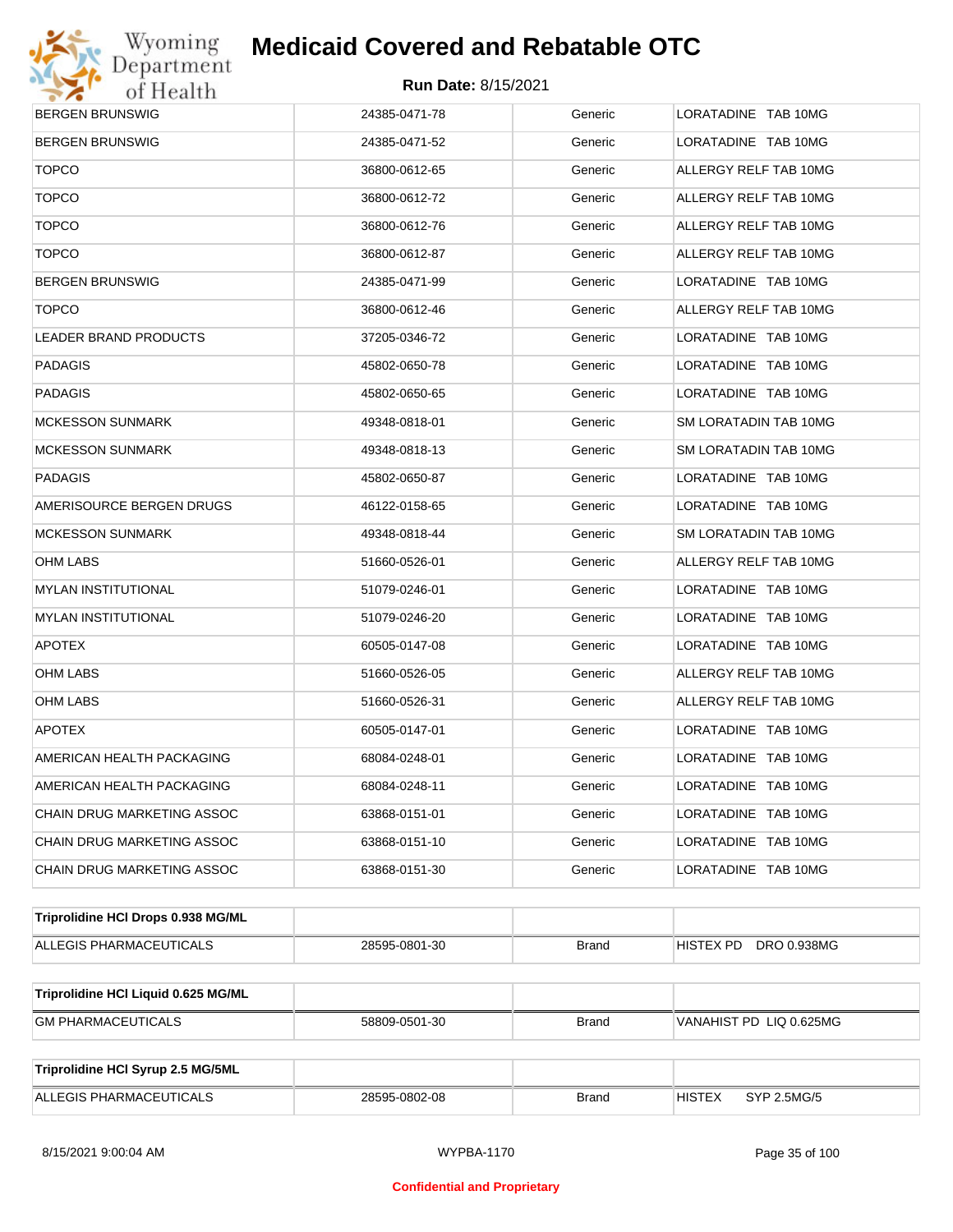

| <b>CONTRACEPTIVES</b> |  |
|-----------------------|--|
|                       |  |

| Levonorgestrel Tab 1.5 MG      |               |              |                                    |
|--------------------------------|---------------|--------------|------------------------------------|
| LUPIN PHARMACEUTICALS          | 43386-0622-30 | Generic      | <b>MY WAY</b><br><b>TAB 1.5MG</b>  |
| <b>ACTAVIS PHARMA</b>          | 52544-0065-54 | Generic      | NEXT CHOICE TAB 1.5MG              |
| <b>TEVA/WOMENS HEALTH</b>      | 51285-0943-88 | <b>Brand</b> | <b>TAB 1.5MG</b><br>PLAN B         |
| <b>AFAXYS</b>                  | 50102-0111-01 | Generic      | FCONTRA FZ TAB 1.5MG               |
| <b>AFAXYS</b>                  | 50102-0111-12 | Generic      | ECONTRA EZ TAB 1.5MG               |
| FOUNDATION CONSUMER HEALTHCARE | 51285-0100-88 | Generic      | TAKE ACTION TAB 1.5MG              |
| FOUNDATION CONSUMER HEALTHCARE | 51285-0103-88 | Generic      | AFTERA<br><b>TAB 1.5MG</b>         |
| PHARMACIST PHARMACEUTICAL LLC  | 63704-0010-01 | Generic      | LEVONORGESTR TAB 1.5MG             |
| FOUNDATION CONSUMER HEALTHCARE | 51285-0146-19 | <b>Brand</b> | <b>PLAN B</b><br><b>TAB 1.5MG</b>  |
| FOUNDATION CONSUMER HEALTHCARE | 51285-0162-88 | <b>Brand</b> | PLAN B<br><b>TAB 1.5MG</b>         |
| <b>SUN PHARMACEUTICALS</b>     | 62756-0718-60 | Generic      | <b>OPCICON</b><br><b>TAB 1.5MG</b> |
| LUPIN PHARMACEUTICALS          | 68180-0853-13 | Generic      | FALLBACK<br>TAB 1.5MG              |
| <b>COUGH/COLD/ALLERGY</b>      |               |              |                                    |

| *Camphor-Eucalyptus-Menthol - Oint*** |               |         |                   |
|---------------------------------------|---------------|---------|-------------------|
| AMERISOURCE BERGEN DRUGS              | 46122-0157-54 | Generic | GNP CHEST OIN RUB |
| <b>MCKESSON</b>                       | 62011-0075-01 | Generic | HM CHEST RUB OIN  |

| *Camphor-Eucalyptus-Menthol-Turp Oil-<br><b>White Pet -Oint***</b> |               |              |                                   |
|--------------------------------------------------------------------|---------------|--------------|-----------------------------------|
| <b>IMCKESSON SUNMARK</b>                                           | 49348-0398-96 | <b>Brand</b> | <b>ISM MEDICATED MIS CHST RUB</b> |

| *DM-GG-PE Tab & APAP-Diphenhyd-PE<br>Tab Therapy Pack*** |               |              |                            |
|----------------------------------------------------------|---------------|--------------|----------------------------|
| RB HEALTH (US)                                           | 63824-0555-30 | <b>Brand</b> | IMUCINEX FAST MIS MX DAY/N |

| *PE-DM-GG Ligd & Diphenhyd-PE-APAP<br>Ligd Therapy Pack*** |               |              |                           |
|------------------------------------------------------------|---------------|--------------|---------------------------|
| RB HEALTH (US)                                             | 63824-0287-22 | <b>Brand</b> | MUCINEX CHLD MIS DAY/NITE |

| *PE-DM-GG-APAP Ligd & PE-Diphenhyd-<br><b>APAP Ligd Therapy Pack***</b> |               |       |                           |
|-------------------------------------------------------------------------|---------------|-------|---------------------------|
| <b>RB HEALTH (US)</b>                                                   | 63824-0526-22 | Brand | MUCINEX FAST MIS DAY/NGHT |

| *PE-DM-GG-APAP Pack & PE-Diphenhyd-<br><b>APAP Pack Therapy Pack***</b> |               |              |                |              |
|-------------------------------------------------------------------------|---------------|--------------|----------------|--------------|
| <b>RECKITT BENCKISER</b>                                                | 63824-0234-44 | <b>Brand</b> | <b>MUCINEX</b> | MIS DAY/NGHT |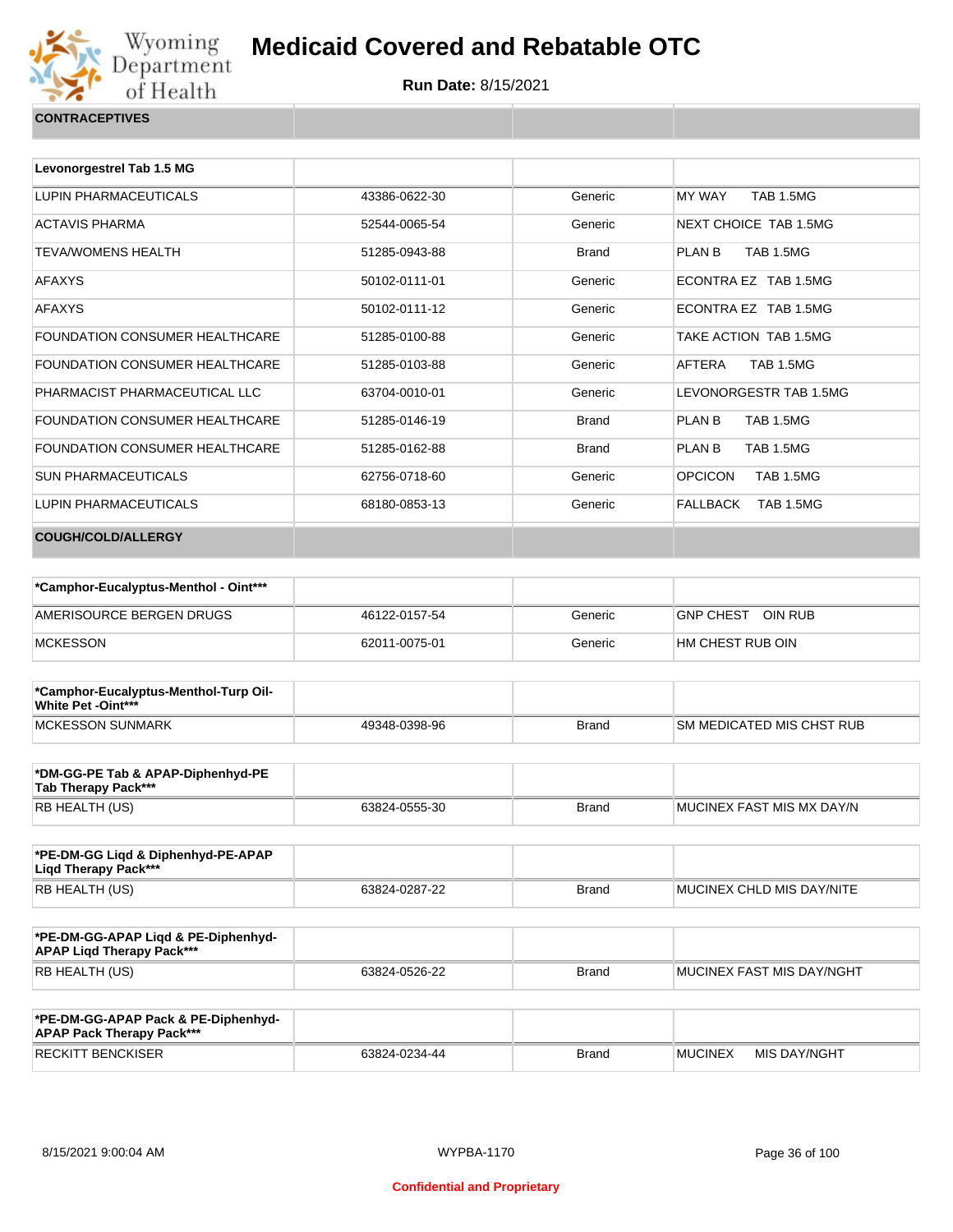

| *PE-DM-GG-APAP Tab & PE-Diphenhyd-<br><b>APAP Tab Therapy Pack***</b> |               |              |                                         |
|-----------------------------------------------------------------------|---------------|--------------|-----------------------------------------|
| RB HEALTH (US)                                                        | 63824-0551-30 | Generic      | MUCINEX FAST PAK DAY/NGHT               |
|                                                                       |               |              |                                         |
| Acetaminophen w/ DM Liq 1000-30<br>MG/30ML                            |               |              |                                         |
| <b>TOPCO</b>                                                          | 36800-0698-34 | Generic      | COUGH & SORE LIQ THRT DAY               |
| Acetaminophen w/ DM Susp 160-5 MG/5ML                                 |               |              |                                         |
| <b>GLAXO CONSUMER HEALTHCARE L.P.</b>                                 | 00067-8115-04 | <b>Brand</b> | SUS CGH/ST<br>TRIAMINIC                 |
| Brompheniramine & Phenylephrine Elixir 1<br>-2.5 MG/5ML               |               |              |                                         |
| <b>PERRIGO</b>                                                        | 00113-0906-26 | Generic      | COLD/ALLERGY ELX CHILDREN               |
| <b>WOMEN'S CHOICE PHARMACEUTICALS</b>                                 | 00485-0202-16 | Generic      | RYNEX PE<br>ELX                         |
| <b>MAJOR PHARMACEUTICALS</b>                                          | 00904-5781-20 | Generic      | <b>DIMAPHEN</b><br><b>ELX CHILDREN</b>  |
| <b>BERGEN BRUNSWIG</b>                                                | 24385-0517-26 | Generic      | <b>GNP CLD/ALLE ELX CHILDREN</b>        |
| <b>BERGEN BRUNSWIG</b>                                                | 24385-0517-34 | Generic      | <b>GNP CLD/ALLE ELX CHILDREN</b>        |
| <b>TOPCO</b>                                                          | 36800-0906-34 | Generic      | COLD/ALLERGY ELX CHILDREN               |
| <b>TOPCO</b>                                                          | 36800-0906-26 | Generic      | COLD/ALLERGY ELX CHILDREN               |
| <b>LEADER BRAND PRODUCTS</b>                                          | 37205-0931-26 | Generic      | COLD/ALLERGY ELX CHILDREN               |
| <b>MCKESSON SUNMARK</b>                                               | 49348-0777-37 | Generic      | SM CLD/ALRGY ELX CHILDREN               |
| <b>MCKESSON SUNMARK</b>                                               | 49348-0777-34 | Generic      | SM CLD/ALRGY ELX CHILDREN               |
| <b>MCKESSON</b>                                                       | 62011-0062-01 | Generic      | COLD/ALLERGY ELX CHILDREN               |
| Brompheniramine & Phenylephrine Syrup<br>1-2.5 MG/5ML                 |               |              |                                         |
| <b>GLAXO CONSUMER HEALTHCARE L.P.</b>                                 | 00067-8117-04 | <b>Brand</b> | <b>TRIAMINIC</b><br><b>SYP CLD/ALRG</b> |
|                                                                       |               |              |                                         |
| Brompheniramine & Phenylephrine Tab 4-<br><b>10 MG</b>                |               |              |                                         |
| ALLEGIS PHARMACEUTICALS                                               | 28595-0900-60 | <b>Brand</b> | RU-HIST D TAB 4-10MG                    |
| Brompheniramine & Pseudoephedrine Cap<br>4-60 MG                      |               |              |                                         |
| <b>BAUSCH HEALTH</b>                                                  | 00095-0860-06 | <b>Brand</b> | LODRANE D CAP 4-60MG                    |
|                                                                       |               |              |                                         |
| Brompheniramine & Pseudoephedrine<br>Elixir 1-15 MG/5ML               |               |              |                                         |
| <b>WOMEN'S CHOICE PHARMACEUTICALS</b>                                 | 00485-0206-16 | Generic      | RYNEX PSE LIQ                           |
| PAR PHARMACEUTICALS                                                   | 00603-0851-94 | Generic      | <b>ELX 1-15/5ML</b><br>Q-TAPP           |
| <b>SILARX</b>                                                         | 54838-0125-40 | Generic      | <b>BROTAPP</b><br>LIQ                   |
| <b>SILARX</b>                                                         | 54838-0125-80 | Generic      | <b>BROTAPP</b><br>LIQ                   |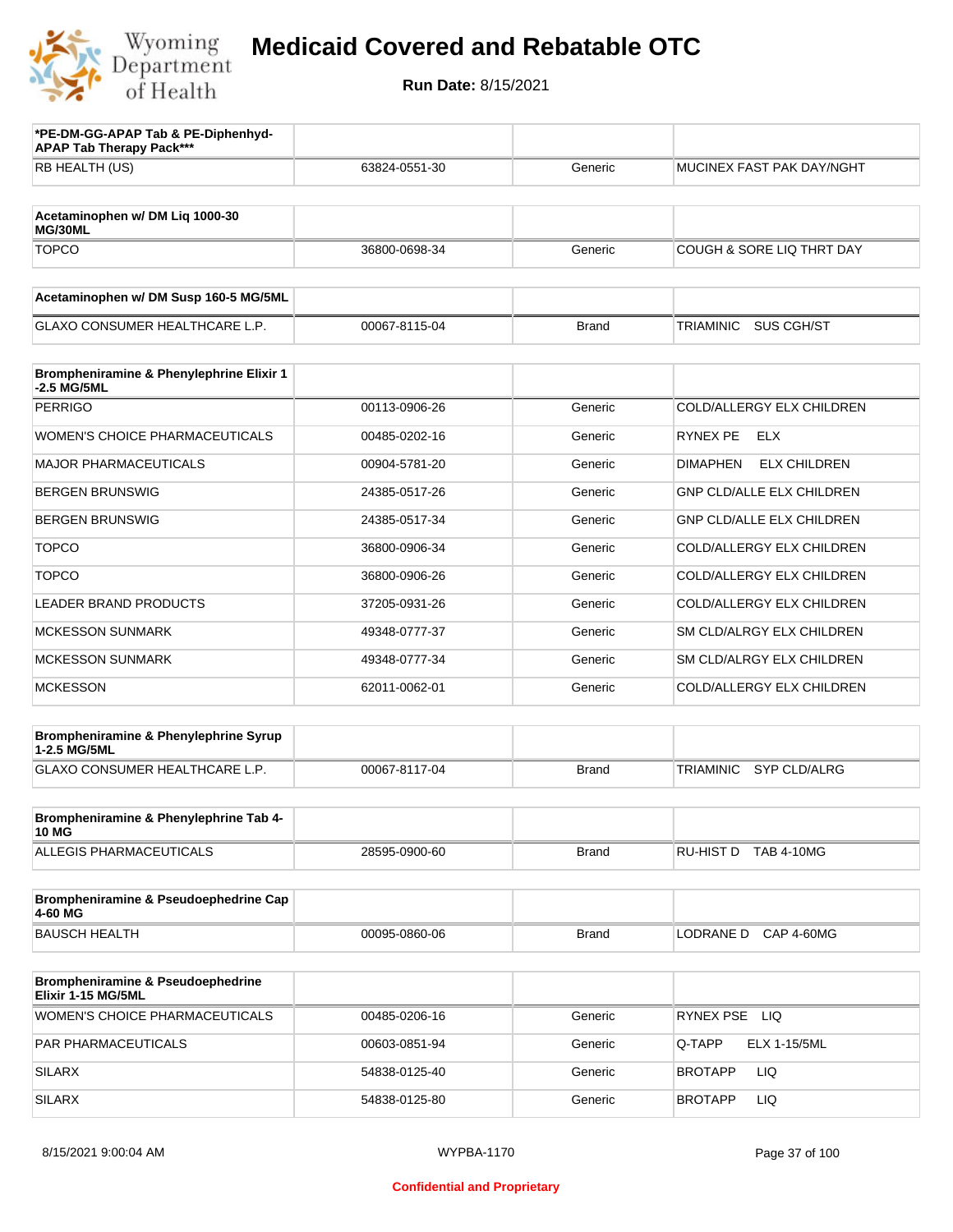| <b>SILARX</b>                                                      | 54838-0125-70 | Generic      | <b>BROTAPP</b><br>LIQ.               |
|--------------------------------------------------------------------|---------------|--------------|--------------------------------------|
| <b>Brompheniramine &amp; Pseudoephedrine</b><br>Liquid 1-7.5 MG/ML |               |              |                                      |
| JAYMAC PHARMACEUTICAL LLC                                          | 64661-0032-30 | <b>Brand</b> | J-TAN D PD DRO 1-7.5MG               |
| Brompheniramine-Acetaminophen Tab 2-<br><b>250 MG</b>              |               |              |                                      |
| MAGNA PHARMACEUTICALS, INC                                         | 58407-0225-01 | <b>Brand</b> | <b>STAFLEX</b><br><b>TAB 2-250MG</b> |
| Cetirizine-Pseudoephedrine Tab ER 12HR<br>5-120 MG                 |               |              |                                      |
| <b>PERRIGO</b>                                                     | 00113-2176-53 | Generic      | ALLERGY-D TAB 5-120MG                |
| <b>PERRIGO</b>                                                     | 00113-2176-62 | Generic      | ALLERGY-D TAB 5-120MG                |
| <b>GEISS DESTIN &amp; DUNN</b>                                     | 00113-0176-53 | Generic      | ALLERGY-D TAB 5-120MG                |
| <b>GEISS DESTIN &amp; DUNN</b>                                     | 00113-0176-62 | Generic      | ALLERGY-D TAB 5-120MG                |
| MAJOR PHARMACEUTICALS                                              | 00904-5831-12 | Generic      | ALLERGY-D TAB 5-120MG                |
| <b>TOPCO</b>                                                       | 36800-0176-53 | Generic      | ALLERGY D TAB 5-120MG                |
| <b>BERGEN BRUNSWIG</b>                                             | 24385-0175-53 | Generic      | ALLERGY-D TAB 5-120MG                |
| <b>BERGEN BRUNSWIG</b>                                             | 24385-0175-62 | Generic      | ALLERGY-D TAB 5-120MG                |
| <b>TOPCO</b>                                                       | 36800-0176-62 | Generic      | ALLERGY D TAB 5-120MG                |
| <b>MCKESSON SUNMARK</b>                                            | 49348-0851-04 | Generic      | ALLERGY-D TAB 5-120MG                |
| <b>PADAGIS</b>                                                     | 45802-0721-53 | Generic      | CETIRIZ/PSE TAB 5-120MG              |
| <b>PADAGIS</b>                                                     | 45802-0721-62 | Generic      | CETIRIZ/PSE TAB 5-120MG              |
| <b>MCKESSON</b>                                                    | 62011-0055-01 | Generic      | ALLGY COMP-D TAB 5-120MG             |
| Chlophedianol-Dexbrompheniramine Soln<br>12.5-1 MG/5ML             |               |              |                                      |
| <b>RAMCNEIL</b>                                                    | 12830-0864-16 | <b>Brand</b> | CHLO HIST SOL                        |
| Chlophedianol-Guaifenesin Liquid 12.5-100<br>MG/5ML                |               |              |                                      |
| <b>RAMCNEIL</b>                                                    | 12830-0767-16 | Brand        | CHLO TUSS EX LIQ 12.5-100            |
| Chlophedianol-Pyrilamine Liquid 12.5-12.5<br>MG/5ML                |               |              |                                      |
| <b>CENTURION LABS</b>                                              | 23359-0032-16 | <b>Brand</b> | <b>NINJACOF</b><br>LIQ.              |
| Chlophedianol-Pyrilamine Liquid 25-50<br>MG/15ML                   |               |              |                                      |
| <b>GM PHARMACEUTICALS</b>                                          | 58809-0350-04 | <b>Brand</b> | VANACOF-8 LIQ 25-50/15               |
| Chlophedianol-Pyrilamine-APAP Liquid<br>12.5-12.5-160 MG/5ML       |               |              |                                      |
| <b>CENTURION LABS</b>                                              | 23359-0033-16 | <b>Brand</b> | NINJACOF-A LIQ                       |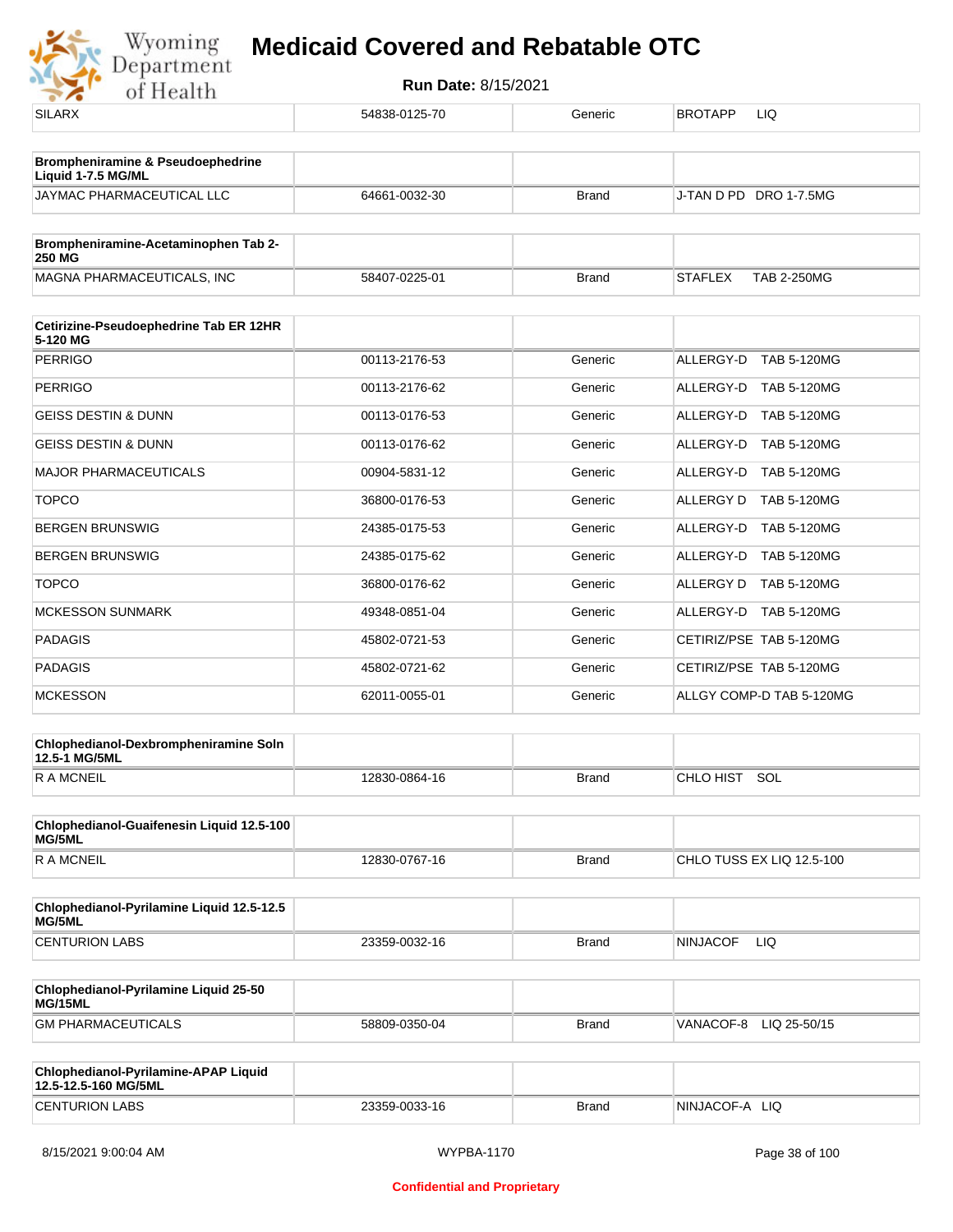

| <b>Chlorcyclizine &amp; Pseudoephedrine Liquid</b><br>25-60 MG/5ML |               |              |                                       |
|--------------------------------------------------------------------|---------------|--------------|---------------------------------------|
| MAGNA PHARMACEUTICALS, INC                                         | 58407-0624-04 | <b>Brand</b> | STAHIST AD LIQ                        |
|                                                                    |               |              |                                       |
| Chlorcyclizine & Pseudoephedrine Tab 25-<br>60 MG                  |               |              |                                       |
| MAGNA PHARMACEUTICALS, INC                                         | 58407-0625-30 | <b>Brand</b> | STAHIST AD TAB 25-60MG                |
| <b>Chlorpheniramine &amp; Phenylephrine Liquid</b><br>1-2.5 MG/ML  |               |              |                                       |
| <b>LASER PHARMACEUTICALS</b>                                       | 16477-0121-30 | <b>Brand</b> | <b>DALLERGY</b><br><b>DRO 1-2.5MG</b> |
| Chlorpheniramine & Phenylephrine Liquid<br>1-3.5 MG/ML             |               |              |                                       |
| <b>VIRTUS PHARMACEUTICALS OPCO</b>                                 | 76439-0319-30 | Generic      | <b>VIRDEC</b><br><b>DRO</b>           |
| Chlorpheniramine & Phenylephrine Liquid<br>2-5 MG/ML               |               |              |                                       |
| WOMEN'S CHOICE PHARMACEUTICALS                                     | 00485-0096-02 | <b>Brand</b> | ED CHLORPED DRO D                     |
| <b>Chlorpheniramine &amp; Phenylephrine Liquid</b><br>4-10 MG/5ML  |               |              |                                       |
| WOMEN'S CHOICE PHARMACEUTICALS                                     | 00485-0155-16 | <b>Brand</b> | ED A-HIST<br>LIQ 4-10/5ML             |
| LARKEN LABORATORIES, INC.                                          | 68047-0185-16 | Generic      | NOHIST-LQ LIQ 4-10/5ML                |
| Chlorpheniramine & Phenylephrine Tab 4-<br><b>10 MG</b>            |               |              |                                       |
| <b>WOMEN'S CHOICE PHARMACEUTICALS</b>                              | 00485-0254-01 | Generic      | ED A-HIST TAB 4-10MG                  |
| <b>SELECT BRAND</b>                                                | 15127-0082-24 | Generic      | SINUS/ALERGY TAB MAX ST               |
| <b>TOPCO</b>                                                       | 36800-0358-62 | Generic      | SINUS/ALERGY TAB PE MAX               |
| <b>BERGEN BRUNSWIG</b>                                             | 24385-0961-62 | Generic      | SINUS/ALLERG TAB 4-10MG               |
| <b>TOPCO</b>                                                       | 36800-0139-62 | Generic      | COLD/ALLERGY TAB 4-10MG               |
| AMERISOURCE BERGEN DRUGS                                           | 46122-0181-62 | Generic      | COLD/ALLERGY TAB 4-10MG               |
| Chlorpheniramine & Pseudoephedrine<br>Liquid 2-30 MG/5ML           |               |              |                                       |
| LARKEN LABORATORIES, INC.                                          | 68047-0120-16 | <b>Brand</b> | LOHIST-D<br>LIQ.                      |
| Chlorpheniramine & Pseudoephedrine Tab<br>4-60 MG                  |               |              |                                       |
| MAJOR PHARMACEUTICALS                                              | 00904-5351-24 | Generic      | <b>SUDOGEST</b><br><b>TAB 4-60MG</b>  |
| <b>MAJOR PHARMACEUTICALS</b>                                       | 00904-5351-96 | Generic      | <b>SUDOGEST</b><br><b>TAB 4-60MG</b>  |
| Chlorpheniramine w/ Codeine Liquid 2-9<br>MG/5ML                   |               |              |                                       |
| MAGNA PHARMACEUTICALS, INC                                         | 58407-0920-16 | <b>Brand</b> | LIQ 2-9/5ML<br>Z-TUSS AC              |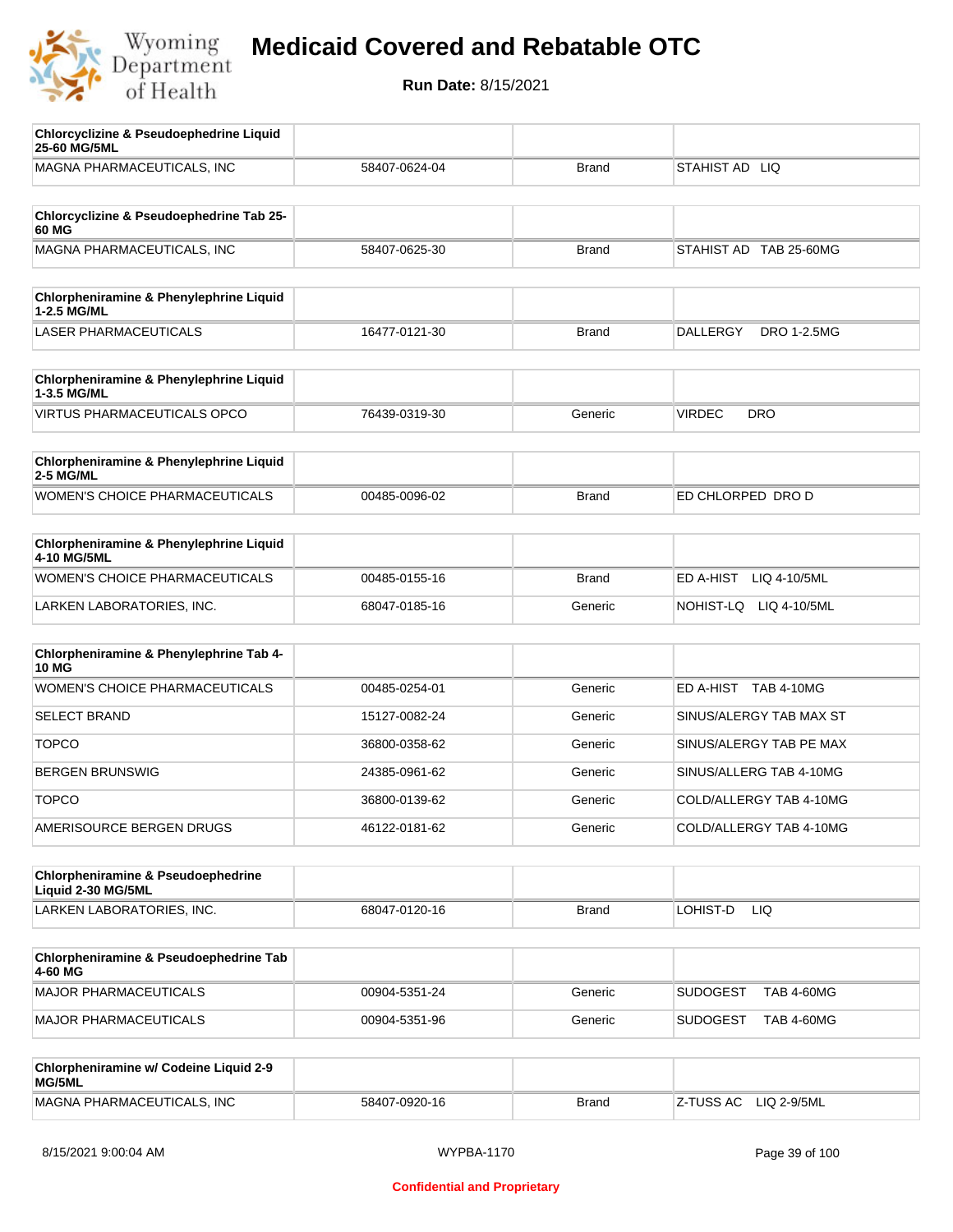

| Chlorpheniramine-DM Tab 4-30 MG                                  |               |              |                                       |
|------------------------------------------------------------------|---------------|--------------|---------------------------------------|
| <b>MAJOR PHARMACEUTICALS</b>                                     | 00904-5817-44 | Generic      | <b>COUGH &amp; COLD TAB</b>           |
| <b>SELECT BRAND</b>                                              | 15127-0268-16 | Generic      | SB COLD/CGH TAB HBP                   |
|                                                                  |               |              |                                       |
| Chlorpheniramine-Phenylephrine-ASA<br>Effer Tab 2-7.8-325 MG     |               |              |                                       |
| CHAIN DRUG MARKETING ASSOC                                       | 63868-0228-20 | Generic      | <b>COLD RELIEF TAB PLUS</b>           |
|                                                                  |               |              |                                       |
| Chlorphen-PE-APAP Tab 2-5-325 MG & PE-<br>APAP Tab 5-325 MG Pack |               |              |                                       |
| <b>SELECT BRAND</b>                                              | 15127-0933-24 | Generic      | SB SINUS CNG PAK / PAIN               |
| AMERISOURCE BERGEN DRUGS                                         | 46122-0075-60 | Generic      | SINUS RELIEF PAK CNG/PAIN             |
|                                                                  |               |              |                                       |
| Chlorphen-Phenylephrine w/ APAP Tab 2-5<br>-325 MG               |               |              |                                       |
| <b>GEISS DESTIN &amp; DUNN</b>                                   | 00113-0476-62 | Generic      | <b>ALLERGY</b><br><b>TAB MULTI-SY</b> |
| <b>BERGEN BRUNSWIG</b>                                           | 24385-0147-62 | Generic      | GNP ALLERGY TAB MULTI-SY              |
| <b>TOPCO</b>                                                     | 36800-0935-62 | Generic      | NIGHT TIME TAB SINUS                  |
| <b>SELECT BRAND</b>                                              | 15127-0966-24 | Generic      | SB SINUS CNG TAB / PAIN               |
| <b>SELECT BRAND</b>                                              | 15127-0967-24 | Generic      | SB ALLERGY TAB MULTI-SY               |
| <b>TOPCO</b>                                                     | 36800-0476-62 | Generic      | <b>ALLERGY</b><br>TAB MULTI-SY        |
| <b>TOPCO</b>                                                     | 36800-0476-67 | Generic      | <b>ALLERGY</b><br>TAB MULTI-SY        |
| <b>LEADER BRAND PRODUCTS</b>                                     | 37205-0940-62 | Generic      | <b>ALLERGY</b><br>TAB MULTI-SY        |
| AMERISOURCE BERGEN DRUGS                                         | 46122-0074-62 | Generic      | GNP SINUS TAB CNG/PAIN                |
| <b>MCKESSON SUNMARK</b>                                          | 49348-0778-04 | Generic      | SM ALLERGY TAB MULTI-SY               |
| CHAIN DRUG MARKETING ASSOC                                       | 63868-0981-24 | Generic      | QC ALLERGY TAB RELIEF                 |
|                                                                  |               |              |                                       |
| Chlorphen-Phenylephrine w/ APAP Tab 4-<br>10-325 MG              |               |              |                                       |
| U S PHARMACEUTICAL                                               | 52747-0475-70 | <b>Brand</b> | NOREL AD<br>TAB 4-10-325              |
|                                                                  |               |              |                                       |
| Dexbrompheniramine & Pseudoephedrine<br>Soln 1-30 MG/5ML         |               |              |                                       |
| LLORENS PHARMACEUTICAL                                           | 54859-0802-04 | <b>Brand</b> | <b>CONEX</b><br>SOL CLD/ALRG          |
|                                                                  |               |              |                                       |
| Dexbrompheniramine & Pseudoephedrine<br><b>Tab 2-60 MG</b>       |               |              |                                       |
| LLORENS PHARMACEUTICAL                                           | 54859-0702-60 | <b>Brand</b> | <b>CONEX</b><br><b>TAB 2-60MG</b>     |
|                                                                  |               |              |                                       |
| Dexbrompheniramine-Phenylephrine<br>Syrup 1-5 MG/5ML             |               |              |                                       |
| LASER PHARMACEUTICALS                                            | 16477-0822-01 | <b>Brand</b> | <b>DALLERGY</b><br><b>SYP</b>         |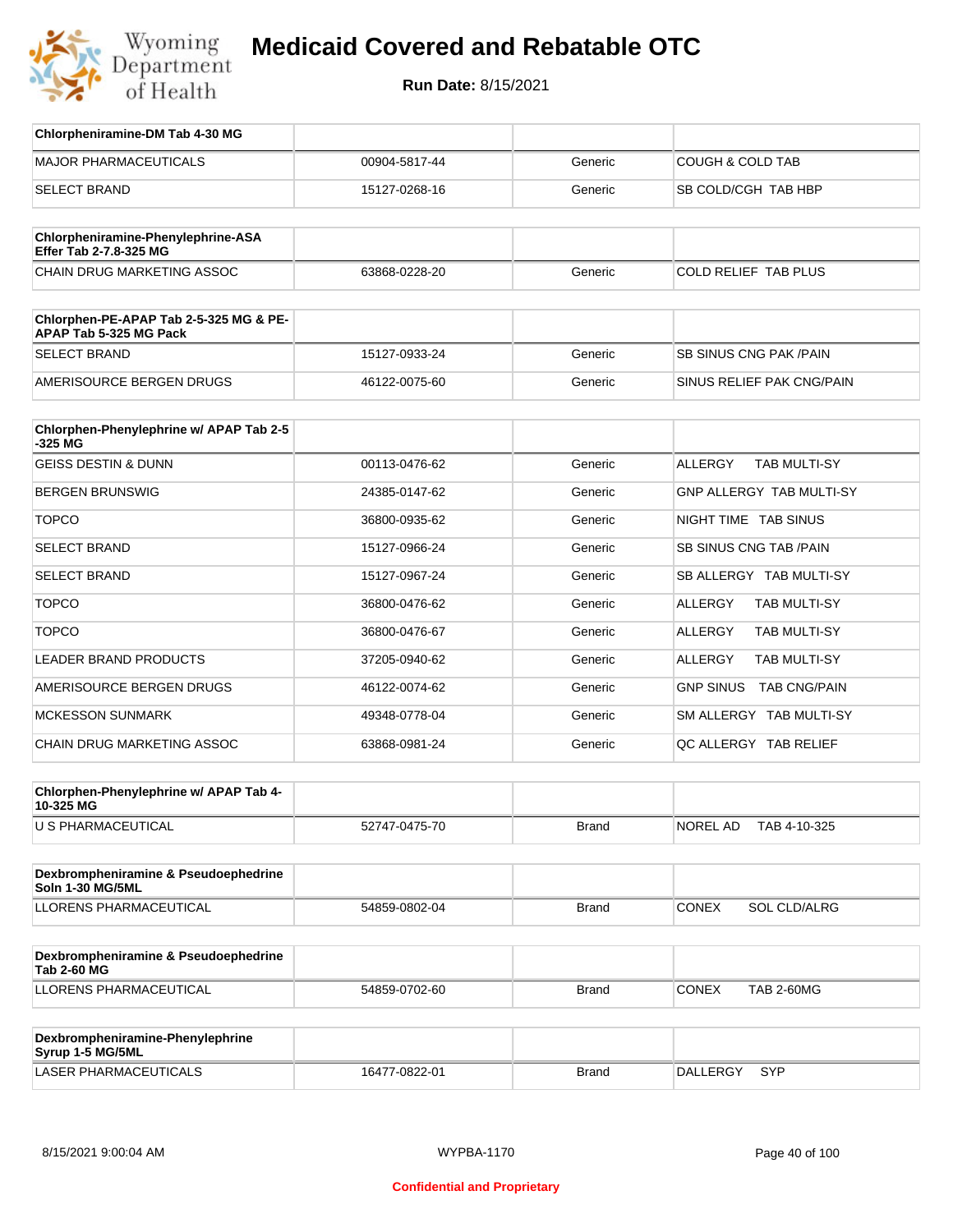

| Dexbrompheniramine-Phenylephrine Tab 1<br>-5 MG                |               |              |                                    |
|----------------------------------------------------------------|---------------|--------------|------------------------------------|
| <b>LASER PHARMACEUTICALS</b>                                   | 16477-0161-01 | <b>Brand</b> | TAB 1-5MG<br><b>DALLERGY</b>       |
| Dexbrompheniramine-Phenylephrine Tab 2<br>-10 MG               |               |              |                                    |
| POLY PHARMACEUTICALS                                           | 50991-0782-60 | <b>Brand</b> | ALA-HIST PE TAB 2-10MG             |
| Dexchlorpheniramine & Pseudoephedrine<br><b>Tab 2-60 MG</b>    |               |              |                                    |
| CAPELLON PHARMACEUTICALS                                       | 64543-0097-90 | <b>Brand</b> | <b>RESCON</b><br><b>TAB 2-60MG</b> |
| Dexchlorpheniramine-Phenylephrine Tab 2<br>-10 MG              |               |              |                                    |
| <b>WOMEN'S CHOICE PHARMACEUTICALS</b>                          | 00485-0080-01 | <b>Brand</b> | <b>RYMED</b><br><b>TAB 2-10MG</b>  |
| Dextromethorphan HBr Cap 15 MG                                 |               |              |                                    |
| <b>RUGBY LABORATORIES</b>                                      | 00536-1068-34 | Generic      | ROBAFEN CGH CAP 15MG               |
| <b>MAJOR PHARMACEUTICALS</b>                                   | 00904-5752-95 | Generic      | ROBAFEN CGH CAP 15MG               |
| <b>SELECT BRAND</b>                                            | 15127-0984-20 | Generic      | SB CGH CONTR CAP 15MG              |
| Dextromethorphan HBr Liquid 15 MG/15ML                         |               |              |                                    |
| <b>TOPCO</b>                                                   | 36800-0473-38 | Generic      | DAY TIME<br>LIQ COUGH              |
| Dextromethorphan HBr Liquid 15 MG/5ML                          |               |              |                                    |
| <b>SELECT BRAND</b>                                            | 15127-0925-04 | Generic      | SB CGH RELF LIQ 15MG/5ML           |
| <b>BERGEN BRUNSWIG</b>                                         | 24385-0263-26 | Generic      | GNP CGH RELF LIQ 15MG/5ML          |
| <b>BERGEN BRUNSWIG</b>                                         | 24385-0262-26 | Generic      | GNP CGH RELF LIQ 15MG/5ML          |
| CHAIN DRUG MARKETING ASSOC                                     | 63868-0070-04 | Generic      | QC CGH RELF LIQ 15MG/5ML           |
| Dextromethorphan HBr Syrup 15 MG/5ML                           |               |              |                                    |
| <b>TOPCO</b>                                                   | 36800-0300-26 | Generic      | <b>TUSSIN COUGH SYP 15MG/5ML</b>   |
| <b>BERGEN BRUNSWIG</b>                                         | 24385-0493-26 | Generic      | TUSSIN COUGH SYP 15MG/5ML          |
|                                                                |               |              |                                    |
| Dextromethorphan Polistirex Extended<br>Release Susp 30 MG/5ML |               |              |                                    |
| MAJOR PHARMACEUTICALS                                          | 00904-6312-56 | Generic      | COUGH DM<br>SUS 30MG/5ML           |
| <b>PADAGIS</b>                                                 | 45802-0433-21 | Generic      | DEXTROMETHOR SUS 30MG/5ML          |
| AMERISOURCE BERGEN DRUGS                                       | 46122-0141-25 | Generic      | GNP COUGH DM SUS 30MG/5ML          |
| AMERISOURCE BERGEN DRUGS                                       | 46122-0141-21 | Generic      | GNP COUGH DM SUS 30MG/5ML          |
| AMERISOURCE BERGEN DRUGS                                       | 46122-0142-21 | Generic      | GNP COUGH DM SUS 30MG/5ML          |
| LEADER BRAND PRODUCTS                                          | 37205-0697-21 | Generic      | COUGH DM<br>SUS 30MG/5ML           |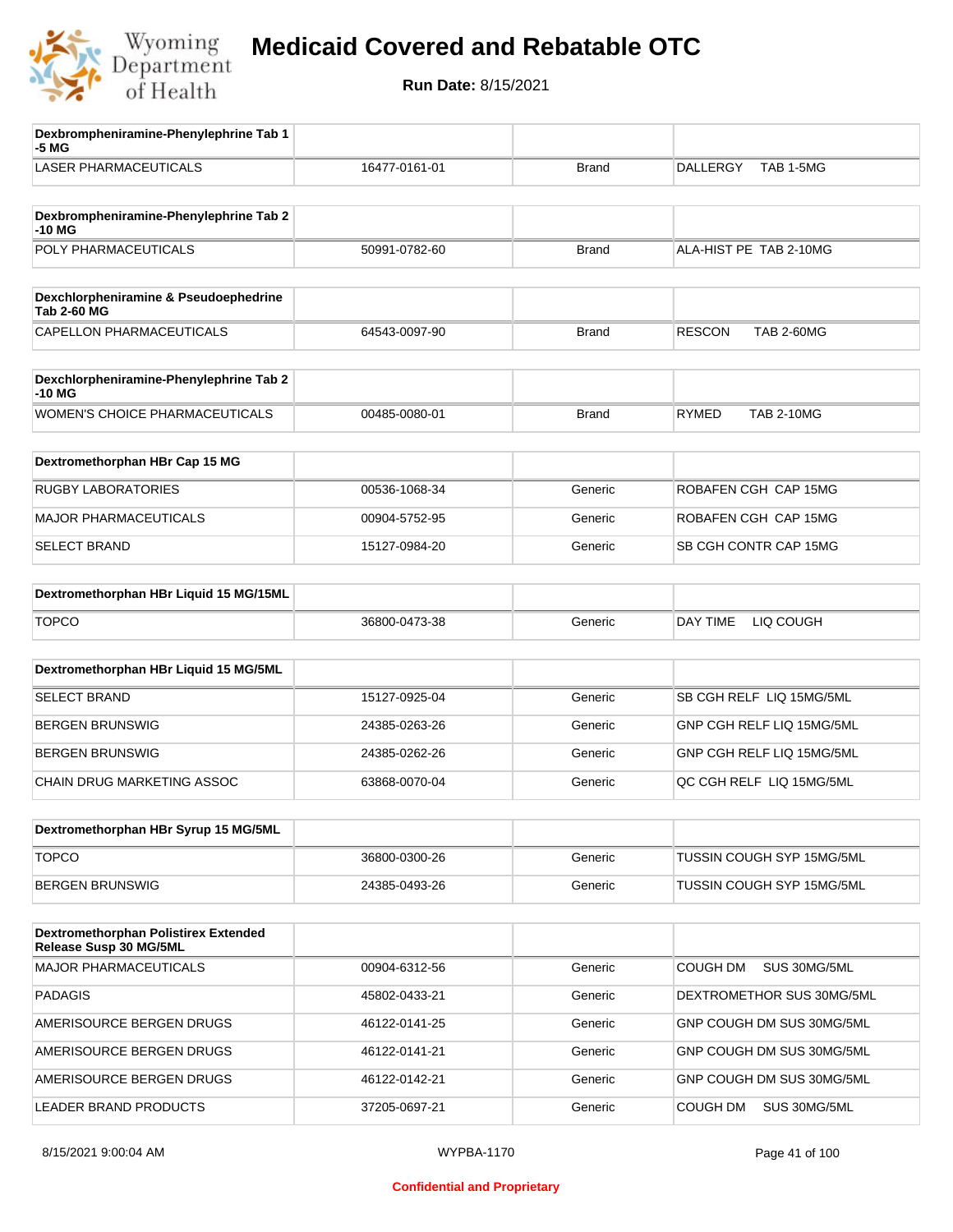

# Wyoming<br>Department<br>of Health

#### **Medicaid Covered and Rebatable OTC**

| <b>MCKESSON</b> | 62011-0198-01 | Generic      | HM COUGH DM SUS 30MG/5ML      |
|-----------------|---------------|--------------|-------------------------------|
| RB HEALTH (US)  | 63824-0171-65 | <b>Brand</b> | SUS 30MG/5ML<br><b>DELSYM</b> |
| RB HEALTH (US)  | 63824-0173-65 | <b>Brand</b> | DELSYM CHILD SUS 30MG/5ML     |
| RB HEALTH (US)  | 63824-0175-63 | <b>Brand</b> | DELSYM<br>SUS 30MG/5ML        |
| RB HEALTH (US)  | 63824-0176-63 | <b>Brand</b> | <b>DELSYM</b><br>SUS 30MG/5ML |
| RB HEALTH (US)  | 63824-0172-63 | <b>Brand</b> | <b>DELSYM</b><br>SUS 30MG/5ML |
| RB HEALTH (US)  | 63824-0172-65 | <b>Brand</b> | <b>DELSYM</b><br>SUS 30MG/5ML |
| RB HEALTH (US)  | 63824-0173-63 | <b>Brand</b> | DELSYM CHILD SUS 30MG/5ML     |
| <b>MCKESSON</b> | 62011-0176-01 | Generic      | HM COUGH DM SUS 30MG/5ML      |
| RB HEALTH (US)  | 63824-0171-63 | <b>Brand</b> | <b>DELSYM</b><br>SUS 30MG/5ML |
| RB HEALTH (US)  | 63824-0175-65 | <b>Brand</b> | DELSYM<br>SUS 30MG/5ML        |
| RB HEALTH (US)  | 63824-0176-65 | <b>Brand</b> | <b>DELSYM</b><br>SUS 30MG/5ML |
| RB HEALTH (US)  | 63824-0177-63 | <b>Brand</b> | DELSYM CHILD SUS 30MG/5ML     |
| RB HEALTH (US)  | 63824-0177-65 | <b>Brand</b> | DELSYM CHILD SUS 30MG/5ML     |

| Dextromethorphan-Doxylamine-APAP Cap<br>15-6.25-325 MG |               |         |                           |
|--------------------------------------------------------|---------------|---------|---------------------------|
| <b>MAJOR PHARMACEUTICALS</b>                           | 00904-5764-44 | Generic | NIGHT TIME CAP COLD/FLU   |
| <b>SELECT BRAND</b>                                    | 15127-0985-12 | Generic | NIGHT TIME CAP COLD/FLU   |
| <b>TOPCO</b>                                           | 36800-0977-60 | Generic | CAP COLD/FLU<br>NITE TIME |
| <b>TOPCO</b>                                           | 36800-0977-53 | Generic | CAP COLD/FLU<br>NITE TIME |
| <b>LEADER BRAND PRODUCTS</b>                           | 37205-0707-62 | Generic | NITE-TIME<br>CAP COLD/FLU |
| AMERISOURCE BERGEN DRUGS                               | 46122-0183-73 | Generic | NIGHT TIME CAP COLD/FLU   |
| AMERISOURCE BERGEN DRUGS                               | 46122-0245-62 | Generic | NIGHT TIME CAP COLD/FLU   |
| <b>MCKESSON SUNMARK</b>                                | 49348-0741-03 | Generic | SM NITE TIME CAP COLD/FLU |
| <b>MCKESSON</b>                                        | 62011-0084-02 | Generic | NIGHT TIME CAP COLD/FLU   |

| Dextromethorphan-Doxylamine-APAP<br>Liquid 15-6.25-325 MG/15ML |               |         |                            |
|----------------------------------------------------------------|---------------|---------|----------------------------|
| <b>MAJOR PHARMACEUTICALS</b>                                   | 00904-5777-09 | Generic | ALL-NITE<br>LIQ COLD/FLU   |
| AMERISOURCE BERGEN DRUGS                                       | 46122-0136-34 | Generic | LIQ COLD/FLU<br>NIGHT TIME |
| AMERISOURCE BERGEN DRUGS                                       | 46122-0136-40 | Generic | LIQ COLD/FLU<br>NIGHT TIME |
| AMERISOURCE BERGEN DRUGS                                       | 46122-0198-34 | Generic | NIGHT TIME<br>LIQ COLD/FLU |
| AMERISOURCE BERGEN DRUGS                                       | 46122-0198-40 | Generic | NIGHT TIME LIQ COLD/FLU    |
| <b>MCKESSON SUNMARK</b>                                        | 49348-0975-37 | Generic | SM NITE TIME LIQ CLD/FLU   |
| <b>MCKESSON SUNMARK</b>                                        | 49348-0975-39 | Generic | SM NITE TIME LIQ CLD/FLU   |
| <b>MCKESSON</b>                                                | 62011-0082-02 | Generic | NIGHT TIME<br>LIO CLD/FLU  |
| <b>MCKESSON</b>                                                | 62011-0083-02 | Generic | NIGHT TIME<br>LIO CLD/FLU  |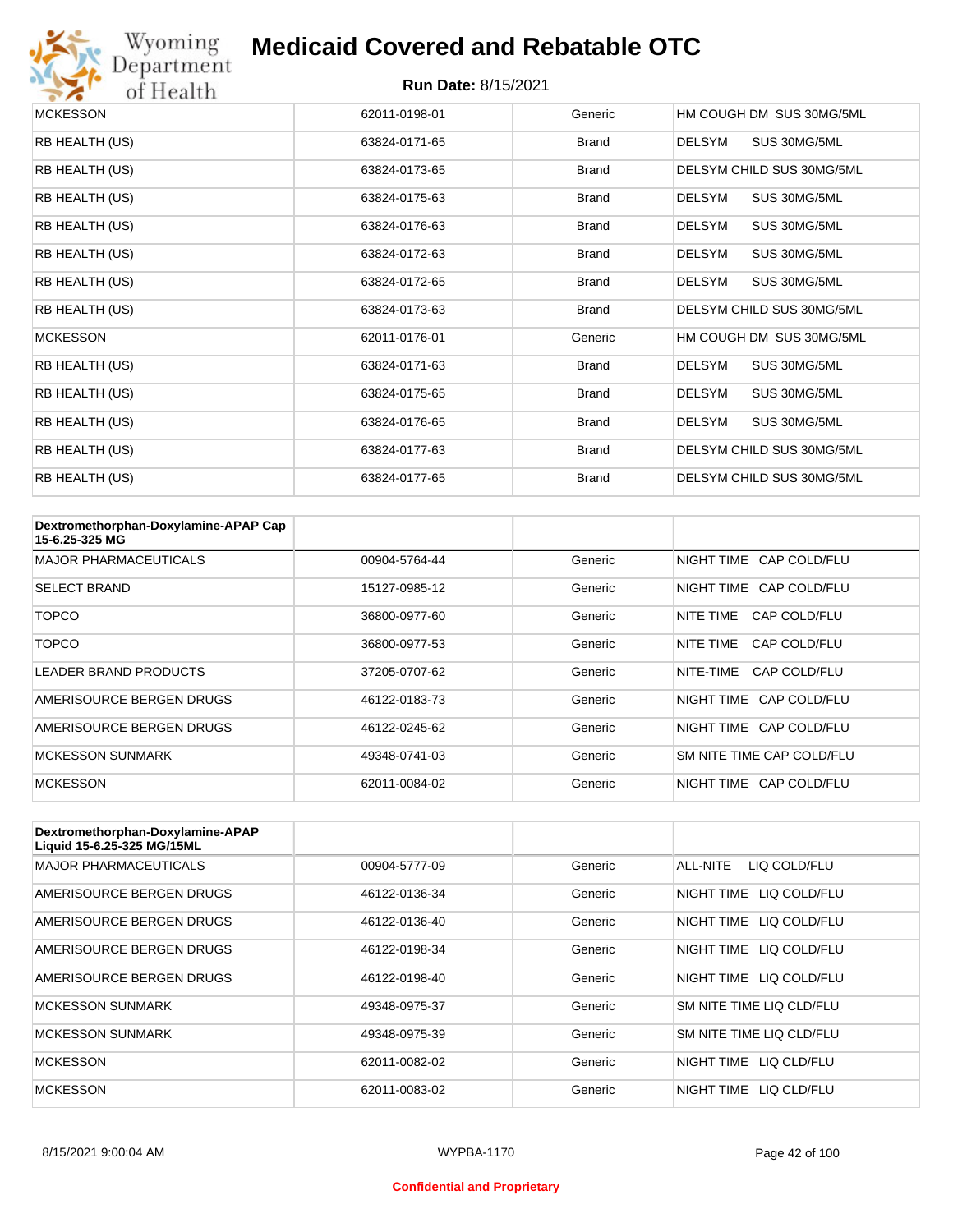

| Dextromethorphan-Doxylamine-APAP<br>Liquid 30-12.5-1000 MG/30ML |               |         |                           |
|-----------------------------------------------------------------|---------------|---------|---------------------------|
| <b>SELECT BRAND</b>                                             | 15127-0987-10 | Generic | NIGHT TIME LIQ COLD/FLU   |
| <b>SELECT BRAND</b>                                             | 15127-0987-06 | Generic | NIGHT TIME LIQ COLD/FLU   |
| <b>TOPCO</b>                                                    | 36800-0666-34 | Generic | COUGH & SORE LIQ NGT TIME |
| <b>TOPCO</b>                                                    | 36800-0908-38 | Generic | NITE TIME<br>LIQ COLD/FLU |
| <b>TOPCO</b>                                                    | 36800-0041-38 | Generic | NITE-TIME<br>LIQ COLD/FLU |
| <b>TOPCO</b>                                                    | 36800-0908-30 | Generic | NITE TIME<br>LIQ COLD/FLU |
| <b>TOPCO</b>                                                    | 36800-0041-30 | Generic | NITE-TIME<br>LIQ COLD/FLU |
| <b>TOPCO</b>                                                    | 36800-0990-38 | Generic | NITE TIME<br>LIQ COLD/FLU |
| CHAIN DRUG MARKETING ASSOC                                      | 63868-0065-08 | Generic | LIQ SORE THR<br>OC COUGH  |

| Dextromethorphan-Guaifenesin Granules<br>Packet 5-100 MG |               |              |                         |
|----------------------------------------------------------|---------------|--------------|-------------------------|
| RB HEALTH (US)                                           | 63824-0256-12 | <b>Brand</b> | MUCINEX CGH GRA 5-100MG |

| Dextromethorphan-Guaifenesin Liquid 10-<br><b>100 MG/5ML</b> |               |         |                                  |
|--------------------------------------------------------------|---------------|---------|----------------------------------|
| <b>PERRIGO</b>                                               | 00113-0578-26 | Generic | TUSSIN DM LIQ                    |
| PAR PHARMACEUTICALS                                          | 00603-1330-58 | Generic | IOPHEN DM-NR LIQ 100-10/5        |
| <b>BERGEN BRUNSWIG</b>                                       | 24385-0359-26 | Generic | <b>GNP TUSSIN LIQ DM</b>         |
| <b>TOPCO</b>                                                 | 36800-0359-34 | Generic | TUSSIN DM LIQ 100-10/5           |
| <b>BERGEN BRUNSWIG</b>                                       | 24385-0359-34 | Generic | <b>GNP TUSSIN LIQ DM</b>         |
| <b>BERGEN BRUNSWIG</b>                                       | 24385-0578-26 | Generic | GNP TUSSIN LIQ DM COUGH          |
| <b>TOPCO</b>                                                 | 36800-0359-26 | Generic | <b>TUSSIN DM</b><br>LIQ 100-10/5 |
| <b>TOPCO</b>                                                 | 36800-0359-40 | Generic | TUSSIN DM LIQ 100-10/5           |
| <b>TOPCO</b>                                                 | 36800-0578-26 | Generic | <b>TUSSIN DM</b><br>LIQ 100-10/5 |
| <b>LEADER BRAND PRODUCTS</b>                                 | 37205-0712-26 | Generic | TUSSIN DM LIQ CLEAR              |
| <b>HI-TECH</b>                                               | 50383-0062-06 | Generic | DM/GG<br>SOL 10-100/5            |
| <b>HI-TECH</b>                                               | 50383-0062-07 | Generic | DM/GG<br>SOL 10-100/5            |
| <b>HI-TECH</b>                                               | 50383-0062-12 | Generic | SOL<br>DM/GG                     |
| <b>HI-TECH</b>                                               | 50383-0062-11 | Generic | DM/GG<br>SOL                     |
| <b>SILARX</b>                                                | 54838-0133-40 | Generic | SILTUSSIN DM LIQ DAS             |
| <b>SILARX</b>                                                | 54838-0139-40 | Generic | SILTUSSIN-DM LIQ DIABETIC        |
| <b>LLORENS PHARMACEUTICAL</b>                                | 54859-0505-16 | Generic | TUSNEL DIABT LIQ 10-100/5        |
| <b>MCKESSON</b>                                              | 62011-0091-01 | Generic | HM TUSSIN LIQ ADLT DM            |
| <b>MCKESSON</b>                                              | 62011-0092-01 | Generic | TUSSIN ADULT LIQ CGH/CONG        |
| <b>LLORENS PHARMACEUTICAL</b>                                | 54859-0505-04 | Generic | TUSNEL DIABT LIQ 10-100/5        |
| <b>MCKESSON</b>                                              | 62011-0091-02 | Generic | HM TUSSIN LIQ ADLT DM            |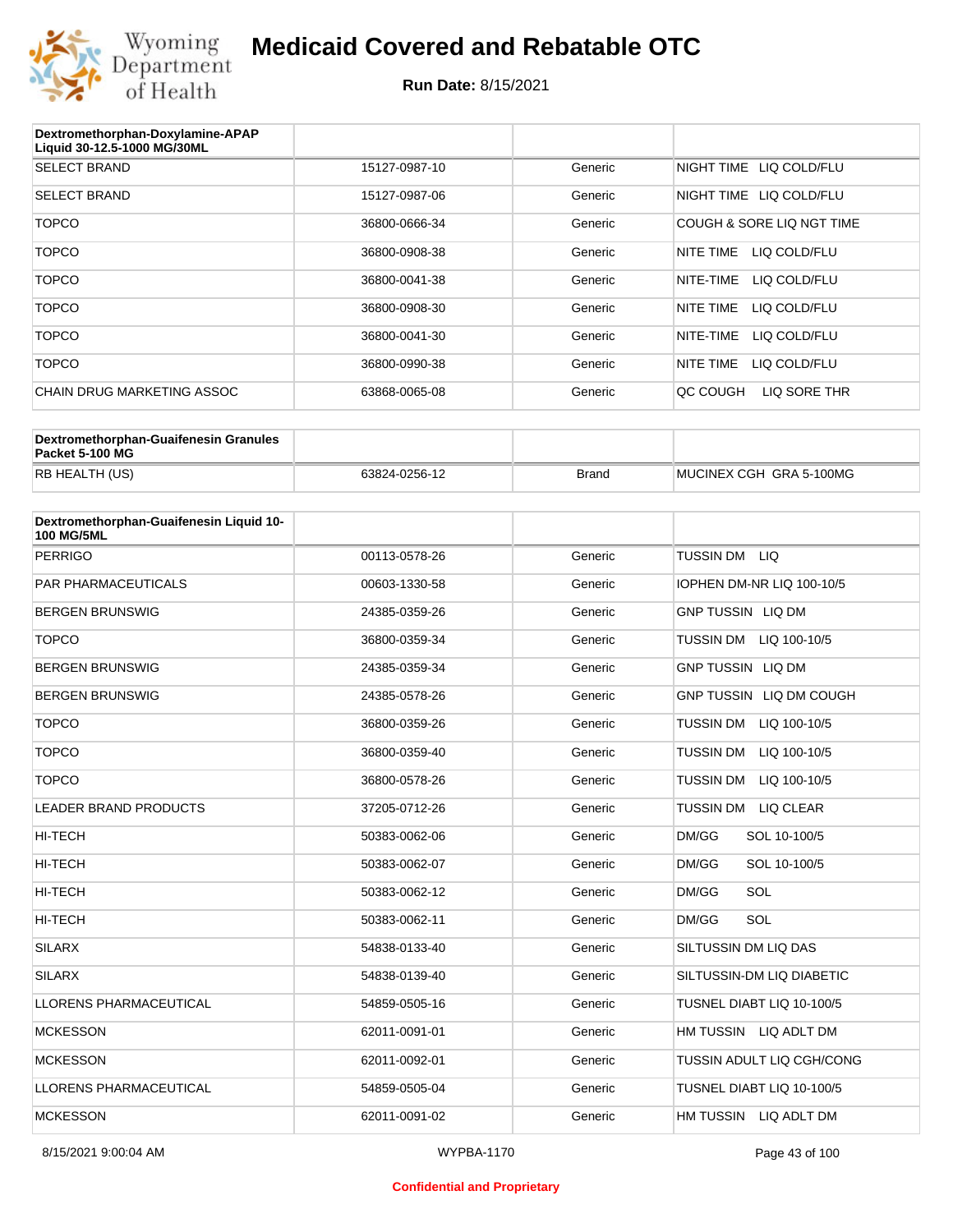

| <b>MCKESSON</b>                                              | 62011-0092-02 | Generic | TUSSIN ADULT LIQ CGH/CONG |
|--------------------------------------------------------------|---------------|---------|---------------------------|
|                                                              |               |         |                           |
| Dextromethorphan-Guaifenesin Liquid 10-<br><b>200 MG/5ML</b> |               |         |                           |
| <b>PERRIGO</b>                                               | 00113-0799-26 | Generic | TUSSIN DM MX LIQ 10-200/5 |
| <b>TOPCO</b>                                                 | 36800-0799-34 | Generic | TUSSIN DM LIQ MAX         |
| <b>TOPCO</b>                                                 | 36800-0799-26 | Generic | TUSSIN DM LIQ MAX         |
| <b>LEADER BRAND PRODUCTS</b>                                 | 37205-0629-34 | Generic | TUSSIN DM MX LIQ 10-200/5 |
| LEADER BRAND PRODUCTS                                        | 37205-0629-26 | Generic | TUSSIN DM MX LIQ 10-200/5 |
| AMERISOURCE BERGEN DRUGS                                     | 46122-0017-26 | Generic | GNP TUSSIN LIQ DM MAX     |
| AMERISOURCE BERGEN DRUGS                                     | 46122-0017-34 | Generic | GNP TUSSIN LIQ DM MAX     |
| AMERISOURCE BERGEN DRUGS                                     | 46122-0139-26 | Generic | LIQ 10-200/5<br>TUSSIN DM |
| AMERISOURCE BERGEN DRUGS                                     | 46122-0139-34 | Generic | TUSSIN DM<br>LIQ 10-200/5 |
| <b>MCKESSON</b>                                              | 62011-0211-01 | Generic | HM TUSSIN<br>LIQ DM MAX   |
| <b>SILARX</b>                                                | 54838-0140-40 | Generic | SILTUSSIN-DM LIQ MAX ST   |

| Dextromethorphan-Guaifenesin Liquid 5-<br><b>100 MG/5ML</b> |               |         |                           |
|-------------------------------------------------------------|---------------|---------|---------------------------|
| <b>GEISS DESTIN &amp; DUNN</b>                              | 00113-0419-26 | Generic | MUCUS RELIEF LIQ 5-100MG  |
| <b>BERGEN BRUNSWIG</b>                                      | 24385-0985-26 | Generic | MUCUS RELIEF LIQ 5-100MG  |
| TOPCO                                                       | 36800-0419-26 | Generic | MUCUS RELIEF LIQ 5-100MG  |
| <b>LEADER BRAND PRODUCTS</b>                                | 37205-0993-26 | Generic | MUCUS RELIEF LIQ 5-100MG  |
| <b>MCKESSON SUNMARK</b>                                     | 49348-0828-34 | Generic | MUCUS RELIEF LIQ 5-100MG  |
| <b>RB HEALTH (US)</b>                                       | 63824-0019-66 | Generic | MUCINEX DM LIQ 20-400     |
| <b>RB HEALTH (US)</b>                                       | 63824-0213-66 | Generic | DELSYM COUGH LIQ CONGS DM |
| <b>RB HEALTH (US)</b>                                       | 63824-0214-66 | Generic | DELSYM COUGH LIQ CONGS DM |
| <b>RB HEALTH (US)</b>                                       | 63824-0286-64 | Generic | MUCINEX CGH LIQ 5-100MG   |

| Dextromethorphan-Guaifenesin Syrup 10-<br><b>100 MG/5ML</b> |               |         |                           |
|-------------------------------------------------------------|---------------|---------|---------------------------|
| PHARMACEUTICAL ASSOCIATES                                   | 00121-0638-05 | Generic | <b>GUAIFENESIN SYP DM</b> |
| <b>PERRIGO</b>                                              | 00113-0359-34 | Generic | SYP 100-10/5<br>TUSSIN DM |
| <b>PERRIGO</b>                                              | 00113-0359-26 | Generic | SYP 100-10/5<br>TUSSIN DM |
| PHARMACEUTICAL ASSOCIATES                                   | 00121-0638-10 | Generic | <b>GUAIFENESIN SYP DM</b> |
| <b>RUGBY LABORATORIES</b>                                   | 00536-0970-85 | Generic | EXTRA ACTION SYP 100-10/5 |
| <b>RUGBY LABORATORIES</b>                                   | 00536-0970-97 | Generic | EXTRA ACTION SYP 100-10/5 |
| <b>PAR PHARMACEUTICALS</b>                                  | 00603-0855-94 | Generic | Q-TUSSIN DM SYP 100-10/5  |
| <b>PAR PHARMACEUTICALS</b>                                  | 00603-0855-58 | Generic | Q-TUSSIN DM SYP 100-10/5  |
| <b>PAR PHARMACEUTICALS</b>                                  | 00603-0855-81 | Generic | Q-TUSSIN DM SYP 100-10/5  |
| <b>MAJOR PHARMACEUTICALS</b>                                | 00904-0053-00 | Generic | ROBAFEN DM SYP 100-10/5   |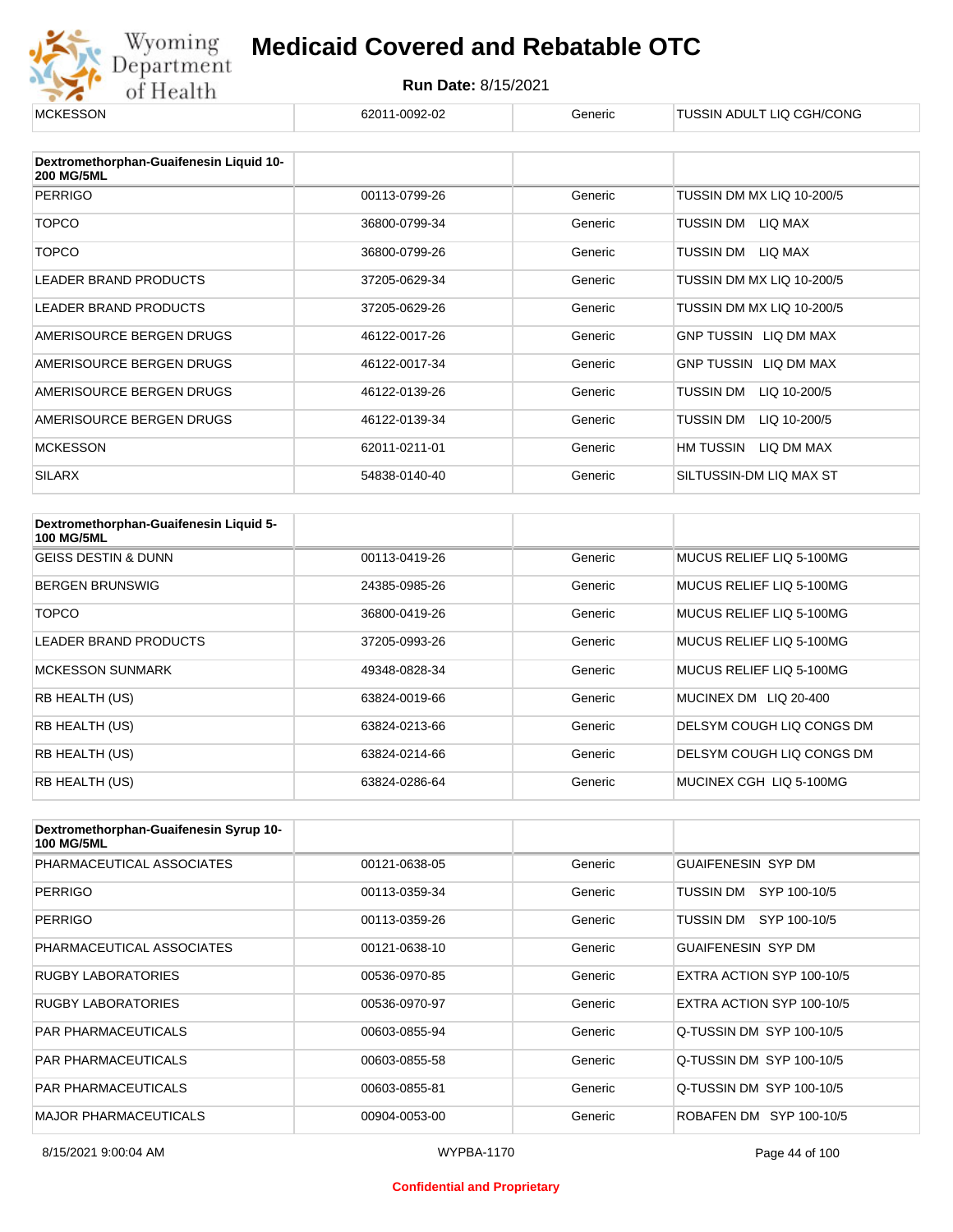| Wyoming<br>Department        | <b>Medicaid Covered and Rebatable OTC</b> |         |                           |  |  |
|------------------------------|-------------------------------------------|---------|---------------------------|--|--|
| of Health                    | <b>Run Date: 8/15/2021</b>                |         |                           |  |  |
| <b>MAJOR PHARMACEUTICALS</b> | 00904-0053-09                             | Generic | ROBAFEN DM SYP 100-10/5   |  |  |
| <b>MAJOR PHARMACEUTICALS</b> | 00904-0053-16                             | Generic | ROBAFEN DM SYP 100-10/5   |  |  |
| <b>MAJOR PHARMACEUTICALS</b> | 00904-0053-20                             | Generic | ROBAFEN DM SYP 100-10/5   |  |  |
| <b>MAJOR PHARMACEUTICALS</b> | 00904-6306-20                             | Generic | ROBAFEN DM SYP 100-10/5   |  |  |
| <b>MCKESSON SUNMARK</b>      | 49348-0017-34                             | Generic | SM TUSSIN DM SYP 100-10/5 |  |  |
| <b>MCKESSON SUNMARK</b>      | 49348-0017-39                             | Generic | SM TUSSIN DM SYP 100-10/5 |  |  |
| <b>MCKESSON SUNMARK</b>      | 49348-0017-37                             | Generic | SM TUSSIN DM SYP 100-10/5 |  |  |
| <b>MCKESSON SUNMARK</b>      | 49348-0861-37                             | Generic | SM TUSSIN SYP DM          |  |  |
| <b>LEADER BRAND PRODUCTS</b> | 37205-0970-26                             | Generic | SYP 100-10/5<br>TUSSIN DM |  |  |
| <b>LEADER BRAND PRODUCTS</b> | 37205-0970-34                             | Generic | TUSSIN DM<br>SYP 100-10/5 |  |  |
| <b>MCKESSON SUNMARK</b>      | 49348-0861-34                             | Generic | SM TUSSIN SYP DM          |  |  |
| <b>SILARX</b>                | 54838-0209-40                             | Generic | SILTUSSIN-DM SYP ALC FREE |  |  |
| <b>SILARX</b>                | 54838-0209-70                             | Generic | SILTUSSIN-DM SYP ALC FREE |  |  |
| <b>SILARX</b>                | 54838-0209-80                             | Generic | SILTUSSIN-DM SYP ALC FREE |  |  |

| Dextromethorphan-Guaifenesin Syrup 5-<br><b>100 MG/5ML</b> |               |              |                       |
|------------------------------------------------------------|---------------|--------------|-----------------------|
| <b>GLAXO CONSUMER HEALTHCARE L.P.</b>                      | 00067-8118-04 | <b>Brand</b> | TRIAMINIC SYP CGH/CNG |

| Dextromethorphan-Guaifenesin Tab 20-400<br>MG |               |         |                            |
|-----------------------------------------------|---------------|---------|----------------------------|
| <b>MAJOR PHARMACEUTICALS</b>                  | 00904-6233-46 | Generic | <b>MUCUS RELIEF TAB DM</b> |
| <b>MAJOR PHARMACEUTICALS</b>                  | 00904-6233-52 | Generic | <b>MUCUS RELIEF TAB DM</b> |
| <b>BERGEN BRUNSWIG</b>                        | 24385-0026-71 | Generic | <b>MUCUS RELIEF TAB DM</b> |
| <b>LEADER BRAND PRODUCTS</b>                  | 37205-0538-71 | Generic | CHEST CONGES TAB 20-400MG  |
| <b>LEADER BRAND PRODUCTS</b>                  | 37205-0675-62 | Generic | TABTUSSIN DM TAB 20-400MG  |
| AMERISOURCE BERGEN DRUGS                      | 46122-0058-62 | Generic | TAB TUSSIN TAB DM          |
| <b>MCKESSON SUNMARK</b>                       | 49348-0728-09 | Generic | CHEST CONGES TAB 20-400MG  |
| TIME-CAP LABS                                 | 49483-0280-06 | Generic | MUCOSA DM<br>TAB 20-400MG  |
| <b>MCKESSON</b>                               | 62011-0061-01 | Generic | CHEST CONGES TAB RELF DM   |
| CHAIN DRUG MARKETING ASSOC                    | 63868-0753-50 | Generic | QC MEDIFIN TAB DM          |

| Dextromethorphan-Guaifenesin Tab ER<br>12HR 30-600 MG |               |              |                         |
|-------------------------------------------------------|---------------|--------------|-------------------------|
| RB HEALTH (US)                                        | 63824-0056-69 | <b>Brand</b> | MUCINEX DM TAB 30-600ER |
| RB HEALTH (US)                                        | 63824-0056-32 | <b>Brand</b> | MUCINEX DM TAB 30-600ER |
| RB HEALTH (US)                                        | 63824-0056-34 | <b>Brand</b> | MUCINEX DM TAB 30-600ER |

| Dextromethorphan-Guaifenesin Tab ER<br>12HR 60-1200 MG |               |              |                        |
|--------------------------------------------------------|---------------|--------------|------------------------|
| RB HEALTH (US)                                         | 63824-0072-36 | <b>Brand</b> | MUCINEX DM TAB 60-1200 |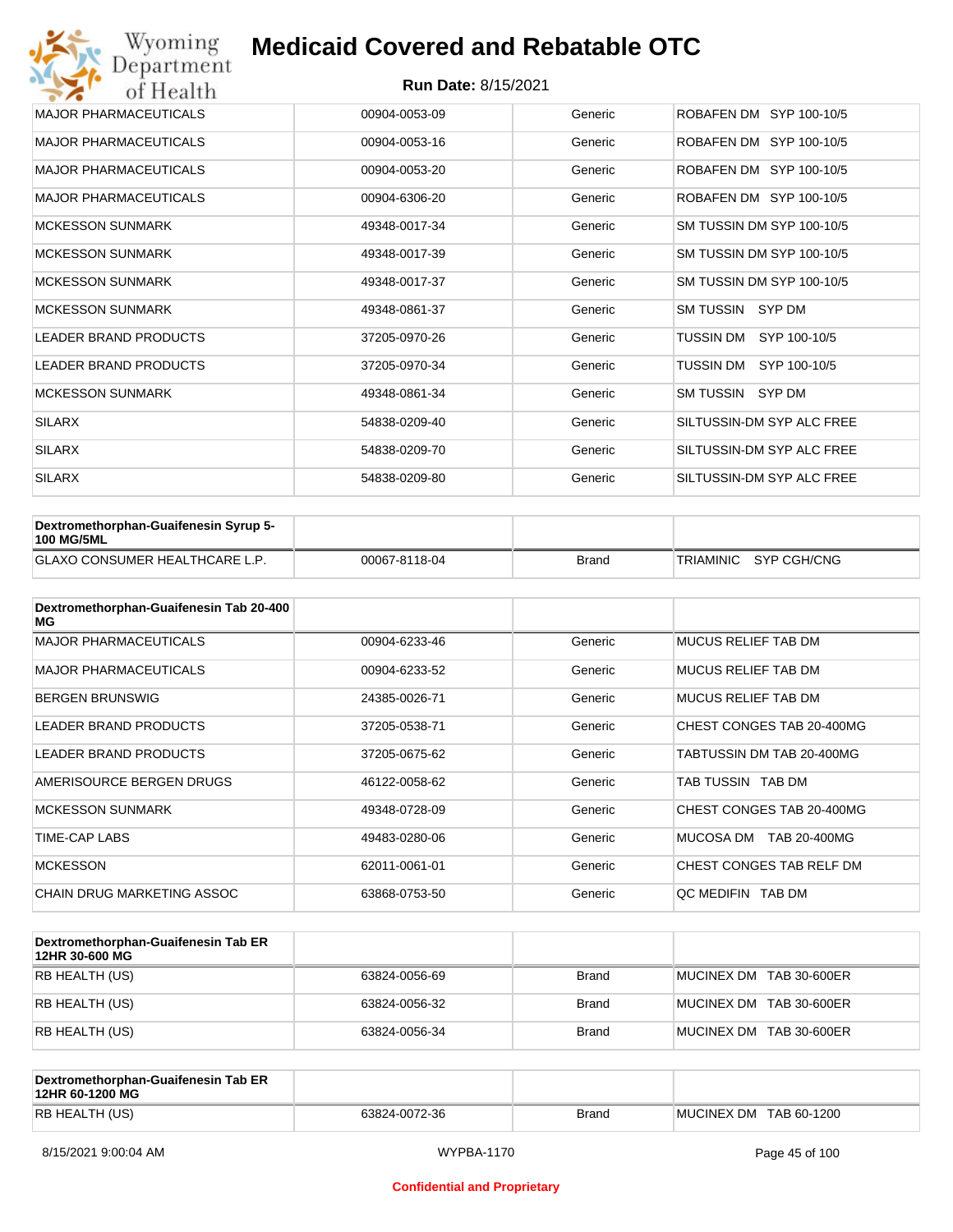# Wyoming<br>Department<br>of Health

## **Medicaid Covered and Rebatable OTC**

| RB HEALTH (US) | 63824-0072-46 | <b>Brand</b> | MUCINEX DM TAB 60-1200 |
|----------------|---------------|--------------|------------------------|
| RB HEALTH (US) | 63824-0072-35 | <b>Brand</b> | MUCINEX DM TAB 60-1200 |

| Dextromethorphan-Phenylephrine-APAP<br>Cap 10-5-325 MG |               |              |                                  |
|--------------------------------------------------------|---------------|--------------|----------------------------------|
| <b>MAJOR PHARMACEUTICALS</b>                           | 00904-5763-44 | <b>Brand</b> | DAY TIME<br>CAP COLD/FLU         |
| <b>SELECT BRAND</b>                                    | 15127-0989-12 | Generic      | SB DAY TIME CAP COLD/FLU         |
| <b>TOPCO</b>                                           | 36800-0215-53 | Generic      | DAYTIME PE CAP COLD/FLU          |
| <b>TOPCO</b>                                           | 36800-0215-60 | Generic      | DAYTIME PE CAP COLD/FLU          |
| <b>BERGEN BRUNSWIG</b>                                 | 24385-0036-62 | Generic      | <b>GNP DAY TIME CAP COLD/FLU</b> |
| AMERISOURCE BERGEN DRUGS                               | 46122-0184-73 | Generic      | DAY COLD/FLU CAP 10-5-325        |
| <b>MCKESSON SUNMARK</b>                                | 49348-0738-04 | Generic      | SM DAY TIME CAP PE               |
| <b>MCKESSON</b>                                        | 62011-0066-02 | Generic      | HM DAY TIME CAP                  |

| Dextromethorphan-Phenylephrine-APAP<br>Ligd 10-5-325 MG/15ML |               |         |                                  |
|--------------------------------------------------------------|---------------|---------|----------------------------------|
| <b>TOPCO</b>                                                 | 36800-0656-38 | Generic | DAY TIME<br>LIQ COLD/FLU         |
| <b>TOPCO</b>                                                 | 36800-0656-30 | Generic | DAY TIME<br>LIQ COLD/FLU         |
| <b>BERGEN BRUNSWIG</b>                                       | 24385-0005-34 | Generic | <b>GNP DAY TIME LIQ COLD/FLU</b> |
| AMERISOURCE BERGEN DRUGS                                     | 46122-0015-33 | Generic | <b>GNP FLU RELF LIQ DAYTIME</b>  |
| <b>MCKESSON SUNMARK</b>                                      | 49348-0753-37 | Generic | SM DAY TIME LIQ COLD/FLU         |
| <b>MCKESSON</b>                                              | 62011-0065-02 | Generic | HM DAYTIME<br>LIQ COLD/FLU       |
| CHAIN DRUG MARKETING ASSOC                                   | 63868-0067-08 | Generic | OC FLU RELF LIO DAYTIME          |

| Dextromethorphan-Phenylephrine-APAP<br><b>Powd Pack 20-10-500 MG</b> |               |       |                          |
|----------------------------------------------------------------------|---------------|-------|--------------------------|
| <b>GLAXO CONSUMER HEALTHCARE L.P.</b>                                | 00067-6426-06 | Brand | PAK SEV COLD<br>THERAFLU |
|                                                                      |               |       |                          |

| Dextromethorphan-Phenylephrine-APAP<br><b>Powd Pack 20-10-650 MG</b> |               |         |                                 |
|----------------------------------------------------------------------|---------------|---------|---------------------------------|
| PERRIGO                                                              | 00113-0096-91 | Generic | <b>FLU/COLD/CGH POW DAYTIME</b> |
| CHAIN DRUG MARKETING ASSOC                                           | 63868-0763-06 | Generic | <b>OC COLD/CGH POW DAYTIME</b>  |

| Dextromethorphan-Phenylephrine-APAP<br>Tab 10-5-325 MG |               |         |                                  |
|--------------------------------------------------------|---------------|---------|----------------------------------|
| <b>MAJOR PHARMACEUTICALS</b>                           | 00904-5786-24 | Generic | MAPAP COLD TAB 10-5-325          |
| <b>TOPCO</b>                                           | 36800-0371-62 | Generic | COLD MULT-SY TAB DAYTIME         |
| <b>TOPCO</b>                                           | 36800-0402-62 | Generic | COLD HEAD<br><b>TAB CONGESTI</b> |
| AMERISOURCE BERGEN DRUGS                               | 46122-0073-62 | Generic | <b>COLD RELIEF TAB MULTI-S</b>   |

| Dextromethorphan-Pyrilamine Liquid 7.5-<br>7.5 MG/5ML |               |       |                  |
|-------------------------------------------------------|---------------|-------|------------------|
| CAPITAL PHARMACEUTICAL                                | 29978-0127-16 | Brand | LIQ<br>CAPRON DM |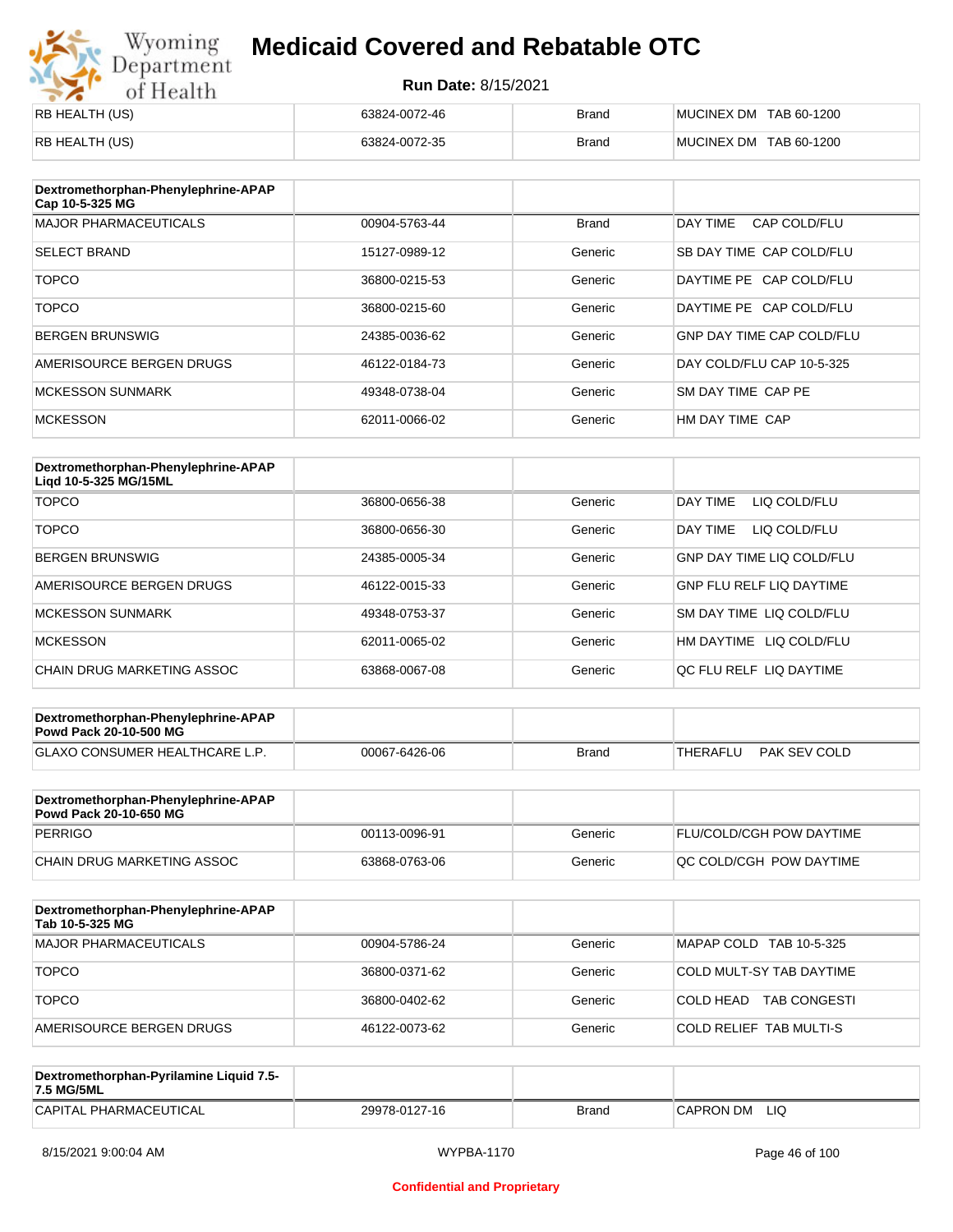

**12.5-325 MG**

**Diphenhydramine-Acetaminophen Tab** 

## **Medicaid Covered and Rebatable OTC**

| <b>RUGBY LABORATORIES</b>                                    | 00536-1003-01 | Generic      | ACETA-GESIC TAB 12.5-325              |
|--------------------------------------------------------------|---------------|--------------|---------------------------------------|
| Diphenhydramine-Phenylephrine Lig 6.25-<br><b>2.5 MG/5ML</b> |               |              |                                       |
| <b>TOPCO</b>                                                 | 36800-0913-26 | Generic      | TRIACTING NT LIQ COLD/CGH             |
| Diphenhydramine-Phenylephrine Syrup<br>6.25-2.5 MG/5ML       |               |              |                                       |
| GLAXO CONSUMER HEALTHCARE L.P.                               | 00067-8106-04 | <b>Brand</b> | TRIAMINIC<br>SYP COLD/CGH             |
| Diphenhydramine-Phenylephrine-APAP<br>Liq 12.5-5-325 MG/10ML |               |              |                                       |
| RB HEALTH (US)                                               | 63824-0211-66 | Generic      | DELSYM NIGHT LIQ CGH+CLD              |
| RB HEALTH (US)                                               | 63824-0212-66 | Generic      | DELSYM NIGHT LIQ CGH+CLD              |
| RB HEALTH (US)                                               | 63824-0600-64 | Generic      | MUCINEX MS LIQ COLD NGH               |
| RB HEALTH (US)                                               | 63824-0262-66 | Generic      | LIQ<br><b>MUCINEX</b>                 |
| RB HEALTH (US)                                               | 63824-0500-66 | Generic      | MUCINEX FAST LIQ COLD FLU             |
| Diphenhydramine-Phenylephrine-APAP<br>Liq 12.5-5-325 MG/15ML |               |              |                                       |
| AMERISOURCE BERGEN DRUGS                                     | 46122-0016-33 | Generic      | GNP FLU RELF LIQ NIGHTIME             |
| CHAIN DRUG MARKETING ASSOC                                   | 63868-0068-08 | Generic      | QC FLU RELF LIQ NIGHTIME              |
| Diphenhydramine-Phenylephrine-APAP<br>Packet 25-10-650 MG    |               |              |                                       |
| <b>GLAXO CONSUMER HEALTHCARE L.P.</b>                        | 00067-7918-06 | <b>Brand</b> | THERAFLU SEV POW COLD/CGH             |
| <b>RECKITT BENCKISER</b>                                     | 63824-0233-04 | Generic      | <b>MUCINEX</b><br><b>PAK FAST-MAX</b> |
| <b>CHAIN DRUG MARKETING ASSOC</b>                            | 63868-0764-06 | Generic      | QC COLD/CGH POW NIGHTTIM              |
| Diphenhydramine-Phenylephrine-APAP<br>Tab 12.5-5-325 MG      |               |              |                                       |
| <b>SELECT BRAND</b>                                          | 15127-0973-24 | Generic      | SB ALLERGY/ TAB COLD PE               |
| <b>SELECT BRAND</b>                                          | 15127-0974-12 | Generic      | SB SEVERE TAB COLD PE                 |
| AMERISOURCE BERGEN DRUGS                                     | 46122-0052-62 | Generic      | ALLERGY PLUS TAB SINUS                |
| CHAIN DRUG MARKETING ASSOC                                   | 63868-0985-24 | Generic      | QC ALLERGY/ TAB SINUS                 |
| Diphenhydramine-Phenylephrine-APAP<br>Tab 25-5-325 MG        |               |              |                                       |
| AMERISOURCE BERGEN DRUGS                                     | 46122-0053-60 | Generic      | ALLERGY PLUS TAB SEV/SINU             |
| RB HEALTH (US)                                               | 63824-0550-20 | Generic      | MUCINEX FAST TAB 25-5-325             |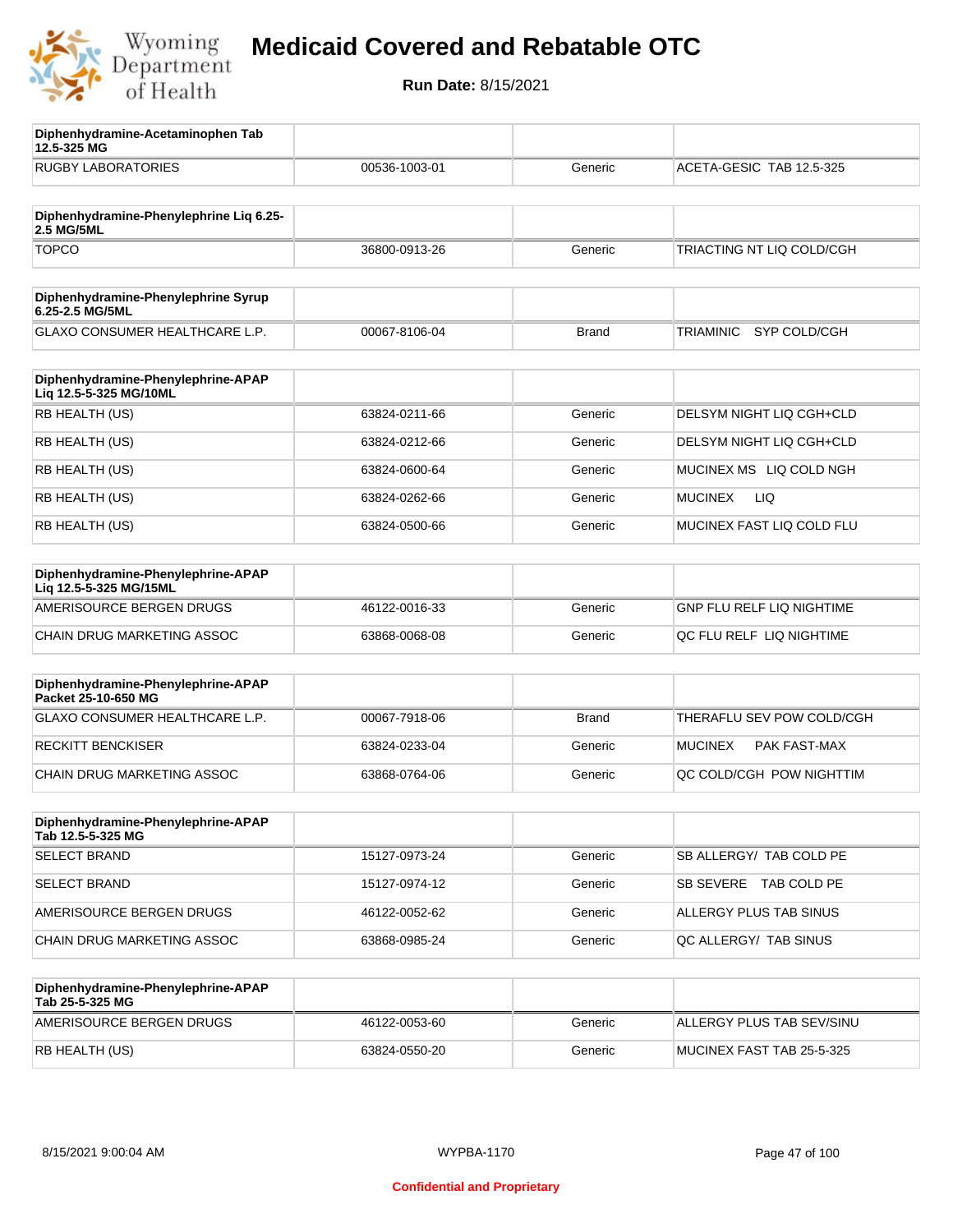

| Doxylamine-DM Liquid 6.25-15 MG/15ML                   |               |              |                                |
|--------------------------------------------------------|---------------|--------------|--------------------------------|
| <b>BERGEN BRUNSWIG</b>                                 | 24385-0461-34 | Generic      | NIGHT TIME LIQ COUGH           |
| <b>TOPCO</b>                                           | 36800-0668-38 | Generic      | NITE TIME LIQ COUGH            |
| <b>BERGEN BRUNSWIG</b>                                 | 24385-0461-40 | Generic      | NIGHT TIME LIQ COUGH           |
| Doxylamine-Phenylephrine Tab 7.5-10 MG                 |               |              |                                |
| POLY PHARMACEUTICALS                                   | 50991-0216-01 | <b>Brand</b> | POLY HIST TAB 7.5-10MG         |
|                                                        |               |              |                                |
| Doxylamine-Pseudoephedrine Liquid 6.25-<br>30 MG/5ML   |               |              |                                |
| <b>SALLUS LABORATORIES</b>                             | 69036-0110-16 | <b>Brand</b> | LORTUSS LQ LIQ                 |
| Fexofenadine-Pseudoephedrine Tab ER<br>24HR 180-240 MG |               |              |                                |
| DR.REDDY'S LABORATORIES, INC.                          | 55111-0557-35 | Generic      | FEXOFEN/PSE TAB 180-240        |
| <b>Guaifenesin Granules Packet 100 MG</b>              |               |              |                                |
| RB HEALTH (US)                                         | 63824-0254-12 | <b>Brand</b> | MUCINEX/KIDS GRA 100MG         |
| Guaifenesin Liquid 100 MG/5ML                          |               |              |                                |
| <b>PERRIGO</b>                                         | 00113-0288-26 | Generic      | MUCUS RELIEF LIQ 100/5ML       |
| PHARMACEUTICAL ASSOCIATES                              | 00121-1744-10 | Generic      | GUAIFENESIN SOL 100/5ML        |
| PHARMACEUTICAL ASSOCIATES                              | 00121-1744-05 | Generic      | GUAIFENESIN SOL 100/5ML        |
| PHARMACEUTICAL ASSOCIATES                              | 00121-1744-15 | Generic      | GUAIFENESIN SOL 100/5ML        |
| PAR PHARMACEUTICALS                                    | 00603-0857-94 | Generic      | Q-TUSSIN<br><b>SOL 100/5ML</b> |
| PAR PHARMACEUTICALS                                    | 00603-0857-58 | Generic      | Q-TUSSIN<br><b>SOL 100/5ML</b> |
| PAR PHARMACEUTICALS                                    | 00603-0857-81 | Generic      | Q-TUSSIN<br><b>SOL 100/5ML</b> |
| PAR PHARMACEUTICALS                                    | 00603-1328-58 | Generic      | IOPHEN-NR<br>LIQ 100/5ML       |
| <b>BERGEN BRUNSWIG</b>                                 | 24385-0982-26 | Generic      | MUCUS RELIEF LIQ 100/5ML       |
| <b>TOPCO</b>                                           | 36800-0288-26 | Generic      | MUCUS RELIEF LIQ 100/5ML       |
| HI-TECH                                                | 50383-0063-06 | Generic      | GUAIFENESIN SOL 100/5ML        |
| HI-TECH                                                | 50383-0063-18 | Generic      | GUAIFENESIN SOL 300/15ML       |
| HI-TECH                                                | 50383-0063-07 | Generic      | GUAIFENESIN SOL 100/5ML        |
| HI-TECH                                                | 50383-0063-11 | Generic      | GUAIFENESIN SOL 200/10ML       |
| HI-TECH                                                | 50383-0063-12 | Generic      | GUAIFENESIN SOL 200/10ML       |
| HI-TECH                                                | 50383-0063-17 | Generic      | GUAIFENESIN SOL 300/15ML       |
| <b>MCKESSON</b>                                        | 62011-0089-01 | Generic      | TUSSIN ADULT LIQ 100/5ML       |
| <b>MCKESSON</b>                                        | 62011-0089-02 | Generic      | TUSSIN ADULT LIQ 100/5ML       |
| SILARX                                                 | 54838-0138-40 | Generic      | SILTUSS DAS LIQ 100/5ML        |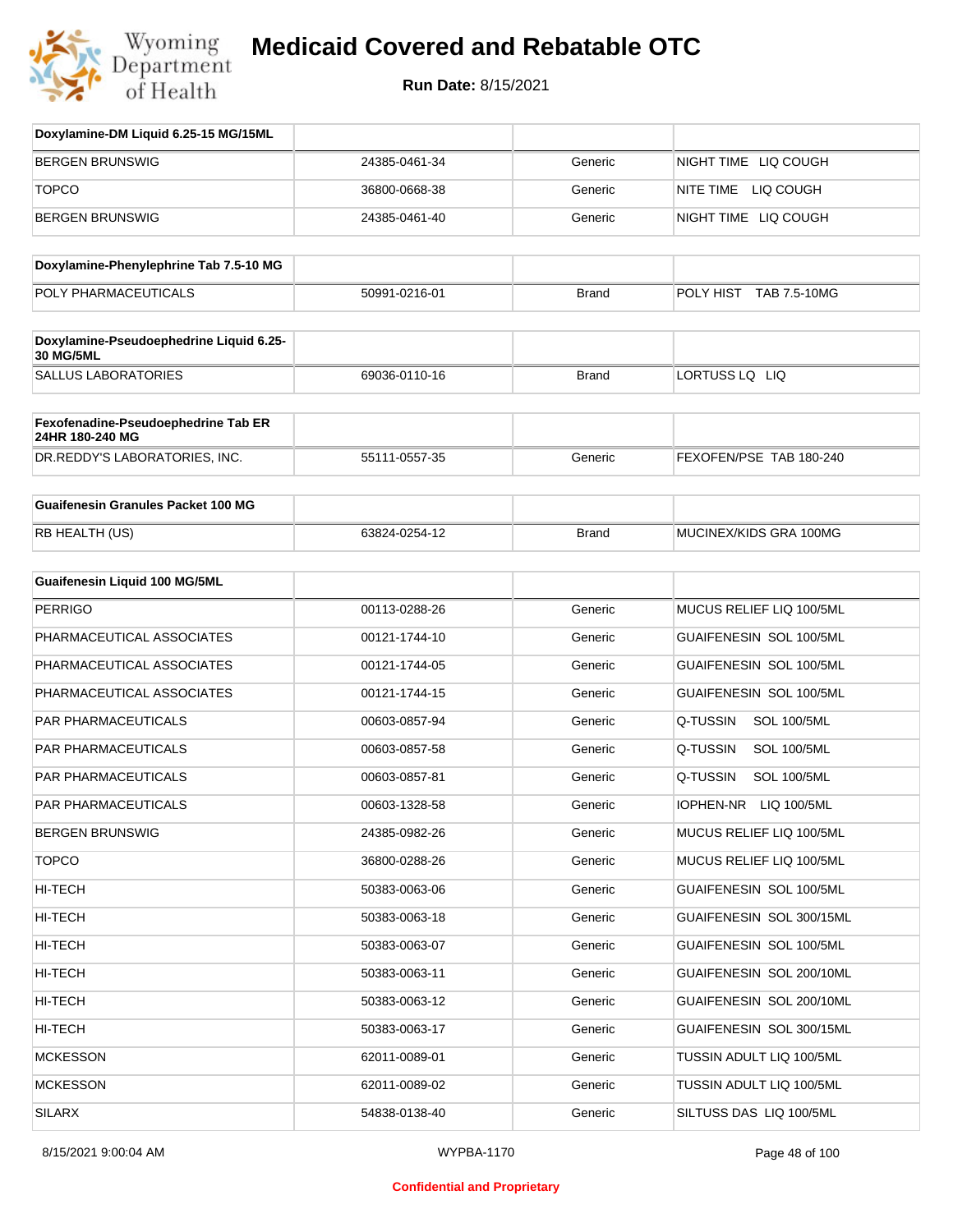

| KD HEALIH (US)                      | 03024-0203-04 | oenenc  | MUUINEA UHLU LIU TUU/JML             |
|-------------------------------------|---------------|---------|--------------------------------------|
|                                     |               |         |                                      |
| <b>Guaifenesin Syrup 100 MG/5ML</b> |               |         |                                      |
| <b>PERRIGO</b>                      | 00113-0061-26 | Generic | TUSSIN CHEST SYP 100/5ML             |
| <b>PERRIGO</b>                      | 00113-0061-34 | Generic | TUSSIN CHEST SYP 100/5ML             |
| RUGBY LABORATORIES                  | 00536-0825-97 | Generic | <b>COUGH</b><br><b>SYP 100/5ML</b>   |
| <b>RUGBY LABORATORIES</b>           | 00536-0825-85 | Generic | <b>COUGH</b><br><b>SYP 100/5ML</b>   |
| <b>MAJOR PHARMACEUTICALS</b>        | 00904-0061-09 | Generic | <b>ROBAFEN</b><br><b>SYP 100/5ML</b> |
| <b>MAJOR PHARMACEUTICALS</b>        | 00904-0061-16 | Generic | <b>ROBAFEN</b><br><b>SYP 100/5ML</b> |
| <b>MAJOR PHARMACEUTICALS</b>        | 00904-0061-00 | Generic | <b>ROBAFEN</b><br><b>SYP 100/5ML</b> |
| <b>BERGEN BRUNSWIG</b>              | 24385-0310-34 | Generic | GNP TUSSIN SYP 100/5ML               |
| <b>TOPCO</b>                        | 36800-0310-26 | Generic | TUSSIN CHEST SYP 100/5ML             |
| <b>SELECT BRAND</b>                 | 15127-0940-44 | Generic | SB CGH CONTR SYP 100/5ML             |
| <b>SELECT BRAND</b>                 | 15127-0940-48 | Generic | SB CGH CONTR SYP 100/5ML             |
| <b>MCKESSON SUNMARK</b>             | 49348-0278-34 | Generic | SM TUSSIN SYP 100/5ML                |
| <b>MCKESSON SUNMARK</b>             | 49348-0278-37 | Generic | SM TUSSIN SYP 100/5ML                |
| <b>SILARX</b>                       | 54838-0117-40 | Generic | SILTUSSIN SA SYP 100/5ML             |
| <b>SILARX</b>                       | 54838-0117-80 | Generic | SILTUSSIN SA SYP 100/5ML             |
| <b>SILARX</b>                       | 54838-0117-70 | Generic | SILTUSSIN SA SYP 100/5ML             |
|                                     |               |         |                                      |

| Guaifenesin Tab 200 MG       |               |         |                                     |
|------------------------------|---------------|---------|-------------------------------------|
| <b>MAJOR PHARMACEUTICALS</b> | 00904-5154-60 | Generic | GUAIFENESIN TAB 200MG               |
| <b>PAR PHARMACEUTICALS</b>   | 00603-4886-21 | Generic | ORGAN-LNR TAB 200MG                 |
| <b>PAR PHARMACEUTICALS</b>   | 00603-4890-21 | Generic | ORGAN-LNR TAB 200MG                 |
| <b>SELECT BRAND</b>          | 15127-0129-60 | Generic | SB COUGHTAB TAB 200MG               |
| LEADER BRAND PRODUCTS        | 37205-0466-72 | Generic | <b>COUGHTAB</b><br><b>TAB 200MG</b> |

| <b>Guaifenesin Tab 400 MG</b> |               |         |                                   |
|-------------------------------|---------------|---------|-----------------------------------|
| <b>MAJOR PHARMACEUTICALS</b>  | 00904-6232-46 | Generic | MUCUS RELIEF TAB 400MG            |
| <b>MAJOR PHARMACEUTICALS</b>  | 00904-6232-52 | Generic | MUCUS RELIEF TAB 400MG            |
| <b>BERGEN BRUNSWIG</b>        | 24385-0602-71 | Generic | MUCUS RELIEF TAB 400MG            |
| LEADER BRAND PRODUCTS         | 37205-0476-71 | Generic | CHEST CONGES TAB 400MG            |
| LEADER BRAND PRODUCTS         | 37205-0674-62 | Generic | <b>TAB 400MG</b><br>TABTUSSIN     |
| AMERISOURCE BERGEN DRUGS      | 46122-0057-62 | Generic | TAB TUSSIN TAB 400MG              |
| <b>MCKESSON SUNMARK</b>       | 49348-0729-09 | Generic | CHEST CONGES TAB 400MG            |
| TIME-CAP LABS                 | 49483-0272-06 | Generic | <b>MUCOSA</b><br><b>TAB 400MG</b> |
| <b>MCKESSON</b>               | 62011-0060-01 | Generic | CHEST CONGES TAB 400MG            |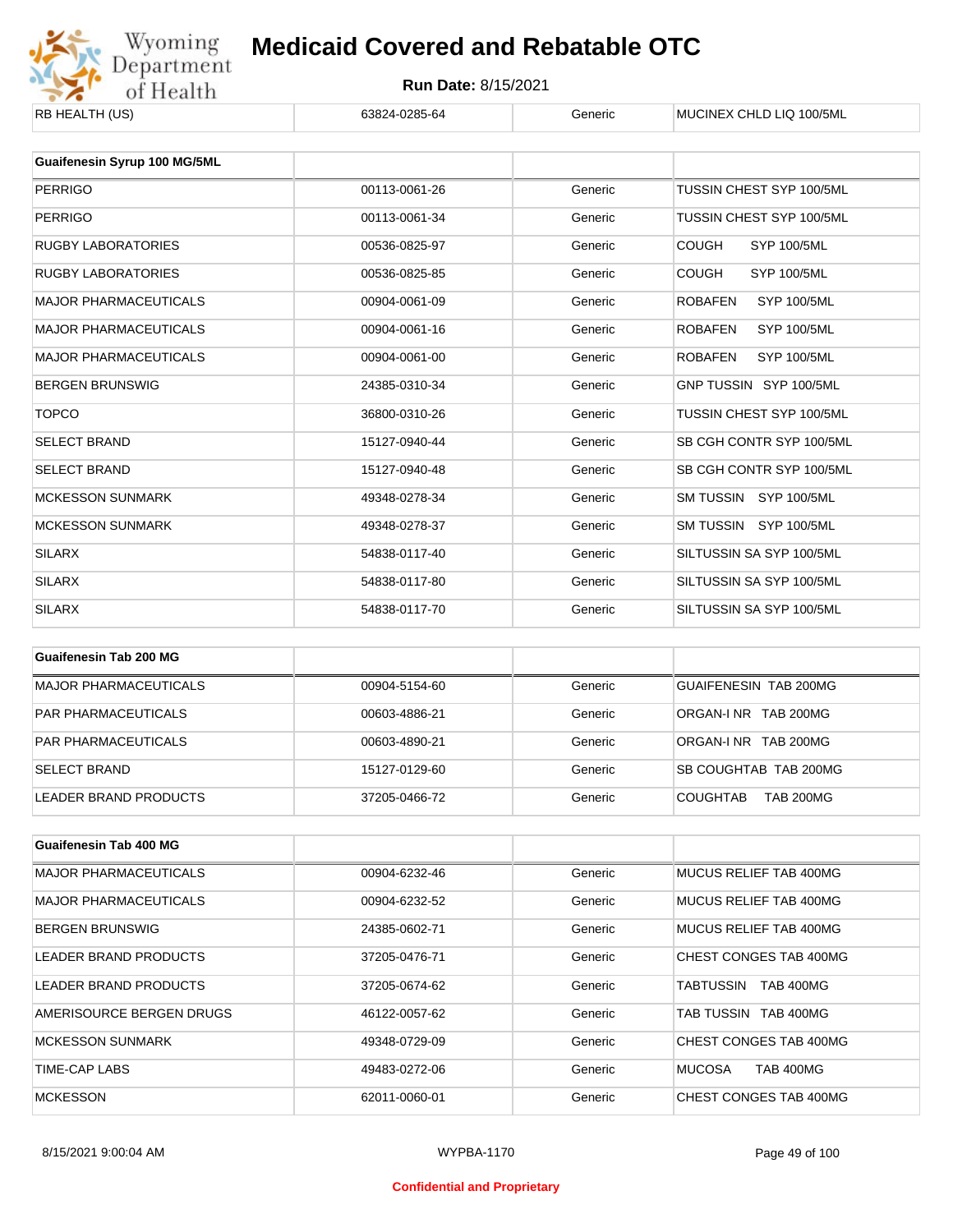

| <b>CHAIN DRUG MARKETING ASSOC</b>       | 63868-0998-50 | Generic      | MEDIFIN 400 TAB 400MG               |
|-----------------------------------------|---------------|--------------|-------------------------------------|
| Guaifenesin Tab ER 12HR 1200 MG         |               |              |                                     |
| RB HEALTH (US)                          | 63824-0023-46 | <b>Brand</b> | <b>MUCINEX</b><br><b>TAB 1200MG</b> |
|                                         |               |              |                                     |
| RB HEALTH (US)                          | 63824-0023-48 | <b>Brand</b> | <b>MUCINEX</b><br><b>TAB 1200MG</b> |
| RB HEALTH (US)                          | 63824-0023-35 | <b>Brand</b> | <b>MUCINEX</b><br><b>TAB 1200MG</b> |
| RB HEALTH (US)                          | 63824-0023-36 | <b>Brand</b> | <b>MUCINEX</b><br><b>TAB 1200MG</b> |
| Guaifenesin Tab ER 12HR 600 MG          |               |              |                                     |
| <b>RUGBY LABORATORIES</b>               | 00536-1026-37 | Generic      | TAB 600MG<br><b>MUCUS-ER</b>        |
| LEADER BRAND PRODUCTS                   | 37205-0628-58 | Generic      | MUCUS-ER<br>TAB 600MG               |
| PERRIGO PHARMACEUTICALS                 | 45802-0498-60 | Generic      | GUAIFENESIN TAB 600MG ER            |
|                                         |               |              |                                     |
| AMERISOURCE BERGEN DRUGS                | 46122-0028-60 | Generic      | GNP MUCUS-ER TAB 600MG              |
| PERRIGO PHARMACEUTICALS                 | 45802-0498-58 | Generic      | GUAIFENESIN TAB 600MG ER            |
| PERRIGO PHARMACEUTICALS                 | 45802-0498-78 | Generic      | GUAIFENESIN TAB 600MG ER            |
| <b>MCKESSON SUNMARK</b>                 | 49348-0905-47 | Generic      | SM MUCUS ER TAB 600MG               |
| <b>MCKESSON SUNMARK</b>                 | 49348-0905-59 | Generic      | SM MUCUS ER TAB 600MG               |
| AMERISOURCE BERGEN DRUGS                | 46122-0028-58 | Generic      | GNP MUCUS-ER TAB 600MG              |
| <b>MCKESSON</b>                         | 62011-0076-01 | Generic      | HM MUCUS ER TAB 600MG               |
| <b>MCKESSON</b>                         | 62011-0076-02 | Generic      | HM MUCUS ER TAB 600MG               |
| RB HEALTH (US)                          | 63824-0008-27 | <b>Brand</b> | <b>MUCINEX</b><br>TAB 600MG ER      |
| RB HEALTH (US)                          | 63824-0008-34 | <b>Brand</b> | <b>MUCINEX</b><br>TAB 600MG ER      |
| RB HEALTH (US)                          | 63824-0008-15 | <b>Brand</b> | <b>MUCINEX</b><br>TAB 600MG ER      |
| RB HEALTH (US)                          | 63824-0008-32 | <b>Brand</b> | <b>MUCINEX</b><br>TAB 600MG ER      |
| RB HEALTH (US)                          | 63824-0008-36 | <b>Brand</b> | <b>MUCINEX</b><br>TAB 600MG ER      |
| RB HEALTH (US)                          | 63824-0008-69 | <b>Brand</b> | <b>MUCINEX</b><br>TAB 600MG ER      |
| RB HEALTH (US)                          | 63824-0008-50 | <b>Brand</b> | <b>MUCINEX</b><br>TAB 600MG ER      |
| <b>RECKITT BENCKISER</b>                | 63824-0008-61 | <b>Brand</b> | TAB 600MG ER<br><b>MUCINEX</b>      |
|                                         |               |              |                                     |
| Guaifenesin-Codeine Liquid 200-8 MG/5ML |               |              |                                     |
| <b>CENTURION LABS</b>                   | 23359-0040-16 | <b>Brand</b> | NINJACOF-XG LIQ 200-8/5             |
| Guaifenesin-Codeine Liquid 225-7.5      |               |              |                                     |
| MG/5ML                                  |               |              |                                     |
| ALLEGIS PHARMACEUTICALS                 | 00682-0475-16 | <b>Brand</b> | MAR-COF CG LIQ 225-7.5              |

| Guaifenesin-Codeine Soln 100-10 MG/5ML |               |         |                         |
|----------------------------------------|---------------|---------|-------------------------|
| PHARMACEUTICAL ASSOCIATES              | 00121-0775-04 | Generic | GG/CODEINE SOL 100-10/5 |
| PHARMACEUTICAL ASSOCIATES              | 00121-0775-16 | Generic | GG/CODEINE SOL 100-10/5 |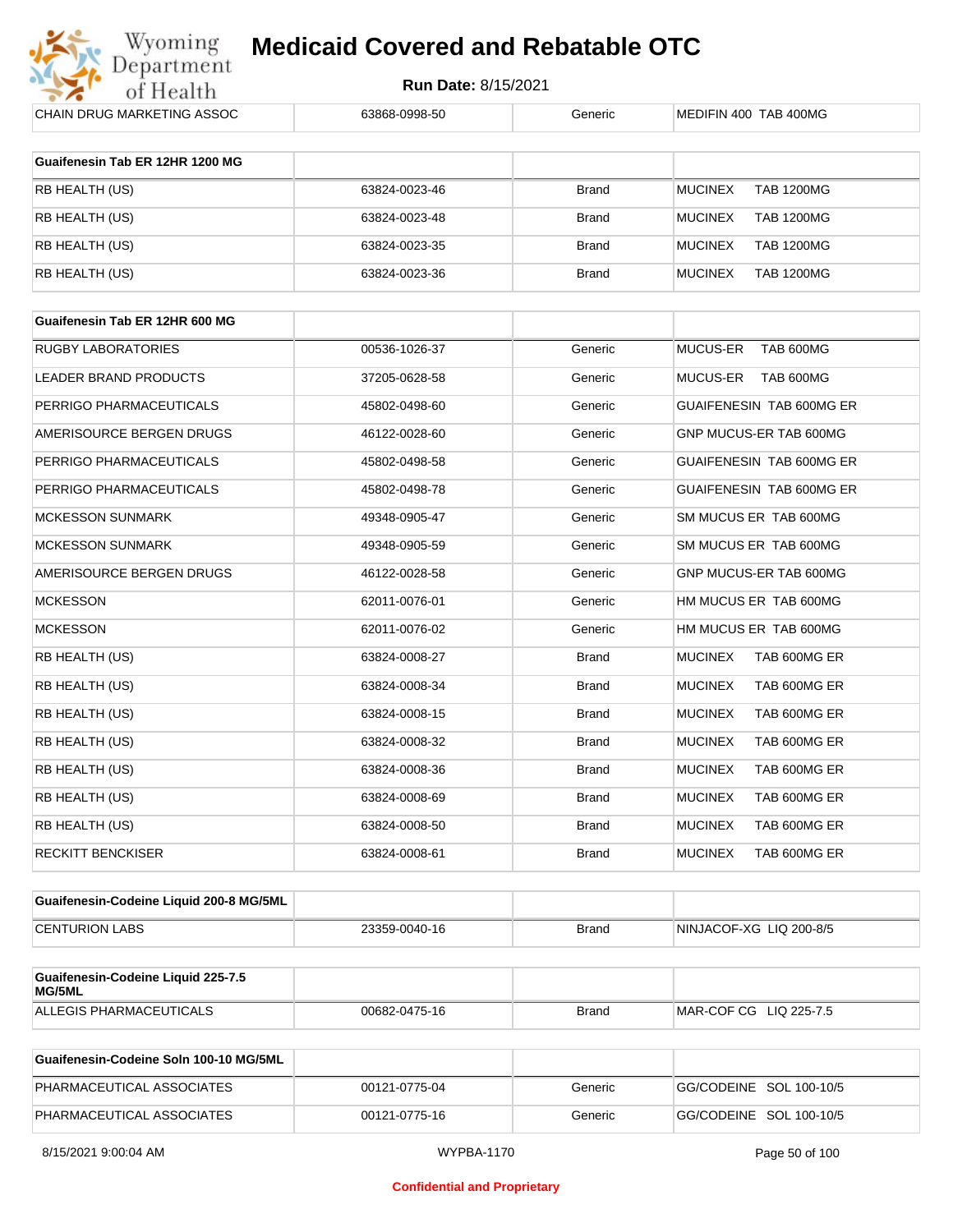| Wyoming<br>Department              | <b>Medicaid Covered and Rebatable OTC</b> |         |                           |
|------------------------------------|-------------------------------------------|---------|---------------------------|
| of Health                          | <b>Run Date: 8/15/2021</b>                |         |                           |
| PHARMACEUTICAL ASSOCIATES          | 00121-1775-05                             | Generic | GG/CODEINE SOL 100-10/5   |
| PHARMACEUTICAL ASSOCIATES          | 00121-1775-10                             | Generic | GG/CODEINE SOL 100-10/5   |
| <b>PAR PHARMACEUTICALS</b>         | 00603-1075-56                             | Generic | CHERATUSSIN SYP AC        |
| <b>PAR PHARMACEUTICALS</b>         | 00603-1075-54                             | Generic | CHERATUSSIN SYP AC        |
| <b>PAR PHARMACEUTICALS</b>         | 00603-1329-58                             | Generic | IOPHEN C-NR LIQ 100-10/5  |
| <b>PAR PHARMACEUTICALS</b>         | 00603-1075-58                             | Generic | CHERATUSSIN SYP AC        |
| PACK PHARMACEUTICALS. LLC          | 16571-0302-16                             | Generic | GUAIFENESIN SYP 100-10/5  |
| <b>AKORN</b>                       | 50383-0087-12                             | Generic | GUAIATUSS AC SYP 100-10/5 |
| <b>AKORN</b>                       | 50383-0087-10                             | Generic | GUAIATUSS AC SYP 100-10/5 |
| <b>AKORN</b>                       | 50383-0087-16                             | Generic | GUAIATUSS AC SYP 100-10/5 |
| <b>METHOD PHARMACEUTICALS</b>      | 58657-0500-04                             | Generic | CODEINE/GG SOL 10-100/5   |
| <b>METHOD PHARMACEUTICALS</b>      | 58657-0500-16                             | Generic | CODEINE/GG SOL 10-100/5   |
| <b>AKORN</b>                       | 50383-0087-04                             | Generic | GUAIATUSS AC SYP 100-10/5 |
| <b>AKORN</b>                       | 50383-0087-05                             | Generic | GUAIATUSS AC SYP 100-10/5 |
| <b>AKORN</b>                       | 50383-0087-07                             | Generic | GUAIATUSS AC SYP 100-10/5 |
| <b>VIRTUS PHARMACEUTICALS OPCO</b> | 76439-0252-04                             | Generic | VIRTUSSIN AC SOL 100-10/5 |
| <b>VIRTUS PHARMACEUTICALS OPCO</b> | 76439-0252-16                             | Generic | VIRTUSSIN AC SOL 100-10/5 |

| Guaifenesin-Codeine Soln 100-6.3 MG/5ML |               |              |                        |
|-----------------------------------------|---------------|--------------|------------------------|
| <b>RAMCNEIL</b>                         | 12830-0717-16 | <b>Brand</b> | M-CLEAR WC LIQ 100-6.3 |
| BUREL PHARMACEUTICALS                   | 35573-0006-16 | Generic      | RELCOFC SOL 100-6.3    |

| Loratadine & Pseudoephedrine Tab ER<br>12HR 5-120 MG |               |         |                          |
|------------------------------------------------------|---------------|---------|--------------------------|
| <b>PERRIGO</b>                                       | 00113-2013-60 | Generic | ALLERGY/CONG TAB 5-120MG |
| PERRIGO                                              | 00113-2013-52 | Generic | ALLERGY/CONG TAB 5-120MG |
| PERRIGO                                              | 00113-2013-39 | Generic | ALLERGY/CONG TAB 5-120MG |
| <b>MCKESSON SUNMARK</b>                              | 49348-0183-47 | Generic | LORATADINE D TAB 5-120MG |
| <b>PADAGIS</b>                                       | 45802-0106-39 | Generic | LORATADINE-D TAB 5-120MG |
| <b>PADAGIS</b>                                       | 45802-0106-52 | Generic | LORATADINE-D TAB 5-120MG |
| <b>PADAGIS</b>                                       | 45802-0106-60 | Generic | LORATADINE-D TAB 5-120MG |
| AMERISOURCE BERGEN DRUGS                             | 46122-0109-52 | Generic | LORATADINE-D TAB 5-120MG |
| <b>MCKESSON</b>                                      | 62011-0120-01 | Generic | ALLERGY/CONG TAB 5-120MG |

| Loratadine & Pseudoephedrine Tab ER<br>24HR 10-240 MG |               |         |                           |
|-------------------------------------------------------|---------------|---------|---------------------------|
| PERRIGO                                               | 00113-0165-22 | Generic | ALLERGY/CONG TAB RELIEF   |
| PERRIGO                                               | 00113-0165-52 | Generic | ALLERGY/CONG TAB RELIEF   |
| MAJOR PHARMACEUTICALS                                 | 00904-5833-15 | Generic | LORATADINE-D TAB 10-240MG |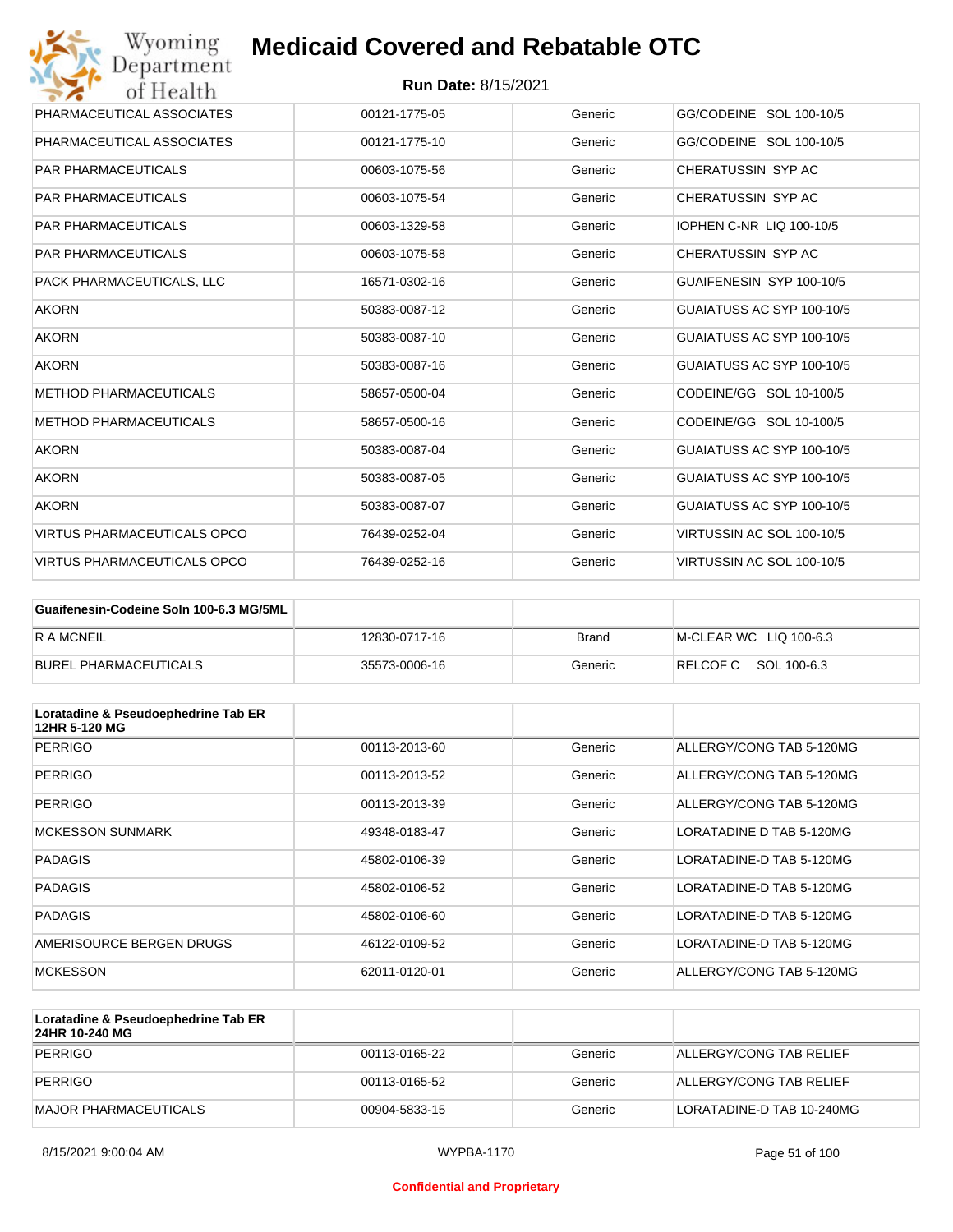| Wyoming<br>Department                   | <b>Medicaid Covered and Rebatable OTC</b> |         |                           |  |  |
|-----------------------------------------|-------------------------------------------|---------|---------------------------|--|--|
| <b>Run Date: 8/15/2021</b><br>of Health |                                           |         |                           |  |  |
| <b>MAJOR PHARMACEUTICALS</b>            | 00904-5833-48                             | Generic | LORATADINE-D TAB 10-240MG |  |  |
| <b>LEADER BRAND PRODUCTS</b>            | 37205-0348-52                             | Generic | ALLERGY RELF TAB D-24     |  |  |
| <b>LEADER BRAND PRODUCTS</b>            | 37205-0348-88                             | Generic | ALLERGY RELF TAB D-24     |  |  |
| PERRIGO PHARMACEUTICALS                 | 45802-0008-52                             | Generic | LORATADINE-D TAB 10-240MG |  |  |
| AMERISOURCE BERGEN DRUGS                | 46122-0167-52                             | Generic | ALLER/CONGES TAB 10-240MG |  |  |
| AMERISOURCE BERGEN DRUGS                | 46122-0206-22                             | Generic | LORATADINE-D TAB 10-240MG |  |  |
| <b>MCKESSON SUNMARK</b>                 | 49348-0543-01                             | Generic | LORATA-DINE TAB D 24HR    |  |  |
| <b>MCKESSON SUNMARK</b>                 | 49348-0543-57                             | Generic | LORATA-DINE TAB D 24HR    |  |  |
| PERRIGO PHARMACEUTICALS                 | 45802-0008-22                             | Generic | LORATADINE-D TAB 10-240MG |  |  |
| <b>OHM LABS</b>                         | 51660-0724-15                             | Generic | ALLERGY RELF TAB DECONGES |  |  |
| <b>OHM LABS</b>                         | 51660-0724-69                             | Generic | ALLERGY RELF TAB DECONGES |  |  |
| <b>MCKESSON</b>                         | 62011-0071-01                             | Generic | ALLERGY REL/ TAB DECONGES |  |  |
| <b>CHAIN DRUG MARKETING ASSOC</b>       | 63868-0154-10                             | Generic | LORATADINE-D TAB 10-240MG |  |  |

| PE-DM-APAP & PE-CPM-DM-APAP Tab<br>Day/Night Therapy Pack |               |         |                                  |
|-----------------------------------------------------------|---------------|---------|----------------------------------|
| <b>SELECT BRAND</b>                                       | 15127-0927-24 | Generic | <b>SB COLD MULT PAK DAY/NGHT</b> |
| BERGEN BRUNSWIG                                           | 24385-0963-60 | Generic | PAK DAY/NGHT<br>ICOI D HEAD.     |

| <b>PE-GG-APAP 5-200-325MG &amp; PE-DPH-</b><br>APAP 5-25-325MG Tab Pack |               |         |                           |
|-------------------------------------------------------------------------|---------------|---------|---------------------------|
| RB HEALTH (US)                                                          | 63824-0202-20 | Generic | SINUS-MAX<br>TAB DAY/NGHT |

| Pheniramine-Phenylephrine w/ APAP<br>Powd Pack 20-10-650 MG |               |       |                                  |
|-------------------------------------------------------------|---------------|-------|----------------------------------|
| GLAXO CONSUMER HEALTHCARE L.P.                              | 00067-7916-06 | Brand | 'THERAFLU FLU PAK SORE THR       |
| <b>TOPCO</b>                                                | 36800-0133-91 | Brand | <b>FLU &amp; SORE POW THROAT</b> |

| Phenyleph-Chlorphen-DM w/APAP Susp<br>2.5-1-5-160 MG/5ML |               |         |                          |
|----------------------------------------------------------|---------------|---------|--------------------------|
| GLAXO CONSUMER HEALTHCARE L.P.                           | 00067-8116-04 | Generic | TRIAMINIC<br>SUS FEV&CLD |
| <b>TOPCO</b>                                             | 36800-0903-26 | Generic | PAIN RELIEF SUS PLS COLD |
| <b>BERGEN BRUNSWIG</b>                                   | 24385-0984-26 | Generic | PAIN RELIEF SUS PLS COLD |
| AMERISOURCE BERGEN DRUGS                                 | 46122-0036-26 | Generic | MULTI-SYMPT SUS PLS COLD |
| MCKESSON SUNMARK                                         | 49348-0879-34 | Generic | SM CHILDRENS SUS MS COLD |
| CHAIN DRUG MARKETING ASSOC                               | 63868-0063-04 | Generic | OC COLD RELF SUS PLUS MS |

| Phenyleph-Chlorphen-DM w/APAP Tab 5-2-<br>10-325 MG |               |         |                           |
|-----------------------------------------------------|---------------|---------|---------------------------|
| BERGEN BRUNSWIG                                     | 24385-0195-62 | Generic | CLD HEAD CNG TAB NIGHTTIM |
| <b>TOPCO</b>                                        | 36800-0014-62 | Generic | COLD MULTI-S TAB NIGHTTIM |
| <b>TOPCO</b>                                        | 36800-0393-62 | Generic | CLD HEAD CNG TAB NIGHTTIM |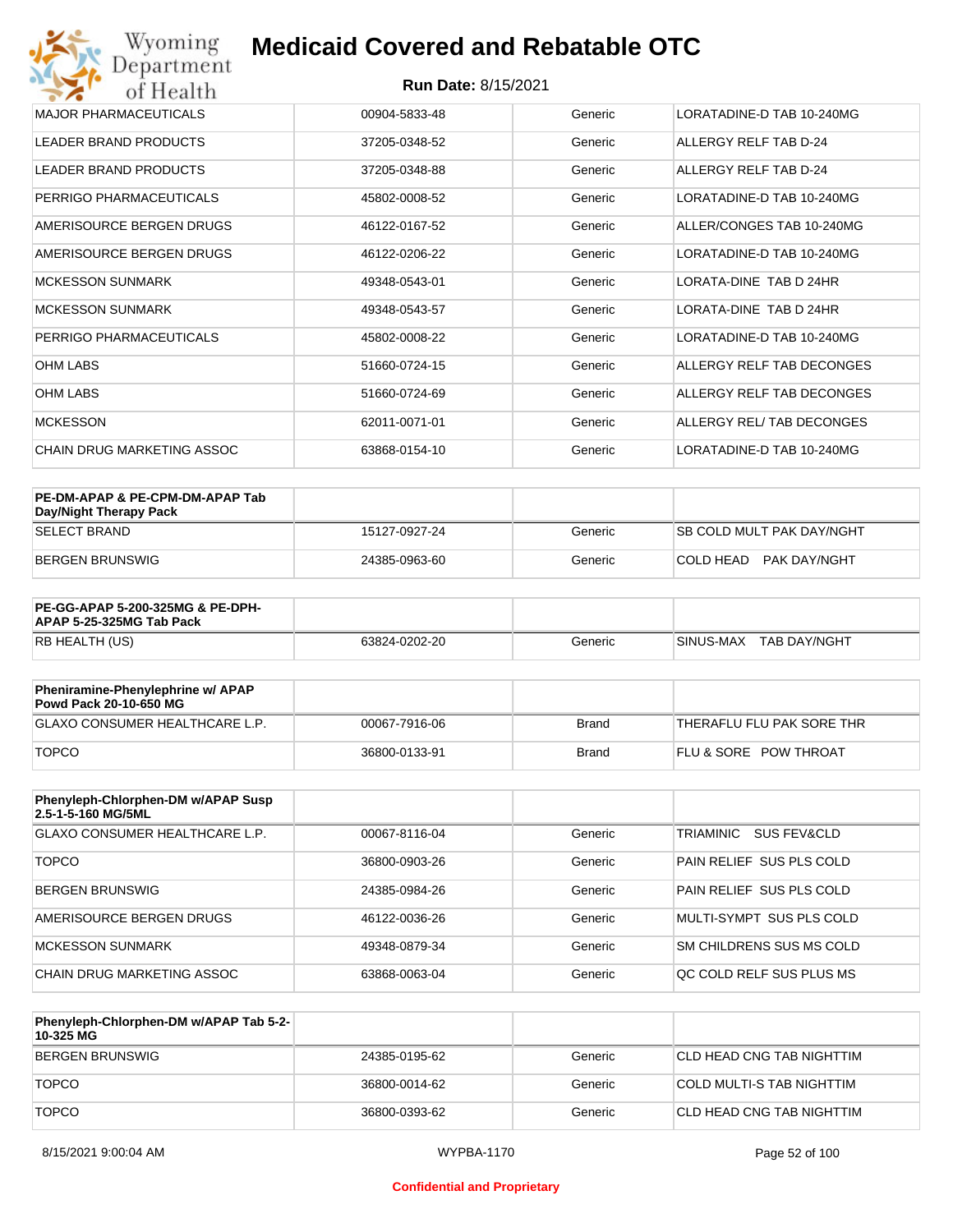#### **Run Date:** 8/15/2021

| Wyoming<br><b>Medicaid Covered and Rebatable OTC</b><br>Department |                            |         |                           |  |
|--------------------------------------------------------------------|----------------------------|---------|---------------------------|--|
| of Health                                                          | <b>Run Date: 8/15/2021</b> |         |                           |  |
| CHAIN DRUG MARKETING ASSOC                                         | 63868-0072-24              | Generic | MULTI-SYMPTM TAB NIGHTTIM |  |
| CHAIN DRUG MARKETING ASSOC                                         | 63868-0074-24              | Generic | QC COLD/HEAD TAB NIGHTTIM |  |

| Phenylephrine w/ Acetaminophen Tab 5-<br>325 MG |               |         |                                         |
|-------------------------------------------------|---------------|---------|-----------------------------------------|
| <b>PERRIGO</b>                                  | 00113-0272-62 | Generic | SINUS CONGST TAB /PAIN DT               |
| MAJOR PHARMACEUTICALS                           | 00904-5783-24 | Generic | MAPAP SINUS TAB MAX ST                  |
| <b>SELECT BRAND</b>                             | 15127-0965-24 | Generic | <b>SB SINUS CNG TAB /PAIN DT</b>        |
| BERGEN BRUNSWIG                                 | 24385-0169-62 | Generic | <b>TAB CNG/PAIN</b><br><b>GNP SINUS</b> |
| <b>TOPCO</b>                                    | 36800-0272-62 | Generic | SINUS CONGST TAB /PAIN DT               |
| LEADER BRAND PRODUCTS                           | 37205-0571-62 | Generic | PAIN RLF SIN TAB PE DAY                 |
| CHAIN DRUG MARKETING ASSOC                      | 63868-0984-24 | Generic | OC SINUS PAI TAB RELIEF                 |

| Phenylephrine w/ DM-GG Ligd 10-18-200<br>MG/15ML |               |              |                   |
|--------------------------------------------------|---------------|--------------|-------------------|
| <b>GM PHARMACEUTICALS</b>                        | 58809-0555-08 | <b>Brand</b> | VANACOF DM<br>LIQ |

| Phenylephrine w/ DM-GG Ligd 2.5-5-100<br>MG/5ML |               |              |                           |
|-------------------------------------------------|---------------|--------------|---------------------------|
| <b>MCKESSON SUNMARK</b>                         | 49348-0083-36 | Generic      | SEVERE CONG LIO COUGH     |
| RB HEALTH (US)                                  | 63824-0014-66 | <b>Brand</b> | MUCINEX CONG LIO COUGH    |
| <b>RB HEALTH (US)</b>                           | 63824-0014-69 | <b>Brand</b> | MUCINEX CONG LIO COUGH    |
| <b>RB HEALTH (US)</b>                           | 63824-0282-64 | <b>Brand</b> | MUCINEX COLD LIQ CHILDREN |
| RB HEALTH (US)                                  | 63824-0282-67 | <b>Brand</b> | MUCINEX COLD LIQ CHILDREN |
| RB HEALTH (US)                                  | 63824-0283-67 | <b>Brand</b> | MUCINEX CONG LIO & COUGH  |

| Phenylephrine w/ DM-GG Ligd 5-10-100<br><b>MG/5ML</b> |               |         |                                  |
|-------------------------------------------------------|---------------|---------|----------------------------------|
| <b>PERRIGO</b>                                        | 00113-0516-26 | Generic | <b>TUSSIN CF</b><br>LIQ CGH/COLD |
| <b>PERRIGO</b>                                        | 00113-0516-34 | Generic | LIQ CGH/COLD<br><b>TUSSIN CF</b> |
| <b>TOPCO</b>                                          | 36800-0516-34 | Generic | <b>TUSSIN CF</b><br>LIQ.         |
| <b>TOPCO</b>                                          | 36800-0516-26 | Generic | <b>TUSSIN CF</b><br>LIQ.         |
| LEADER BRAND PRODUCTS                                 | 37205-0709-26 | Generic | TUSSIN CF LIQ                    |
| <b>SELECT BRAND</b>                                   | 15127-0943-04 | Generic | SB CGH CONTR LIQ CF              |
| <b>SELECT BRAND</b>                                   | 15127-0943-08 | Generic | SB CGH CONTR LIQ CF              |
| LEADER BRAND PRODUCTS                                 | 37205-0709-34 | Generic | TUSSIN CF LIQ                    |
| <b>MCKESSON SUNMARK</b>                               | 49348-0737-34 | Generic | <b>SM TUSSIN CF LIQ</b>          |
| <b>MCKESSON SUNMARK</b>                               | 49348-0737-37 | Generic | <b>SM TUSSIN CF LIQ</b>          |
| <b>MCKESSON</b>                                       | 62011-0090-01 | Generic | TUSSIN ADULT LIQ COLD            |
| CHAIN DRUG MARKETING ASSOC                            | 63868-0244-04 | Generic | TUSSIN CF LIQ                    |
| CHAIN DRUG MARKETING ASSOC                            | 63868-0244-08 | Generic | <b>TUSSIN CF</b><br>LIQ.         |

#### **Confidential and Proprietary**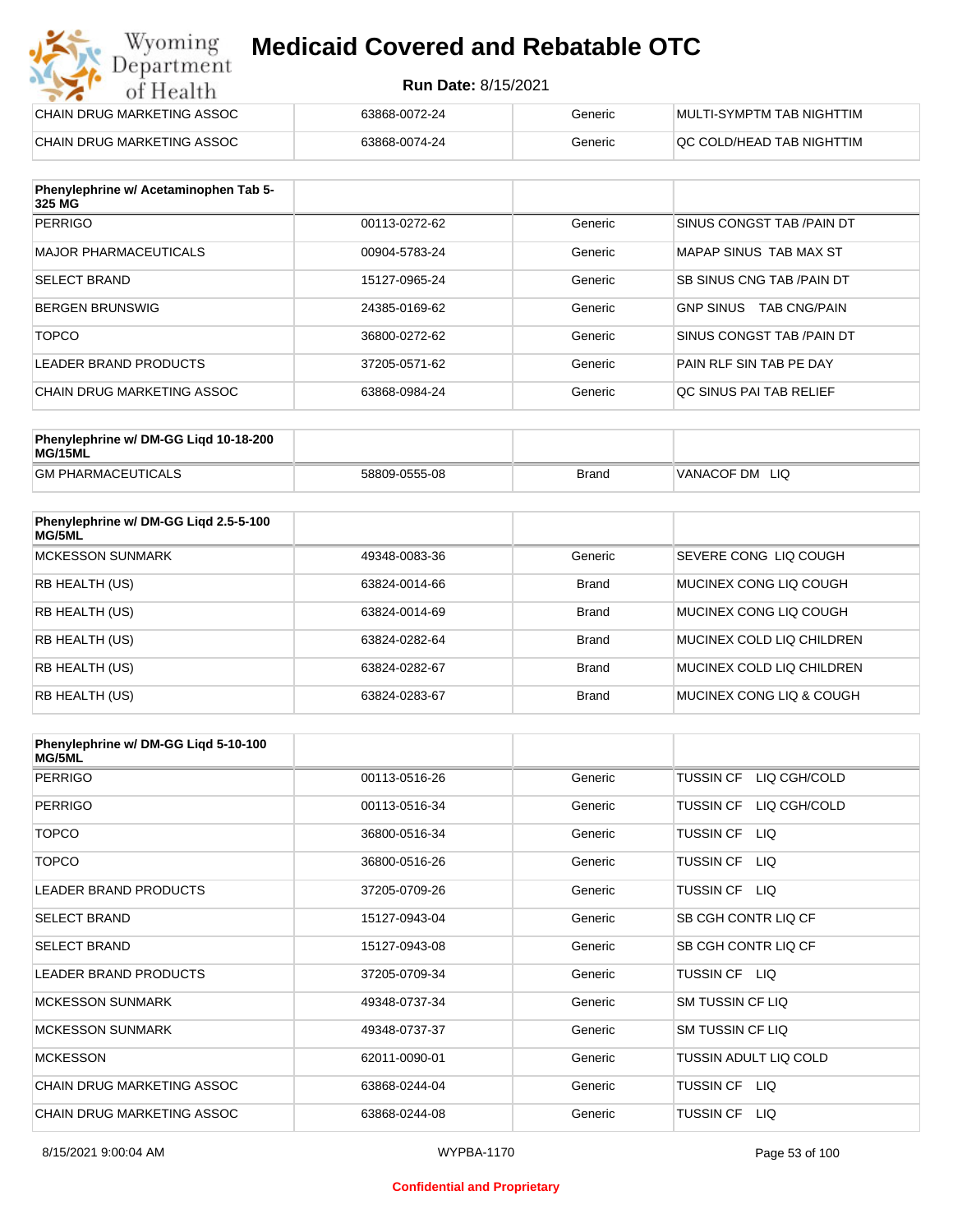

| Phenylephrine w/ DM-GG Ligd 5-10-200<br>MG/5ML |               |         |                          |
|------------------------------------------------|---------------|---------|--------------------------|
| AMERISOURCE BERGEN DRUGS                       | 46122-0138-26 | Generic | LIO MAX/M-S<br>TUSSIN CF |
| AMERISOURCE BERGEN DRUGS                       | 46122-0138-34 | Generic | LIO MAX/M-S<br>TUSSIN CF |
|                                                |               |         |                          |

| Phenylephrine w/ DM-GG Syrup 5-10-100<br>MG/5ML |               |         |                        |
|-------------------------------------------------|---------------|---------|------------------------|
| MAJOR PHARMACEUTICALS                           | 00904-6309-20 | Generic | ROBAFEN CF SYP CGH/CLD |
| BERGEN BRUNSWIG                                 | 24385-0904-26 | Generic | GNP TUSSIN SYP CF      |
| BERGEN BRUNSWIG                                 | 24385-0904-34 | Generic | GNP TUSSIN SYP CF      |

| Phenylephrine w/ DM-GG Tab 10-15-380<br>MG |               |              |                         |
|--------------------------------------------|---------------|--------------|-------------------------|
| POLY PHARMACEUTICALS                       | 50991-0730-60 | <b>Brand</b> | <b>IDECONEX DMX TAB</b> |
| NIVAGEN PHARMACEUTICALS                    | 75834-0040-60 | Brand        | NIVANEX DMX TAB         |

| Phenylephrine w/ DM-GG Tab 10-15-395<br>MG |               |       |                 |
|--------------------------------------------|---------------|-------|-----------------|
| ALLEGIS PHARMACEUTICALS                    | 28595-0906-60 | Brand | DURAVENT DM TAB |

| Phenylephrine w/ DM-GG Tab 5-10-200 MG |               |       |                           |
|----------------------------------------|---------------|-------|---------------------------|
| RB HEALTH (US)                         | 63824-0193-20 | Brand | MUCINEX FAST TAB 5-10-200 |
| RB HEALTH (US)                         | 63824-0193-30 | Brand | MUCINEX FAST TAB 5-10-200 |

| Phenylephrine-APAP-GG Ligd 10-650-400<br>MG/20ML |               |         |                        |
|--------------------------------------------------|---------------|---------|------------------------|
| RB HEALTH (US)                                   | 63824-0016-66 | Brand   | MUCINEX COLD LIQ SINUS |
| RB HEALTH (US)                                   | 63824-0260-66 | Generic | LIQ<br><b>MUCINEX</b>  |
| RB HEALTH (US)                                   | 63824-0261-66 | Generic | <b>MUCINEX</b><br>LIQ  |

| Phenylephrine-APAP-GG Tab 5-325-200<br>MG |               |         |                                    |
|-------------------------------------------|---------------|---------|------------------------------------|
| <b>SELECT BRAND</b>                       | 15127-0963-24 | Generic | SB SINUS CNG TAB /PAIN             |
| AMERISOURCE BERGEN DRUGS                  | 46122-0194-60 | Generic | MUCUS RELIEF TAB CLD/SINU          |
| <b>RB HEALTH (US)</b>                     | 63824-0190-20 | Generic | MUCINEX COLD TAB SINUS             |
| <b>RB HEALTH (US)</b>                     | 63824-0190-30 | Generic | MUCINEX COLD TAB SINUS             |
| RB HEALTH (US)                            | 63824-0200-30 | Generic | <b>TAB SINUS</b><br><b>MUCINEX</b> |
| <b>RB HEALTH (US)</b>                     | 63824-0201-30 | Generic | <b>TAB SINUS</b><br><b>MUCINEX</b> |
| <b>RB HEALTH (US)</b>                     | 63824-0200-20 | Generic | <b>MUCINEX</b><br><b>TAB SINUS</b> |
| <b>RB HEALTH (US)</b>                     | 63824-0201-20 | Generic | <b>TAB SINUS</b><br><b>MUCINEX</b> |
| <b>CHAIN DRUG MARKETING ASSOC</b>         | 63868-0071-24 | Generic | SINUS CONGST TAB /PAIN             |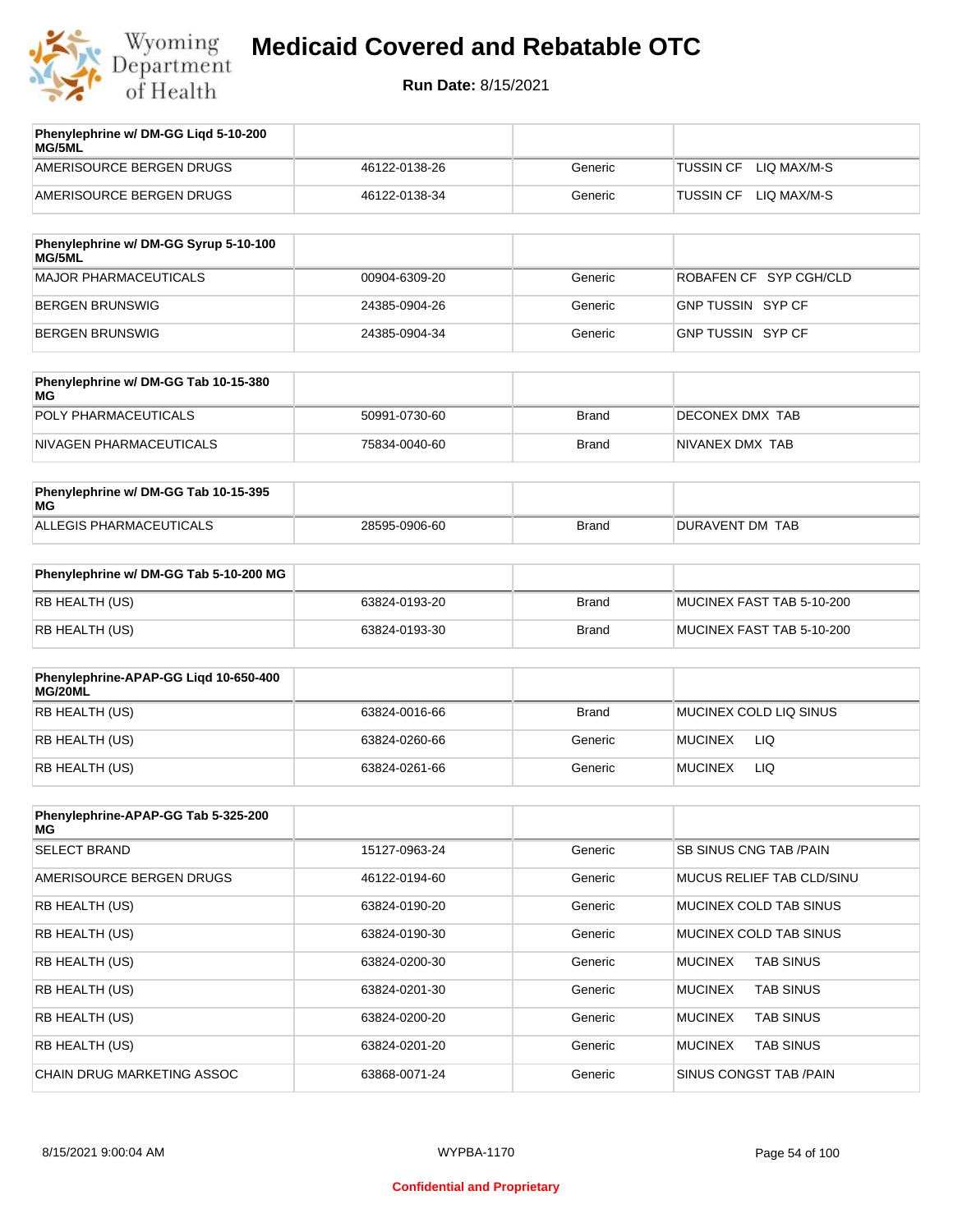

**3.33-1.33-6.33 MG/5ML**

**Phenylephrine-Bromphen w/ Codeine Liqd** 

## **Medicaid Covered and Rebatable OTC**

| <b>RAMCNEIL</b>                                                   | 12830-0754-12 | Brand        | M-END PE<br>LIQ               |
|-------------------------------------------------------------------|---------------|--------------|-------------------------------|
|                                                                   |               |              |                               |
| Phenylephrine-Bromphen w/ Codeine<br><b>Liquid 10-4-10 MG/5ML</b> |               |              |                               |
| POLY PHARMACEUTICALS                                              | 50991-0723-16 | <b>Brand</b> | POLY-TUSSIN LIQ 10-4-10       |
| Phenylephrine-Brompheniramine-DM Elixir<br>2.5-1-5 MG/5ML         |               |              |                               |
| <b>MAJOR PHARMACEUTICALS</b>                                      | 00904-5782-20 | Generic      | DIMAPHEN DM ELX COLD/CGH      |
| <b>LEADER BRAND PRODUCTS</b>                                      | 37205-0969-26 | Generic      | COLD/COUGH ELX DM CHILD       |
| Phenylephrine-Brompheniramine-DM                                  |               |              |                               |
| Liquid 2.5-1-5 MG/5ML                                             |               |              |                               |
| <b>PERRIGO</b>                                                    | 00113-0987-26 | Generic      | COLD/COUGH LIQ CHILD          |
| WOMEN'S CHOICE PHARMACEUTICALS                                    | 00485-0204-16 | Generic      | <b>RYNEX DM</b><br>LIQ.       |
| <b>WOMEN'S CHOICE PHARMACEUTICALS</b>                             | 00485-0204-04 | Generic      | <b>LIQ</b><br>RYNEX DM        |
| <b>BERGEN BRUNSWIG</b>                                            | 24385-0519-26 | Generic      | <b>GNP COLD/CGH LIQ CHILD</b> |
| <b>TOPCO</b>                                                      | 36800-0987-26 | Generic      | COLD/COUGH LIQ CHILD          |
| <b>MCKESSON SUNMARK</b>                                           | 49348-0775-34 | Generic      | SM COLD/CGH LIQ DM CHILD      |
| <b>MCKESSON</b>                                                   | 62011-0063-01 | Generic      | HM COLD/CGH LIQ CHILDREN      |
| LARKEN LABORATORIES, INC.                                         | 68047-0143-16 | Generic      | ENDACOF-DM LIQ 2.5-1-5        |
|                                                                   |               |              |                               |
| Phenylephrine-Brompheniramine-DM<br>Liquid 7.5-4-15 MG/5ML        |               |              |                               |
| ALLEGIS PHARMACEUTICALS                                           | 28595-0800-16 | <b>Brand</b> | AP-HIST DM LIQ 7.5-4-15       |
| POLY PHARMACEUTICALS                                              | 50991-0814-16 | Brand        | ALAHIST DM LIQ 7.5-4-15       |
| NIVAGEN PHARMACEUTICALS                                           | 75834-0060-16 | Generic      | NIVA-HIST DM LIQ 7.5-4-15     |
| Phenylephrine-Brompheniramine-DM                                  |               |              |                               |
| Syrup 5-2-10 MG/5ML                                               |               |              |                               |
| LARKEN LABORATORIES, INC.                                         | 68047-0129-16 | Brand        | LOHIST-DM<br>SYP 5-2-10MG     |
| Phenylephrine-Chlorphen w/ Codeine<br>Syrup 5-2-10 MG/5ML         |               |              |                               |
| CAPITAL PHARMACEUTICAL                                            | 29978-0420-16 | Brand        | <b>CAPCOF</b><br>SYP 5-2-10MG |
|                                                                   |               |              |                               |
| Phenylephrine-Chlorphen-DM Liquid 10-4-<br><b>15 MG/5ML</b>       |               |              |                               |
| WOMEN'S CHOICE PHARMACEUTICALS                                    | 00485-0171-16 | Generic      | ED A-HIST DM LIQ              |
| LARKEN LABORATORIES, INC.                                         | 68047-0186-16 | Generic      | NOHIST-DM LIQ                 |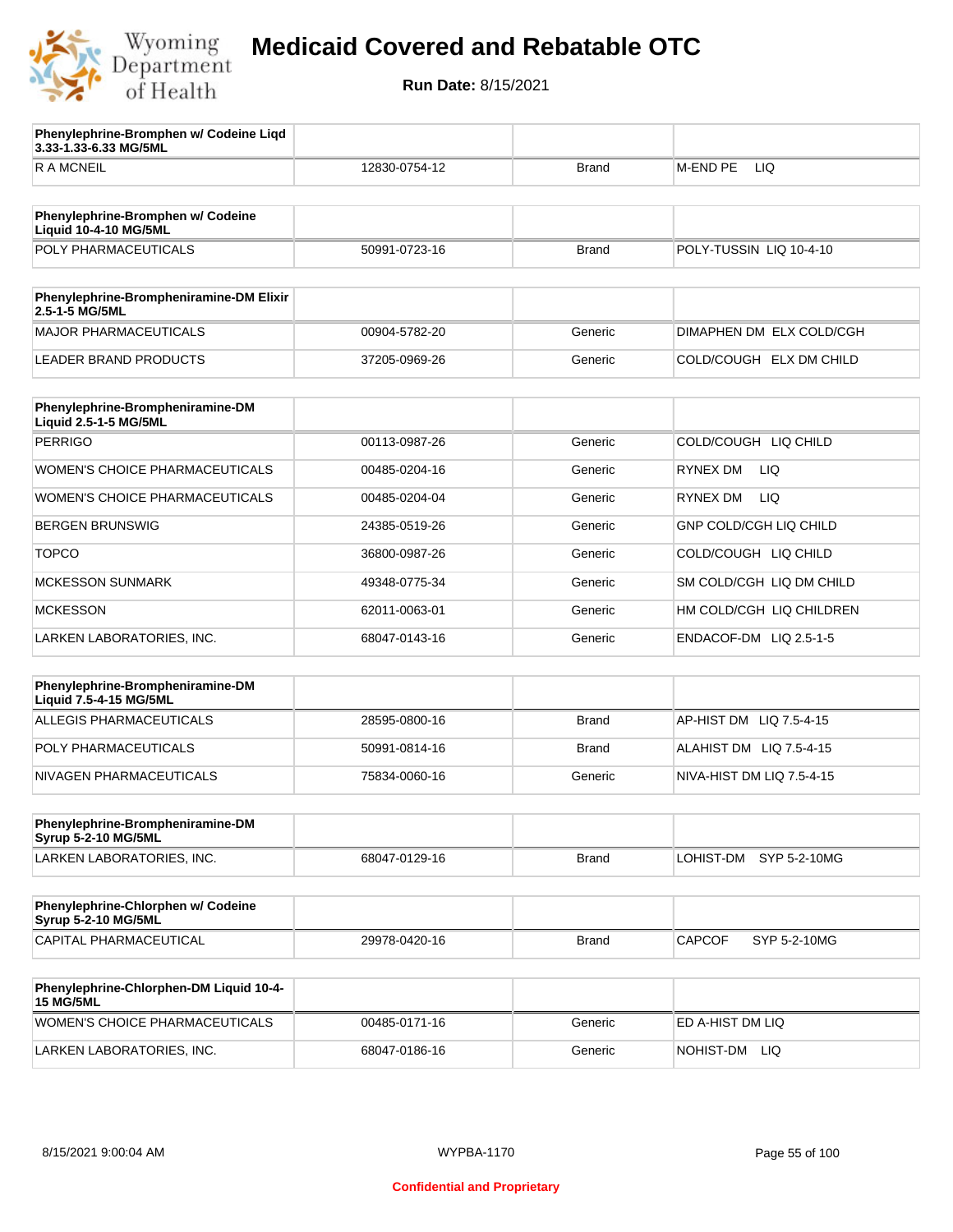

| Phenylephrine-Chlorphen-DM Liquid 3.5-1-                         |               |              |                                |
|------------------------------------------------------------------|---------------|--------------|--------------------------------|
| 3 MG/ML                                                          |               |              |                                |
| <b>VIRTUS PHARMACEUTICALS OPCO</b>                               | 76439-0320-30 | Generic      | VIRDEC DM DRO 3.5-1-3          |
| Phenylephrine-Chlorphen-DM Syrup 10-4-<br><b>20 MG/5ML</b>       |               |              |                                |
| <b>LASER PHARMACEUTICALS</b>                                     | 16477-0186-01 | <b>Brand</b> | DONATUSSIN SYP                 |
|                                                                  |               |              |                                |
| Phenylephrine-Chlorphen-DM Tab 10-4-10<br>МG                     |               |              |                                |
| <b>WOMEN'S CHOICE PHARMACEUTICALS</b>                            | 00485-0240-01 | <b>Brand</b> | ED A-HIST DM TAB 10-4-10       |
| Phenylephrine-Dexbromphen-<br>Chlophedianol Liqd 5-1-12.5 MG/5ML |               |              |                                |
| <b>RAMCNEIL</b>                                                  | 12830-0760-16 | <b>Brand</b> | CHLO TUSS LIQ                  |
| Phenylephrine-Dexchlorphenir-Codeine<br>Syrup 5-1-9 MG/5ML       |               |              |                                |
| PRO-PHARMA LLC                                                   | 66594-0499-16 | <b>Brand</b> | PRO-RED AC SYP 5-1-9/5         |
|                                                                  |               |              |                                |
| Phenylephrine-DM Soln 2.5-5 MG/5ML                               |               |              |                                |
| <b>TOPCO</b>                                                     | 36800-0444-26 | Generic      | TRIACTING DT LIQ COLD/CGH      |
| BERGEN BRUNSWIG                                                  | 24385-0981-26 | Generic      | TRIACTING DT LIQ COLD/CGH      |
| Phenylephrine-DM Syrup 2.5-5 MG/5ML                              |               |              |                                |
| GLAXO CONSUMER HEALTHCARE L.P.                                   | 00067-8105-04 | <b>Brand</b> | SOL COLD/CGH<br>TRIAMINIC      |
|                                                                  |               |              |                                |
| Phenylephrine-DM-GG w/ APAP Liq 5-10-<br>200-325 MG/10ML         |               |              |                                |
| RB HEALTH (US)                                                   | 63824-0017-64 | <b>Brand</b> | MUCINEX CHLD LIQ MULTISYM      |
| RB HEALTH (US)                                                   | 63824-0015-66 | <b>Brand</b> | MUCINEX COLD LIQ FLU&SORE      |
| RB HEALTH (US)                                                   | 63824-0015-69 | <b>Brand</b> | MUCINEX COLD LIQ FLU&SORE      |
| RB HEALTH (US)                                                   | 63824-0020-66 | <b>Brand</b> | MUCINEX FAST LIQ SEV COLD      |
| RB HEALTH (US)                                                   | 63824-0278-64 | <b>Brand</b> | MUCINEX COLD LIQ CHILD         |
| RB HEALTH (US)                                                   | 63824-0215-66 | Generic      | CGH/COLD DAY LIQ DELSYM        |
| Phenylephrine-DM-GG w/ APAP Lig 5-10-<br>200-325 MG/15ML         |               |              |                                |
| <b>PERRIGO</b>                                                   | 00113-0603-34 | Generic      | COLD & FLU LIQ DAY TIME        |
| <b>PERRIGO</b>                                                   | 00113-0603-40 | Generic      | COLD & FLU LIQ DAY TIME        |
|                                                                  |               |              |                                |
| Phenylephrine-DM-GG w/ APAP Packet 10-<br>20-400-650 MG          |               |              |                                |
| <b>RECKITT BENCKISER</b>                                         | 63824-0231-04 | <b>Brand</b> | <b>MUCINEX</b><br>PAK FAST-MAX |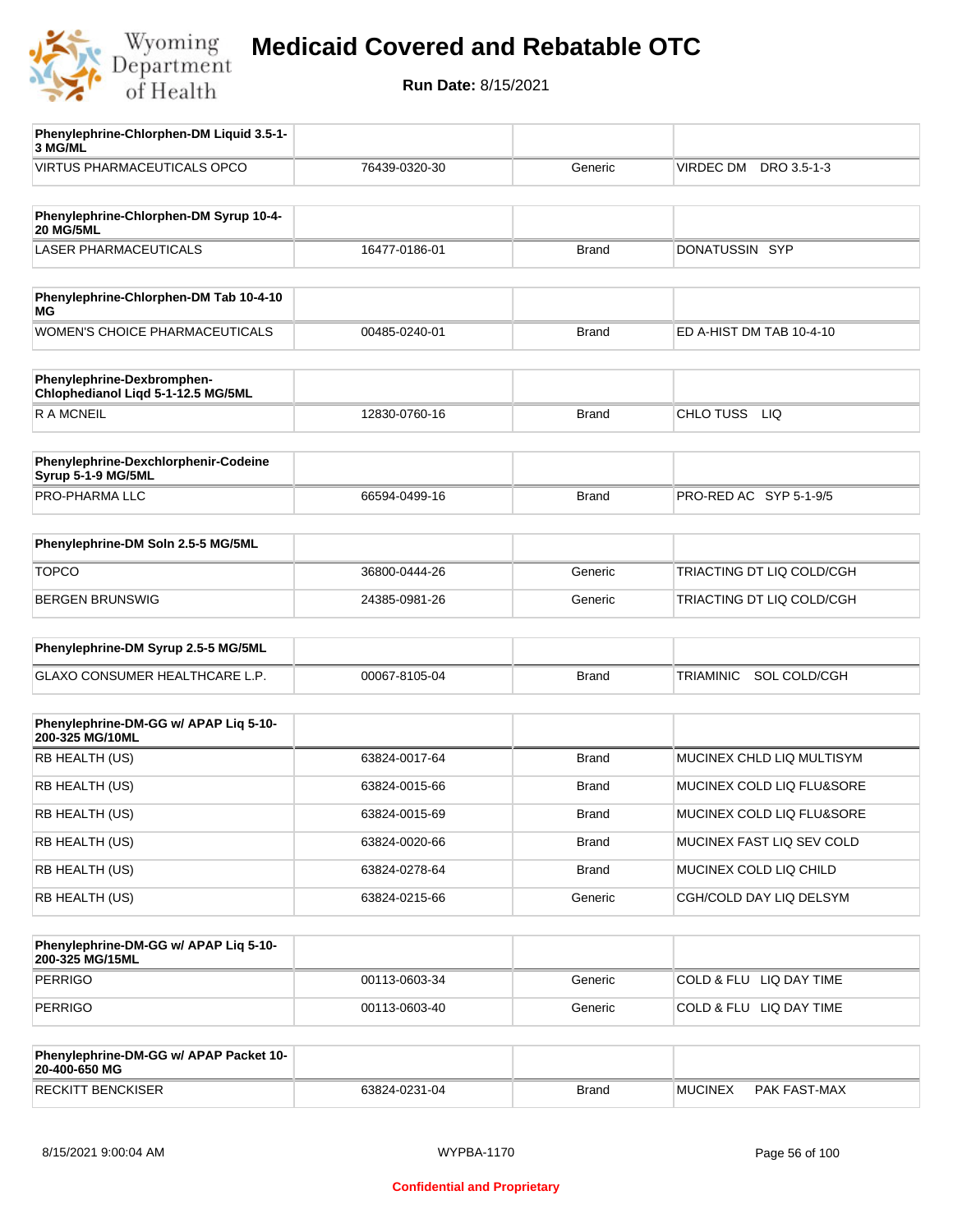

| <b>RECKITT BENCKISER</b>                            | 63824-0232-08 | <b>Brand</b> | <b>MUCINEX</b><br>PAK FAST-MAX   |
|-----------------------------------------------------|---------------|--------------|----------------------------------|
| Phenylephrine-DM-GG w/ APAP Tab 5-10-<br>200-325 MG |               |              |                                  |
| <b>PERRIGO</b>                                      | 00113-0234-62 | Generic      | COLD HEAD TAB CONG DT            |
| <b>PERRIGO</b>                                      | 00113-0548-62 | Generic      | COLD & FLU TAB DAYTIME           |
| PERRIGO PHARMACEUTICALS                             | 00113-0308-62 | Generic      | COLD MULT-SY TAB SEVR DAY        |
| <b>PERRIGO</b>                                      | 00113-0548-53 | Generic      | COLD & FLU TAB DAYTIME           |
| <b>SELECT BRAND</b>                                 | 15127-0962-24 | Generic      | SB COLD MULT TAB SYMP SEV        |
| <b>SELECT BRAND</b>                                 | 15127-0964-24 | Generic      | SB COLD HEAD TAB CONGEST         |
| <b>TOPCO</b>                                        | 36800-0234-62 | Generic      | COLD HEAD TAB CONG DT            |
| <b>TOPCO</b>                                        | 36800-0308-62 | Generic      | COLD MULT-SY TAB SEVR DAY        |
| AMERISOURCE BERGEN DRUGS                            | 46122-0192-60 | Generic      | MUCUS RELIEF TAB COLD/FLU        |
| AMERISOURCE BERGEN DRUGS                            | 46122-0126-62 | Generic      | GNP COLD RLF TAB DAYTIME         |
| AMERISOURCE BERGEN DRUGS                            | 46122-0193-60 | Generic      | <b>MUCUS RELIEF TAB CONG/CLD</b> |
| AMERISOURCE BERGEN DRUGS                            | 46122-0072-62 | Generic      | COLD RELIEF TAB MULTI-SY         |
| <b>MCKESSON SUNMARK</b>                             | 49348-0118-04 | Generic      | SM COLD&FLU TAB SEVERE           |
| <b>MCKESSON SUNMARK</b>                             | 49348-0104-04 | Generic      | SM COLD&FLU TAB SEVERE           |
| RB HEALTH (US)                                      | 63824-0191-30 | Generic      | MUCINEX COLD TAB FLU&SORE        |
| <b>RECKITT BENCKISER</b>                            | 63824-0192-30 | Generic      | MUCINEX FAST TAB CONGEST         |
| RB HEALTH (US)                                      | 63824-0191-20 | Generic      | MUCINEX COLD TAB FLU&SORE        |
| <b>RECKITT BENCKISER</b>                            | 63824-0192-20 | Generic      | <b>MUCINEX FAST TAB CONGEST</b>  |
| <b>MCKESSON</b>                                     | 62011-0241-01 | Generic      | HM SEVERE TAB COLD/FLU           |
| RB HEALTH (US)                                      | 63824-0196-20 | Generic      | MUCINEX FAST TAB SEV COLD        |
| CHAIN DRUG MARKETING ASSOC                          | 63868-0073-24 | Generic      | MULTI-SYMPTM TAB DAYTIME         |
| RB HEALTH (US)                                      | 63824-0196-30 | Generic      | MUCINEX FAST TAB SEV COLD        |

| <b>Phenylephrine-Doxylamine-DM-APAP Lig 5</b><br>-6.25-10-325 MG/15ML |               |         |                          |
|-----------------------------------------------------------------------|---------------|---------|--------------------------|
| PERRIGO                                                               | 00113-0763-34 | Generic | COLD & FLU LIQ NIGHTTIM  |
| PERRIGO                                                               | 00113-0763-40 | Generic | COLD & FLU LIQ NIGHTTIM  |
| AMERISOURCE BERGEN DRUGS                                              | 46122-0034-34 | Generic | MULTI-SYMPT LIQ CLD NGHT |

| Phenylephrine-Guaifenesin Ligd 2.5-100<br>MG/5ML |               |              |                          |
|--------------------------------------------------|---------------|--------------|--------------------------|
| RB HEALTH (US)                                   | 63824-0284-64 | <b>Brand</b> | MUCINEX COLD LIQ 2.5-100 |

| <b>Phenylephrine-Guaifenesin Ligd 5-100</b><br><b>MG/5ML</b> |               |       |                   |
|--------------------------------------------------------------|---------------|-------|-------------------|
| WOMEN'S CHOICE PHARMACEUTICALS                               | 00485-0208-16 | Brand | ED BRON GP<br>LIQ |
| CAPELLON PHARMACEUTICALS                                     | 64543-0044-16 | Brand | RESCON-GG<br>LIQ  |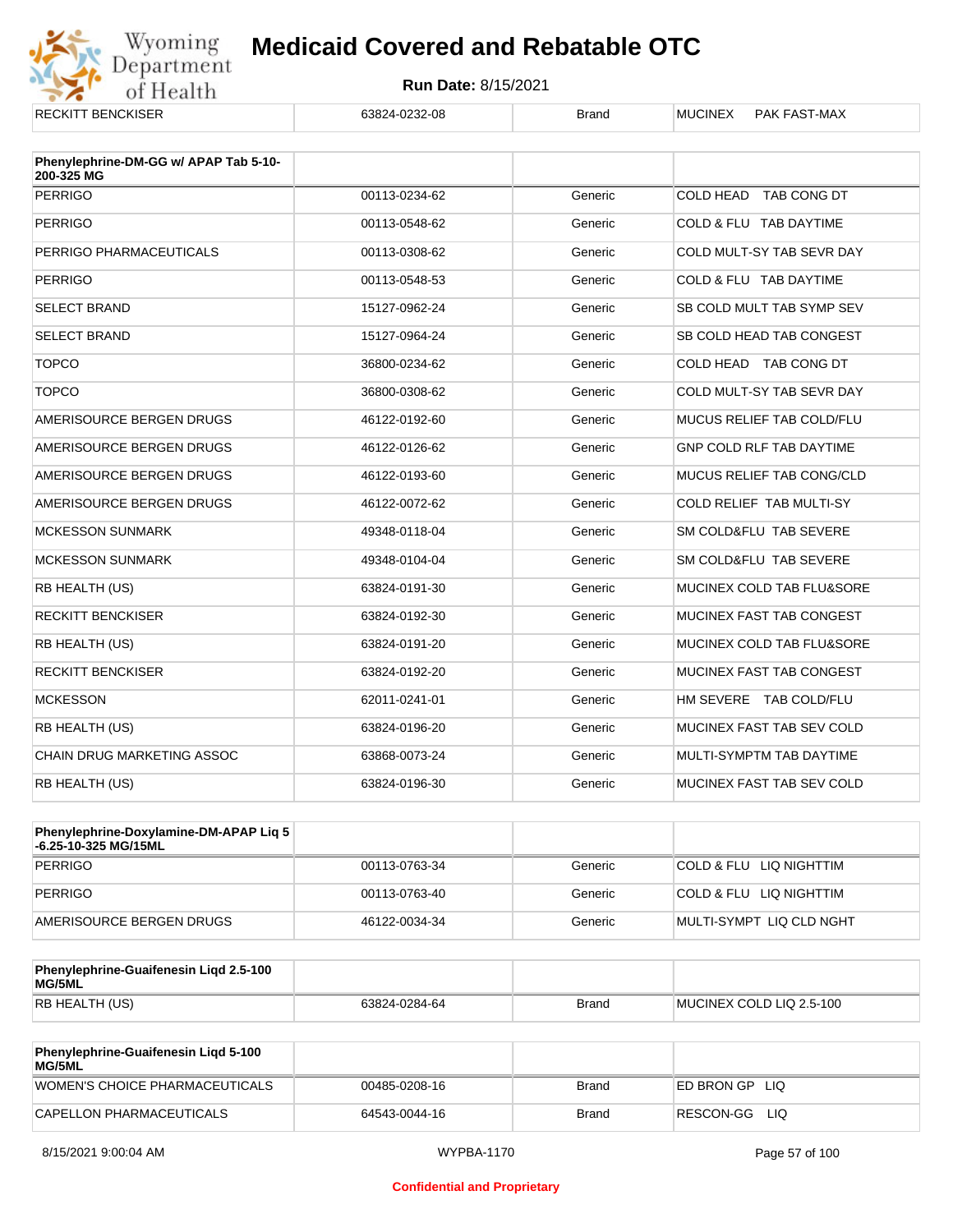| Department<br>of Health                                | <b>Run Date: 8/15/2021</b> |              |                                        |
|--------------------------------------------------------|----------------------------|--------------|----------------------------------------|
| <b>CAPELLON PHARMACEUTICALS</b>                        | 64543-0044-04              | <b>Brand</b> | RESCON-GG LIQ                          |
| Phenylephrine-Guaifenesin Syrup 5-200<br><b>MG/5ML</b> |                            |              |                                        |
| JAYMAC PHARMACEUTICAL LLC                              | 64661-0011-16              | <b>Brand</b> | J-MAX<br>SYP 5-200MG                   |
| Phenylephrine-Guaifenesin Tab 10-380 MG                |                            |              |                                        |
| POLY PHARMACEUTICALS                                   | 50991-0716-60              | <b>Brand</b> | DECONEX IR TAB 10-380MG                |
| Phenylephrine-Guaifenesin Tab 10-400 MG                |                            |              |                                        |
| <b>WOMEN'S CHOICE PHARMACEUTICALS</b>                  | 00485-0250-01              | Generic      | <b>MUCAPHED</b><br><b>TAB 10-400MG</b> |
| <b>MAJOR PHARMACEUTICALS</b>                           | 00904-5792-46              | Generic      | MUCUSRELIEF TAB SINUS                  |
| <b>MAJOR PHARMACEUTICALS</b>                           | 00904-5792-52              | Generic      | MUCUSRELIEF TAB SINUS                  |
| <b>BERGEN BRUNSWIG</b>                                 | 24385-0925-71              | Generic      | <b>MUCUS RELIEF TAB PE</b>             |
| <b>LEADER BRAND PRODUCTS</b>                           | 37205-0874-71              | Generic      | CHEST CONGST TAB RLF PE                |
| <b>MCKESSON SUNMARK</b>                                | 49348-0774-09              | Generic      | CHEST CONGST TAB RLF PE                |
| <b>CHAIN DRUG MARKETING ASSOC</b>                      | 63868-0752-50              | <b>Brand</b> | MEDIFIN PE TAB 10-400MG                |
| Phenylephrine-Ibuprofen Tab 10-200 MG                  |                            |              |                                        |
| <b>RUGBY LABORATORIES</b>                              | 00536-1044-19              | Generic      | CONGESTION TAB 10-200MG                |
| <b>RUGBY LABORATORIES</b>                              | 00536-1044-34              | Generic      | CONGESTION TAB 10-200MG                |

| .<br>$5.001$ and $2.001$ ap $3.000$<br><b>-10 MG/5ML</b> |               |              |                 |
|----------------------------------------------------------|---------------|--------------|-----------------|
| <b>PAR PHARMACEUTICALS</b>                               | 00603-0728-54 | <b>Brand</b> | CODITUSS DM_SYP |
|                                                          |               |              |                 |

| <b>Phenylephrine-Thonzylamine-DM Liquid 5-</b><br><b>25-10 MG/5ML</b> |               |       |                          |
|-----------------------------------------------------------------------|---------------|-------|--------------------------|
| <b>POLY PHARMACEUTICALS</b>                                           | 50991-0220-16 | Brand | POLY-HIST DM LIQ 5-25-10 |

| Phenyleph-Triprolidine-DM Syrup 10-2.5-20<br>MG/5ML |               |       |           |       |
|-----------------------------------------------------|---------------|-------|-----------|-------|
| ALLEGIS PHARMACEUTICALS                             | 28595-0804-16 | Brand | HISTEX-DM | – SYP |

| <b>Pseudoephed-Bromphen-DM Elixir 15-1-5</b><br>MG/5ML |               |         |                         |
|--------------------------------------------------------|---------------|---------|-------------------------|
| <b>PAR PHARMACEUTICALS</b>                             | 00603-0852-94 | Generic | Q-TAPP DM ELX           |
| <b>SILARX</b>                                          | 54838-0136-70 | Brand   | BROTAPP DM LIQ 15-1-5/5 |
| <b>SILARX</b>                                          | 54838-0136-40 | Brand   | BROTAPP DM LIQ 15-1-5/5 |

| Pseudoephed-Chlorphen-DM Lig 15-1-5<br><b>MG/5ML</b> |               |         |                            |
|------------------------------------------------------|---------------|---------|----------------------------|
| RUGBY LABORATORIES                                   | 00536-2310-97 | Generic | LIQ CGH/COLD<br>KIDKARF    |
| MAJOR PHARMACEUTICALS                                | 00904-5050-20 | Generic | IPEDIA RELIEF LIQ CGH/COLD |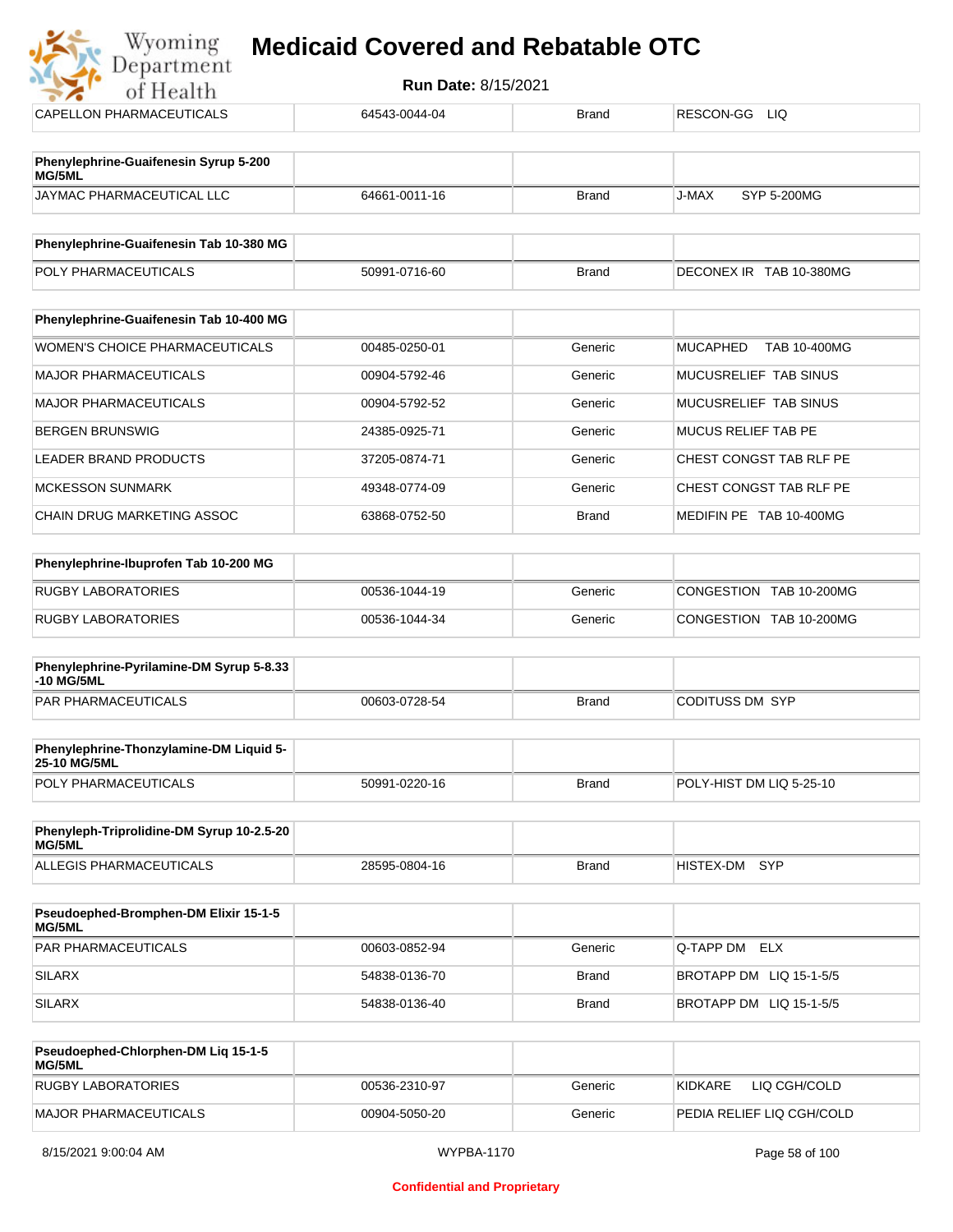Wyoming<br>Department<br>of Health

| $-7.9$                                                           |               |              |                               |
|------------------------------------------------------------------|---------------|--------------|-------------------------------|
| <b>SILARX</b>                                                    | 54838-0115-40 | <b>Brand</b> | PEDIATRIC LIQ CGH/COLD        |
| Pseudoephed-Chlorphen-DM Liq 15-2-15                             |               |              |                               |
| MG/5ML                                                           |               |              |                               |
| <b>RAMCNEIL</b>                                                  | 12830-0810-16 | Generic      | M-END DM<br>LIQ               |
| Pseudoephed-Chlorphen-DM Syrup 30-2-                             |               |              |                               |
| <b>10 MG/5ML</b>                                                 |               |              |                               |
| CAPELLON PHARMACEUTICALS                                         | 64543-0105-16 | <b>Brand</b> | SYP<br>RESCON-DM              |
| CAPELLON PHARMACEUTICALS                                         | 64543-0105-04 | <b>Brand</b> | RESCON-DM<br><b>SYP</b>       |
| Pseudoephed-Dexbromphen-<br>Chlophedianol Liqd 30-1-12.5 MG/5ML  |               |              |                               |
| <b>RAMCNEIL</b>                                                  | 12830-0762-16 | <b>Brand</b> | CHLO TUSS LIQ                 |
| Pseudoephed-Dexbrompheniramine-DM<br>Liqd 20-0.667-10 MG/5ML     |               |              |                               |
| R A MCNEIL                                                       | 12830-0816-16 | <b>Brand</b> | M-END DMX<br>LIQ              |
| Pseudoephed-Dexchlorphen-<br>Chlophedianol Liqd 30-1-12.5 MG/5ML |               |              |                               |
| <b>GM PHARMACEUTICALS</b>                                        | 58809-0999-01 | <b>Brand</b> | LIQ<br>VANACOF                |
| Pseudoephed-Doxylamine-DM Liquid 30-                             |               |              |                               |
| 6.25-15 MG/5ML                                                   |               |              |                               |
| <b>SALLUS LABORATORIES</b>                                       | 69036-0120-16 | <b>Brand</b> | LORTUSS DM LIQ                |
| Pseudoephedrine w/ COD-GG Liquid 30-10<br>-100 MG/5ML            |               |              |                               |
| <b>SALLUS LABORATORIES</b>                                       | 69036-0130-16 | <b>Brand</b> | LORTUSS EX LIQ                |
| Pseudoephedrine w/ COD-GG Soln 30-10-<br>100 MG/5ML              |               |              |                               |
| PAR PHARMACEUTICALS                                              | 00603-1078-58 | Generic      | CHERATUSSIN SOL DAC           |
| VIRTUS PHARMACEUTICALS OPCO                                      | 76439-0253-16 | Generic      | VIRTUSSIN SOL DAC             |
|                                                                  |               |              |                               |
| Pseudoephedrine w/ COD-GG Syrup 30-10-<br><b>100 MG/5ML</b>      |               |              |                               |
| LLORENS PHARMACEUTICAL                                           | 54859-0520-16 | <b>Brand</b> | <b>TUSNEL C</b><br><b>SYP</b> |
| Pseudoephedrine w/ DM-GG Liquid 15-5-50                          |               |              |                               |
| MG/5ML<br>LLORENS PHARMACEUTICAL                                 |               |              |                               |
|                                                                  | 54859-0544-04 | <b>Brand</b> | TUSNEL PEDI LIQ 15-5-50       |
| Pseudoephedrine w/ DM-GG Liquid 30-15-<br><b>200 MG/5ML</b>      |               |              |                               |
| LLORENS PHARMACEUTICAL                                           | 54859-0502-06 | <b>Brand</b> | <b>TUSNEL</b><br>LIQ.         |
| LLORENS PHARMACEUTICAL                                           | 54859-0502-10 | <b>Brand</b> | <b>TUSNEL</b><br>LIQ          |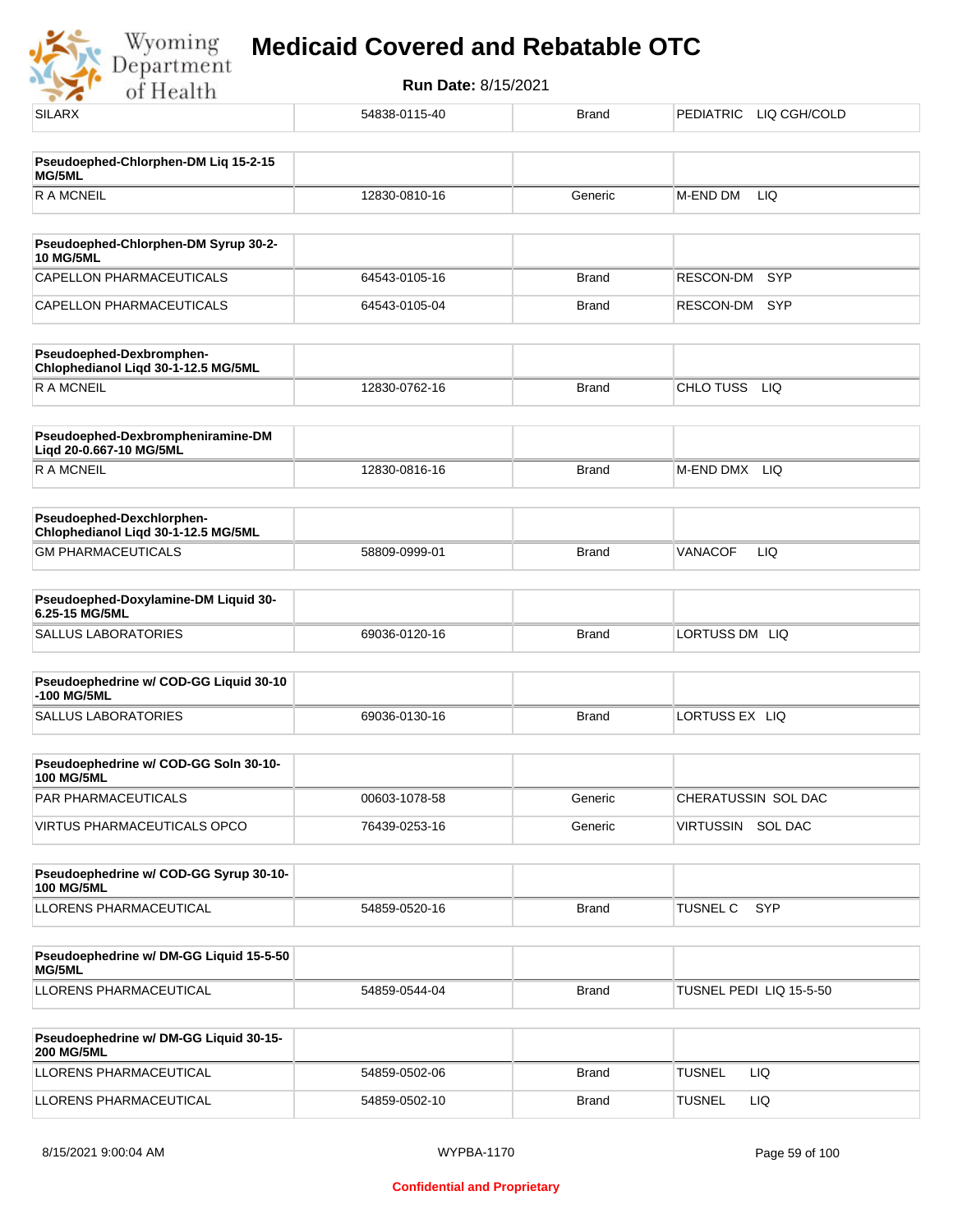Department **Run Date:** 8/15/2021 of Health LLORENS PHARMACEUTICAL **1999** 54859-0502-16 Brand TUSNEL LIQ **Pseudoephedrine w/ DM-GG Liquid 7.5-2.5- 25 MG/ML** LLORENS PHARMACEUTICAL 54859-0603-02 Brand TUSNEL-DM DRO PEDIATRC **Pseudoephedrine w/ DM-GG Tab 60-15-400 MG** CAPITAL PHARMACEUTICAL 
and the control of the 29978-0601-90 (Brand CAPMIST DM TAB **Pseudoephedrine w/ DM-GG Tab 60-20-380 MG** POLY PHARMACEUTICALS 50991-0214-01 Brand POLY-VENT DM TAB **Pseudoephedrine-Bromphen-Codeine Liq 10-1.33-6.33 MG/5ML** R A MCNEIL **12830-0735-16** Generic M-END WC LIQ CENTURION LABS 23359-0023-16 Brand RYDEX LIQ **Pseudoephedrine-Bromphen-Codeine Liqd 30-2-7.5 MG/5ML** ALLEGIS PHARMACEUTICALS 00682-0480-16 Brand MAR-COF BP LIQ 30-2-7.5 **Pseudoephedrine-Chlorphen w/ Codeine Liq 30-2-10 MG/5ML** PAR PHARMACEUTICALS 00603-1520-54 Brand PHENHIST DH LIQ 30-2-10 PAR PHARMACEUTICALS **DEVELOPS** 00603-1520-58 Brand PHENHIST DH LIQ 30-2-10 **Pseudoephedrine-Dexbromphen-Codeine Liqd 20-0.667-6 MG/5ML** R A MCNEIL **Example 2018** 12830-0739-16 Brand M-END MAX D LIQ

| <b>Pseudoephedrine-DM-GG w/ APAP Tab 60-</b><br>20-200-500 MG |               |       |         |     |
|---------------------------------------------------------------|---------------|-------|---------|-----|
| <b>POLY PHARMACEUTICALS</b>                                   | 50991-0510-01 | Brand | DURAFLU | TAB |

| Pseudoephedrine-GG Tab 60-400 MG |               |              |                             |
|----------------------------------|---------------|--------------|-----------------------------|
| <b>B.F. ASCHER</b>               | 00225-0580-08 | Brand        | CONGESTAC TAB 60-400MG      |
| B.F. ASCHER                      | 00225-0580-06 | <b>Brand</b> | TAB 60-400MG<br> CONGESTAC_ |

| Pseudoephedrine-Guaifenesin Cap 30-150<br>MG |               |              |                 |
|----------------------------------------------|---------------|--------------|-----------------|
| LASER PHARMACEUTICALS                        | 16477-0306-01 | <b>Brand</b> | RESPAIRE-30 CAP |

| <b>Pseudoephedrine-Guaifenesin Ligd 7.5-50</b><br>MG/ML |               |       |                       |
|---------------------------------------------------------|---------------|-------|-----------------------|
| LLORENS PHARMACEUTICAL                                  | 54859-0602-02 | Brand | TUSNEL PED DRO 7.5-50 |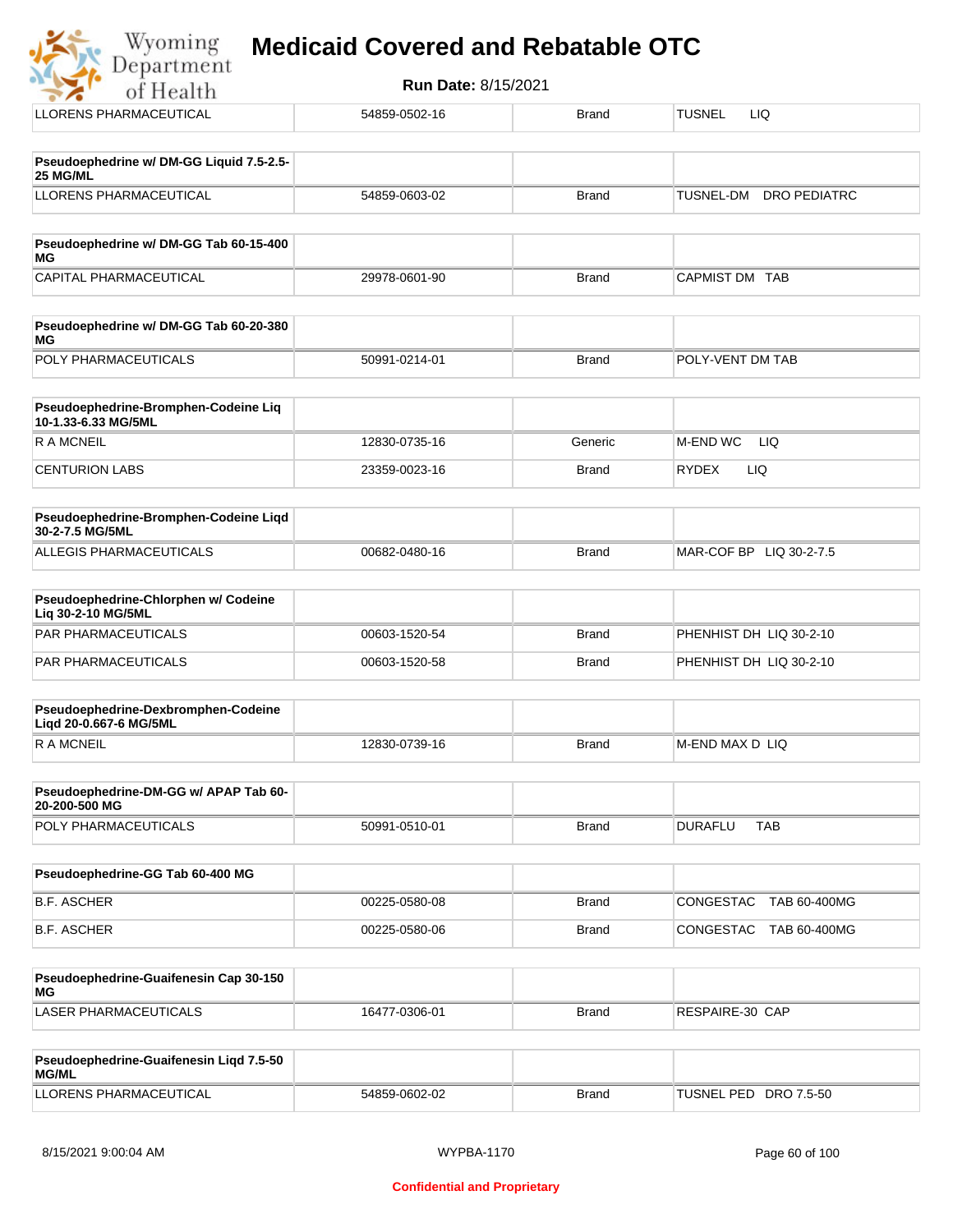

| Pseudoephedrine-Guaifenesin Tab 60-380<br>MG              |               |              |                                    |
|-----------------------------------------------------------|---------------|--------------|------------------------------------|
| POLY PHARMACEUTICALS                                      | 50991-0212-01 | <b>Brand</b> | POLY-VENT IR TAB 60-380MG          |
| Pseudoephedrine-Guaifenesin Tab ER<br>12HR 120-1200 MG    |               |              |                                    |
| RB HEALTH (US)                                            | 63824-0041-24 | <b>Brand</b> | <b>MUCINEX D</b><br>TAB 120-1200   |
| RB HEALTH (US)                                            | 63824-0041-36 | <b>Brand</b> | <b>MUCINEX D</b><br>TAB 120-1200   |
| Pseudoephedrine-Guaifenesin Tab ER<br>12HR 60-600 MG      |               |              |                                    |
| RB HEALTH (US)                                            | 63824-0057-18 | <b>Brand</b> | TAB 60-600MG<br><b>MUCINEX D</b>   |
| RB HEALTH (US)                                            | 63824-0057-36 | <b>Brand</b> | <b>MUCINEX D</b><br>TAB 60-600MG   |
| Pseudoephedrine-Ibuprofen Tab 30-200<br>MG                |               |              |                                    |
| <b>BERGEN BRUNSWIG</b>                                    | 24385-0465-60 | Generic      | <b>GNP IBUPROFN TAB COLD/SIN</b>   |
| <b>TOPCO</b>                                              | 36800-0083-60 | Generic      | IBUPROFEN TAB COLD/SIN             |
| <b>MCKESSON</b>                                           | 62011-0070-01 | Generic      | <b>COLD &amp; SINUS TAB RELIEF</b> |
| <b>CHAIN DRUG MARKETING ASSOC</b>                         | 63868-0453-20 | Generic      | QC IBUPROFEN TAB COLD/SIN          |
| Pseudoephedrine-Naproxen Sodium Tab<br>ER 12HR 120-220 MG |               |              |                                    |
| <b>PERRIGO</b>                                            | 00113-2417-01 | Generic      | SINUS&COLD-D TAB NON-DRSY          |
| AMERISOURCE BERGEN DRUGS                                  | 46122-0197-52 | Generic      | SINUS/COLD-D TAB 120-220           |
| <b>MCKESSON</b>                                           | 62011-0204-01 | Generic      | SINUS/COLD-D TAB 120-220           |
| Pyrilamine-Phenylephrine Tab 25-10 MG                     |               |              |                                    |
| <b>XSPIRE PHARMA</b>                                      | 42195-0210-10 | Generic      | PYRILAMIN/PE TAB 25-10MG           |
| Pyrilamine-Phenylephrine Tab 30-10 MG                     |               |              |                                    |
| <b>CARWIN ASSOCIATES</b>                                  | 15370-0031-10 | <b>Brand</b> | RU-HIST-D TAB 30-10MG              |
| Thonzylamine-Chlophedianol Liquid 6.25-<br>6.25 MG/ML     |               |              |                                    |
| POLY PHARMACEUTICALS                                      | 50991-0222-45 | <b>Brand</b> | POLY-HIST PD LIQ                   |
| Thonzylamine-Phenylephrine Liquid 50-10<br>MG/15ML        |               |              |                                    |
| <b>GM PHARMACEUTICALS</b>                                 | 58809-0729-04 | <b>Brand</b> | NASOPEN PE LIQ                     |
| Triprolidine & Pseudoephedrine Tab 2.5-60<br>ΜG           |               |              |                                    |
| WOMEN'S CHOICE PHARMACEUTICALS                            | 00485-0210-01 | Generic      | ED A-HIST TAB 2.5-60MG             |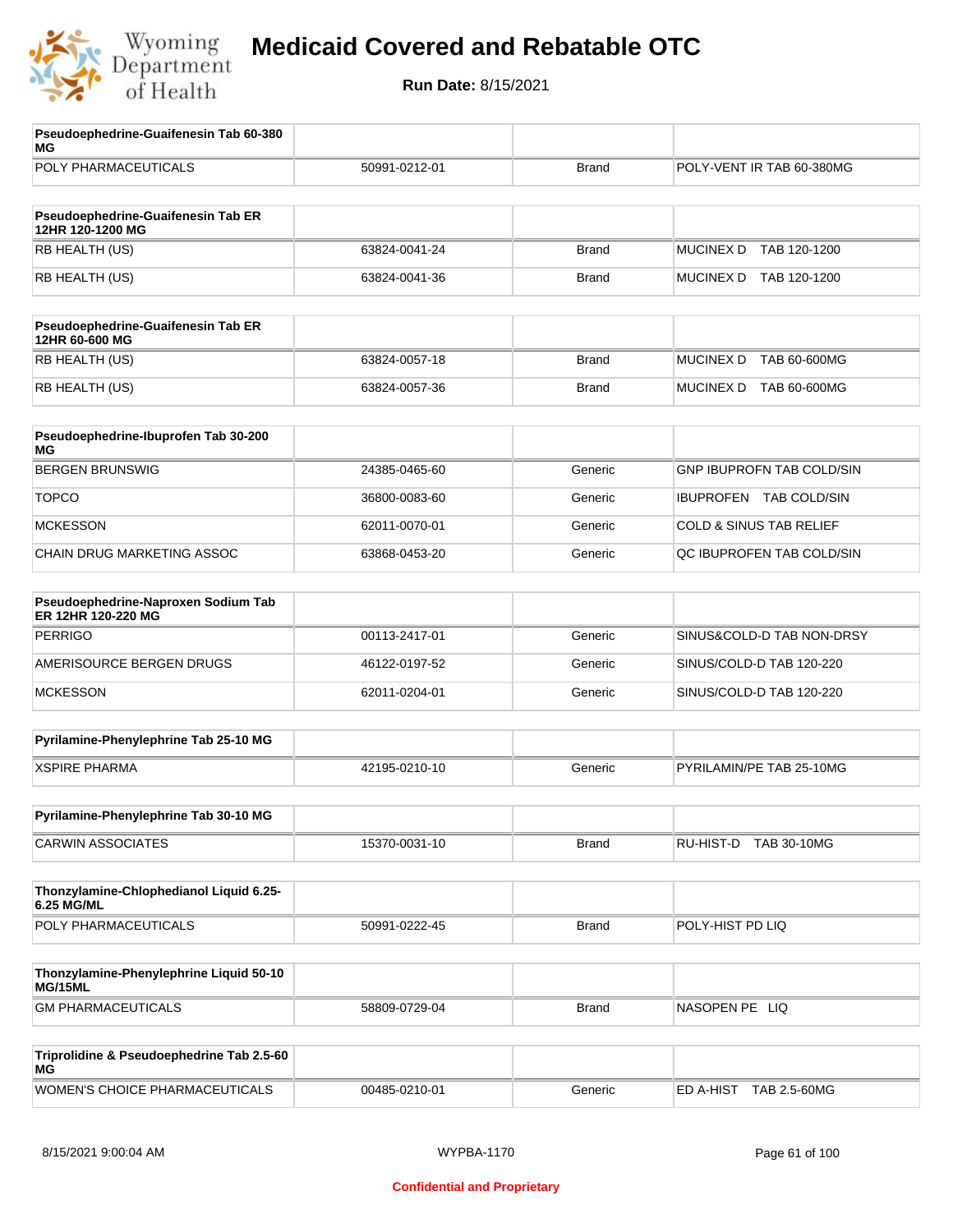#### **Run Date:** 8/15/2021

| Wyoming<br>Department        | <b>Medicaid Covered and Rebatable OTC</b> |         |                                 |  |  |
|------------------------------|-------------------------------------------|---------|---------------------------------|--|--|
| of Health                    | <b>Run Date: 8/15/2021</b>                |         |                                 |  |  |
| <b>MAJOR PHARMACEUTICALS</b> | 00904-0250-24                             | Generic | <b>APRODINE</b><br>TAB 2.5-60MG |  |  |
| <b>MAJOR PHARMACEUTICALS</b> | 00904-0250-59                             | Generic | <b>APRODINE</b><br>TAB 2.5-60MG |  |  |
|                              |                                           |         |                                 |  |  |

| Triprolidine-Phenylephrine Liquid 2.5-10<br>MG/5ML |               |       |                        |
|----------------------------------------------------|---------------|-------|------------------------|
| ALLEGIS PHARMACEUTICALS                            | 28595-0803-16 | Brand | HISTEX-PE SYP 2.5-10/5 |
| <b>DERMATOLOGICALS</b>                             |               |       |                        |

| *Bacitracin-Polymyxin B Oint*** |               |         |                  |
|---------------------------------|---------------|---------|------------------|
| <b>FOUGERA</b>                  | 00168-0021-09 | Generic | DOUBLE ANTIB OIN |
| <b>FOUGERA</b>                  | 00168-0021-35 | Generic | DOUBLE ANTIB OIN |
| <b>FOUGERA</b>                  | 00168-0021-31 | Generic | DOUBLE ANTIB OIN |
| <b>MCKESSON SUNMARK</b>         | 49348-0274-72 | Generic | DOUBLE ANTIB OIN |
| <b>MCKESSON</b>                 | 62011-0097-01 | Generic | DOUBLE ANTIB OIN |

| *Neomycin-Bacitracin-Polymyxin Oint*** |               |         |                         |
|----------------------------------------|---------------|---------|-------------------------|
| <b>PERRIGO</b>                         | 00113-0067-64 | Generic | TRIPLE ANTIB OIN        |
| <b>FOUGERA</b>                         | 00168-0012-09 | Generic | <b>BAC/NEO/POLY OIN</b> |
| <b>FOUGERA</b>                         | 00168-0012-35 | Generic | <b>BAC/NEO/POLY OIN</b> |
| <b>FOUGERA</b>                         | 00168-0012-31 | Generic | <b>BAC/NEO/POLY OIN</b> |
| <b>ACTAVIS MID ATLANTIC</b>            | 00472-0179-34 | Generic | <b>TRIPLE ANTIB OIN</b> |
| <b>ACTAVIS MID ATLANTIC</b>            | 00472-0179-56 | Generic | TRIPLE ANTIB OIN        |
| <b>COSETTE PHARMACEUTICALS</b>         | 00713-0268-31 | Generic | TRIPLE ANTIB OIN        |
| PAR PHARMACEUTICAL                     | 00603-0644-50 | Generic | <b>TRIPLE ANTIB OIN</b> |
| <b>MAJOR PHARMACEUTICALS</b>           | 00904-0734-31 | Generic | TRIPLE ANTIB OIN        |
| <b>MAJOR PHARMACEUTICALS</b>           | 00904-0734-36 | Generic | TRIPLE ANTIB OIN        |
| <b>BERGEN BRUNSWIG</b>                 | 24385-0061-01 | Generic | GNP TRIPLE OIN ANTIBIOT |
| <b>BERGEN BRUNSWIG</b>                 | 24385-0061-03 | Generic | GNP TRIPLE OIN ANTIBIOT |
| <b>LEADER BRAND PRODUCTS</b>           | 37205-0273-10 | Generic | <b>TRIPLE ANTIB OIN</b> |
| <b>PERRIGO</b>                         | 45802-0061-01 | Generic | <b>TRIPLE ANTIB OIN</b> |
| <b>PERRIGO</b>                         | 45802-0061-70 | Generic | TRIPLE ANTIB OIN        |
| <b>PERRIGO</b>                         | 45802-0061-03 | Generic | TRIPLE ANTIB OIN        |
| <b>MCKESSON SUNMARK</b>                | 49348-0029-72 | Generic | SM TRIPLE OIN ANTIBIOT  |
| <b>PADAGIS</b>                         | 45802-0143-01 | Generic | <b>TRIPLE ANTIB OIN</b> |
| <b>PADAGIS</b>                         | 45802-0143-03 | Generic | TRIPLE ANTIB OIN        |
| <b>PADAGIS</b>                         | 45802-0143-70 | Generic | TRIPLE ANTIB OIN        |
| <b>MCKESSON</b>                        | 62011-0098-01 | Generic | HM TRIPLE OIN ANTIBIOT  |
| <b>TARO</b>                            | 51672-2016-01 | Generic | <b>TRIPLE ANTIB OIN</b> |

8/15/2021 9:00:04 AM WYPBA-1170 Page 62 of 100

#### **Confidential and Proprietary**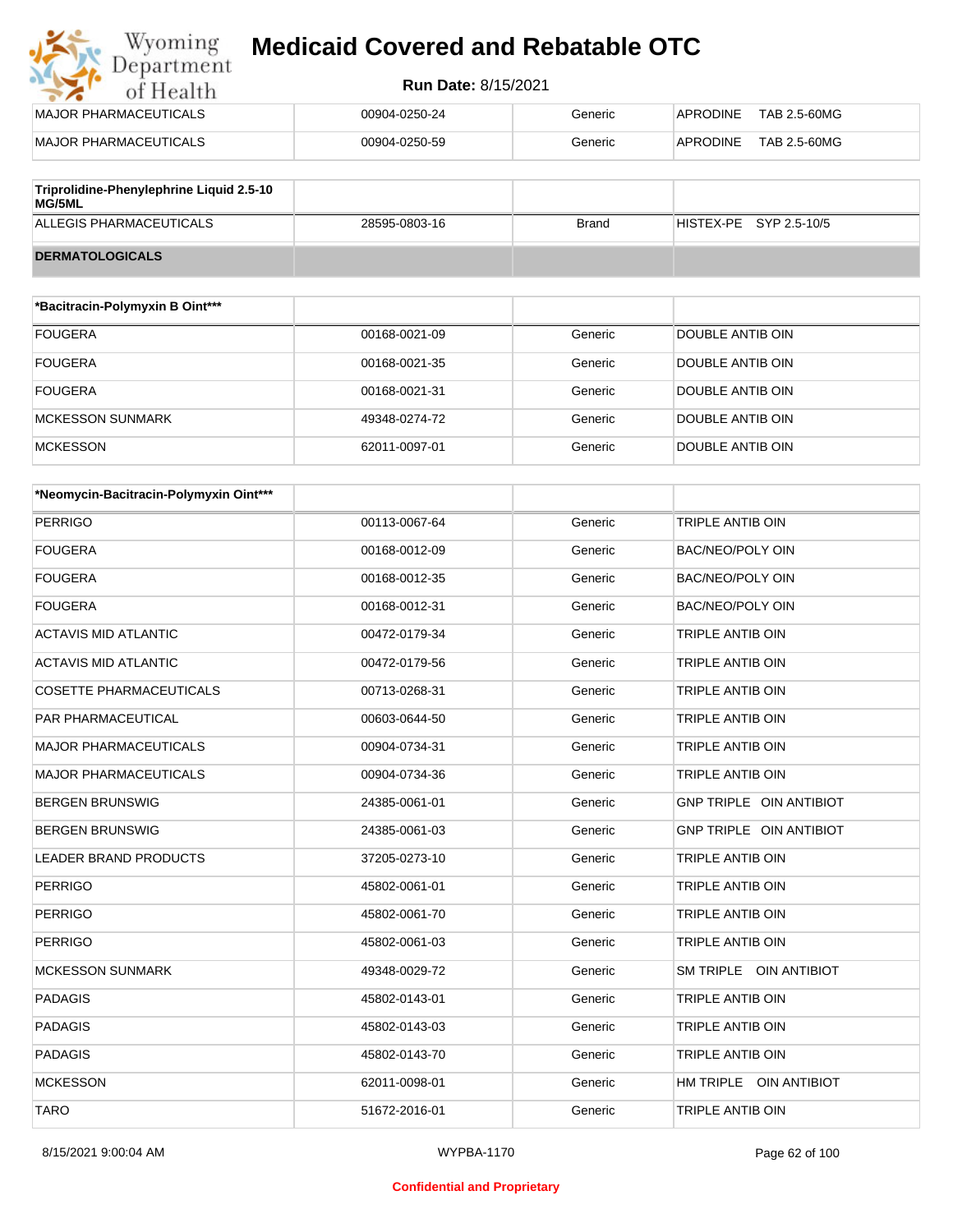

| TARO                                    | 51672-2016-02 | Generic | TRIPLE ANTIB OIN           |
|-----------------------------------------|---------------|---------|----------------------------|
| Bacitracin Oint 500 Unit/GM             |               |         |                            |
|                                         |               |         |                            |
| <b>COSETTE PHARMACEUTICALS</b>          | 00713-0280-31 | Generic | BACITRACIN OIN 500/GM      |
| <b>LEADER BRAND PRODUCTS</b>            | 37205-0275-10 | Generic | BACITRACIN OIN 500/GM      |
| <b>PADAGIS</b>                          | 45802-0060-01 | Generic | BACITRACIN OIN 500/GM      |
| <b>PADAGIS</b>                          | 45802-0060-03 | Generic | BACITRACIN OIN 500/GM      |
| <b>PADAGIS</b>                          | 45802-0060-70 | Generic | BACITRACIN OIN 500/GM      |
|                                         |               |         |                            |
| <b>Bacitracin Zinc Oint 500 Unit/GM</b> |               |         |                            |
| <b>FOUGERA</b>                          | 00168-0111-09 | Generic | BACITR ZINC OIN 500/GM     |
| ACTAVIS MID ATLANTIC                    | 00472-1105-34 | Generic | BACITR ZINC OIN 500/GM     |
| ACTAVIS MID ATLANTIC                    | 00472-1105-56 | Generic | BACITR ZINC OIN 500/GM     |
| PAR PHARMACEUTICAL                      | 00603-0441-50 | Generic | BACITR ZINC OIN 500/GM     |
| <b>FOUGERA</b>                          | 00168-0011-04 | Generic | BACITR ZINC OIN 500/GM     |
| <b>FOUGERA</b>                          | 00168-0011-16 | Generic | BACITR ZINC OIN 500/GM     |
| <b>FOUGERA</b>                          | 00168-0011-31 | Generic | BACITR ZINC OIN 500/GM     |
| <b>FOUGERA</b>                          | 00168-0011-35 | Generic | BACITR ZINC OIN 500/GM     |
| <b>BERGEN BRUNSWIG</b>                  | 24385-0060-03 | Generic | BACITR ZINC OIN 500/GM     |
| <b>MCKESSON SUNMARK</b>                 | 49348-0154-72 | Generic | SM ANTIBIOTI OIN 500/GM    |
| <b>TARO</b>                             | 51672-2075-02 | Generic | BACITR ZINC OIN 500/GM     |
| TARO                                    | 51672-2075-01 | Generic | BACITR ZINC OIN 500/GM     |
| <b>MCKESSON</b>                         | 62011-0094-01 | Generic | BACITRACIN OIN 500/GM      |
|                                         |               |         |                            |
| <b>Castellani Paint</b>                 |               |         |                            |
| <b>BAUSCH HEALTH</b>                    | 00884-2893-01 | Generic | CASTELLANI LIQ PAINT       |
| <b>BAUSCH HEALTH</b>                    | 00884-2993-01 | Generic | CASTELLANI LIQ PAINT/CL    |
| <b>Clotrimazole Cream 1%</b>            |               |         |                            |
| <b>MAJOR PHARMACEUTICALS</b>            | 00904-7822-36 | Generic | <b>CLOTRIMAZOLE CRE 1%</b> |
|                                         |               |         |                            |
| <b>MAJOR PHARMACEUTICALS</b>            | 00904-7822-31 | Generic | <b>CLOTRIMAZOLE CRE 1%</b> |
| <b>BERGEN BRUNSWIG</b>                  | 24385-0205-01 | Generic | ATHLETE FOOT CRE 1%        |
| <b>BERGEN BRUNSWIG</b>                  | 24385-0205-03 | Generic | ATHLETE FOOT CRE 1%        |
| <b>PERRIGO</b>                          | 45802-0434-11 | Generic | <b>CLOTRIMAZOLE CRE 1%</b> |
| <b>PERRIGO</b>                          | 45802-0434-01 | Generic | <b>CLOTRIMAZOLE CRE 1%</b> |
| <b>MCKESSON SUNMARK</b>                 | 49348-0279-72 | Generic | <b>CLOTRIMAZOLE CRE 1%</b> |
| <b>TARO</b>                             | 51672-2002-01 | Generic | <b>CLOTRIMAZOLE CRE 1%</b> |
| <b>TARO</b>                             | 51672-2002-02 | Generic | <b>CLOTRIMAZOLE CRE 1%</b> |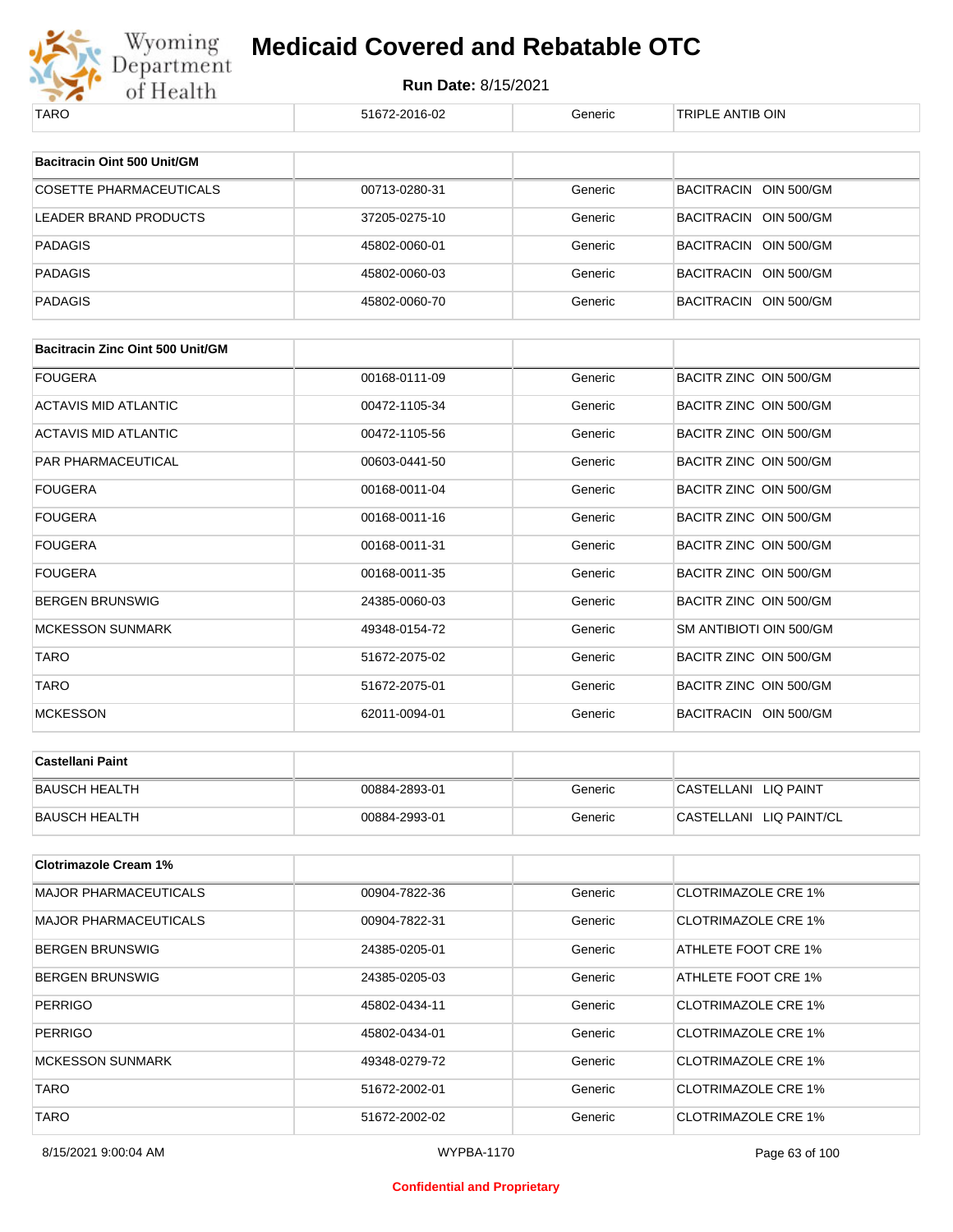

| <b>Clotrimazole Ointment 1%</b>  |               |              |                            |
|----------------------------------|---------------|--------------|----------------------------|
| CAPITAL PHARMACEUTICAL           | 29978-0918-60 | <b>Brand</b> | ALEVAZOL<br><b>OIN 1%</b>  |
| <b>Clotrimazole Soln 1%</b>      |               |              |                            |
|                                  |               |              |                            |
| <b>TARO</b>                      | 51672-2037-01 | Generic      | <b>CLOTRIMAZOLE SOL 1%</b> |
| <b>Hydrocortisone Cream 0.5%</b> |               |              |                            |
| <b>FOUGERA</b>                   | 00168-0014-31 | Generic      | HYDROCORT CRE 0.5%         |
| <b>BERGEN BRUNSWIG</b>           | 24385-0190-03 | Generic      | HYDROCORT CRE 0.5%         |
|                                  |               |              |                            |
| <b>Hydrocortisone Cream 1%</b>   |               |              |                            |
| <b>PERRIGO</b>                   | 00113-0541-64 | Generic      | ANTI-ITCH CRE 1%           |
| <b>ACTAVIS MID ATLANTIC</b>      | 00472-0343-56 | Generic      | HYDROCORT CRE 1%           |
| <b>PERRIGO</b>                   | 00113-0973-64 | Generic      | ANTI-ITCH CRE 1%           |
| PAR PHARMACEUTICAL               | 00603-0535-50 | Generic      | HYDROCORT CRE 1%           |
| <b>MAJOR PHARMACEUTICALS</b>     | 00904-7623-31 | Generic      | HYDROCORT CRE 1%           |
| <b>FOUGERA</b>                   | 00168-0154-08 | Generic      | HYDROCORT CRE 1%           |
| <b>FOUGERA</b>                   | 00168-0154-31 | Generic      | HYDROCORT CRE 1%           |
| <b>RUGBY LABORATORIES</b>        | 00536-5108-95 | Generic      | HYDROSKIN CRE 1%           |
| <b>SELECT BRAND</b>              | 15127-0127-01 | Generic      | SB HYDROCORT CRE 1%        |
| <b>BERGEN BRUNSWIG</b>           | 24385-0021-03 | Generic      | GNP HYDROCOR CRE 1% PLUS   |
| <b>LEADER BRAND PRODUCTS</b>     | 37205-0162-10 | Generic      | HYDROCORT CRE 1%           |
| <b>PERRIGO</b>                   | 45802-0438-03 | Generic      | HYDROCORT CRE 1%           |
| <b>PERRIGO</b>                   | 45802-0438-05 | Generic      | HYDROCORT CRE 1%           |
| <b>MCKESSON SUNMARK</b>          | 49348-0521-72 | Generic      | SM HYDROCORT CRE 1%        |
| <b>TARO</b>                      | 51672-2013-02 | Generic      | HYDROCORT CRE 1%           |
| <b>TARO</b>                      | 51672-2013-01 | Generic      | HYDROCORT CRE 1%           |
| <b>TARO</b>                      | 51672-2063-02 | Generic      | HYDROCORT CRE 1%           |
| <b>TARO</b>                      | 51672-2069-02 | Generic      | HYDROCORT CRE 1%           |
|                                  |               |              |                            |
| <b>Hydrocortisone Lotion 1%</b>  |               |              |                            |
| <b>RUGBY LABORATORIES</b>        | 00536-5105-97 | Generic      | HYDRO SKIN LOT 1%          |
| <b>BERGEN BRUNSWIG</b>           | 24385-0283-06 | Generic      | HYDRO-LOTION LOT 1%        |
|                                  |               |              |                            |
| <b>Hydrocortisone Oint 0.5%</b>  |               |              |                            |
| <b>FOUGERA</b>                   | 00168-0016-31 | Generic      | HYDROCORT OIN 0.5%         |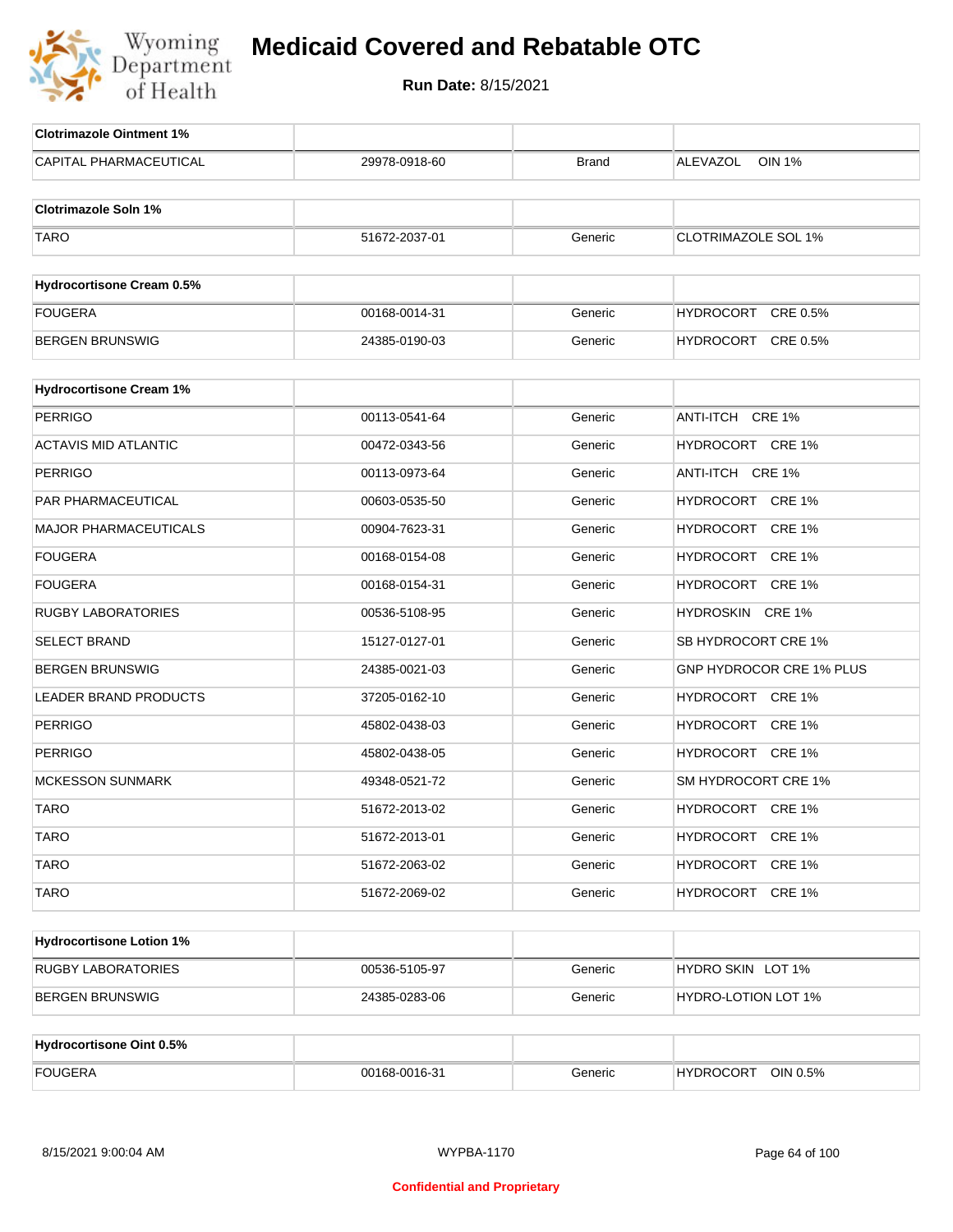

### **Medicaid Covered and Rebatable OTC**

**Run Date:** 8/15/2021

 $\top$ 

| <b>Hydrocortisone Oint 1%</b>         |                                |         |                            |
|---------------------------------------|--------------------------------|---------|----------------------------|
| <b>FOUGERA</b>                        | 00168-0181-31                  | Generic | HYDROCORT OIN 1%           |
| <b>ACTAVIS MID ATLANTIC</b>           | 00472-0345-56                  | Generic | HYDROCORT OIN 1%           |
| <b>SELECT BRAND</b>                   | 15127-0128-01                  | Generic | SB HYDROCORT OIN 1%        |
| <b>BERGEN BRUNSWIG</b>                | 24385-0276-03                  | Generic | HYDROCORT OIN 1%           |
| <b>PADAGIS</b>                        | 45802-0276-03                  | Generic | HYDROCORT OIN 1%           |
| <b>MCKESSON SUNMARK</b>               | 49348-0522-72                  | Generic | SM HYDROCORT OIN 1%        |
| <b>TARO</b>                           | 51672-2018-02                  | Generic | HYDROCORT OIN 1%           |
|                                       |                                |         |                            |
| <b>Hydrocortisone Soln 1%</b>         |                                |         |                            |
| RB HEALTH (US)                        | 63824-0850-15                  | Generic | SCALPICIN SOL 1%           |
| Hydrocortisone-Aloe Vera Cream 0.5%   |                                |         |                            |
|                                       |                                |         |                            |
| <b>TARO</b>                           | 51672-2010-02                  | Generic | <b>HC/ALOE</b><br>CRE 0.5% |
| Hydrocortisone-Aloe Vera Cream 1%     |                                |         |                            |
| <b>ACTAVIS MID ATLANTIC</b>           | 00472-0339-56                  | Generic | HYDROCORT/ CRE ALOE 1%     |
| <b>BERGEN BRUNSWIG</b>                | 24385-0274-03                  | Generic | HYDROCORT/ CRE ALOE 1%     |
| LEADER BRAND PRODUCTS                 | 37205-0272-10                  | Generic | HYDROCORT/ CRE ALOE 1%     |
| <b>MCKESSON SUNMARK</b>               | 49348-0441-72                  | Generic | SM HYDROCORT CRE 1% PLUS   |
| <b>MCKESSON</b>                       | 62011-0095-01                  | Generic | HYDROCORT/ CRE ALOE 1%     |
| <b>MCKESSON</b>                       | 62011-0096-01                  | Generic | HM HYDROCORT CRE 1% PLUS   |
|                                       |                                |         |                            |
| <b>Miconazole Nitrate Aerosol 2%</b>  |                                |         |                            |
| GLAXO CONSUMER HEALTHCARE L.P.        | 00067-0969-46                  | Generic | DESENEX SPRY AER LIQUID    |
| Miconazole Nitrate Aerosol Pow 2%     |                                |         |                            |
| <b>GLAXO CONSUMER HEALTHCARE L.P.</b> |                                | Generic | <b>AER 2%</b>              |
|                                       | 00067-0959-40<br>37205-0998-66 |         | DESENEX                    |
| LEADER BRAND PRODUCTS                 |                                | Generic | <b>MICATIN</b><br>AER 2%   |
| <b>Miconazole Nitrate Cream 2%</b>    |                                |         |                            |
| <b>ACTAVIS MID ATLANTIC</b>           | 00472-0735-42                  | Generic | ANTIFUNGAL CRE 2%          |
| <b>ACTAVIS MID ATLANTIC</b>           | 00472-0735-14                  | Generic | ANTIFUNGAL CRE 2%          |
| PAR PHARMACEUTICAL                    | 00603-7805-50                  | Generic | MICONAZOLE CRE 2%          |
| <b>ACTAVIS MID ATLANTIC</b>           | 00472-0735-56                  | Generic | ANTIFUNGAL CRE 2%          |
| <b>COLOPLAST</b>                      | 11701-0045-14                  | Generic | <b>BAZA ANTIFUN CRE 2%</b> |
| <b>COLOPLAST</b>                      | 11701-0045-22                  | Generic | <b>BAZA ANTIFUN CRE 2%</b> |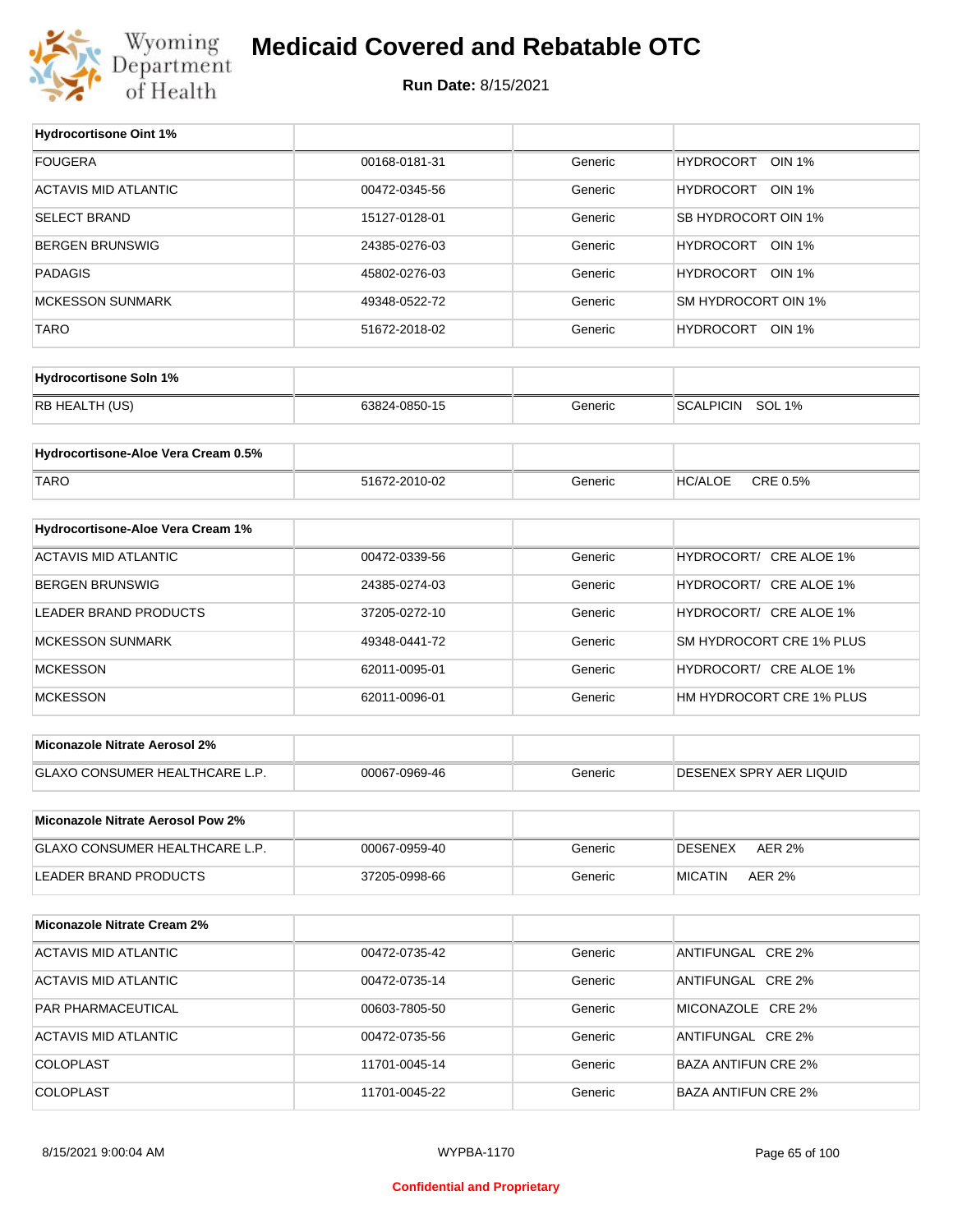

#### **Run Date:** 8/15/2021

| <b>COLOPLAST</b>          | 11701-0045-23 | Generic | BAZA ANTIFUN CRE 2%           |
|---------------------------|---------------|---------|-------------------------------|
| <b>MCKESSON SUNMARK</b>   | 49348-0689-72 | Generic | SM ANTIFUNGL CRE 2%           |
| SMITH & NEPHEW UNITED     | 50484-0328-00 | Generic | ANTIFUNGAL CRE 2%             |
| <b>TARO</b>               | 51672-2001-01 | Generic | MICONAZOLE CRE 2%             |
| SMITH & NEPHEW UNITED     | 50484-0329-00 | Generic | ANTIFUNGAL CRE 2%             |
| <b>TARO</b>               | 51672-2001-02 | Generic | MICONAZOLE CRE 2%             |
| MEDLINE/DERMAL MANAGEMENT | 53329-0079-64 | Generic | ANTIFUNGAL CRE 2%             |
| MEDLINE/DERMAL MANAGEMENT | 53329-0080-58 | Generic | SOOTHE&COOL CRE INZO 2%       |
| MEDLINE/DERMAL MANAGEMENT | 53329-0162-04 | Generic | <b>CRE ANTIFUNG</b><br>REMEDY |
| MEDLINE/DERMAL MANAGEMENT | 53329-0080-57 | Generic | SOOTHE&COOL CRE INZO 2%       |

| Miconazole Nitrate Kit 2% |               |              |                         |
|---------------------------|---------------|--------------|-------------------------|
| BAUSCH HEALTH             | 00884-5493-01 | <b>Brand</b> | <b>FUNGOID TINC KIT</b> |

| Miconazole Nitrate Ointment 2% |               |         |                   |
|--------------------------------|---------------|---------|-------------------|
| <b>COLOPLAST</b>               | 11701-0067-14 | Generic | CRITIC-AID OIN 2% |
| <b>COLOPLAST</b>               | 11701-0067-23 | Generic | CRITIC-AID OIN 2% |
| <b>COLOPLAST</b>               | 11701-0067-22 | Generic | CRITIC-AID OIN 2% |

| Miconazole Nitrate Powder 2%   |               |         |                            |
|--------------------------------|---------------|---------|----------------------------|
| GLAXO CONSUMER HEALTHCARE L.P. | 00067-0949-30 | Generic | <b>DESENEX SHAK POW 2%</b> |
| GLAXO CONSUMER HEALTHCARE L.P. | 00067-0949-15 | Generic | <b>DESENEX SHAK POW 2%</b> |
| GLAXO CONSUMER HEALTHCARE L.P. | 00145-1501-03 | Generic | ZEASORB-AF POW 2%          |
| GLAXO CONSUMER HEALTHCARE L.P. | 00145-1506-05 | Generic | ZEASORB-AF POW 2%          |
| COLOPLAST                      | 11701-0038-16 | Generic | MICRO GUARD POW 2%         |
| LEADER BRAND PRODUCTS          | 37205-0653-18 | Generic | MICONAZORB<br>POW AF 2%    |
| AMERISOURCE BERGEN DRUGS       | 46122-0039-27 | Generic | MICONAZORB POW AF 2%       |

| Miconazole Nitrate Soln 2% |               |       |                     |
|----------------------------|---------------|-------|---------------------|
| BAUSCH HEALTH              | 00884-0293-01 | Brand | FUNGOID TINC SOL 2% |

| Neomycin-Bacitracin-Polymyxin-<br><b>Pramoxine Oint 1%</b> |               |         |                         |
|------------------------------------------------------------|---------------|---------|-------------------------|
| COSETTE PHARMACEUTICALS                                    | 00713-0622-31 | Generic | TRIPLE ANTIB OIN PLUS   |
| BERGEN BRUNSWIG                                            | 24385-0143-03 | Generic | TRIPLE ANTIB OIN PLUS   |
| LEADER BRAND PRODUCTS                                      | 37205-0266-10 | Generic | TRIPLE ANTIB OIN PLUS   |
| MCKESSON SUNMARK                                           | 49348-0600-72 | Generic | TRIPLE ANTIB OIN MAX ST |
| <b>TARO</b>                                                | 51672-2027-01 | Generic | TRIPLE ANTIB OIN PLUS   |
| <b>TARO</b>                                                | 51672-2027-02 | Generic | TRIPLE ANTIB OIN PLUS   |

#### **Confidential and Proprietary**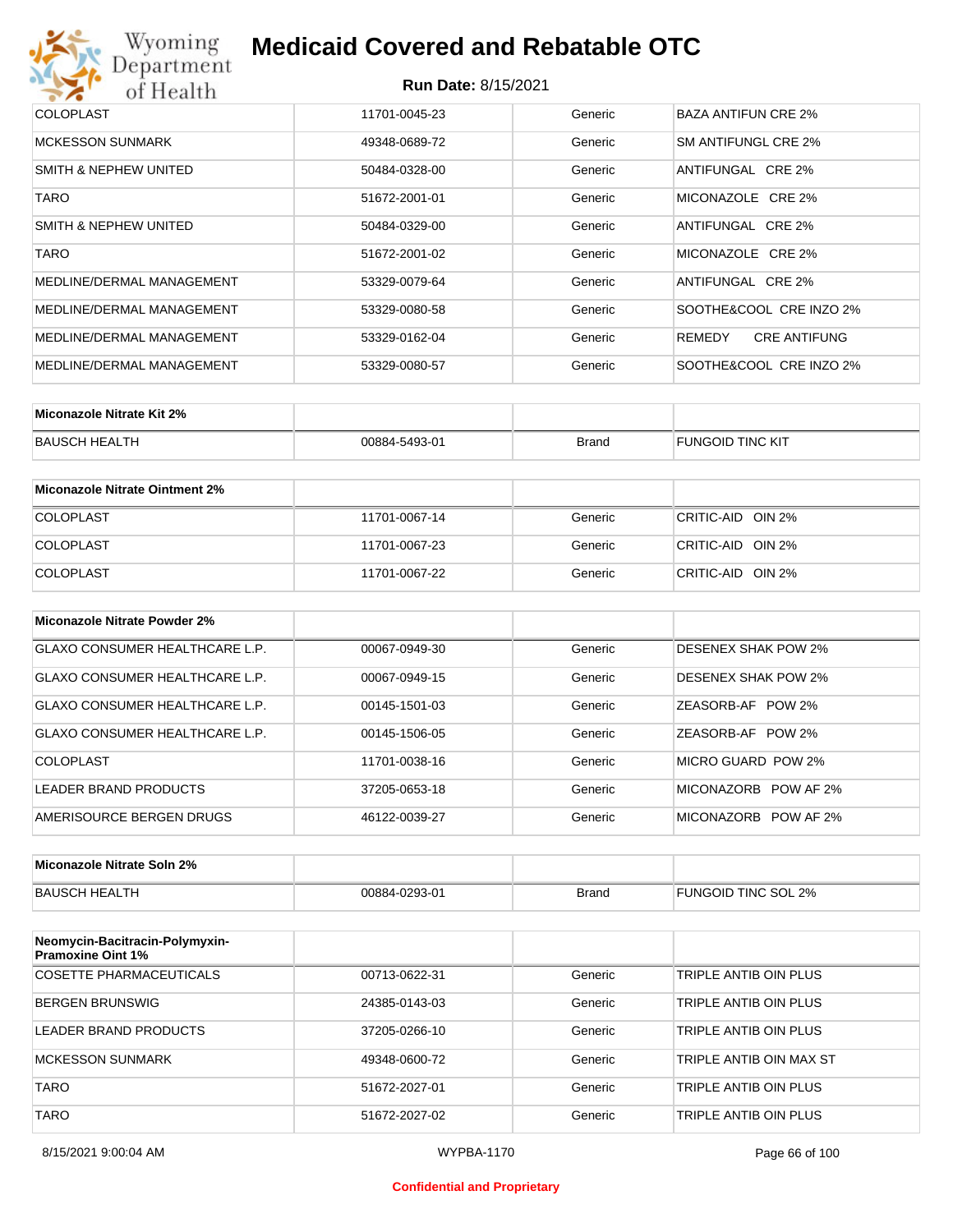| Neomycin-Polymyxin w/ Pramoxine Cream<br>1%<br><b>MCKESSON SUNMARK</b><br>SM ANTIBIOTI CRE PLUS<br>49348-0690-69<br>Generic<br><b>Permethrin Creme Rinse 1%</b><br>LICE TRTMNT LIQ 1%<br>AMERISOURCE BERGEN DRUGS<br>46122-0108-46<br>Generic<br><b>Permethrin Lotion 1%</b><br><b>ACTAVIS MID ATLANTIC</b><br>00472-5242-67<br>Generic<br>PERMETHRIN LOT 1%<br><b>ACTAVIS MID ATLANTIC</b><br>Generic<br>PERMETHRIN LOT 1%<br>00472-5242-69<br><b>SM LICE</b><br><b>MCKESSON SUNMARK</b><br>Generic<br><b>LOT TREATMNT</b><br>49348-0460-30<br><b>MCKESSON SUNMARK</b><br>Generic<br><b>SM LICE</b><br>LOT TREATMNT<br>49348-0460-34<br>LICE TREATME LOT 1%<br><b>MCKESSON</b><br>62011-0112-01<br>Generic | <b>MCKESSON</b> | 62011-0099-01 | Generic | TRIPLE ANTIB OIN MAX ST |
|-------------------------------------------------------------------------------------------------------------------------------------------------------------------------------------------------------------------------------------------------------------------------------------------------------------------------------------------------------------------------------------------------------------------------------------------------------------------------------------------------------------------------------------------------------------------------------------------------------------------------------------------------------------------------------------------------------------|-----------------|---------------|---------|-------------------------|
|                                                                                                                                                                                                                                                                                                                                                                                                                                                                                                                                                                                                                                                                                                             |                 |               |         |                         |
|                                                                                                                                                                                                                                                                                                                                                                                                                                                                                                                                                                                                                                                                                                             |                 |               |         |                         |
|                                                                                                                                                                                                                                                                                                                                                                                                                                                                                                                                                                                                                                                                                                             |                 |               |         |                         |
|                                                                                                                                                                                                                                                                                                                                                                                                                                                                                                                                                                                                                                                                                                             |                 |               |         |                         |
|                                                                                                                                                                                                                                                                                                                                                                                                                                                                                                                                                                                                                                                                                                             |                 |               |         |                         |
|                                                                                                                                                                                                                                                                                                                                                                                                                                                                                                                                                                                                                                                                                                             |                 |               |         |                         |
|                                                                                                                                                                                                                                                                                                                                                                                                                                                                                                                                                                                                                                                                                                             |                 |               |         |                         |
|                                                                                                                                                                                                                                                                                                                                                                                                                                                                                                                                                                                                                                                                                                             |                 |               |         |                         |
|                                                                                                                                                                                                                                                                                                                                                                                                                                                                                                                                                                                                                                                                                                             |                 |               |         |                         |
|                                                                                                                                                                                                                                                                                                                                                                                                                                                                                                                                                                                                                                                                                                             |                 |               |         |                         |
|                                                                                                                                                                                                                                                                                                                                                                                                                                                                                                                                                                                                                                                                                                             |                 |               |         |                         |
|                                                                                                                                                                                                                                                                                                                                                                                                                                                                                                                                                                                                                                                                                                             |                 |               |         |                         |
|                                                                                                                                                                                                                                                                                                                                                                                                                                                                                                                                                                                                                                                                                                             |                 |               |         |                         |
| Pyreth-Piperonyl Butox Sham-Permeth<br>Aero-Nit Remover Gel Kit                                                                                                                                                                                                                                                                                                                                                                                                                                                                                                                                                                                                                                             |                 |               |         |                         |
| <b>GNP LICE</b><br><b>BERGEN BRUNSWIG</b><br>24385-0634-23<br>Generic<br>KIT                                                                                                                                                                                                                                                                                                                                                                                                                                                                                                                                                                                                                                |                 |               |         |                         |
| LEADER BRAND PRODUCTS<br>Generic<br>LICE SOLN KIT<br>37205-0519-02                                                                                                                                                                                                                                                                                                                                                                                                                                                                                                                                                                                                                                          |                 |               |         |                         |
|                                                                                                                                                                                                                                                                                                                                                                                                                                                                                                                                                                                                                                                                                                             |                 |               |         |                         |
| Pyrethrins-Piperonyl Butoxide Liq 0.33-4%                                                                                                                                                                                                                                                                                                                                                                                                                                                                                                                                                                                                                                                                   |                 |               |         |                         |
| <b>LEADER BRAND PRODUCTS</b><br>LICE TRTMNT LIQ CRM RNSE<br>37205-0285-16<br>Generic                                                                                                                                                                                                                                                                                                                                                                                                                                                                                                                                                                                                                        |                 |               |         |                         |
| Pyrethrins-Piperonyl Butoxide Shampoo                                                                                                                                                                                                                                                                                                                                                                                                                                                                                                                                                                                                                                                                       |                 |               |         |                         |
| $0.33 - 4%$                                                                                                                                                                                                                                                                                                                                                                                                                                                                                                                                                                                                                                                                                                 |                 |               |         |                         |
| 00113-0866-26<br>LICE KILLING SHA 0.33-4%<br><b>PERRIGO</b><br>Generic                                                                                                                                                                                                                                                                                                                                                                                                                                                                                                                                                                                                                                      |                 |               |         |                         |
| <b>MAJOR PHARMACEUTICALS</b><br>Generic<br>LICE KILLING SHA 0.33-4%<br>00904-2528-20                                                                                                                                                                                                                                                                                                                                                                                                                                                                                                                                                                                                                        |                 |               |         |                         |
| LICE TREATMT SHA 0.33-4%<br><b>BERGEN BRUNSWIG</b><br>24385-0116-03<br>Generic                                                                                                                                                                                                                                                                                                                                                                                                                                                                                                                                                                                                                              |                 |               |         |                         |
| LICE KILLING SHA 0.33-4%<br><b>LEADER BRAND PRODUCTS</b><br>37205-0165-26<br>Generic                                                                                                                                                                                                                                                                                                                                                                                                                                                                                                                                                                                                                        |                 |               |         |                         |
| Generic<br><b>MCKESSON SUNMARK</b><br>49348-0443-34<br>LICE KILLING SHA 0.33-4%                                                                                                                                                                                                                                                                                                                                                                                                                                                                                                                                                                                                                             |                 |               |         |                         |
| <b>MCKESSON</b><br>62011-0119-02<br>LICE KILLING SHA 0.33-4%<br>Generic                                                                                                                                                                                                                                                                                                                                                                                                                                                                                                                                                                                                                                     |                 |               |         |                         |
| <b>Terbinafine Gel 1%</b>                                                                                                                                                                                                                                                                                                                                                                                                                                                                                                                                                                                                                                                                                   |                 |               |         |                         |
| GLAXO CONSUMER HEALTHCARE L.P.<br>00067-6239-42<br>LAMISIL ADV GEL 1%<br><b>Brand</b>                                                                                                                                                                                                                                                                                                                                                                                                                                                                                                                                                                                                                       |                 |               |         |                         |
|                                                                                                                                                                                                                                                                                                                                                                                                                                                                                                                                                                                                                                                                                                             |                 |               |         |                         |
| <b>Terbinafine HCI Cream 1%</b>                                                                                                                                                                                                                                                                                                                                                                                                                                                                                                                                                                                                                                                                             |                 |               |         |                         |
| GLAXO CONSUMER HEALTHCARE L.P.<br>00067-3998-42<br>LAMISIL AT CRE 1%<br><b>Brand</b>                                                                                                                                                                                                                                                                                                                                                                                                                                                                                                                                                                                                                        |                 |               |         |                         |
| GLAXO CONSUMER HEALTHCARE L.P.<br>LAMISIL AT CRE 1%<br>00067-8114-12<br><b>Brand</b>                                                                                                                                                                                                                                                                                                                                                                                                                                                                                                                                                                                                                        |                 |               |         |                         |
| GLAXO CONSUMER HEALTHCARE L.P.<br>00067-8100-12<br><b>Brand</b><br>LAMISIL AT CRE 1%                                                                                                                                                                                                                                                                                                                                                                                                                                                                                                                                                                                                                        |                 |               |         |                         |
| GLAXO CONSUMER HEALTHCARE L.P.<br>00067-8100-30<br><b>Brand</b><br>LAMISIL AT CRE 1%                                                                                                                                                                                                                                                                                                                                                                                                                                                                                                                                                                                                                        |                 |               |         |                         |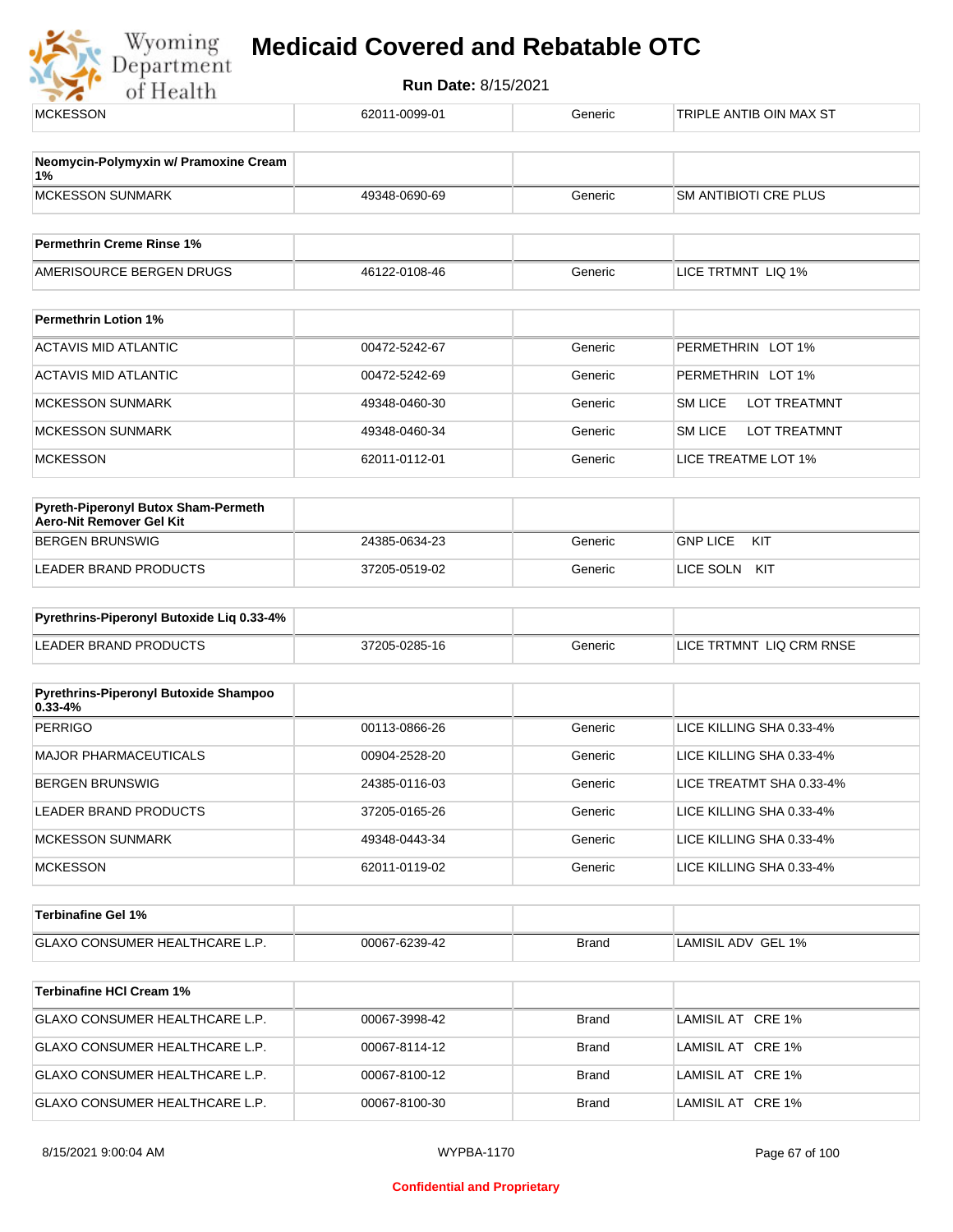| Wyoming<br>Department        | <b>Medicaid Covered and Rebatable OTC</b><br><b>Run Date: 8/15/2021</b> |         |                            |  |  |
|------------------------------|-------------------------------------------------------------------------|---------|----------------------------|--|--|
| of Health                    |                                                                         |         |                            |  |  |
| <b>LEADER BRAND PRODUCTS</b> | 37205-0941-99                                                           | Generic | ATHLETE FOOT CRE AF        |  |  |
| <b>BERGEN BRUNSWIG</b>       | 24385-0524-03                                                           | Generic | TERBINAFINE CRE 1%         |  |  |
| <b>BERGEN BRUNSWIG</b>       | 24385-0524-05                                                           | Generic | TERBINAFINE CRE 1%         |  |  |
| <b>MCKESSON SUNMARK</b>      | 49348-0790-72                                                           | Generic | <b>ATHLETE FOOT CRE 1%</b> |  |  |
| <b>TARO</b>                  | 51672-2080-01                                                           | Generic | TERBINAFINE CRE 1%         |  |  |
| <b>TARO</b>                  | 51672-2080-02                                                           | Generic | TERBINAFINE CRE 1%         |  |  |

| Terbinafine HCI Soln 1%               |               |       |                    |
|---------------------------------------|---------------|-------|--------------------|
| <b>GLAXO CONSUMER HEALTHCARE L.P.</b> | 00067-6292-83 | Brand | LAMISIL AT SPR 1%  |
| <b>GLAXO CONSUMER HEALTHCARE L.P.</b> | 00067-6293-83 | Brand | ⊺LAMISIL AT⊥SPR 1% |

| Tolnaftate Aerosol 1% |               |         |                     |
|-----------------------|---------------|---------|---------------------|
| PERRIGO               | 00113-0154-73 | Generic | ATH FOOT SPR AER 1% |
| LEADER BRAND PRODUCTS | 37205-0344-66 | Generic | ANTIFUNGAL AER 1%   |

| Tolnaftate Aerosol Pow 1%             |               |         |                   |
|---------------------------------------|---------------|---------|-------------------|
| <b>GLAXO CONSUMER HEALTHCARE L.P.</b> | 00067-6114-46 | Generic | LAMISIL AF AER 1% |
| PERRIGO                               | 00113-0695-90 | Generic | JOCK ITCH AER 1%  |

| <b>Tolnaftate Cream 1%</b>   |               |         |                     |
|------------------------------|---------------|---------|---------------------|
| <b>MAJOR PHARMACEUTICALS</b> | 00904-0722-36 | Generic | ANTIFUNGAL CRE 1%   |
| <b>BERGEN BRUNSWIG</b>       | 24385-0032-03 | Generic | TOLNAFTATE CRE 1%   |
| LEADER BRAND PRODUCTS        | 37205-0197-10 | Generic | ANTIFUNGAL CRE 1%   |
| <b>PERRIGO</b>               | 45802-0032-01 | Generic | TOLNAFTATE CRE 1%   |
| <b>PERRIGO</b>               | 45802-0032-03 | Generic | TOLNAFTATE CRE 1%   |
| <b>MCKESSON SUNMARK</b>      | 49348-0155-29 | Generic | SM ANTIFUNGL CRE 1% |
| <b>TARO</b>                  | 51672-2020-02 | Generic | TOLNAFTATE CRE 1%   |
| <b>TARO</b>                  | 51672-2020-01 | Generic | TOLNAFTATE CRE 1%   |
| CHAIN DRUG MARKETING ASSOC   | 63868-0104-46 | Generic | TOLNAFTATE CRE 1%   |

| Tolnaftate Powder 1%  |               |         |                          |
|-----------------------|---------------|---------|--------------------------|
| RUGBY LABORATORIES    | 00536-5150-26 | Generic | ANTI-FUNGAL POW 1%       |
| MAJOR PHARMACEUTICALS | 00904-0726-45 | Generic | <b>TOLNAFTATE POW 1%</b> |

| Tolnaftate Soln 1% |               |         |                       |
|--------------------|---------------|---------|-----------------------|
| PADAGIS            | 45802-0701-11 | Generic | SOL 1%<br>'TOLNAFTATE |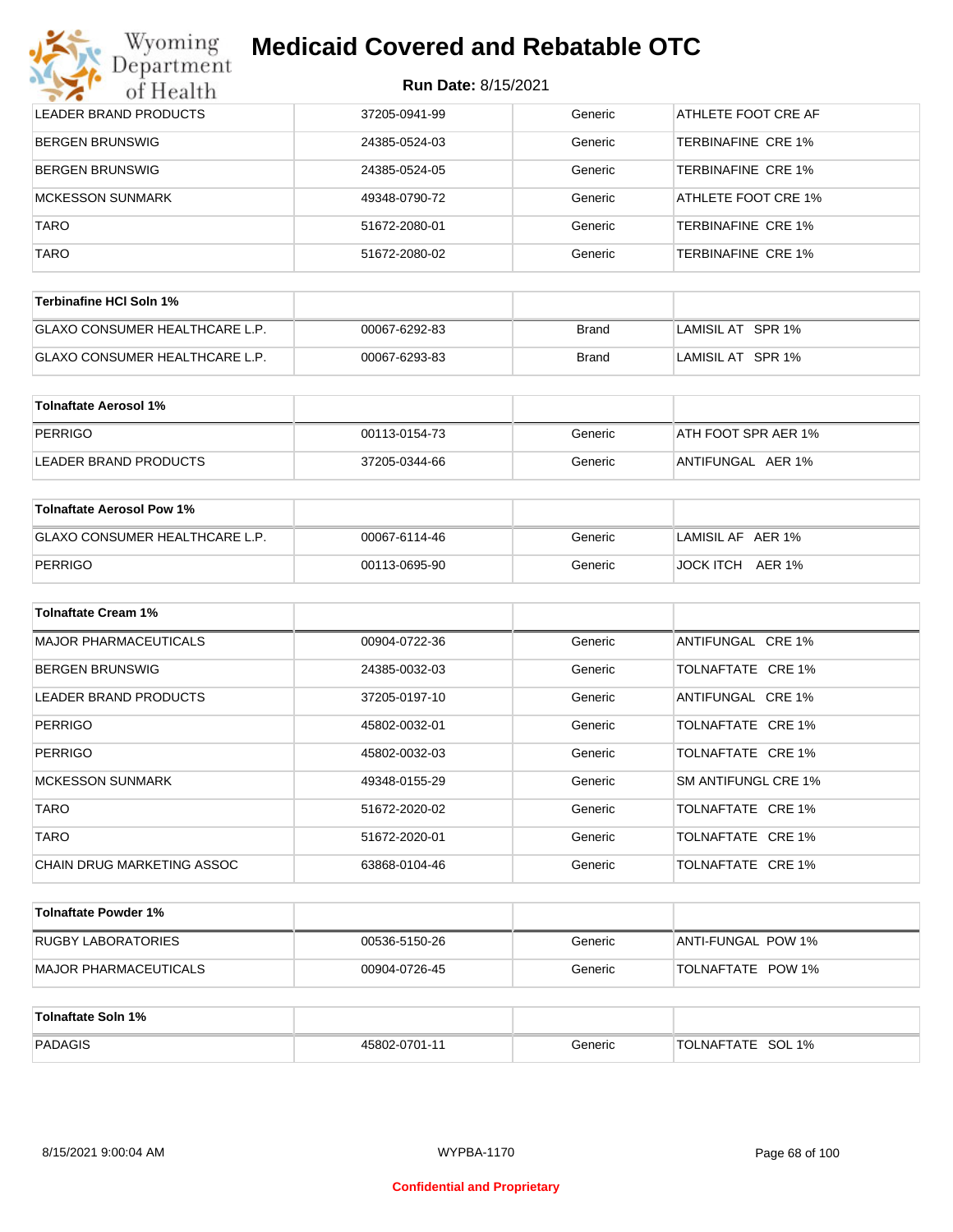

**GASTROINTESTINAL AGENTS - MISC.**

Wyoming<br>Department

of Health

| Calcium Acetate (Phosphate Binder) Tab<br>667 MG |               |         |                                     |
|--------------------------------------------------|---------------|---------|-------------------------------------|
| NEPHRO-TECH                                      | 59528-0331-02 | Generic | <b>CALPHRON</b><br><b>TAB 667MG</b> |
|                                                  |               |         |                                     |
| Simethicone Cap 125 MG                           |               |         |                                     |
| <b>GLAXO CONSUMER HEALTHCARE L.P.</b>            | 00067-6275-50 | Generic | GAS-X<br><b>CAP 125MG</b>           |
| <b>GLAXO CONSUMER HEALTHCARE L.P.</b>            | 00067-6275-72 | Generic | GAS-X<br><b>CAP 125MG</b>           |
| <b>GLAXO CONSUMER HEALTHCARE L.P.</b>            | 00067-6275-82 | Generic | GAS-X<br><b>CAP 125MG</b>           |
| <b>PERRIGO</b>                                   | 00113-0428-60 | Generic | GAS RELIEF CAP 125MG                |
| <b>GLAXO CONSUMER HEALTHCARE L.P.</b>            | 00067-6275-10 | Generic | GAS-X<br><b>CAP 125MG</b>           |
| <b>GLAXO CONSUMER HEALTHCARE L.P.</b>            | 00067-6275-20 | Generic | GAS-X<br><b>CAP 125MG</b>           |
| <b>MAJOR PHARMACEUTICALS</b>                     | 00904-5458-46 | Generic | <b>GAS FREE</b><br><b>CAP 125MG</b> |
| <b>BERGEN BRUNSWIG</b>                           | 24385-0428-65 | Generic | GAS RELIEF CAP 125MG                |
| <b>TOPCO</b>                                     | 36800-0428-71 | Generic | GAS RELIEF CAP 125MG                |
| <b>TOPCO</b>                                     | 36800-0428-60 | Generic | GAS RELIEF CAP 125MG                |
| <b>LEADER BRAND PRODUCTS</b>                     | 37205-0295-65 | Generic | GAS RELIEF CAP 125MG                |
| <b>MCKESSON</b>                                  | 62011-0160-01 | Generic | GAS RELIEF CAP 125MG                |
|                                                  |               |         |                                     |
| Simethicone Cap 180 MG                           |               |         |                                     |
| <b>GLAXO CONSUMER HEALTHCARE L.P.</b>            | 00067-6274-18 | Generic | GAS-X<br>CAP 180MG                  |
| <b>GLAXO CONSUMER HEALTHCARE L.P.</b>            | 00067-6274-50 | Generic | GAS-X<br>CAP 180MG                  |
| <b>RUGBY LABORATORIES</b>                        | 00536-3604-08 | Generic | SIMETHICONE CAP 180MG               |

| RUGBY LABORATORIES    | 00536-3604-08 | Generic | SIMETHICONE CAP 180MG |
|-----------------------|---------------|---------|-----------------------|
| <b>PERRIGO</b>        | 00113-0657-72 | Generic | GAS RELIEF CAP 180MG  |
| MAJOR PHARMACEUTICALS | 00904-5572-52 | Generic | GAS RELIEF CAP 180MG  |
| BERGEN BRUNSWIG       | 24385-0460-72 | Generic | CAP 180MG<br>ANTI-GAS |
| LEADER BRAND PRODUCTS | 37205-0292-72 | Generic | GAS RELIEF CAP 180MG  |
| MCKESSON SUNMARK      | 49348-0489-12 | Generic | GAS RELIEF CAP 180MG  |

| Simethicone Chew Tab 125 MG           |               |              |                        |
|---------------------------------------|---------------|--------------|------------------------|
| GLAXO CONSUMER HEALTHCARE L.P.        | 00067-0117-18 | <b>Brand</b> | GAS-X EX-STR CHW 125MG |
| <b>GLAXO CONSUMER HEALTHCARE L.P.</b> | 00067-0117-48 | <b>Brand</b> | GAS-X EX-STR CHW 125MG |
| <b>GLAXO CONSUMER HEALTHCARE L.P.</b> | 00067-0129-18 | <b>Brand</b> | GAS-X EX-STR CHW 125MG |
| <b>PAR PHARMACEUTICAL</b>             | 00603-0211-20 | Generic      | CHW 125MG<br>MYTAB GAS |
| <b>RUGBY LABORATORIES</b>             | 00536-1020-08 | Generic      | GAS RELIEF CHW 125MG   |
| <b>SELECT BRAND</b>                   | 15127-0157-08 | Generic      | SB GAS RELF CHW 125MG  |
| <b>BERGEN BRUNSWIG</b>                | 24385-0307-89 | Generic      | GNP GAS RELF CHW 125MG |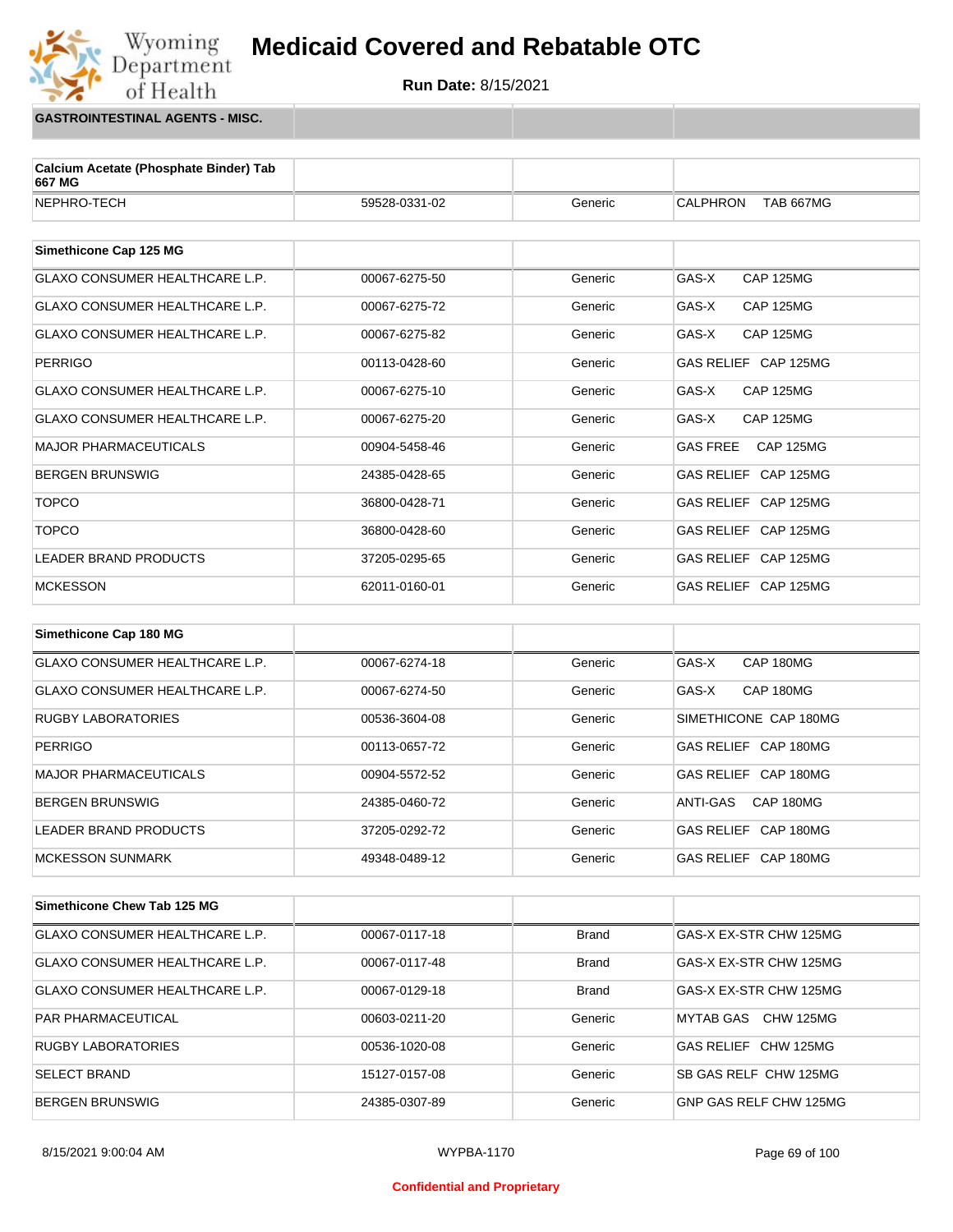| Wyoming<br>Department | <b>Medicaid Covered and Rebatable OTC</b><br><b>Run Date: 8/15/2021</b> |         |                       |  |
|-----------------------|-------------------------------------------------------------------------|---------|-----------------------|--|
| of Health             |                                                                         |         |                       |  |
| MCKESSON SUNMARK      | 49348-0863-48                                                           | Generic | SM GAS REL CHW 125MG  |  |
| <b>MCKESSON</b>       | 62011-0189-01                                                           | Generic | HM GAS RELF CHW 125MG |  |

| Simethicone Chew Tab 80 MG            |               |         |                       |
|---------------------------------------|---------------|---------|-----------------------|
| <b>GLAXO CONSUMER HEALTHCARE L.P.</b> | 00067-0113-36 | Brand   | GAS-X<br>CHW 80MG     |
| <b>GLAXO CONSUMER HEALTHCARE L.P.</b> | 00067-0116-36 | Brand   | CHW 80MG<br>GAS-X     |
| RUGBY LABORATORIES                    | 00536-1019-01 | Generic | GAS RELIEF CHW 80MG   |
| <b>PAR PHARMACEUTICAL</b>             | 00603-0210-21 | Generic | MYTAB GAS CHW 80MG    |
| <b>MAJOR PHARMACEUTICALS</b>          | 00904-5068-60 | Generic | MI-ACID GAS CHW 80MG  |
| <b>LEADER BRAND PRODUCTS</b>          | 37205-0112-78 | Generic | GAS RELIEF CHW 80MG   |
| <b>BERGEN BRUNSWIG</b>                | 24385-0118-78 | Generic | GNP GAS RELF CHW 80MG |
| <b>MCKESSON SUNMARK</b>               | 49348-0509-07 | Generic | SM GAS RELF CHW 80MG  |
| <b>MCKESSON</b>                       | 62011-0138-01 | Generic | HM GAS RELF CHW 80MG  |

| Simethicone Susp 40 MG/0.6ML |               |         |                          |
|------------------------------|---------------|---------|--------------------------|
| <b>RUGBY LABORATORIES</b>    | 00536-2220-75 | Generic | GAS RELIEF DRO 20/0.3ML  |
| <b>PERRIGO</b>               | 00113-0882-10 | Generic | SIMETHICONE DRO 20/0.3ML |
| <b>MAJOR PHARMACEUTICALS</b> | 00904-5894-30 | Generic | GAS RELIEF DRO 20/0.3ML  |
| <b>PAR PHARMACEUTICALS</b>   | 00603-0894-50 | Generic | SIMETHICONE DRO 40/0.6ML |
| <b>SELECT BRAND</b>          | 15127-0042-17 | Generic | GAS RELIEF DRO 40/0.6ML  |
| <b>TOPCO</b>                 | 36800-0882-10 | Generic | GAS RELIEF DRO 40/0.6ML  |
| <b>LEADER BRAND PRODUCTS</b> | 37205-0119-10 | Generic | SIMETHICONE DRO 40/0.6ML |
| AMERISOURCE BERGEN DRUGS     | 46122-0051-03 | Generic | GAS RELIEF DRO 20/0.3ML  |
| <b>MCKESSON SUNMARK</b>      | 49348-0740-27 | Generic | GAS RELIEF DRO 20/0.3ML  |
| <b>MCKESSON</b>              | 62011-0139-01 | Generic | GAS RELIEF DRO 40/0.6ML  |
| <b>MCKESSON</b>              | 62011-0187-01 | Generic | GAS RELIEF DRO 20/0.3ML  |
| <b>HEMATOPOIETIC AGENTS</b>  |               |         |                          |

| Carbonyl Iron Susp 15 MG/1.25ML<br>(Elemental Iron) |               |         |                 |             |
|-----------------------------------------------------|---------------|---------|-----------------|-------------|
| <b>CENTURION LABS</b>                               | 23359-0012-04 | Generic | <b>WEE CARE</b> | SUS 15/1.25 |

| <b>Polysaccharide Iron Complex Cap 150 MG</b><br>(Iron Equivalent) |               |         |                |
|--------------------------------------------------------------------|---------------|---------|----------------|
| NNODUM CORPORATION                                                 | 63044-0203-61 | Generic | IFEREX 150 CAP |
| NNODUM CORPORATION                                                 | 63044-0203-01 | Generic | IFEREX 150 CAP |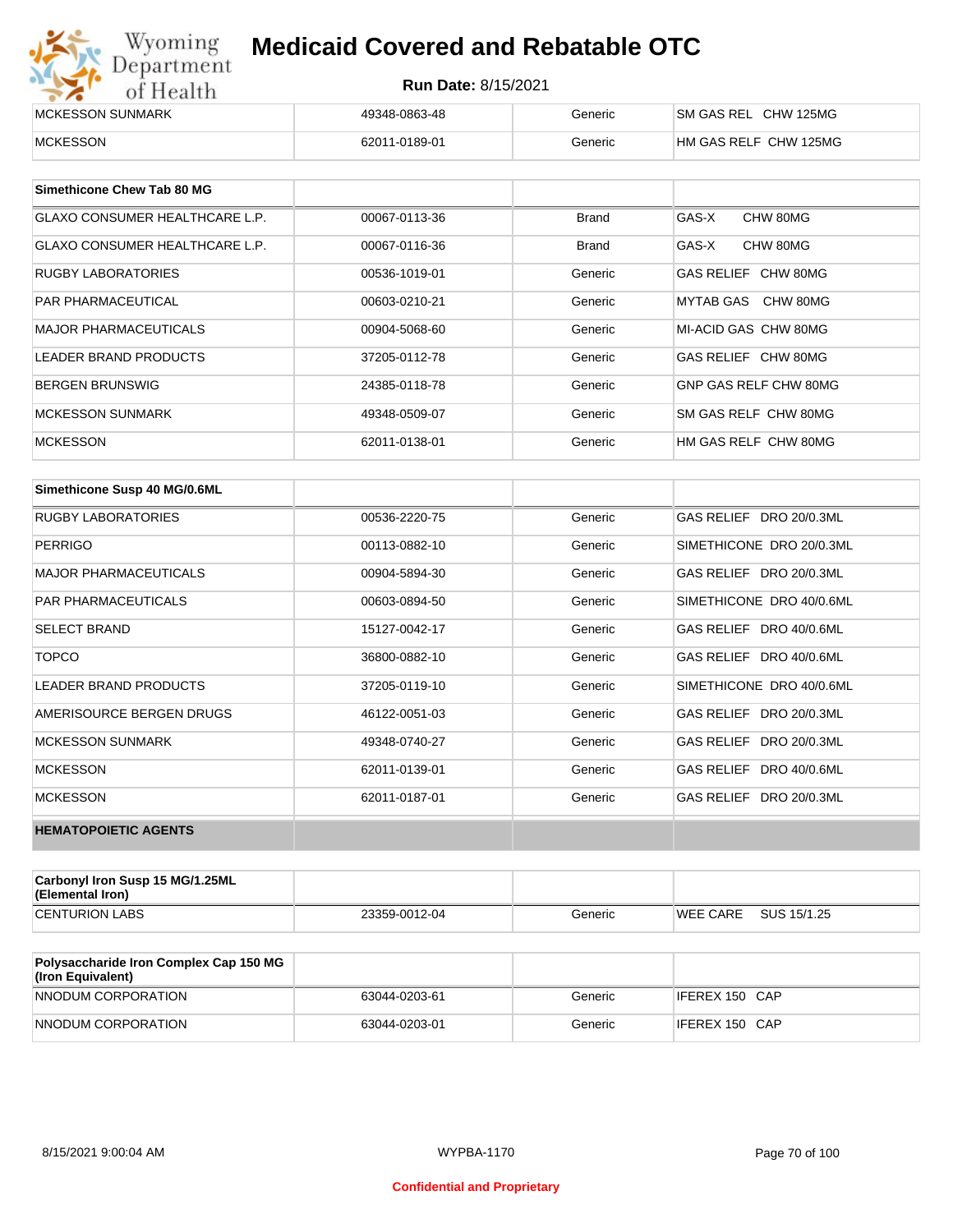

**\*Sodium Phosphates - Enema (Pediatric)\*\*\***

| <b>FLEET PHARMACEUTICALS</b>                                       | 00132-0202-20 | <b>Brand</b> | FLEET<br><b>ENE PED</b>           |
|--------------------------------------------------------------------|---------------|--------------|-----------------------------------|
|                                                                    |               |              |                                   |
| *Sodium Phosphates - Enema***                                      |               |              |                                   |
| <b>FLEET PHARMACEUTICALS</b>                                       | 00132-0201-42 | <b>Brand</b> | <b>FLEET</b><br><b>ENE</b>        |
| <b>FLEET PHARMACEUTICALS</b>                                       | 00132-0201-40 | <b>Brand</b> | FLEET<br><b>ENE</b>               |
| FLEET PHARMACEUTICALS                                              | 00132-0201-45 | <b>Brand</b> | <b>FLEET</b><br><b>ENE</b>        |
| <b>RUGBY LABORATORIES</b>                                          | 00536-7415-51 | Generic      | ENEMA READY- ENE - TO-USE         |
| MAJOR PHARMACEUTICALS                                              | 00904-6320-78 | Generic      | ENEMA READY- ENE -TO-USE          |
| <b>TOPCO</b>                                                       | 36800-0002-36 | Generic      | <b>ENEMA</b><br><b>ENE SINGLE</b> |
| <b>TOPCO</b>                                                       | 36800-0002-02 | Generic      | <b>ENE SINGLE</b><br><b>ENEMA</b> |
| <b>BERGEN BRUNSWIG</b>                                             | 24385-0039-36 | Generic      | <b>GNP ENEMA</b><br>ENE           |
| AMERISOURCE BERGEN DRUGS                                           | 46122-0161-28 | Generic      | <b>GNP ENEMA</b><br>ENE           |
| AMERISOURCE BERGEN DRUGS                                           | 46122-0161-36 | Generic      | <b>GNP ENEMA</b><br>ENE           |
| <b>MCKESSON SUNMARK</b>                                            | 49348-0864-20 | Generic      | <b>SM ENEMA</b><br>ENE            |
| <b>MCKESSON</b>                                                    | 62011-0191-02 | Generic      | <b>HM ENEMA</b><br>ENE R-T-U      |
| MCKESSON                                                           | 62011-0154-01 | Generic      | <b>HM ENEMA</b><br>ENE            |
| <b>MCKESSON</b>                                                    | 62011-0191-01 | Generic      | HM ENEMA<br>ENE R-T-U             |
|                                                                    |               |              |                                   |
| <b>Benzocaine-Docusate Sodium Rectal</b><br><b>Enema 20-283 MG</b> |               |              |                                   |
| ENEMEEZ                                                            | 17433-9877-03 | <b>Brand</b> | ENEMEEZ PLUS ENE 20-283           |
| <b>ENEMEEZ</b>                                                     | 17433-9883-05 | <b>Brand</b> | DOCUSOL PLUS ENE 20-283           |
|                                                                    |               |              |                                   |
| <b>Bisacodyl Enema 10 MG/30ML</b>                                  |               |              |                                   |
| FLEET PHARMACEUTICALS                                              | 00132-0703-36 | <b>Brand</b> | FLEET BISACO ENE 10/30ML          |
| <b>Bisacodyl Suppos 10 MG</b>                                      |               |              |                                   |
|                                                                    |               |              |                                   |
| <b>RUGBY LABORATORIES</b>                                          | 00536-1355-12 | Generic      | LAXATIVE<br>SUP 10MG              |
| <b>RUGBY LABORATORIES</b>                                          | 00536-1355-01 | Generic      | LAXATIVE<br>SUP 10MG              |
| COSETTE PHARMACEUTICALS                                            | 00713-0109-05 | Generic      | BISAC-EVAC SUP 10MG               |
| COSETTE PHARMACEUTICALS                                            | 00713-0109-08 | Generic      | BISAC-EVAC SUP 10MG               |
| <b>COSETTE PHARMACEUTICALS</b>                                     | 00713-0109-10 | Generic      | BISAC-EVAC SUP 10MG               |
| <b>PADAGIS</b>                                                     | 00574-7050-12 | Generic      | BISACODYL SUP 10MG                |
| <b>PADAGIS</b>                                                     | 00574-7050-50 | Generic      | BISACODYL SUP 10MG                |
| COSETTE PHARMACEUTICALS                                            | 00713-0109-01 | Generic      | BISAC-EVAC SUP 10MG               |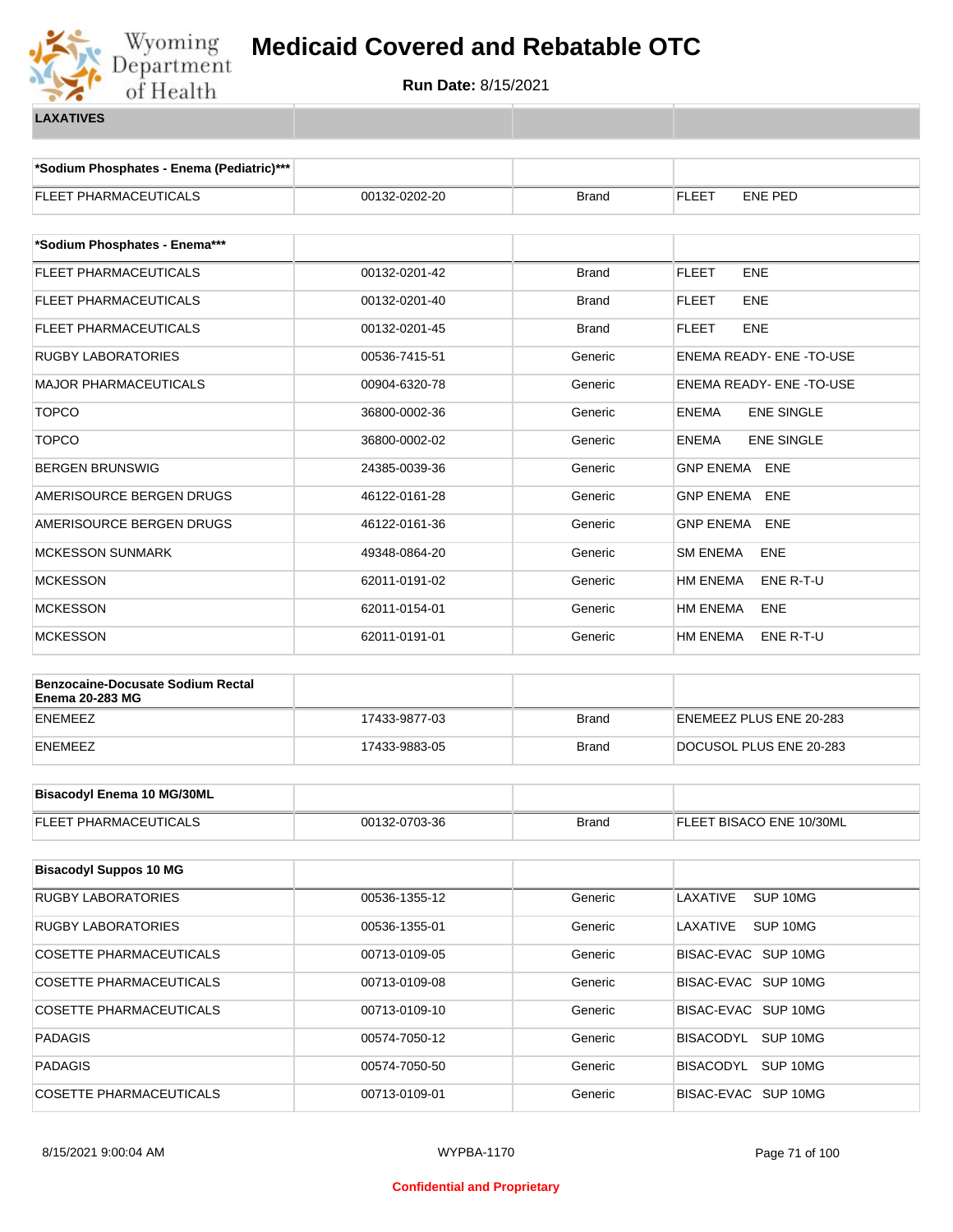#### Wyoming<br>Department **Medicaid Covered and Rebatable OTC**

| of Health                                 | Run Date: 8/15/2021 |         |                                |
|-------------------------------------------|---------------------|---------|--------------------------------|
| <b>COSETTE PHARMACEUTICALS</b>            | 00713-0109-12       | Generic | BISAC-EVAC SUP 10MG            |
| COSETTE PHARMACEUTICALS                   | 00713-0109-50       | Generic | BISAC-EVAC SUP 10MG            |
| <b>MAJOR PHARMACEUTICALS</b>              | 00904-5058-12       | Generic | BISCOLAX SUP 10MG              |
| <b>MAJOR PHARMACEUTICALS</b>              | 00904-5058-60       | Generic | BISCOLAX SUP 10MG              |
| CHAIN DRUG MARKETING ASSOC                | 63868-0328-08       | Generic | QC LAXATIVE SUP 10MG           |
|                                           |                     |         |                                |
| <b>Bisacodyl Tab Delayed Release 5 MG</b> |                     |         |                                |
| <b>FLEET PHARMACEUTICALS</b>              | 00132-0704-02       | Generic | FLEET LAXATI TAB 5MG EC        |
| <b>RUGBY LABORATORIES</b>                 | 00536-3381-10       | Generic | STIM LAXAT TAB 5MG EC          |
| <b>RUGBY LABORATORIES</b>                 | 00536-3381-01       | Generic | STIM LAXAT TAB 5MG EC          |
| <b>PAR PHARMACEUTICALS</b>                | 00603-2483-21       | Generic | BISACODYL TAB 5MG EC           |
| <b>MAJOR PHARMACEUTICALS</b>              | 00904-6407-61       | Generic | BISACODYL TAB 5MG EC           |
| <b>SELECT BRAND</b>                       | 15127-0178-07       | Generic | SB BISACODYL TAB 5MG EC        |
| <b>MAJOR PHARMACEUTICALS</b>              | 00904-7927-17       | Generic | BISACODYL TAB 5MG EC           |
| <b>MAJOR PHARMACEUTICALS</b>              | 00904-7927-60       | Generic | BISACODYL TAB 5MG EC           |
| <b>MAJOR PHARMACEUTICALS</b>              | 00904-7927-80       | Generic | BISACODYL TAB 5MG EC           |
| <b>BERGEN BRUNSWIG</b>                    | 24385-0903-63       | Generic | <b>GNP LAXATIVE TAB 5MG EC</b> |
| <b>TOPCO</b>                              | 36800-0174-65       | Generic | WOMANS LAXAT TAB 5MG EC        |
| <b>BERGEN BRUNSWIG</b>                    | 24385-0193-65       | Generic | <b>GNP LAXATIVE TAB 5MG EC</b> |
| <b>BERGEN BRUNSWIG</b>                    | 24385-0903-78       | Generic | GNP BISA-LAX TAB 5MG EC        |
| <b>TOPCO</b>                              | 36800-0086-63       | Generic | LAXATIVE TAB 5MG EC            |
| <b>LEADER BRAND PRODUCTS</b>              | 37205-0298-65       | Generic | FEMININE LAX TAB 5MG EC        |
| <b>LEADER BRAND PRODUCTS</b>              | 37205-0128-63       | Generic | BISACODYL TAB 5MG EC           |
| <b>MCKESSON SUNMARK</b>                   | 49348-0920-44       | Generic | WOMENS LAXAT TAB 5MG EC        |
| <b>MCKESSON SUNMARK</b>                   | 49348-0599-05       | Generic | SM LAXATIVE TAB 5MG EC         |
| TIME-CAP LABS                             | 49483-0003-10       | Generic | BISACODYL TAB 5MG EC           |
| <b>TIME-CAP LABS</b>                      | 49483-0003-01       | Generic | BISACODYL TAB 5MG EC           |
| AUBURN PHARMACEUTICAL                     | 62107-0030-01       | Generic | <b>DUCODYL</b><br>TAB 5MG EC   |
| AUBURN PHARMACEUTICAL                     | 62107-0030-10       | Generic | <b>DUCODYL</b><br>TAB 5MG EC   |
| <b>MCKESSON</b>                           | 62011-0159-01       | Generic | HM LAXATIVE TAB 5MG EC         |
|                                           |                     |         |                                |
| Calcium Polycarbophil Tab 625 MG          |                     |         |                                |
| <b>PERRIGO</b>                            | 00113-0477-75       | Generic | FIBER LAXATV TAB 625MG         |

| PERRIGO                   | 00113-0477-75 | Generic | FIBER LAXATV TAB 625MG  |
|---------------------------|---------------|---------|-------------------------|
| KONSYL PHARMACEUTICAL     | 00224-0500-90 | Generic | KONSYL FIBER TAB 625MG  |
| KONSYL PHARMACEUTICAL     | 00224-0500-80 | Generic | KONSYL FIBER TAB 625MG  |
| <b>RUGBY LABORATORIES</b> | 00536-4306-05 | Generic | FIBFR-I AX<br>TAB 625MG |
| RUGBY LABORATORIES        | 00536-4306-08 | Generic | TAB 625MG<br>FIBER-LAX  |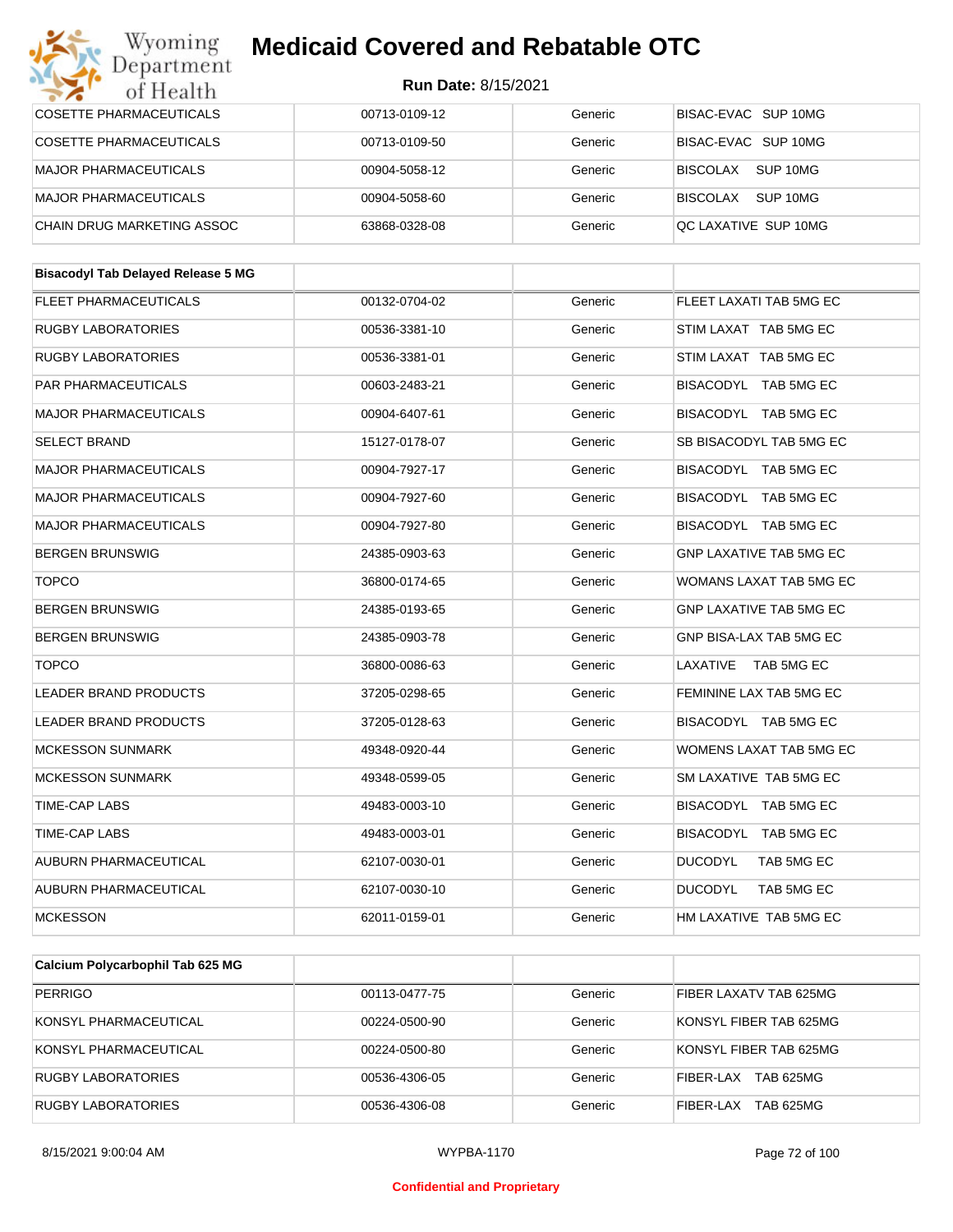| Wyoming<br>Department        | <b>Medicaid Covered and Rebatable OTC</b> |         |                                  |  |  |  |
|------------------------------|-------------------------------------------|---------|----------------------------------|--|--|--|
| of Health                    | <b>Run Date: 8/15/2021</b>                |         |                                  |  |  |  |
| <b>MAJOR PHARMACEUTICALS</b> | 00904-2500-91                             | Generic | <b>FIBER</b><br><b>TAB 625MG</b> |  |  |  |
| <b>RUGBY LABORATORIES</b>    | 00536-4306-11                             | Generic | <b>TAB 625MG</b><br>FIBER-LAX    |  |  |  |
| <b>BERGEN BRUNSWIG</b>       | 24385-0125-76                             | Generic | TAB 625MG<br>FIBER-CAPS          |  |  |  |
| <b>TOPCO</b>                 | 36800-0477-92                             | Generic | FIBER LAXATV TAB 625MG           |  |  |  |
| <b>TOPCO</b>                 | 36800-0477-75                             | Generic | FIBER LAXATV TAB 625MG           |  |  |  |
| <b>LEADER BRAND PRODUCTS</b> | 37205-0213-75                             | Generic | FIBER LAXATV TAB 625MG           |  |  |  |
| <b>MCKESSON SUNMARK</b>      | 49348-0759-13                             | Generic | FIBER LAXATV TAB 625MG           |  |  |  |

| Castor Oil 100%          |               |         |                              |
|--------------------------|---------------|---------|------------------------------|
| <b>IMCKESSON SUNMARK</b> | 49348-0016-36 | Generic | OIL 100%<br><b>SM CASTOR</b> |

| Docusate Calcium Cap 240 MG  |               |         |                             |
|------------------------------|---------------|---------|-----------------------------|
| RUGBY LABORATORIES           | 00536-1065-01 | Generic | STOOL SOFTNR CAP 240MG      |
| RUGBY LABORATORIES           | 00536-1065-05 | Generic | STOOL SOFTNR CAP 240MG      |
| <b>MAJOR PHARMACEUTICALS</b> | 00904-5779-40 | Generic | KAO-TIN<br><b>CAP 240MG</b> |
| <b>MAJOR PHARMACEUTICALS</b> | 00904-5779-60 | Generic | KAO-TIN<br><b>CAP 240MG</b> |
| <b>MAJOR PHARMACEUTICALS</b> | 00904-6459-59 | Generic | <b>CAP 240MG</b><br>KAO-TIN |
| RUGBY LABORATORIES           | 00536-3755-01 | Generic | STOOL SOFTNR CAP 240MG      |
| RUGBY LABORATORIES           | 00536-3755-05 | Generic | STOOL SOFTNR CAP 240MG      |
| <b>RUGBY LABORATORIES</b>    | 00536-3755-10 | Generic | STOOL SOFTNR CAP 240MG      |
| <b>BERGEN BRUNSWIG</b>       | 24385-0435-78 | Generic | DOCUSATE CAL CAP 240MG      |
| <b>MCKESSON SUNMARK</b>      | 49348-0280-10 | Generic | DOCUSATE CAL CAP 240MG      |

| Docusate Sodium Cap 100 MG   |               |         |                              |
|------------------------------|---------------|---------|------------------------------|
| <b>PERRIGO</b>               | 00113-0486-72 | Generic | STOOL SOFTNR CAP 100MG       |
| <b>RUGBY LABORATORIES</b>    | 00536-1062-29 | Generic | STOOL SOFTNR CAP 100MG       |
| <b>FLEET PHARMACEUTICALS</b> | 00132-0751-60 | Generic | CAP 100MG<br>SOF-LAX         |
| <b>RUGBY LABORATORIES</b>    | 00536-1062-10 | Generic | STOOL SOFTNR CAP 100MG       |
| <b>RUGBY LABORATORIES</b>    | 00536-3756-10 | Generic | STOOL SOFTNR CAP 100MG       |
| <b>MAJOR PHARMACEUTICALS</b> | 00904-2244-61 | Generic | DOK.<br>CAP 100MG            |
| <b>PAR PHARMACEUTICALS</b>   | 00603-0150-21 | Generic | CAP 100MG<br><b>DOCQLACE</b> |
| <b>PAR PHARMACEUTICALS</b>   | 00603-0150-32 | Generic | <b>DOCQLACE</b><br>CAP 100MG |
| <b>MAJOR PHARMACEUTICALS</b> | 00904-6457-80 | Generic | CAP 100MG<br>DOK.            |
| <b>RUGBY LABORATORIES</b>    | 00536-3756-01 | Generic | STOOL SOFTNR CAP 100MG       |
| <b>MAJOR PHARMACEUTICALS</b> | 00904-6457-60 | Generic | DOK<br>CAP 100MG             |
| <b>MAJOR PHARMACEUTICALS</b> | 00904-7889-59 | Generic | <b>DOK</b><br>CAP 100MG      |
| <b>MAJOR PHARMACEUTICALS</b> | 00904-7889-80 | Generic | DOK.<br>CAP 100MG            |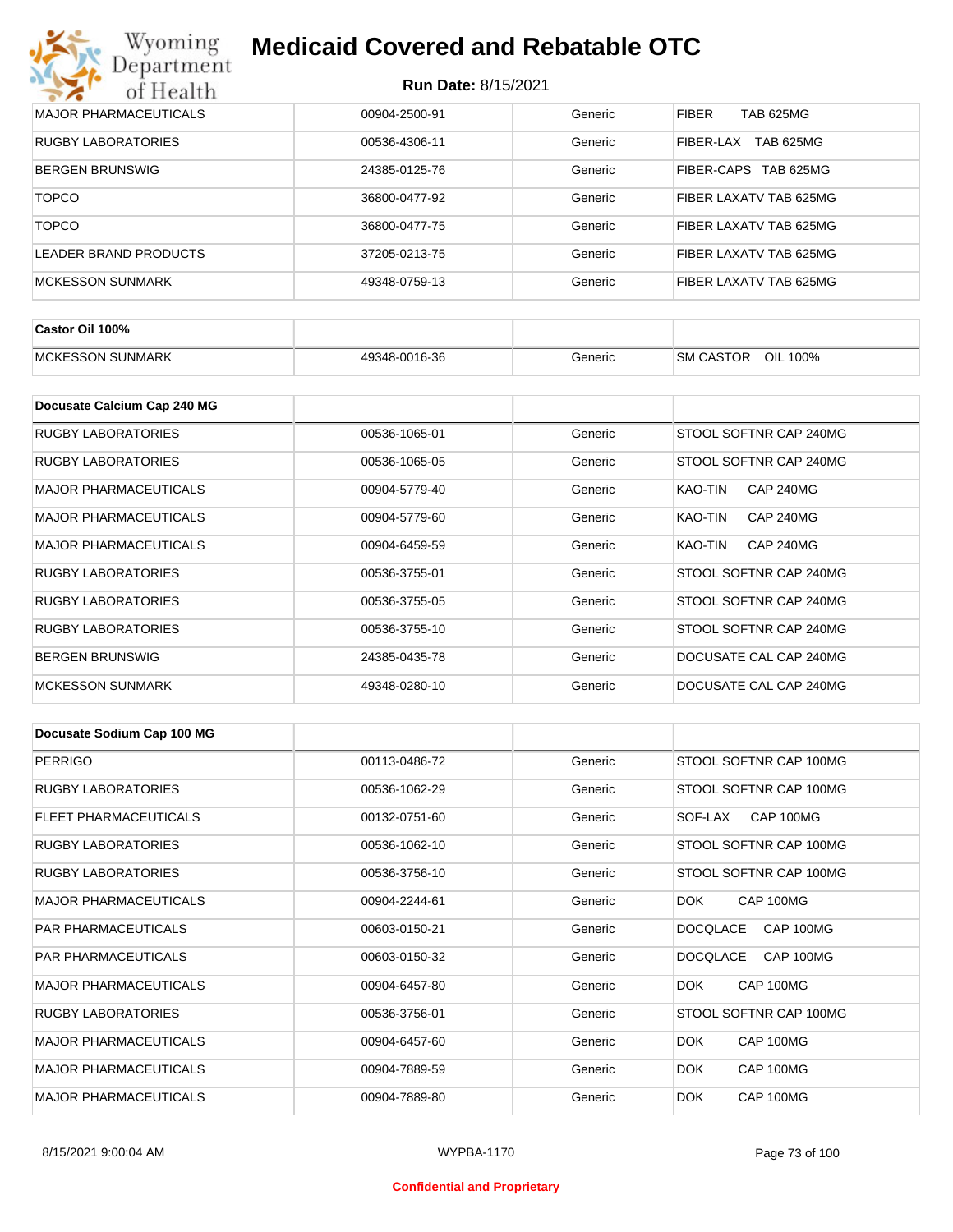

| MAJOR PHARMACEUTICALS<br>Generic<br>DOK.<br>CAP 100MG<br>00904-7889-60<br>PHARBEST PHARMACEUTICALS<br>DOCUSATE SOD CAP 100MG<br>16103-0384-08<br>Generic<br><b>SELECT BRAND</b><br>Generic<br>DOCUSATE SOD CAP 100MG<br>15127-0288-10<br><b>BERGEN BRUNSWIG</b><br>24385-0436-78<br>STOOL SOFTNR CAP 100MG<br>Generic<br><b>TOPCO</b><br>Generic<br>STOOL SOFTNR CAP 100MG<br>36800-0486-72<br><b>TOPCO</b><br>STOOL SOFTNR CAP 100MG<br>36800-0486-78<br>Generic<br><b>PADAGIS</b><br>Generic<br>DOCUSATE SOD CAP 100MG<br>45802-0486-78<br>AMERISOURCE BERGEN DRUGS<br>46122-0231-72<br>STOOL SOFTNR CAP 100MG<br>Generic<br>AMERISOURCE BERGEN DRUGS<br>46122-0231-78<br>Generic<br>STOOL SOFTNR CAP 100MG<br><b>MCKESSON SUNMARK</b><br>STOOL SOFTNR CAP 100MG<br>49348-0483-10<br>Generic<br><b>MCKESSON SUNMARK</b><br>Generic<br>STOOL SOFTNR CAP 100MG<br>49348-0058-19<br><b>MCKESSON SUNMARK</b><br>STOOL SOFTNR CAP 100MG<br>49348-0483-90<br>Generic<br><b>MCKESSON SUNMARK</b><br>Generic<br>STOOL SOFTNR CAP 100MG<br>49348-0483-19<br><b>MCKESSON SUNMARK</b><br>STOOL SOFTNR CAP 100MG<br>49348-0616-90<br>Generic<br>MCKESSON SUNMARK<br>Generic<br>STOOL SOFTNR CAP 100MG<br>49348-0917-05<br><b>MCKESSON</b><br>STOOL SOFTNR CAP 100MG<br>62011-0163-03<br>Generic<br>AMERICAN HEALTH PACKAGING<br>Generic<br>DOCUSATE SOD CAP 100MG<br>62584-0683-11<br>CAP 100MG<br>AUBURN PHARMACEUTICAL<br><b>DOCUSIL</b><br>62107-0033-01<br>Generic<br>AUBURN PHARMACEUTICAL<br>CAP 100MG<br>Generic<br><b>DOCUSIL</b><br>62107-0033-10<br><b>MCKESSON</b><br>62011-0224-01<br>STOOL SOFTNR CAP 100MG<br>Generic<br>DOCUSATE SOD CAP 100MG<br><b>SKY PACKAGING</b><br>63739-0478-01<br>Generic<br><b>SKY PACKAGING</b><br>63739-0478-10<br>DOCUSATE SOD CAP 100MG<br>Generic<br>DOCUSATE SOD CAP 100MG<br>AMERICAN HEALTH PACKAGING<br>62584-0683-01<br>Generic<br>SDA LABORATORIES INC<br>66424-0030-10<br>STOOL SOFTNR CAP 100MG<br>Generic<br>AVRIO HEALTH LP<br>67618-0101-10<br><b>COLACE</b><br>CAP 100MG<br>Brand<br>COLACE<br><b>AVRIO HEALTH LP</b><br><b>Brand</b><br>CAP 100MG<br>67618-0101-52<br><b>AVRIO HEALTH LP</b><br><b>Brand</b><br><b>COLACE</b><br>CAP 100MG<br>67618-0101-30<br>AVRIO HEALTH LP<br><b>Brand</b><br><b>COLACE</b><br>CAP 100MG<br>67618-0101-60 | PHARBEST PHARMACEUTICALS | 16103-0384-11 | Generic | DOCUSATE SOD CAP 100MG |
|------------------------------------------------------------------------------------------------------------------------------------------------------------------------------------------------------------------------------------------------------------------------------------------------------------------------------------------------------------------------------------------------------------------------------------------------------------------------------------------------------------------------------------------------------------------------------------------------------------------------------------------------------------------------------------------------------------------------------------------------------------------------------------------------------------------------------------------------------------------------------------------------------------------------------------------------------------------------------------------------------------------------------------------------------------------------------------------------------------------------------------------------------------------------------------------------------------------------------------------------------------------------------------------------------------------------------------------------------------------------------------------------------------------------------------------------------------------------------------------------------------------------------------------------------------------------------------------------------------------------------------------------------------------------------------------------------------------------------------------------------------------------------------------------------------------------------------------------------------------------------------------------------------------------------------------------------------------------------------------------------------------------------------------------------------------------------------------------------------------------------------------------------------------------------------------------------------------------------------------------------------------------------------------------|--------------------------|---------------|---------|------------------------|
|                                                                                                                                                                                                                                                                                                                                                                                                                                                                                                                                                                                                                                                                                                                                                                                                                                                                                                                                                                                                                                                                                                                                                                                                                                                                                                                                                                                                                                                                                                                                                                                                                                                                                                                                                                                                                                                                                                                                                                                                                                                                                                                                                                                                                                                                                                |                          |               |         |                        |
|                                                                                                                                                                                                                                                                                                                                                                                                                                                                                                                                                                                                                                                                                                                                                                                                                                                                                                                                                                                                                                                                                                                                                                                                                                                                                                                                                                                                                                                                                                                                                                                                                                                                                                                                                                                                                                                                                                                                                                                                                                                                                                                                                                                                                                                                                                |                          |               |         |                        |
|                                                                                                                                                                                                                                                                                                                                                                                                                                                                                                                                                                                                                                                                                                                                                                                                                                                                                                                                                                                                                                                                                                                                                                                                                                                                                                                                                                                                                                                                                                                                                                                                                                                                                                                                                                                                                                                                                                                                                                                                                                                                                                                                                                                                                                                                                                |                          |               |         |                        |
|                                                                                                                                                                                                                                                                                                                                                                                                                                                                                                                                                                                                                                                                                                                                                                                                                                                                                                                                                                                                                                                                                                                                                                                                                                                                                                                                                                                                                                                                                                                                                                                                                                                                                                                                                                                                                                                                                                                                                                                                                                                                                                                                                                                                                                                                                                |                          |               |         |                        |
|                                                                                                                                                                                                                                                                                                                                                                                                                                                                                                                                                                                                                                                                                                                                                                                                                                                                                                                                                                                                                                                                                                                                                                                                                                                                                                                                                                                                                                                                                                                                                                                                                                                                                                                                                                                                                                                                                                                                                                                                                                                                                                                                                                                                                                                                                                |                          |               |         |                        |
|                                                                                                                                                                                                                                                                                                                                                                                                                                                                                                                                                                                                                                                                                                                                                                                                                                                                                                                                                                                                                                                                                                                                                                                                                                                                                                                                                                                                                                                                                                                                                                                                                                                                                                                                                                                                                                                                                                                                                                                                                                                                                                                                                                                                                                                                                                |                          |               |         |                        |
|                                                                                                                                                                                                                                                                                                                                                                                                                                                                                                                                                                                                                                                                                                                                                                                                                                                                                                                                                                                                                                                                                                                                                                                                                                                                                                                                                                                                                                                                                                                                                                                                                                                                                                                                                                                                                                                                                                                                                                                                                                                                                                                                                                                                                                                                                                |                          |               |         |                        |
|                                                                                                                                                                                                                                                                                                                                                                                                                                                                                                                                                                                                                                                                                                                                                                                                                                                                                                                                                                                                                                                                                                                                                                                                                                                                                                                                                                                                                                                                                                                                                                                                                                                                                                                                                                                                                                                                                                                                                                                                                                                                                                                                                                                                                                                                                                |                          |               |         |                        |
|                                                                                                                                                                                                                                                                                                                                                                                                                                                                                                                                                                                                                                                                                                                                                                                                                                                                                                                                                                                                                                                                                                                                                                                                                                                                                                                                                                                                                                                                                                                                                                                                                                                                                                                                                                                                                                                                                                                                                                                                                                                                                                                                                                                                                                                                                                |                          |               |         |                        |
|                                                                                                                                                                                                                                                                                                                                                                                                                                                                                                                                                                                                                                                                                                                                                                                                                                                                                                                                                                                                                                                                                                                                                                                                                                                                                                                                                                                                                                                                                                                                                                                                                                                                                                                                                                                                                                                                                                                                                                                                                                                                                                                                                                                                                                                                                                |                          |               |         |                        |
|                                                                                                                                                                                                                                                                                                                                                                                                                                                                                                                                                                                                                                                                                                                                                                                                                                                                                                                                                                                                                                                                                                                                                                                                                                                                                                                                                                                                                                                                                                                                                                                                                                                                                                                                                                                                                                                                                                                                                                                                                                                                                                                                                                                                                                                                                                |                          |               |         |                        |
|                                                                                                                                                                                                                                                                                                                                                                                                                                                                                                                                                                                                                                                                                                                                                                                                                                                                                                                                                                                                                                                                                                                                                                                                                                                                                                                                                                                                                                                                                                                                                                                                                                                                                                                                                                                                                                                                                                                                                                                                                                                                                                                                                                                                                                                                                                |                          |               |         |                        |
|                                                                                                                                                                                                                                                                                                                                                                                                                                                                                                                                                                                                                                                                                                                                                                                                                                                                                                                                                                                                                                                                                                                                                                                                                                                                                                                                                                                                                                                                                                                                                                                                                                                                                                                                                                                                                                                                                                                                                                                                                                                                                                                                                                                                                                                                                                |                          |               |         |                        |
|                                                                                                                                                                                                                                                                                                                                                                                                                                                                                                                                                                                                                                                                                                                                                                                                                                                                                                                                                                                                                                                                                                                                                                                                                                                                                                                                                                                                                                                                                                                                                                                                                                                                                                                                                                                                                                                                                                                                                                                                                                                                                                                                                                                                                                                                                                |                          |               |         |                        |
|                                                                                                                                                                                                                                                                                                                                                                                                                                                                                                                                                                                                                                                                                                                                                                                                                                                                                                                                                                                                                                                                                                                                                                                                                                                                                                                                                                                                                                                                                                                                                                                                                                                                                                                                                                                                                                                                                                                                                                                                                                                                                                                                                                                                                                                                                                |                          |               |         |                        |
|                                                                                                                                                                                                                                                                                                                                                                                                                                                                                                                                                                                                                                                                                                                                                                                                                                                                                                                                                                                                                                                                                                                                                                                                                                                                                                                                                                                                                                                                                                                                                                                                                                                                                                                                                                                                                                                                                                                                                                                                                                                                                                                                                                                                                                                                                                |                          |               |         |                        |
|                                                                                                                                                                                                                                                                                                                                                                                                                                                                                                                                                                                                                                                                                                                                                                                                                                                                                                                                                                                                                                                                                                                                                                                                                                                                                                                                                                                                                                                                                                                                                                                                                                                                                                                                                                                                                                                                                                                                                                                                                                                                                                                                                                                                                                                                                                |                          |               |         |                        |
|                                                                                                                                                                                                                                                                                                                                                                                                                                                                                                                                                                                                                                                                                                                                                                                                                                                                                                                                                                                                                                                                                                                                                                                                                                                                                                                                                                                                                                                                                                                                                                                                                                                                                                                                                                                                                                                                                                                                                                                                                                                                                                                                                                                                                                                                                                |                          |               |         |                        |
|                                                                                                                                                                                                                                                                                                                                                                                                                                                                                                                                                                                                                                                                                                                                                                                                                                                                                                                                                                                                                                                                                                                                                                                                                                                                                                                                                                                                                                                                                                                                                                                                                                                                                                                                                                                                                                                                                                                                                                                                                                                                                                                                                                                                                                                                                                |                          |               |         |                        |
|                                                                                                                                                                                                                                                                                                                                                                                                                                                                                                                                                                                                                                                                                                                                                                                                                                                                                                                                                                                                                                                                                                                                                                                                                                                                                                                                                                                                                                                                                                                                                                                                                                                                                                                                                                                                                                                                                                                                                                                                                                                                                                                                                                                                                                                                                                |                          |               |         |                        |
|                                                                                                                                                                                                                                                                                                                                                                                                                                                                                                                                                                                                                                                                                                                                                                                                                                                                                                                                                                                                                                                                                                                                                                                                                                                                                                                                                                                                                                                                                                                                                                                                                                                                                                                                                                                                                                                                                                                                                                                                                                                                                                                                                                                                                                                                                                |                          |               |         |                        |
|                                                                                                                                                                                                                                                                                                                                                                                                                                                                                                                                                                                                                                                                                                                                                                                                                                                                                                                                                                                                                                                                                                                                                                                                                                                                                                                                                                                                                                                                                                                                                                                                                                                                                                                                                                                                                                                                                                                                                                                                                                                                                                                                                                                                                                                                                                |                          |               |         |                        |
|                                                                                                                                                                                                                                                                                                                                                                                                                                                                                                                                                                                                                                                                                                                                                                                                                                                                                                                                                                                                                                                                                                                                                                                                                                                                                                                                                                                                                                                                                                                                                                                                                                                                                                                                                                                                                                                                                                                                                                                                                                                                                                                                                                                                                                                                                                |                          |               |         |                        |
|                                                                                                                                                                                                                                                                                                                                                                                                                                                                                                                                                                                                                                                                                                                                                                                                                                                                                                                                                                                                                                                                                                                                                                                                                                                                                                                                                                                                                                                                                                                                                                                                                                                                                                                                                                                                                                                                                                                                                                                                                                                                                                                                                                                                                                                                                                |                          |               |         |                        |
|                                                                                                                                                                                                                                                                                                                                                                                                                                                                                                                                                                                                                                                                                                                                                                                                                                                                                                                                                                                                                                                                                                                                                                                                                                                                                                                                                                                                                                                                                                                                                                                                                                                                                                                                                                                                                                                                                                                                                                                                                                                                                                                                                                                                                                                                                                |                          |               |         |                        |
|                                                                                                                                                                                                                                                                                                                                                                                                                                                                                                                                                                                                                                                                                                                                                                                                                                                                                                                                                                                                                                                                                                                                                                                                                                                                                                                                                                                                                                                                                                                                                                                                                                                                                                                                                                                                                                                                                                                                                                                                                                                                                                                                                                                                                                                                                                |                          |               |         |                        |
|                                                                                                                                                                                                                                                                                                                                                                                                                                                                                                                                                                                                                                                                                                                                                                                                                                                                                                                                                                                                                                                                                                                                                                                                                                                                                                                                                                                                                                                                                                                                                                                                                                                                                                                                                                                                                                                                                                                                                                                                                                                                                                                                                                                                                                                                                                |                          |               |         |                        |
|                                                                                                                                                                                                                                                                                                                                                                                                                                                                                                                                                                                                                                                                                                                                                                                                                                                                                                                                                                                                                                                                                                                                                                                                                                                                                                                                                                                                                                                                                                                                                                                                                                                                                                                                                                                                                                                                                                                                                                                                                                                                                                                                                                                                                                                                                                |                          |               |         |                        |

| Docusate Sodium Cap 250 MG   |               |         |                                |
|------------------------------|---------------|---------|--------------------------------|
| RUGBY LABORATORIES           | 00536-1064-10 | Generic | STOOL SOFTNR CAP 250MG         |
| <b>RUGBY LABORATORIES</b>    | 00536-1064-01 | Generic | STOOL SOFTNR CAP 250MG         |
| <b>RUGBY LABORATORIES</b>    | 00536-3757-10 | Generic | STOOL SOFTNR CAP 250MG         |
| <b>RUGBY LABORATORIES</b>    | 00536-3757-01 | Generic | STOOL SOFTNR CAP 250MG         |
| <b>MAJOR PHARMACEUTICALS</b> | 00904-6458-59 | Generic | <b>DOK</b><br><b>CAP 250MG</b> |
| <b>MAJOR PHARMACEUTICALS</b> | 00904-7891-59 | Generic | <b>CAP 250MG</b><br><b>DOK</b> |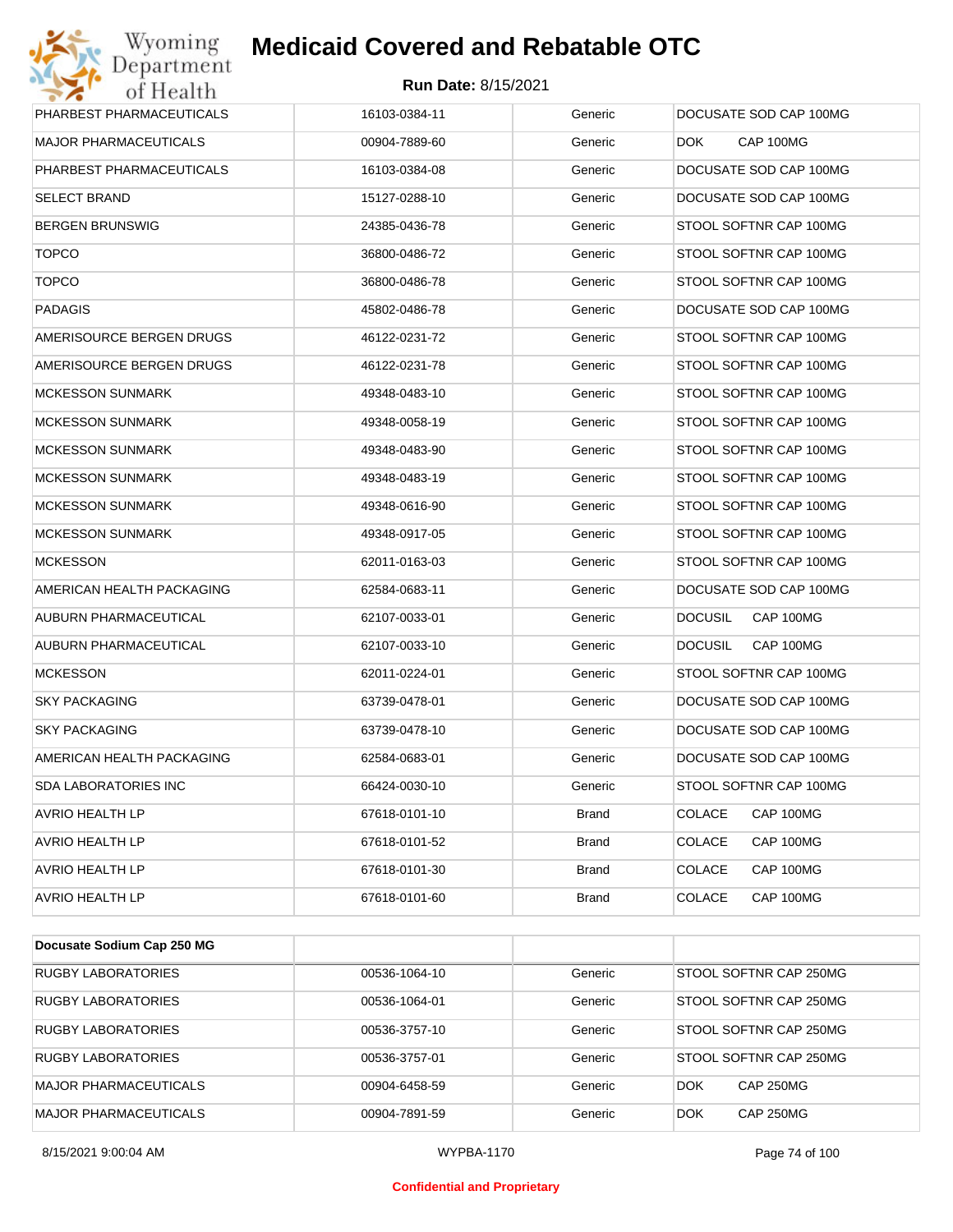| Department                                                   |                            |              |                                |
|--------------------------------------------------------------|----------------------------|--------------|--------------------------------|
| of Health                                                    | <b>Run Date: 8/15/2021</b> |              |                                |
| <b>BERGEN BRUNSWIG</b>                                       | 24385-0443-78              | Generic      | STOOL SOFTNR CAP 250MG         |
| <b>MCKESSON SUNMARK</b>                                      | 49348-0714-10              | Generic      | STOOL SOFTNR CAP 250MG         |
| AMERISOURCE BERGEN DRUGS                                     | 46122-0263-78              | Generic      | STOOL SOFTNR CAP 250MG         |
| <b>MCKESSON</b>                                              | 62011-0164-01              | Generic      | STOOL SOFTNR CAP 250MG         |
| <b>MCKESSON</b>                                              | 62011-0244-01              | Generic      | STOOL SOFTNR CAP 250MG         |
| Docusate Sodium Cap 50 MG                                    |                            |              |                                |
| <b>AVRIO HEALTH LP</b>                                       | 67618-0109-28              | <b>Brand</b> | COLACE CLEAR CAP 50 MG         |
| PURDUE PRODUCTS LP                                           | 67618-0100-30              | Brand        | COLACE<br>CAP 50MG             |
| PURDUE PRODUCTS LP                                           | 67618-0100-60              | Brand        | <b>COLACE</b><br>CAP 50MG      |
| Docusate Sodium Enema 100 MG/5ML                             |                            |              |                                |
| <b>ENEMEEZ</b>                                               | 17433-9884-05              | <b>Brand</b> | DOCUSOL KIDS ENE 100MG/5M      |
| Docusate Sodium Enema 283 MG/5ML                             |                            |              |                                |
| <b>ENEMEEZ</b>                                               | 17433-9878-05              | Generic      | <b>DOCUSOL MINI ENE</b>        |
| ENEMEEZ                                                      | 17433-9876-03              | Generic      | ENEMEEZ MINI ENE               |
| Docusate Sodium Liquid 150 MG/15ML                           |                            |              |                                |
| PHARMACEUTICAL ASSOCIATES                                    | 00121-0544-10              | Generic      | DOCUSATE SOD LIQ 50MG/5ML      |
| RUGBY LABORATORIES                                           | 00536-0590-85              | Generic      | <b>DIOCTO</b><br>LIQ 50MG/5ML  |
| <b>SILARX</b>                                                | 54838-0116-80              | Generic      | <b>SILACE</b><br>LIQ 10MG/ML   |
| HI-TECH                                                      | 50383-0771-10              | Generic      | <b>DOCU</b><br>LIQ 50MG/5ML    |
| HI-TECH                                                      | 50383-0771-11              | Generic      | DOCU<br>LIQ 50MG/5ML           |
| HI-TECH                                                      | 50383-0771-16              | Generic      | <b>DOCU</b><br>LIQ 50MG/5ML    |
| Docusate Sodium Liquid 50 MG/15ML                            |                            |              |                                |
| FLEET PHARMACEUTICALS                                        | 00132-0106-24              | <b>Brand</b> | PEDIA-LAX LIQ 50MG             |
| Docusate Sodium Syrup 60 MG/15ML                             |                            |              |                                |
| <b>RUGBY LABORATORIES</b>                                    | 00536-1001-85              | Generic      | SYP 60/15ML<br><b>DIOCTO</b>   |
| <b>SILARX</b>                                                | 54838-0107-80              | Generic      | <b>SILACE</b><br>SYP 60/15ML   |
| Docusate Sodium Tab 100 MG                                   |                            |              |                                |
| <b>MAJOR PHARMACEUTICALS</b>                                 | 00904-5869-60              | Generic      | <b>TAB 100MG</b><br><b>DOK</b> |
| Glycerin Enema Adult 5.4 GM/Average<br><b>Delivered Dose</b> |                            |              |                                |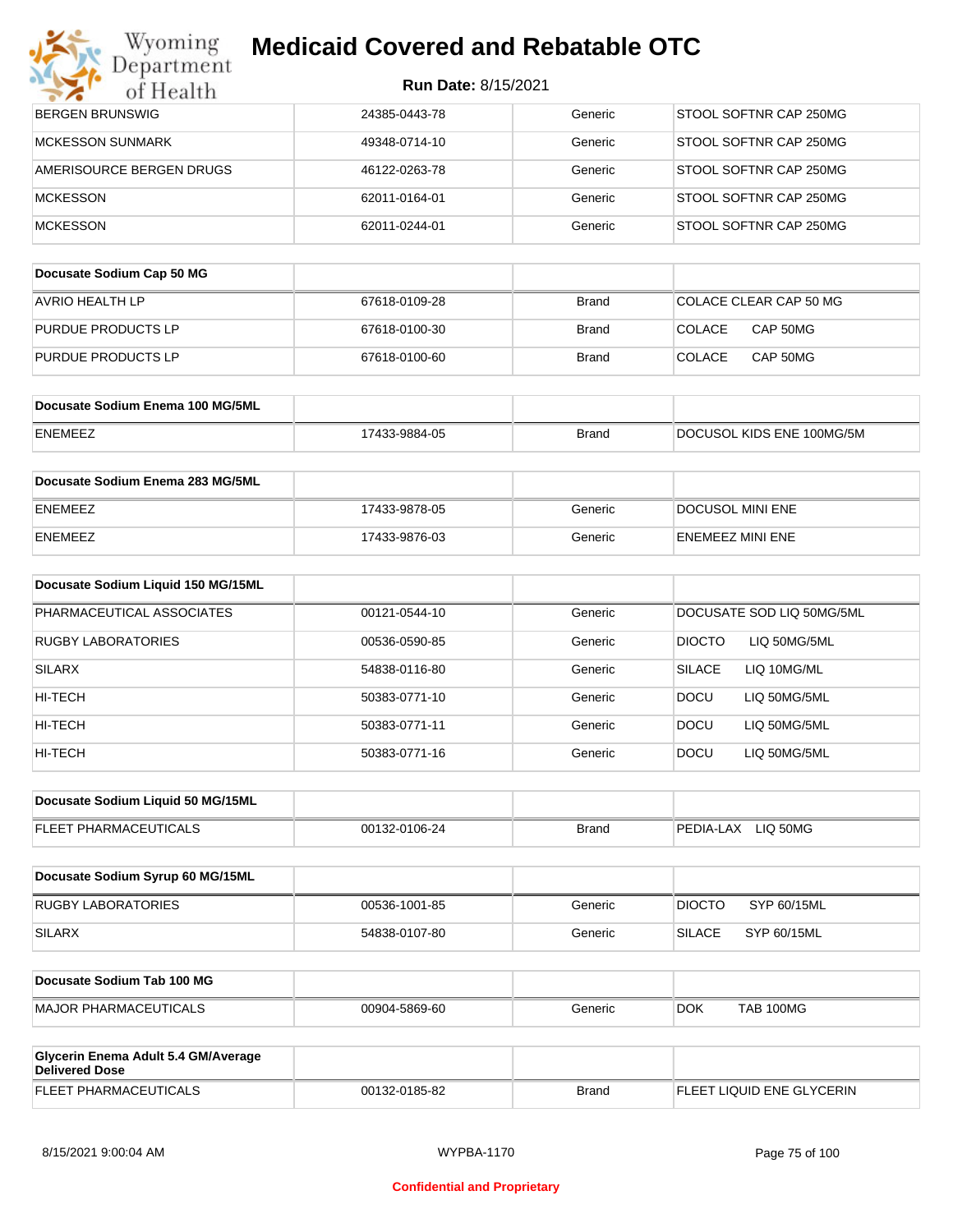

## **Medicaid Covered and Rebatable OTC**

**Run Date:** 8/15/2021

| Glycerin Liquid Suppos 2.8 GM (2.7 ML) |               |              |                                       |
|----------------------------------------|---------------|--------------|---------------------------------------|
| <b>FLEET PHARMACEUTICALS</b>           | 00132-0190-12 | Brand        | PEDIA-LAX SUP 2.8GM                   |
|                                        |               |              |                                       |
| <b>Glycerin Suppos 1 GM</b>            |               |              |                                       |
| FLEET PHARMACEUTICALS                  | 00132-0081-12 | <b>Brand</b> | PEDIA-LAX SUP 1GM                     |
|                                        |               |              |                                       |
| <b>Glycerin Suppos 1.2 GM</b>          |               |              |                                       |
| <b>COSETTE PHARMACEUTICALS</b>         | 00713-0102-09 | Generic      | SANI-SUPP<br><b>SUP PEDIATRI</b>      |
| <b>COSETTE PHARMACEUTICALS</b>         | 00713-0102-25 | Generic      | SANI-SUPP SUP PEDIATRI                |
| G & W LABS                             | 00713-0102-13 | Generic      | <b>GLYCERIN PED SUP 1.2GM</b>         |
| G & W LABS                             | 00713-0102-26 | Generic      | GLYCERIN PED SUP 1.2GM                |
|                                        |               |              |                                       |
| <b>Glycerin Suppos 2 GM</b>            |               |              |                                       |
| FLEET PHARMACEUTICALS                  | 00132-0079-12 | Generic      | <b>GLYCERIN</b><br>SUP <sub>2GM</sub> |
| <b>FLEET PHARMACEUTICALS</b>           | 00132-0079-24 | Generic      | <b>GLYCERIN</b><br>SUP 2GM            |
| <b>FLEET PHARMACEUTICALS</b>           | 00132-0079-50 | Generic      | <b>GLYCERIN</b><br>SUP 2GM            |
| COSETTE PHARMACEUTICALS                | 00713-0101-09 | Generic      | SANI-SUPP<br><b>SUP ADULT</b>         |
| <b>COSETTE PHARMACEUTICALS</b>         | 00713-0101-25 | Generic      | SANI-SUPP<br><b>SUP ADULT</b>         |
| <b>Glycerin Suppos 2.1 GM</b>          |               |              |                                       |
| G & W LABS                             | 00713-0101-02 | Generic      | <b>GLYCERIN</b><br><b>SUP 2.1GM</b>   |
|                                        |               |              |                                       |
| G & W LABS                             | 00713-0101-51 | Generic      | <b>GLYCERIN</b><br><b>SUP 2.1GM</b>   |
| G & W LABS                             | 00713-0101-13 | Generic      | <b>GLYCERIN</b><br><b>SUP 2.1GM</b>   |
| G & W LABS                             | 00713-0101-26 | Generic      | <b>GLYCERIN</b><br><b>SUP 2.1GM</b>   |
| <b>Magnesium Citrate Soln</b>          |               |              |                                       |
| MAJOR PHARMACEUTICALS                  | 00904-6304-77 | Generic      | MAG CITRATE SOL LEMON                 |
|                                        |               |              |                                       |
| <b>BERGEN BRUNSWIG</b>                 | 24385-0675-10 | Generic      | MAG CITRATE SOL LEMON                 |
| <b>BERGEN BRUNSWIG</b>                 | 24385-0910-10 | Generic      | MAG CITRATE SOL CHERRY                |
| <b>MCKESSON SUNMARK</b>                | 49348-0504-49 | Generic      | MAG CITRATE SOL CHERRY                |
| <b>MCKESSON SUNMARK</b>                | 49348-0696-49 | Generic      | MAG CITRATE SOL LEMON                 |
| <b>MCKESSON</b>                        | 62011-0166-01 | Generic      | MAG CITRATE SOL LEMON                 |
| CHAIN DRUG MARKETING ASSOC             | 63868-0935-10 | Generic      | MAG CITRATE SOL LEMON                 |
| CHAIN DRUG MARKETING ASSOC             | 63868-0934-10 | Generic      | MAG CITRATE SOL CHERRY                |
|                                        |               |              |                                       |
| Magnesium Hydroxide Chew Tab 400 MG    |               |              |                                       |
| FLEET PHARMACEUTICALS                  | 00132-0655-01 | <b>Brand</b> | PEDIA-LAX CHW 400MG                   |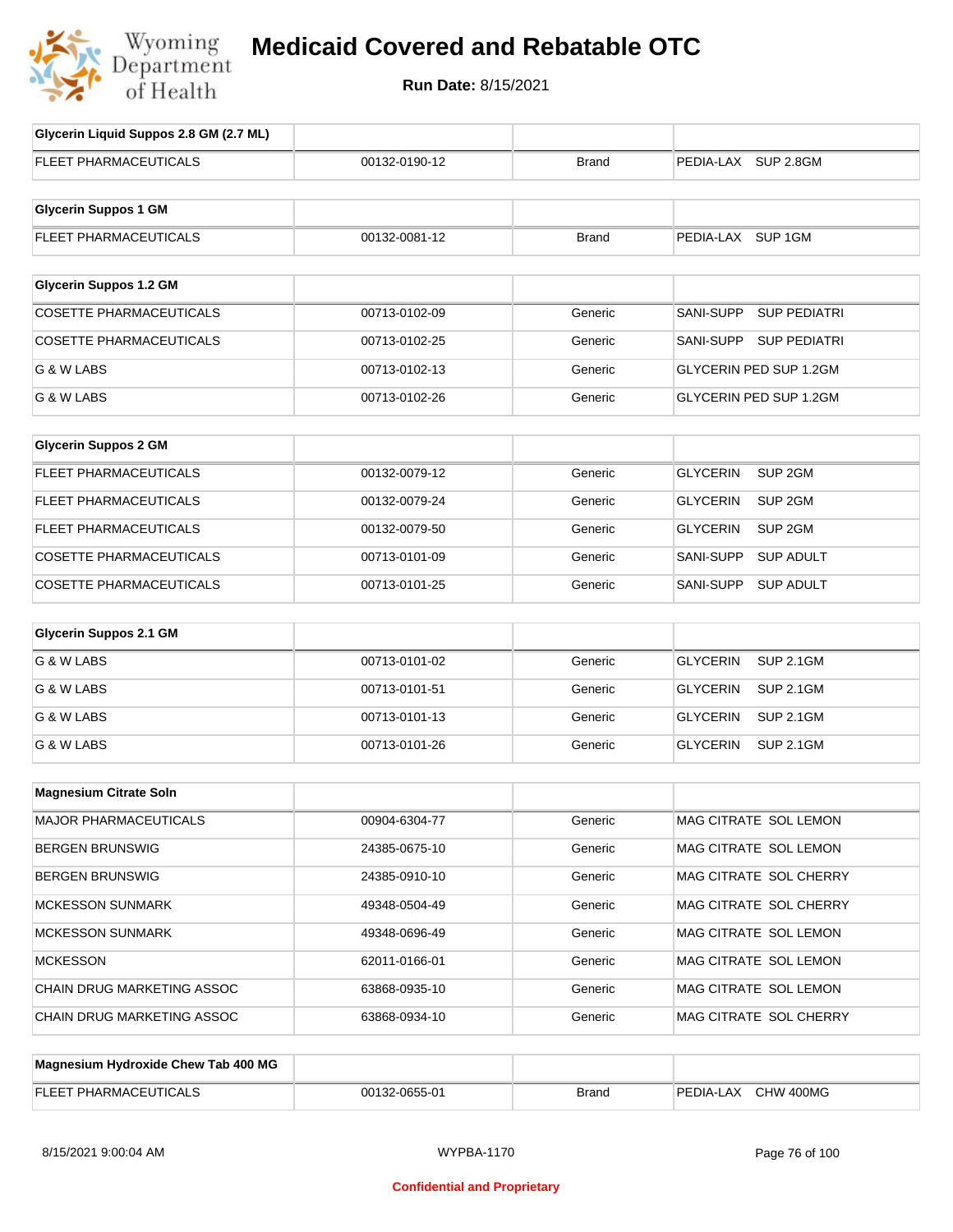

| Magnesium Hydroxide Susp 400 MG/5ML                |               |         |                           |
|----------------------------------------------------|---------------|---------|---------------------------|
| <b>PERRIGO</b>                                     | 00113-0332-40 | Generic | MILK OF MAGN SUS FRSH MNT |
| <b>PERRIGO</b>                                     | 00113-0396-40 | Generic | <b>MILK OF MAGN SUS</b>   |
| PHARMACEUTICAL ASSOCIATES                          | 00121-0431-30 | Generic | MILK OF MAGN SUS          |
| <b>RUGBY LABORATORIES</b>                          | 00536-2470-83 | Generic | MILK OF MAGN SUS          |
| <b>MAJOR PHARMACEUTICALS</b>                       | 00904-0789-14 | Generic | MILK OF MAGN SUS MINT     |
| <b>MAJOR PHARMACEUTICALS</b>                       | 00904-0788-14 | Generic | MILK OF MAGN SUS 1200/15  |
| <b>MAJOR PHARMACEUTICALS</b>                       | 00904-0788-16 | Generic | MILK OF MAGN SUS 1200/15  |
| <b>RUGBY LABORATORIES</b>                          | 00536-2470-85 | Generic | MILK OF MAGN SUS          |
| <b>SELECT BRAND</b>                                | 15127-0835-73 | Generic | SB MILK MAGN SUS MINT     |
| <b>SELECT BRAND</b>                                | 15127-0833-73 | Generic | <b>SB MILK MAGN SUS</b>   |
| <b>BERGEN BRUNSWIG</b>                             | 24385-0396-40 | Generic | <b>GNP MILK MAG SUS</b>   |
| <b>BERGEN BRUNSWIG</b>                             | 24385-0608-40 | Generic | <b>GNP MILK MAG SUS</b>   |
| <b>TOPCO</b>                                       | 36800-0396-40 | Generic | MILK OF MAGN SUS          |
| <b>TOPCO</b>                                       | 36800-0949-40 | Generic | MILK OF MAGN SUS CHERRY   |
| <b>LEADER BRAND PRODUCTS</b>                       | 37205-0833-40 | Generic | MILK OF MAGN SUS 400/5ML  |
| <b>BERGEN BRUNSWIG</b>                             | 24385-0332-40 | Generic | <b>GNP MILK MAG SUS</b>   |
| <b>LEADER BRAND PRODUCTS</b>                       | 37205-0834-40 | Generic | MILK OF MAGN SUS MINT     |
| <b>TOPCO</b>                                       | 36800-0332-40 | Generic | MILK OF MAGN SUS 1200/15  |
| <b>MCKESSON SUNMARK</b>                            | 49348-0307-39 | Generic | MILK OF MAGN SUS 1200/15  |
| <b>MCKESSON</b>                                    | 62011-0123-01 | Generic | MILK OF MAGN SUS 400/5ML  |
| <b>MCKESSON</b>                                    | 62011-0124-01 | Generic | MILK OF MAGN SUS 400/5ML  |
| <b>CHAIN DRUG MARKETING ASSOC</b>                  | 63868-0787-57 | Generic | MILK OF MAGN SUS 400/5ML  |
| CHAIN DRUG MARKETING ASSOC                         | 63868-0310-12 | Generic | MILK OF MAGN SUS 400/5ML  |
| CHAIN DRUG MARKETING ASSOC                         | 63868-0788-57 | Generic | MILK OF MAGN SUS 400/5ML  |
| advance in the collection of the collection of the |               |         |                           |

| Magnesium Hydroxide Susp Concentrate<br>2400 MG/10ML |               |         |                         |
|------------------------------------------------------|---------------|---------|-------------------------|
| <b>HIKMA</b>                                         | 00054-3567-49 | Generic | MILK OF MAGN SUS 2400MG |
| <b>HIKMA</b>                                         | 00054-3567-61 | Generic | MILK OF MAGN SUS 2400MG |
| PHARMACEUTICAL ASSOCIATES                            | 00121-0527-10 | Generic | MILK OF MAGN SUS 2400MG |

| <b>Magnesium Sulfate Oral Granules</b> |               |         |                                    |
|----------------------------------------|---------------|---------|------------------------------------|
| BERGEN BRUNSWIG                        | 24385-0807-01 | Generic | <b>GNP EPSOM</b><br>GRA SALT       |
| BERGEN BRUNSWIG                        | 24385-0807-04 | Generic | GRA SALT<br>GNP EPSOM              |
| <b>IMCKESSON SUNMARK</b>               | 49348-0018-75 | Generic | <b>SM EPSOM</b><br>GRA SALT        |
| MCKESSON SUNMARK                       | 49348-0018-63 | Generic | <b>SM EPSOM</b><br><b>GRA SALT</b> |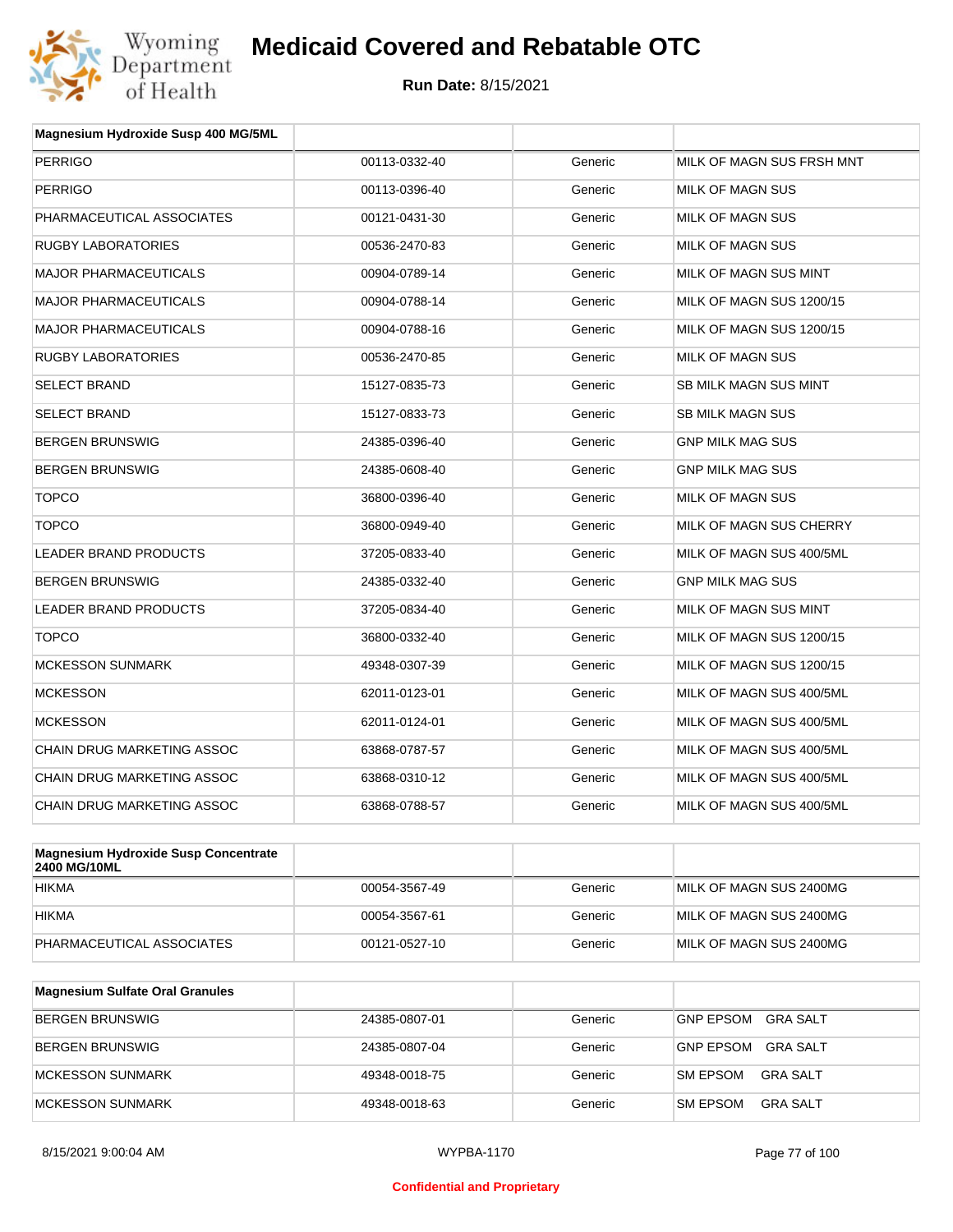

| <b>Methylcellulose Powder Laxative</b>        |               |              |                                     |
|-----------------------------------------------|---------------|--------------|-------------------------------------|
| GLAXO CONSUMER HEALTHCARE L.P.                | 00135-0090-70 | <b>Brand</b> | <b>CITRUCEL</b><br>POW SF ORANG     |
| GLAXO CONSUMER HEALTHCARE L.P.                | 00135-0090-74 | <b>Brand</b> | <b>CITRUCEL</b><br>POW SF ORANG     |
| GLAXO CONSUMER HEALTHCARE L.P.                | 00135-0090-75 | <b>Brand</b> | <b>CITRUCEL</b><br>POW SF ORANG     |
| GLAXO CONSUMER HEALTHCARE L.P.                | 00135-0089-71 | <b>Brand</b> | <b>CITRUCEL</b><br>POW ORANGE       |
| GLAXO CONSUMER HEALTHCARE L.P.                | 00135-0089-69 | <b>Brand</b> | <b>CITRUCEL</b><br>POW ORANGE       |
| <b>MAJOR PHARMACEUTICALS</b>                  | 00904-5675-16 | Generic      | SOLUBLE FIB POW THERAPY             |
|                                               |               |              |                                     |
| Methylcellulose Tab 500 MG                    |               |              |                                     |
| GLAXO CONSUMER HEALTHCARE L.P.                | 00135-0199-01 | <b>Brand</b> | <b>CITRUCEL</b><br><b>TAB 500MG</b> |
| GLAXO CONSUMER HEALTHCARE L.P.                | 00135-0199-02 | <b>Brand</b> | <b>CITRUCEL</b><br>TAB 500MG        |
| <b>GLAXO CONSUMER HEALTHCARE L.P.</b>         | 00135-0199-07 | <b>Brand</b> | <b>CITRUCEL</b><br><b>TAB 500MG</b> |
| BERGEN BRUNSWIG                               | 24385-0466-78 | Generic      | FIBER THERAP TAB 500MG              |
| <b>MCKESSON SUNMARK</b>                       | 49348-0541-10 | Generic      | SM FIBER LAX TAB 500MG              |
| <b>MCKESSON</b>                               | 62011-0134-01 | Generic      | HM FIBER<br>TAB 500MG               |
|                                               |               |              |                                     |
| <b>Mineral Oil</b>                            |               |              |                                     |
| <b>PERRIGO</b>                                | 00574-0618-16 | Generic      | <b>MINERAL</b><br>OIL               |
| BERGEN BRUNSWIG                               | 24385-0685-16 | Generic      | <b>GNP MINERAL OIL HEAVY</b>        |
| <b>MCKESSON SUNMARK</b>                       | 49348-0804-38 | Generic      | SM MINERAL OIL                      |
| CHAIN DRUG MARKETING ASSOC                    | 63868-0938-16 | Generic      | QC MINERAL OIL HEAVY                |
|                                               |               |              |                                     |
| <b>Mineral Oil Enema</b>                      |               |              |                                     |
| FLEET PHARMACEUTICALS                         | 00132-0301-40 | <b>Brand</b> | FLEET OIL ENE                       |
| <b>MCKESSON</b>                               | 62011-0190-01 | Generic      | MINERAL OIL ENE                     |
|                                               |               |              |                                     |
| Polyethylene Glycol 3350 Oral Packet 17<br>GМ |               |              |                                     |
| <b>MAJOR PHARMACEUTICALS</b>                  | 00904-6025-61 | Generic      | PEG 3350<br><b>POW</b>              |
| <b>MAJOR PHARMACEUTICALS</b>                  | 00904-6422-81 | Generic      | PEG 3350<br><b>POW</b>              |
| <b>MAJOR PHARMACEUTICALS</b>                  | 00904-6422-86 | Generic      | PEG 3350<br><b>POW</b>              |
| <b>TOPCO</b>                                  | 36800-0306-52 | Generic      | CLEARLAX<br><b>POW</b>              |
| <b>MYLAN INSTITUTIONAL</b>                    | 51079-0306-01 | Generic      | POLYETH GLYC POW 3350 NF            |
| <b>MYLAN INSTITUTIONAL</b>                    | 51079-0306-30 | Generic      | POLYETH GLYC POW 3350 NF            |
| AMERICAN HEALTH PACKAGING                     | 68084-0430-98 | Generic      | HEALTHYLAX POW                      |
| AMERICAN HEALTH PACKAGING                     | 68084-0430-99 | Generic      | HEALTHYLAX POW                      |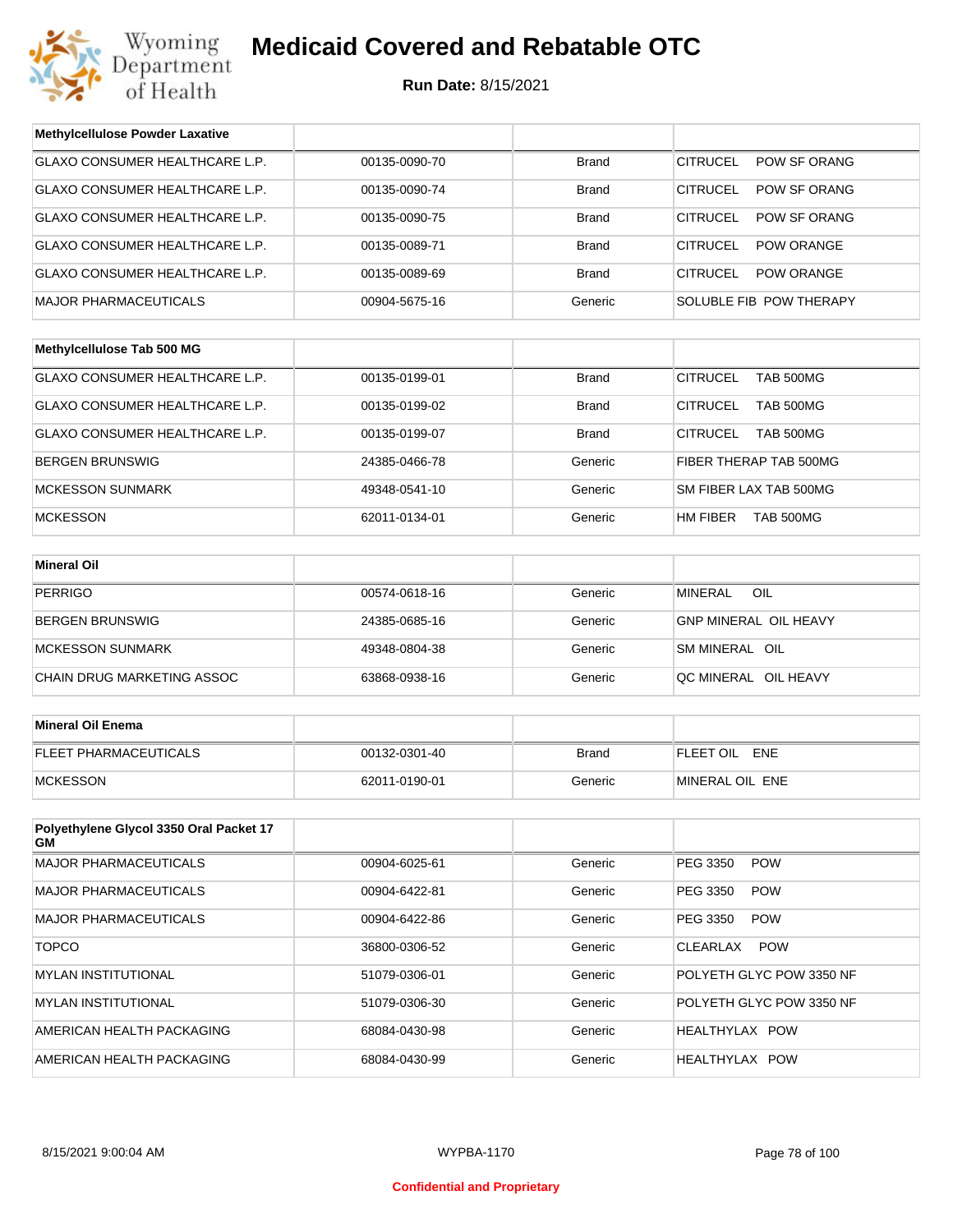

| Polyethylene Glycol 3350 Oral Powder 17<br><b>GM/SCOOP</b> |               |         |                               |
|------------------------------------------------------------|---------------|---------|-------------------------------|
| <b>RUGBY LABORATORIES</b>                                  | 00536-1052-24 | Generic | PEG3350<br><b>POW</b>         |
| <b>RUGBY LABORATORIES</b>                                  | 00536-1052-27 | Generic | PEG3350<br><b>POW</b>         |
| <b>RUGBY LABORATORIES</b>                                  | 00536-1052-84 | Generic | PEG3350<br><b>POW</b>         |
| <b>MAJOR PHARMACEUTICALS</b>                               | 00904-6025-76 | Generic | PEG 3350<br><b>POW</b>        |
| <b>MAJOR PHARMACEUTICALS</b>                               | 00904-6025-77 | Generic | PEG 3350<br><b>POW</b>        |
| <b>MAJOR PHARMACEUTICALS</b>                               | 00904-6025-84 | Generic | PEG 3350<br><b>POW</b>        |
| <b>TOPCO</b>                                               | 36800-0306-03 | Generic | CLEARLAX<br><b>POW</b>        |
| <b>TOPCO</b>                                               | 36800-0181-04 | Generic | <b>CLEARLAX</b><br><b>POW</b> |
| <b>TOPCO</b>                                               | 36800-0306-01 | Generic | CLEARLAX<br><b>POW</b>        |
| <b>TOPCO</b>                                               | 36800-0306-02 | Generic | CLEARLAX<br><b>POW</b>        |
| LEADER BRAND PRODUCTS                                      | 37205-0612-71 | Generic | CLEARLAX<br><b>POW</b>        |
| <b>LEADER BRAND PRODUCTS</b>                               | 37205-0612-72 | Generic | CLEARLAX<br><b>POW</b>        |
| <b>LEADER BRAND PRODUCTS</b>                               | 37205-0612-73 | Generic | CLEARLAX<br><b>POW</b>        |
| LUPIN PHARMACEUTICALS                                      | 43386-0312-08 | Generic | <b>GAVILAX</b><br><b>POW</b>  |
| LUPIN PHARMACEUTICALS                                      | 43386-0312-14 | Generic | <b>GAVILAX</b><br><b>POW</b>  |
| <b>PADAGIS</b>                                             | 45802-0868-01 | Generic | POLYETH GLYC POW 3350 NF      |
| AMERISOURCE BERGEN DRUGS                                   | 46122-0014-31 | Generic | <b>GNP CLEARLAX POW</b>       |
| AMERISOURCE BERGEN DRUGS                                   | 46122-0014-71 | Generic | <b>GNP CLEARLAX POW</b>       |
| <b>PADAGIS</b>                                             | 45802-0868-02 | Generic | POLYETH GLYC POW 3350 NF      |
| AMERISOURCE BERGEN DRUGS                                   | 46122-0014-33 | Generic | <b>GNP CLEARLAX POW</b>       |
| <b>PADAGIS</b>                                             | 45802-0868-03 | Generic | POLYETH GLYC POW 3350 NF      |
| <b>MCKESSON SUNMARK</b>                                    | 49348-0893-70 | Generic | <b>SM CLEARLAX POW</b>        |
| <b>MCKESSON SUNMARK</b>                                    | 49348-0893-50 | Generic | SM CLEARLAX POW               |
| <b>MCKESSON SUNMARK</b>                                    | 49348-0893-92 | Generic | SM CLEARLAX POW               |
| <b>MCKESSON</b>                                            | 62011-0153-01 | Generic | HM CLEARLAX POW               |
| <b>MCKESSON</b>                                            | 62011-0153-02 | Generic | HM CLEARLAX POW               |
| <b>KREMERS URBAN</b>                                       | 62175-0190-15 | Generic | GLYCOLAX POW 3350 NF          |
| <b>KREMERS URBAN</b>                                       | 62175-0195-07 | Generic | POLYETH GLYC POW 3350 NF      |
| <b>KREMERS URBAN</b>                                       | 62175-0195-31 | Generic | POLYETH GLYC POW 3350 NF      |
| <b>KREMERS URBAN</b>                                       | 62175-0190-31 | Generic | GLYCOLAX POW 3350 NF          |
| <b>KREMERS URBAN</b>                                       | 62175-0195-15 | Generic | POLYETH GLYC POW 3350 NF      |
| CHAIN DRUG MARKETING ASSOC                                 | 63868-0002-14 | Generic | NATURA-LAX POW 3350 NF        |

| Psyllium Cap 0.52 GM  |               |         |        |           |
|-----------------------|---------------|---------|--------|-----------|
| KONSYL PHARMACEUTICAL | 00224-1847-10 | Generic | KONSYL | CAP 520MG |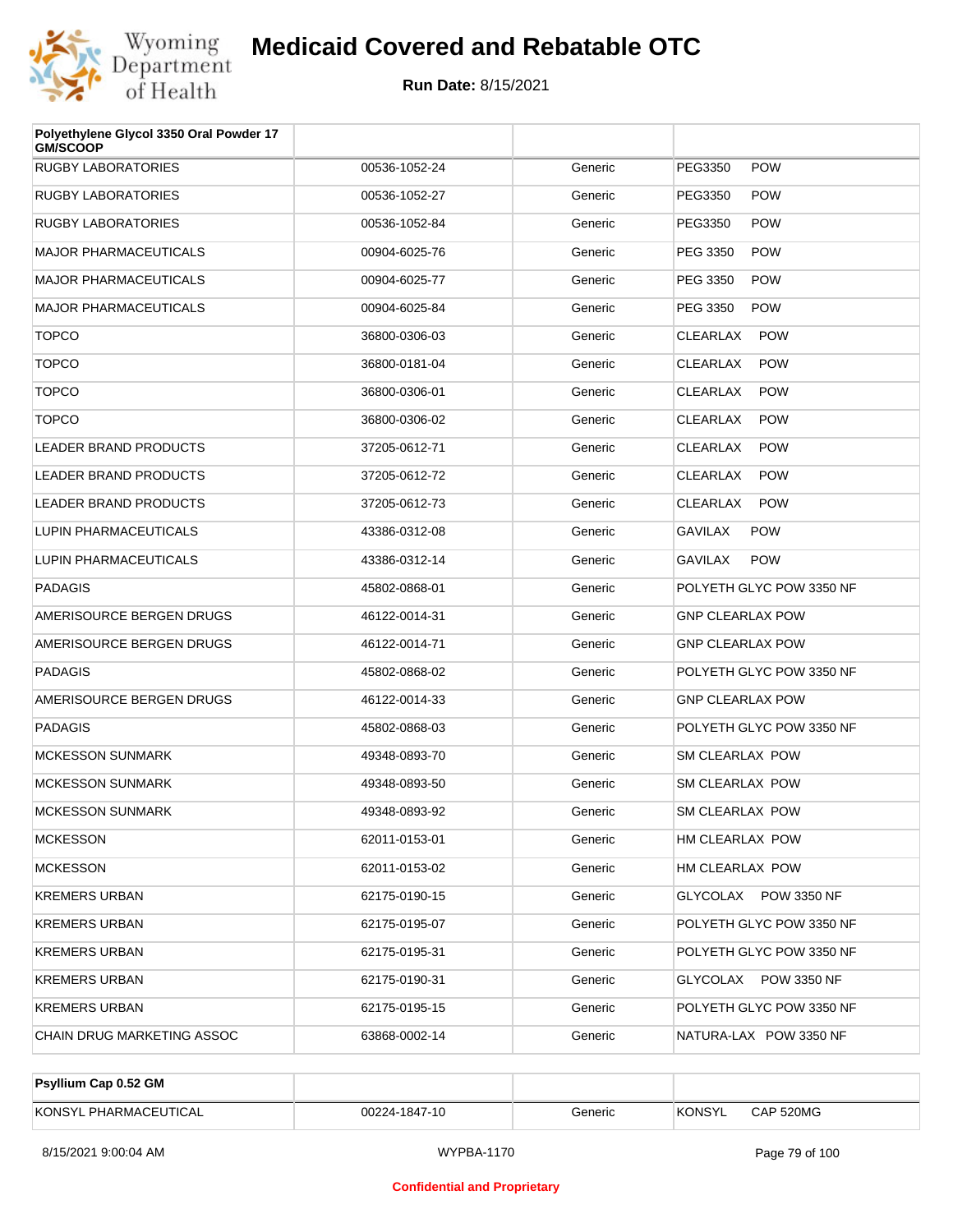| KONSYL PHARMACEUTICAL     | 00224-1847-80 | Generic      | <b>CAP 520MG</b><br><b>KONSYL</b> |
|---------------------------|---------------|--------------|-----------------------------------|
| <b>RUGBY LABORATORIES</b> | 00536-1500-60 | Generic      | CAP 0.52GM<br><b>REGULOID</b>     |
| LEADER BRAND PRODUCTS     | 37205-0372-78 | Generic      | FIBER LAXTIV CAP 0.52GM           |
| MCKESSON SUNMARK          | 49348-0633-49 | Generic      | SM FIBER LAX CAP 0.52GM           |
| <b>MCKESSON</b>           | 62011-0053-01 | Generic      | CAP 0.52GM<br>HM FIBER            |
|                           |               |              |                                   |
| Psyllium Powder 100%      |               |              |                                   |
| KONSYL PHARMACEUTICAL     | 00224-1801-81 | <b>Brand</b> | KONSYL DAILY POW 100%             |

| KONSYL PHARMACEUTICAL | 00224-1801-80 | Brand | KONSYL DAILY POW 100% |
|-----------------------|---------------|-------|-----------------------|
| KONSYL PHARMACEUTICAL | 00224-1801-06 | Brand | KONSYL DAILY POW 100% |
| KONSYL PHARMACEUTICAL | 00224-1801-07 | Brand | KONSYL DAILY POW 100% |

| Psyllium Powder 28.3%        |               |         |                              |
|------------------------------|---------------|---------|------------------------------|
| KONSYL PHARMACEUTICAL        | 00224-1852-06 | Generic | KONSYL DAILY POW 28.3%       |
| KONSYL PHARMACEUTICAL        | 00224-1852-80 | Generic | KONSYL DAILY POW 28.3%       |
| <b>RUGBY LABORATORIES</b>    | 00536-4445-54 | Generic | POW 28.3%<br><b>REGULOID</b> |
| <b>RUGBY LABORATORIES</b>    | 00536-4445-89 | Generic | <b>REGULOID</b><br>POW 28.3% |
| <b>MAJOR PHARMACEUTICALS</b> | 00904-5200-65 | Generic | NATURL FIBER POW 28.3%       |
| <b>MAJOR PHARMACEUTICALS</b> | 00904-5200-66 | Generic | NATURL FIBER POW 28.3%       |
| <b>MCKESSON SUNMARK</b>      | 49348-0047-65 | Generic | SM FIBER<br>POW 28.3%        |
| <b>MCKESSON SUNMARK</b>      | 49348-0091-68 | Generic | SM FIBER<br>POW 28.3%        |
| <b>MCKESSON</b>              | 62011-0133-01 | Generic | HM FIBER<br>POW 28.3%        |

| <b>Psyllium Powder 30.9%</b> |               |         |                       |
|------------------------------|---------------|---------|-----------------------|
| KONSYL PHARMACEUTICAL        | 00224-1841-80 | Generic | KONSYL<br>POW 30.9%   |
| KONSYL PHARMACEUTICAL        | 00224-1841-03 | Generic | KONSYL<br>POW 30.9%   |
| <b>IMCKESSON</b>             | 62011-0135-01 | Generic | HM FIBER<br>POW 30.9% |

| <b>Psyllium Powder 48.57%</b> |               |         |                                 |
|-------------------------------|---------------|---------|---------------------------------|
| <b>RUGBY LABORATORIES</b>     | 00536-4444-54 | Generic | <b>REGULOID</b><br>POW 48.57%   |
| <b>RUGBY LABORATORIES</b>     | 00536-4444-89 | Generic | <b>REGULOID</b><br>POW 48.57%   |
| <b>MAJOR PHARMACEUTICALS</b>  | 00904-5199-65 | Generic | NAT FIBER<br><b>POW THERAPY</b> |
| <b>MAJOR PHARMACEUTICALS</b>  | 00904-5199-66 | Generic | NAT FIBER<br><b>POW THERAPY</b> |
| <b>BERGEN BRUNSWIG</b>        | 24385-0301-27 | Generic | <b>NAT FIBER</b><br>POW 48.57%  |
| <b>MCKESSON SUNMARK</b>       | 49348-0166-65 | Generic | SM FIBER<br>POW 48.57%          |
| <b>MCKESSON SUNMARK</b>       | 49348-0166-93 | Generic | SM FIBER<br>POW 48.57%          |
| <b>MCKESSON</b>               | 62011-0136-01 | Generic | HM FIBER<br>POW 48.57%          |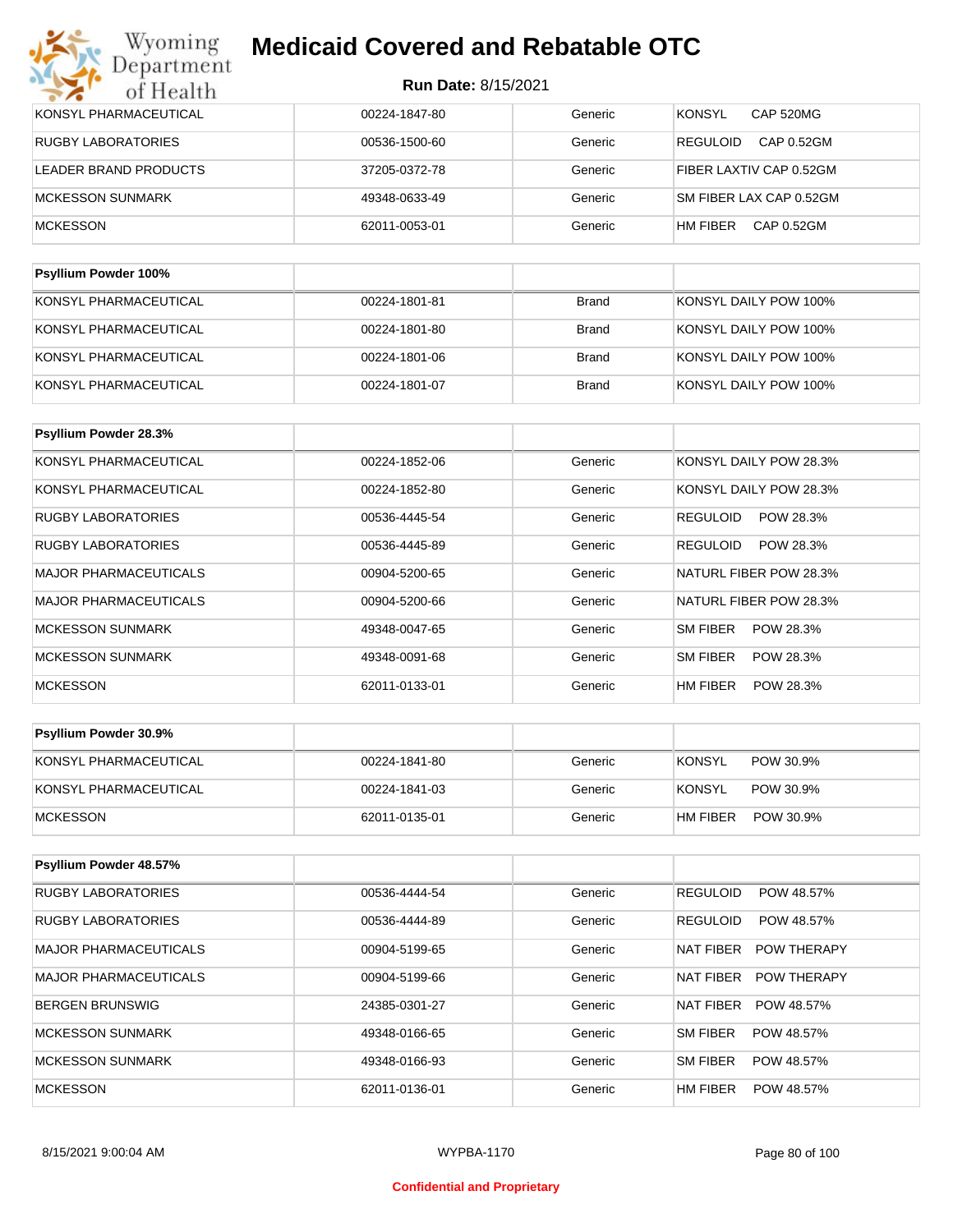

| Psyllium Powder 52.3%          |               |              |                              |
|--------------------------------|---------------|--------------|------------------------------|
| KONSYL PHARMACEUTICAL          | 00224-1822-03 | <b>Brand</b> | KONSYL-D<br>POW 52.3%        |
| KONSYL PHARMACEUTICAL          | 00224-1822-80 | <b>Brand</b> | KONSYL-D<br>POW 52.3%        |
| Psyllium Powder 58.6%          |               |              |                              |
| <b>RUGBY LABORATORIES</b>      | 00536-1875-16 | Generic      | <b>REGULOID</b><br>POW 58.6% |
| <b>RUGBY LABORATORIES</b>      | 00536-1875-79 | Generic      | <b>REGULOID</b><br>POW 58.6% |
| <b>RUGBY LABORATORIES</b>      | 00536-1881-16 | Generic      | <b>REGULOID</b><br>POW 58.6% |
| RUGBY LABORATORIES             | 00536-1881-79 | Generic      | <b>REGULOID</b><br>POW 58.6% |
| MAJOR PHARMACEUTICALS          | 00904-5788-77 | Generic      | FIBER THERAP POW 58.6%       |
| <b>MCKESSON SUNMARK</b>        | 49348-0090-92 | Generic      | SM FIBER<br>POW 58.6%        |
| <b>MCKESSON</b>                | 62011-0137-01 | Generic      | HM FIBER<br>POW 58.6%        |
| Psyllium Powder 60.3%          |               |              |                              |
|                                |               |              |                              |
| KONSYL PHARMACEUTICAL          | 00224-1855-07 | <b>Brand</b> | <b>KONSYL</b><br>POW 60.3%   |
| KONSYL PHARMACEUTICAL          | 00224-1866-28 | <b>Brand</b> | <b>KONSYL</b><br>POW 60.3%   |
| KONSYL PHARMACEUTICAL          | 00224-1866-80 | <b>Brand</b> | <b>KONSYL</b><br>POW 60.3%   |
| KONSYL PHARMACEUTICAL          | 00224-1855-81 | <b>Brand</b> | <b>KONSYL</b><br>POW 60.3%   |
| Psyllium Powder 71.67%         |               |              |                              |
| KONSYL PHARMACEUTICAL          | 00224-1856-80 | <b>Brand</b> | <b>KONSYL</b><br>POW 71.67%  |
| KONSYL PHARMACEUTICAL          | 00224-1856-06 | <b>Brand</b> | <b>KONSYL</b><br>POW 71.67%  |
|                                |               |              |                              |
| Psyllium Powder Packet 100%    |               |              |                              |
| KONSYL PHARMACEUTICAL          | 00224-1801-35 | <b>Brand</b> | KONSYL DAILY POW 100%        |
| KONSYL PHARMACEUTICAL          | 00224-1801-84 | <b>Brand</b> | KONSYL DAILY POW 100%        |
| KONSYL PHARMACEUTICAL          | 00224-1801-24 | <b>Brand</b> | KONSYL DAILY POW 100%        |
| Psyllium Powder Packet 28.3%   |               |              |                              |
| KONSYL PHARMACEUTICAL          | 00224-1852-81 | <b>Brand</b> | KONSYL DAILY POW 28.3%       |
|                                |               |              |                              |
| KONSYL PHARMACEUTICAL          | 00224-1852-13 | <b>Brand</b> | KONSYL DAILY POW 28.3%       |
| Psyllium Powder Packet 60.3%   |               |              |                              |
| KONSYL PHARMACEUTICAL          | 00224-1855-30 | <b>Brand</b> | <b>KONSYL</b><br>POW 60.3%   |
| KONSYL PHARMACEUTICAL          | 00224-1855-82 | <b>Brand</b> | <b>KONSYL</b><br>POW 60.3%   |
|                                |               |              |                              |
| Sennosides Chew Tab 15 MG      |               |              |                              |
| GLAXO CONSUMER HEALTHCARE L.P. | 00067-0005-48 | <b>Brand</b> | EX-LAX<br>CHW 15MG           |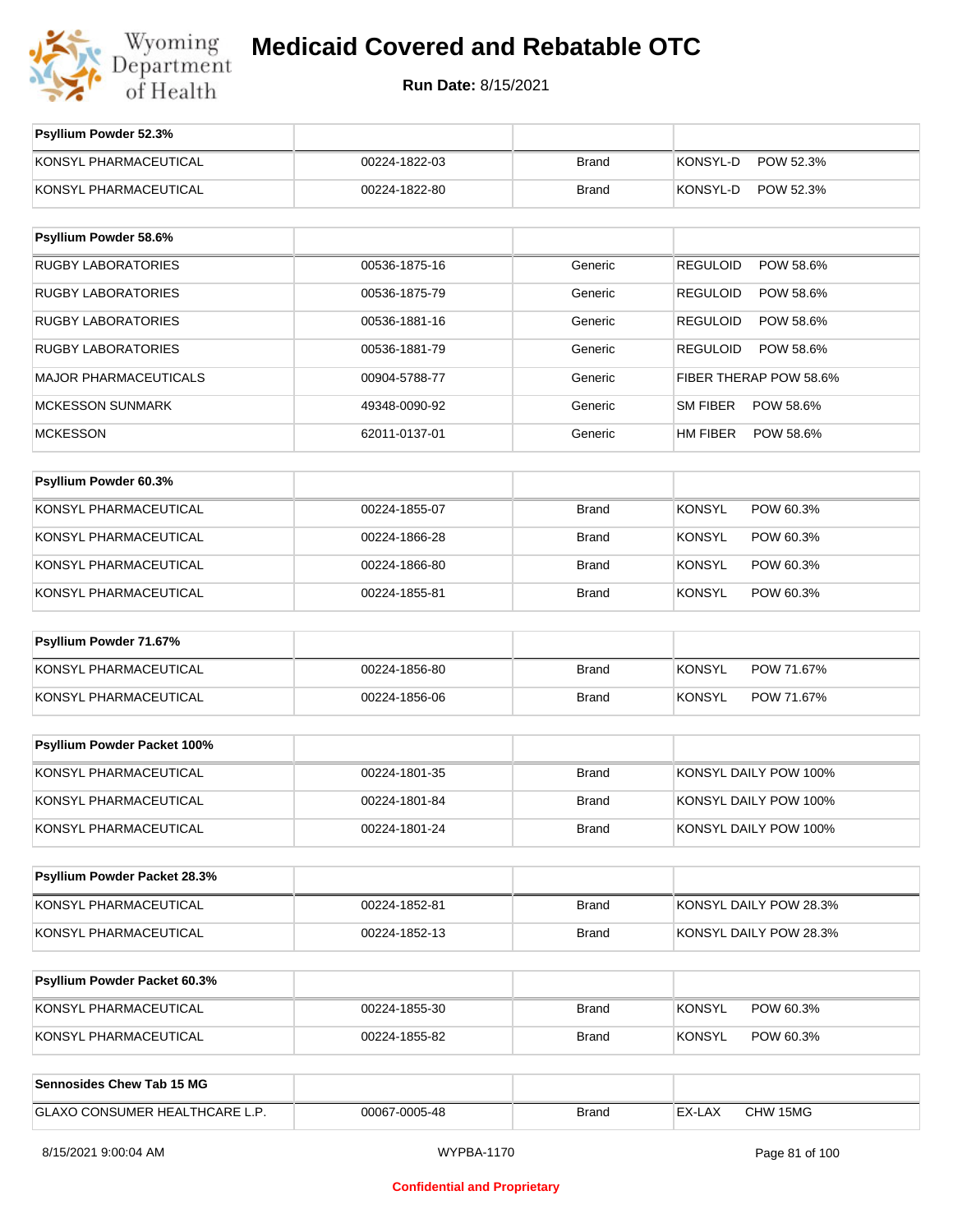| Wyoming<br><b>Medicaid Covered and Rebatable OTC</b><br>Department |               |              |        |          |  |
|--------------------------------------------------------------------|---------------|--------------|--------|----------|--|
| <b>Run Date: 8/15/2021</b><br>of Health                            |               |              |        |          |  |
| <b>GLAXO CONSUMER HEALTHCARE L.P.</b>                              | 00067-0005-12 | Brand        | EX-LAX | CHW 15MG |  |
| <b>GLAXO CONSUMER HEALTHCARE L.P.</b>                              | 00067-0005-24 | <b>Brand</b> | EX-LAX | CHW 15MG |  |

| Sennosides Syrup 8.8 MG/5ML |               |         |                                |
|-----------------------------|---------------|---------|--------------------------------|
| <b>RUGBY LABORATORIES</b>   | 00536-1000-59 | Generic | LIQ 8.8MG/5<br><b>ISENEXON</b> |
| MAJOR PHARMACEUTICALS       | 00904-6289-09 | Generic | SYP 8.8MG/5<br>SENNA           |

| <b>Sennosides Tab 15 MG</b>     |               |              |                       |
|---------------------------------|---------------|--------------|-----------------------|
| GLAXO CONSUMER HEALTHCARE L.P.  | 00067-0003-08 | Brand        | TAB 15MG<br>EX-LAX    |
| GLAXO CONSUMER HEALTHCARE L.P.  | 00067-6025-60 | Generic      | PERDIEM OVER TAB 15MG |
| IGLAXO CONSUMER HEALTHCARE L.P. | 00067-0003-30 | <b>Brand</b> | TAB 15MG<br>EX-LAX    |

| Sennosides Tab 17.2 MG |               |              |                         |
|------------------------|---------------|--------------|-------------------------|
| <b>AVRIO HEALTH LP</b> | 67618-0315-12 | <b>Brand</b> | SENOKOT XTRA TAB 17.2MG |

| <b>Sennosides Tab 25 MG</b>    |               |              |                                |
|--------------------------------|---------------|--------------|--------------------------------|
| GLAXO CONSUMER HEALTHCARE L.P. | 00067-0016-90 | <b>Brand</b> | EX-LAX<br>TAB MAX ST           |
| GLAXO CONSUMER HEALTHCARE L.P. | 00067-0016-24 | <b>Brand</b> | TAB MAX ST<br>EX-LAX           |
| GLAXO CONSUMER HEALTHCARE L.P. | 00067-0016-48 | <b>Brand</b> | TAB MAX ST<br>EX-LAX           |
| <b>BERGEN BRUNSWIG</b>         | 24385-0369-62 | Generic      | <b>GNP LAXATIVE TAB 25MG</b>   |
| LEADER BRAND PRODUCTS          | 37205-0294-62 | Generic      | TAB 25MG<br>LAXATIVE           |
| <b>MCKESSON SUNMARK</b>        | 49348-0224-04 | Generic      | SM SENNA LAX TAB MAX STR       |
| CHAIN DRUG MARKETING ASSOC     | 63868-0549-24 | Generic      | LAXATIVE<br><b>TAB MAX-STR</b> |

| Sennosides Tab 8.6 MG        |               |         |                           |
|------------------------------|---------------|---------|---------------------------|
| <b>PAR PHARMACEUTICAL</b>    | 00603-0282-32 | Generic | SENNA LAX TAB 8.6MG       |
| <b>RUGBY LABORATORIES</b>    | 00536-5904-01 | Generic | SENEXON<br>TAB 8.6MG      |
| <b>PAR PHARMACEUTICAL</b>    | 00603-0282-21 | Generic | SENNA LAX TAB 8.6MG       |
| <b>MAJOR PHARMACEUTICALS</b> | 00904-5165-59 | Generic | TAB 8.6MG<br><b>SENNA</b> |
| <b>MAJOR PHARMACEUTICALS</b> | 00904-6434-59 | Generic | <b>SENNA</b><br>TAB 8.6MG |
| <b>MAJOR PHARMACEUTICALS</b> | 00904-6434-80 | Generic | TAB 8.6MG<br><b>SENNA</b> |
| <b>RUGBY LABORATORIES</b>    | 00536-5904-10 | Generic | TAB 8.6MG<br>SENEXON      |
| <b>MAJOR PHARMACEUTICALS</b> | 00904-5165-61 | Generic | <b>SENNA</b><br>TAB 8.6MG |
| <b>MAJOR PHARMACEUTICALS</b> | 00904-5165-80 | Generic | <b>SENNA</b><br>TAB 8.6MG |
| <b>SELECT BRAND</b>          | 15127-0105-01 | Generic | SB SENNA-LAX TAB 8.6MG    |
| PHARBEST PHARMACEUTICALS     | 16103-0363-08 | Generic | SENNA-TABS TAB 8.6MG      |
| PHARBEST PHARMACEUTICALS     | 16103-0363-11 | Generic | SENNA-TABS TAB 8.6MG      |
| <b>BERGEN BRUNSWIG</b>       | 24385-0404-78 | Generic | SENNA-LAX TAB 8.6MG       |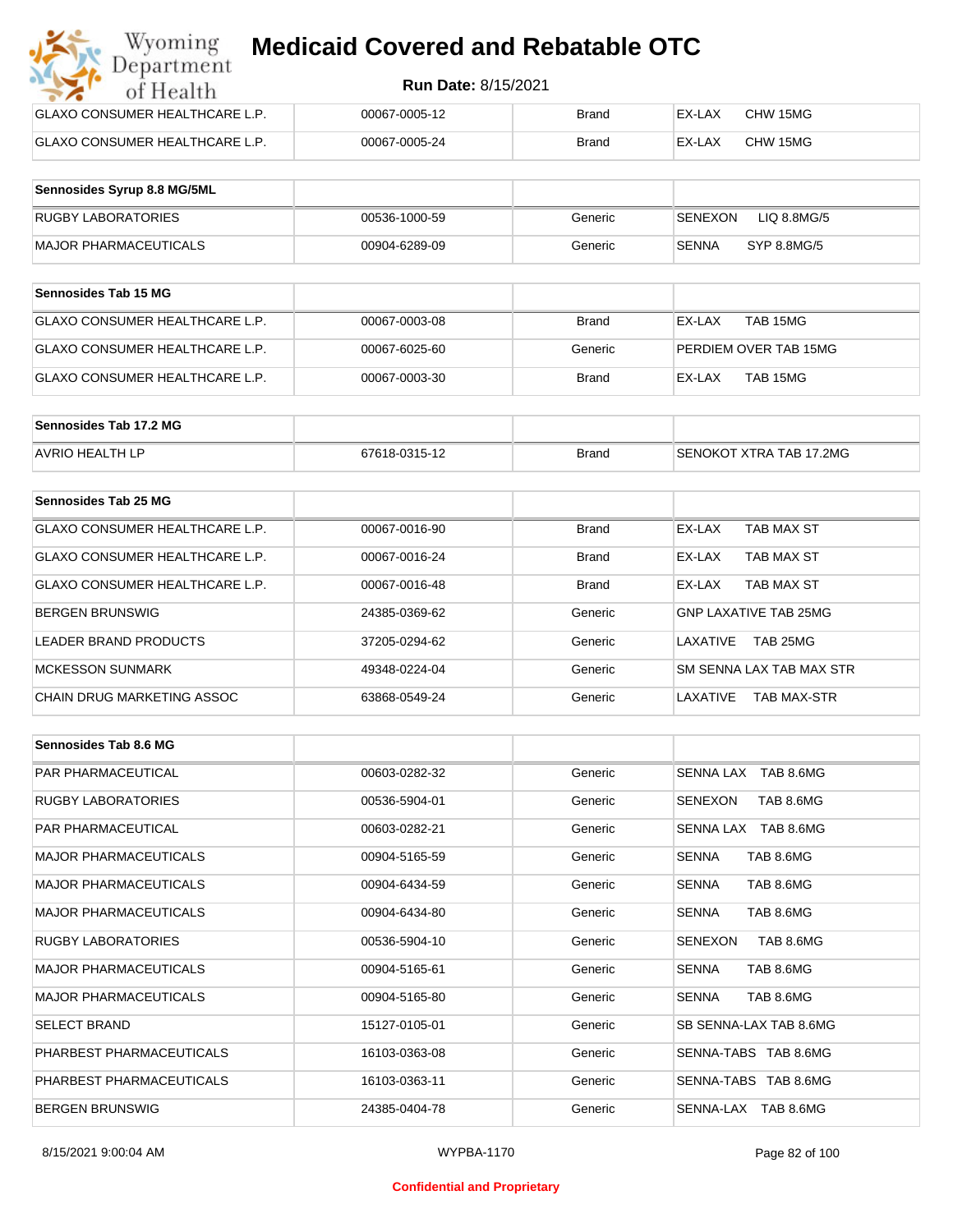

| LEADER BRAND PRODUCTS      | 37205-0241-78 | Generic      | TAB 8.6MG<br><b>SENNA</b>   |
|----------------------------|---------------|--------------|-----------------------------|
| TIME-CAP LABS              | 49483-0080-01 | Generic      | TAB 8.6MG<br>SENNA-TIME     |
| TIME-CAP LABS              | 49483-0080-10 | Generic      | TAB 8.6MG<br>SENNA-TIME     |
| AUBURN PHARMACEUTICAL      | 62107-0031-01 | Generic      | <b>SENNO</b><br>TAB 8.6MG   |
| <b>MCKESSON</b>            | 62011-0192-01 | Generic      | TAB 8.6MG<br>HM SENNA       |
| CHAIN DRUG MARKETING ASSOC | 63868-0257-10 | Generic      | NAT VEG LAX TAB 8.6MG       |
| AVRIO HEALTH LP            | 67618-0300-10 | <b>Brand</b> | TAB 8.6MG<br><b>SENOKOT</b> |
| AVRIO HEALTH LP            | 67618-0300-20 | <b>Brand</b> | TAB 8.6MG<br><b>SENOKOT</b> |
| PURDUE PRODUCTS LP         | 67618-0300-11 | <b>Brand</b> | <b>SENOKOT</b><br>TAB 8.6MG |
| AVRIO HEALTH LP            | 67618-0300-50 | <b>Brand</b> | <b>SENOKOT</b><br>TAB 8.6MG |

| Sennosides-Docusate Sodium Tab 8.6-50<br>МG |               |         |                           |
|---------------------------------------------|---------------|---------|---------------------------|
| <b>RUGBY LABORATORIES</b>                   | 00536-0355-01 | Generic | DSS/SENNA TAB 8.6-50MG    |
| RUGBY LABORATORIES                          | 00536-0355-10 | Generic | DSS/SENNA TAB 8.6-50MG    |
| RUGBY LABORATORIES                          | 00536-4086-10 | Generic | SENEXON-S TAB 8.6-50MG    |
| RUGBY LABORATORIES                          | 00536-4086-01 | Generic | SENEXON-S TAB 8.6-50MG    |
| PAR PHARMACEUTICAL                          | 00603-0149-21 | Generic | DOC-Q-LAX TAB 8.6-50MG    |
| MAJOR PHARMACEUTICALS                       | 00904-5643-60 | Generic | DOK PLUS<br>TAB 8.6-50MG  |
| <b>MAJOR PHARMACEUTICALS</b>                | 00904-5643-61 | Generic | DOK PLUS<br>TAB 8.6-50MG  |
| PAR PHARMACEUTICAL                          | 00603-0149-32 | Generic | DOC-Q-LAX TAB 8.6-50MG    |
| PAR PHARMACEUTICAL                          | 00603-0283-21 | Generic | SENNALAX-S TAB 8.6-50MG   |
| PAR PHARMACEUTICAL                          | 00603-0283-32 | Generic | SENNALAX-S TAB 8.6-50MG   |
| MAJOR PHARMACEUTICALS                       | 00904-6339-61 | Generic | SENNA PLUS TAB 8.6-50MG   |
| BERGEN BRUNSWIG                             | 24385-0495-78 | Generic | STOOL SOFTNR TAB 8.6-50MG |
| BERGEN BRUNSWIG                             | 24385-0495-72 | Generic | STOOL SOFTNR TAB 8.6-50MG |
| BERGEN BRUNSWIG                             | 24385-0505-72 | Generic | SENNA PLUS TAB 8.6-50MG   |
| LEADER BRAND PRODUCTS                       | 37205-0251-72 | Generic | SENNA PLUS TAB 8.6-50MG   |
| <b>MCKESSON SUNMARK</b>                     | 49348-0532-12 | Generic | LAX/STL SOFT TAB 8.6-50MG |
| <b>MCKESSON SUNMARK</b>                     | 49348-0544-19 | Generic | STOOL SOFTNR TAB 8.6-50MG |
| <b>MCKESSON SUNMARK</b>                     | 49348-0544-10 | Generic | STOOL SOFTNR TAB 8.6-50MG |
| TIME-CAP LABS                               | 49483-0081-01 | Generic | SENNA-TIME S TAB 8.6-50MG |
| TIME-CAP LABS                               | 49483-0081-10 | Generic | SENNA-TIME S TAB 8.6-50MG |
| <b>SKY PACKAGING</b>                        | 63739-0432-10 | Generic | SENNA/DSS TAB 8.6-50MG    |
| <b>SKY PACKAGING</b>                        | 63739-0432-01 | Generic | SENNA/DSS TAB 8.6-50MG    |
| <b>MCKESSON</b>                             | 62011-0165-01 | Generic | STOOL SOFTNR TAB 8.6-50MG |
| CYPRESS PHARMACEUTICAL                      | 60258-0951-06 | Generic | SENNA-S<br>TAB 8.6-50MG   |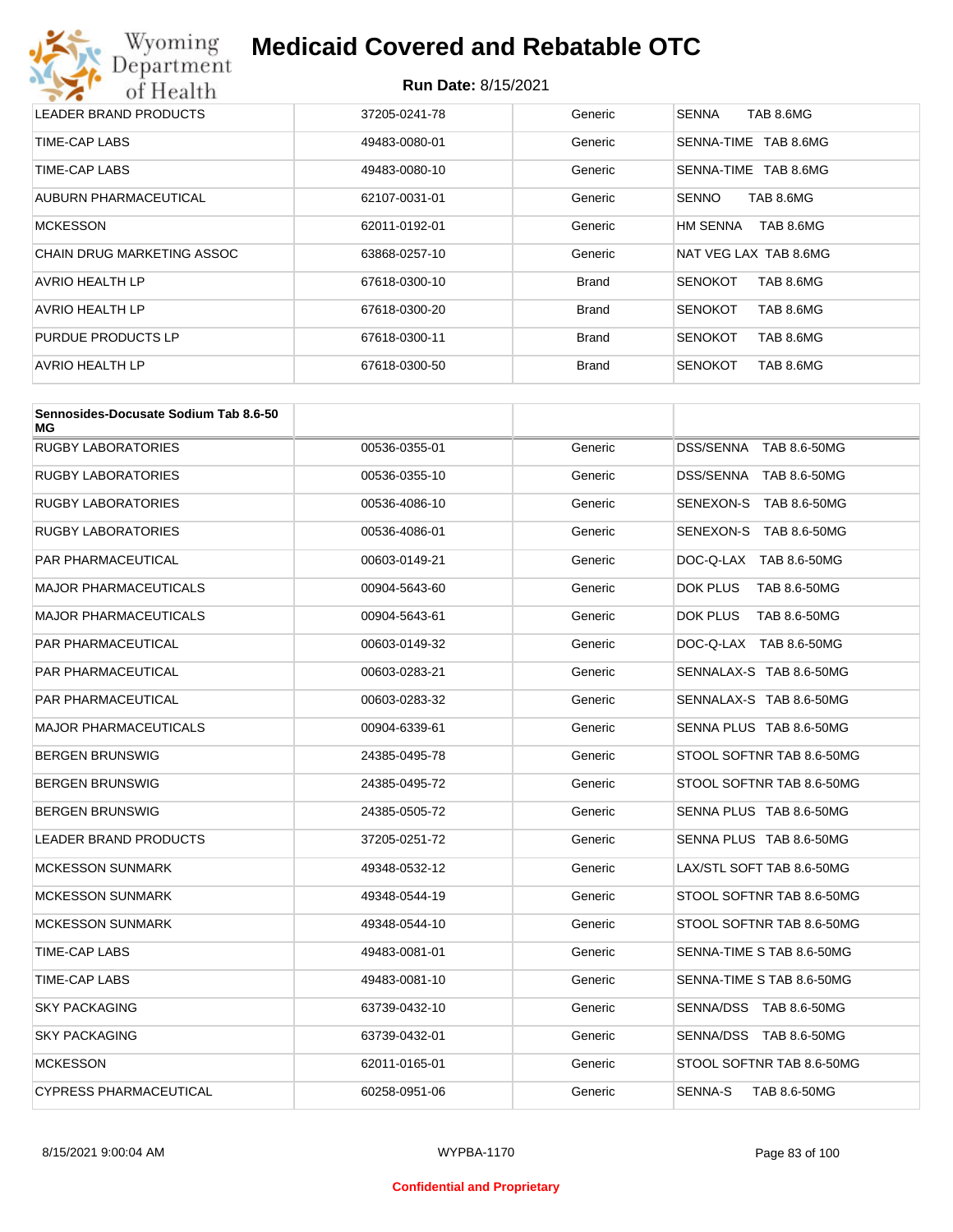

| <b>MCKESSON</b>                   | 62011-0161-01 | Generic      | SENNA-S<br>TAB 8.6-50MG          |
|-----------------------------------|---------------|--------------|----------------------------------|
| <b>AVRIO HEALTH LP</b>            | 67618-0310-60 | <b>Brand</b> | <b>SENOKOT S</b><br>TAB 8.6-50MG |
| AVRIO HEALTH LP                   | 67618-0310-30 | <b>Brand</b> | SENOKOT S<br>TAB 8.6-50MG        |
| <b>CHAIN DRUG MARKETING ASSOC</b> | 63868-0131-01 | Generic      | STOOL SOFTNR TAB 8.6-50MG        |
| AVRIO HEALTH LP                   | 67618-0106-10 | Generic      | PERI-COLACE TAB 8.6-50MG         |
| <b>AVRIO HEALTH LP</b>            | 67618-0106-30 | Generic      | PERI-COLACE TAB 8.6-50MG         |
| AVRIO HEALTH LP                   | 67618-0106-60 | Generic      | PERI-COLACE TAB 8.6-50MG         |
| AVRIO HEALTH LP                   | 67618-0310-01 | <b>Brand</b> | SENOKOT S<br>TAB 8.6-50MG        |
| PURDUE PRODUCTS LP                | 67618-0310-11 | <b>Brand</b> | <b>SENOKOT S</b><br>TAB 8.6-50MG |

| Sennosides-Psyllium Cap 9-500 MG   |               |              |                          |
|------------------------------------|---------------|--------------|--------------------------|
| KONSYL PHARMACEUTICAL              | 00224-1860-81 | <b>Brand</b> | SENNA PROMPT CAP 9-500MG |
| KONSYL PHARMACEUTICAL              | 00224-1860-60 | <b>Brand</b> | SENNA PROMPT CAP 9-500MG |
| <b>MINERALS &amp; ELECTROLYTES</b> |               |              |                          |

| Calcium Carbonate Tab 1250 MG (500 MG<br>Elemental Ca) |               |         |                         |
|--------------------------------------------------------|---------------|---------|-------------------------|
| <b>HIKMA</b>                                           | 00054-4120-25 | Generic | CALCIUM CARB TAB 1250MG |
| <b>HIKMA</b>                                           | 00054-8120-25 | Generic | CALCIUM CARB TAB 1250MG |

| <b>Calcium Carbonate-Magnesium Carbonate</b><br>Tab 250-300 MG |               |              |                             |
|----------------------------------------------------------------|---------------|--------------|-----------------------------|
| NEPHRO-TECH                                                    | 59528-0508-05 | <b>Brand</b> | <b>TAB 300</b><br>MAGNEBIND |

| Calcium Gluconate Tab 500 MG                         |               |         |                        |
|------------------------------------------------------|---------------|---------|------------------------|
| <b>HIKMA</b>                                         | 00054-0262-25 | Generic | CALCIUM GLUC TAB 500MG |
| <b>HIKMA</b>                                         | 00054-0262-20 | Generic | CALCIUM GLUC TAB 500MG |
| <b>NASAL AGENTS - SYSTEMIC AND</b><br><b>TOPICAL</b> |               |         |                        |

| Cromolyn Sodium Nasal Aerosol Soln 5.2<br><b>MG/ACT (4%)</b> |               |         |                          |
|--------------------------------------------------------------|---------------|---------|--------------------------|
| MAJOR PHARMACEUTICALS                                        | 00904-5532-67 | Generic | CROMOLYN SOD SPR 5.2/ACT |
| BAUSCH HEALTH                                                | 57782-0397-26 | Generic | CROMOLYN SOD SPR 5.2/ACT |

| Oxymetazoline HCI Nasal Soln 0.05% |               |         |                        |
|------------------------------------|---------------|---------|------------------------|
| GEISS DESTIN & DUNN                | 00113-0304-10 | Generic | NASAL 12 HR SPR 0.05%  |
| GEISS DESTIN & DUNN                | 00113-0388-10 | Generic | 12 HR NASAL SPR 0.05%  |
| <b>PERRIGO</b>                     | 00113-0065-10 | Generic | NASAL<br>SPR 0.05%     |
| <b>PERRIGO</b>                     | 00113-0817-10 | Generic | SINUS NASAL SPR 0.05%  |
| RUGBY LABORATORIES                 | 00536-1013-94 | Generic | SPR 0.05%<br>NRS NASAL |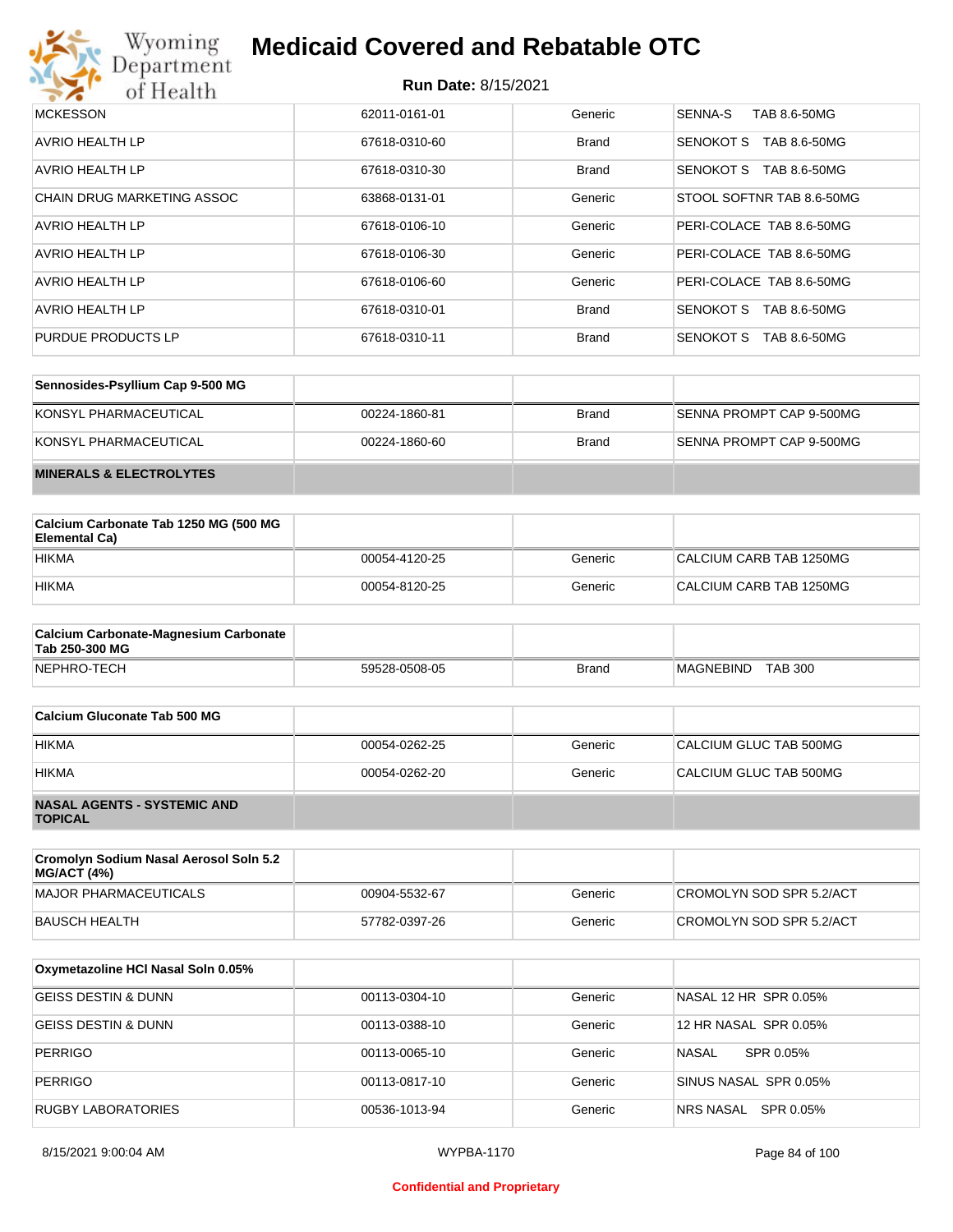

| <b>Run Date: 8/15/2021</b><br>00904-5711-30<br>Generic<br>00904-5711-35<br>Generic<br>15127-0304-05<br>Generic<br>15127-0304-10<br>Generic<br>24385-0498-10<br>Generic | NASAL DECONG SPR 0.05%<br>NASAL DECONG SPR 0.05%<br>12 HR NASAL SPR 0.05%<br>12 HR NASAL SPR 0.05%<br>12 HR NASAL SPR 0.05%                                                                                                                                                                                                                                                                                                     |
|------------------------------------------------------------------------------------------------------------------------------------------------------------------------|---------------------------------------------------------------------------------------------------------------------------------------------------------------------------------------------------------------------------------------------------------------------------------------------------------------------------------------------------------------------------------------------------------------------------------|
|                                                                                                                                                                        |                                                                                                                                                                                                                                                                                                                                                                                                                                 |
|                                                                                                                                                                        |                                                                                                                                                                                                                                                                                                                                                                                                                                 |
|                                                                                                                                                                        |                                                                                                                                                                                                                                                                                                                                                                                                                                 |
|                                                                                                                                                                        |                                                                                                                                                                                                                                                                                                                                                                                                                                 |
|                                                                                                                                                                        |                                                                                                                                                                                                                                                                                                                                                                                                                                 |
|                                                                                                                                                                        |                                                                                                                                                                                                                                                                                                                                                                                                                                 |
|                                                                                                                                                                        | SINUS RELIEF SPR 0.05%                                                                                                                                                                                                                                                                                                                                                                                                          |
| Generic                                                                                                                                                                | NASAL 12 HR SPR 0.05%                                                                                                                                                                                                                                                                                                                                                                                                           |
| Generic                                                                                                                                                                | GNP NASAL SPR 0.05%                                                                                                                                                                                                                                                                                                                                                                                                             |
| Generic                                                                                                                                                                | NASAL 12 HR SPR 0.05%                                                                                                                                                                                                                                                                                                                                                                                                           |
| Generic                                                                                                                                                                | NASAL 12 HR SPR 0.05%                                                                                                                                                                                                                                                                                                                                                                                                           |
| Generic                                                                                                                                                                | 12 HR NASAL SPR 0.05%                                                                                                                                                                                                                                                                                                                                                                                                           |
| Generic                                                                                                                                                                | 12 HR NASAL SPR 0.05%                                                                                                                                                                                                                                                                                                                                                                                                           |
| Generic                                                                                                                                                                | GNP NASAL SPR 0.05%                                                                                                                                                                                                                                                                                                                                                                                                             |
| Generic                                                                                                                                                                | NO DRIP NASL SPR 0.05%                                                                                                                                                                                                                                                                                                                                                                                                          |
| Generic                                                                                                                                                                | GNP NASAL SPR 0.05%                                                                                                                                                                                                                                                                                                                                                                                                             |
| Generic                                                                                                                                                                | GNP NASAL SPR 0.05%                                                                                                                                                                                                                                                                                                                                                                                                             |
| Generic                                                                                                                                                                | SM NASAL 12H SPR 0.05%                                                                                                                                                                                                                                                                                                                                                                                                          |
| Generic                                                                                                                                                                | <b>SM NASAL</b><br>SPR 0.05%                                                                                                                                                                                                                                                                                                                                                                                                    |
| Generic                                                                                                                                                                | SM NASAL<br>SPR 0.05%                                                                                                                                                                                                                                                                                                                                                                                                           |
| Generic                                                                                                                                                                | SM NASAL<br>SPR 0.05%                                                                                                                                                                                                                                                                                                                                                                                                           |
| Generic                                                                                                                                                                | NASAL RELIEF SPR 0.05%                                                                                                                                                                                                                                                                                                                                                                                                          |
| Generic                                                                                                                                                                | SM 12-HOUR SPR 0.05%                                                                                                                                                                                                                                                                                                                                                                                                            |
| Generic                                                                                                                                                                | NASAL DECONG SPR 0.05%                                                                                                                                                                                                                                                                                                                                                                                                          |
| Generic                                                                                                                                                                | NASAL DECONG SPR 0.05%                                                                                                                                                                                                                                                                                                                                                                                                          |
| Generic                                                                                                                                                                | <b>HM NASAL</b><br>SPR 0.05%                                                                                                                                                                                                                                                                                                                                                                                                    |
| Generic                                                                                                                                                                | SINUS NASAL SPR 0.05%                                                                                                                                                                                                                                                                                                                                                                                                           |
| Generic                                                                                                                                                                | <b>HM NASAL</b><br>SPR 0.05%                                                                                                                                                                                                                                                                                                                                                                                                    |
| Generic                                                                                                                                                                | MUCINEX FF SPR 0.05%                                                                                                                                                                                                                                                                                                                                                                                                            |
| Generic                                                                                                                                                                | MUCINEX MS SPR 0.05%                                                                                                                                                                                                                                                                                                                                                                                                            |
|                                                                                                                                                                        | 36800-0688-05<br>Generic<br>36800-0817-10<br>24385-0067-10<br>36800-0065-10<br>36800-0304-10<br>24385-0304-10<br>24385-0304-11<br>24385-0352-10<br>36800-0388-10<br>46122-0165-10<br>46122-0165-11<br>49348-0028-27<br>49348-0230-27<br>49348-0231-27<br>49348-0130-27<br>45802-0410-59<br>49348-0472-27<br>51672-2030-03<br>51672-2030-05<br>62011-0080-01<br>62011-0079-01<br>62011-0081-01<br>63824-0127-75<br>63824-0126-75 |

| <b>Phenylephrine HCI Nasal Soln 1%</b> |               |         |                            |
|----------------------------------------|---------------|---------|----------------------------|
| GLAXO CONSUMER HEALTHCARE L.P.         | 00067-2086-01 | Generic | 4-WAY FAST SPR 1%          |
| GEISS DESTIN & DUNN                    | 00113-0648-10 | Generic | NASAL FOUR SOL 1%          |
| <b>BERGEN BRUNSWIG</b>                 | 24385-0390-10 | Generic | <b>GNP NOSE</b><br>DRO 1%  |
| <b>TOPCO</b>                           | 36800-0390-10 | Generic | <b>NOSE</b><br>DRO 1%      |
| <b>TOPCO</b>                           | 36800-0648-10 | Generic | NASAL FOUR SOL 1%          |
| AMERISOURCE BERGEN DRUGS               | 46122-0149-03 | Generic | <b>SPR 1%</b><br>GNP NASAL |

#### **Confidential and Proprietary**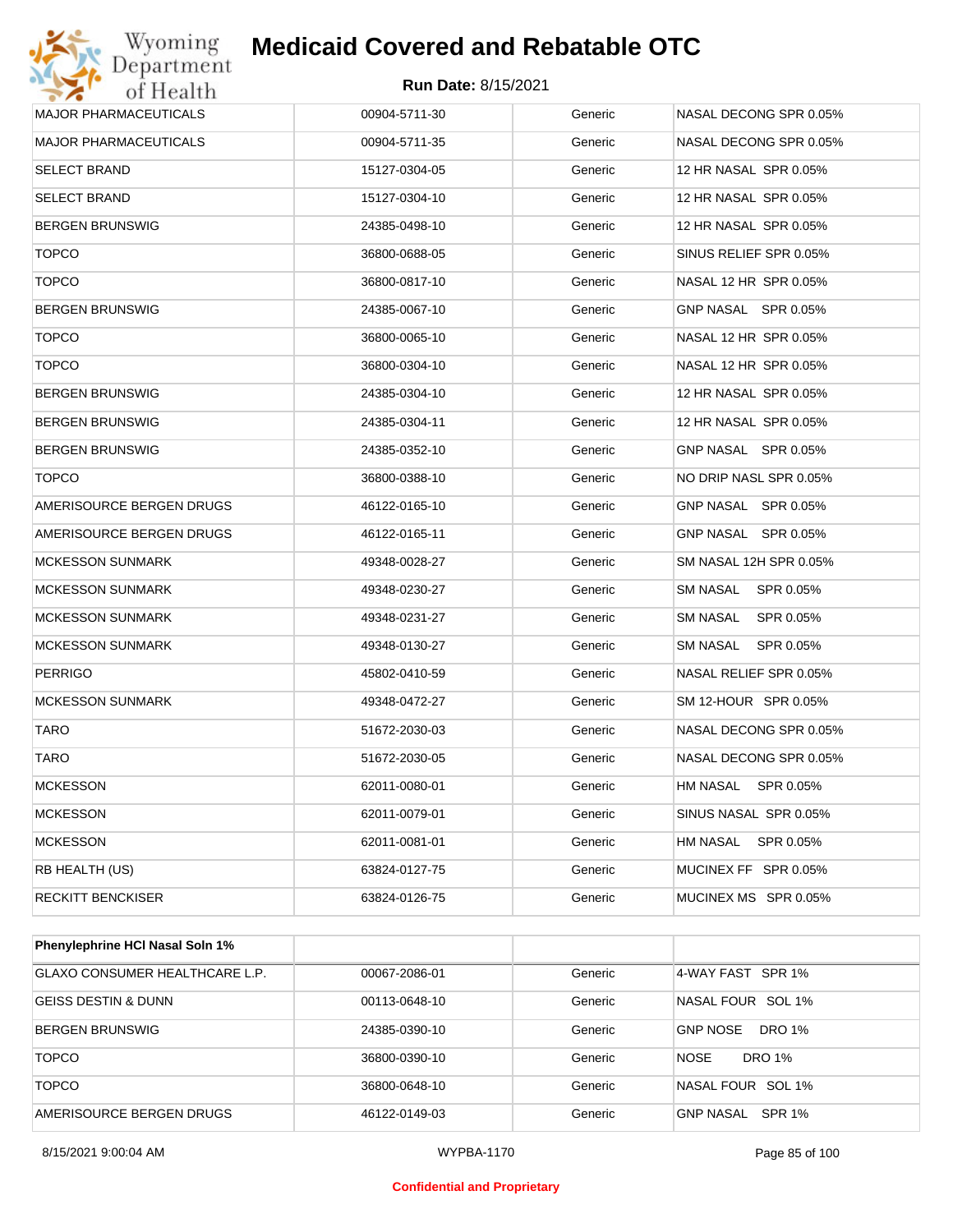## Wyoming<br>Department<br>of Health

## **Medicaid Covered and Rebatable OTC**

| <b>IMCKESSON SUNMARK</b> | 49348-0197-27 | Generic | <b>SM NOSE</b><br>DRO 1%    |
|--------------------------|---------------|---------|-----------------------------|
| LEADER BRAND PRODUCTS    | 37205-0483-10 | Generic | <b>IDECONGESTANT SOL 1%</b> |
| MCKESSON                 | 62011-0085-01 | Generic | DRO 1%<br>HM NOSE           |

| Phenylephrine HCI Tab 10 MG  |               |         |                       |
|------------------------------|---------------|---------|-----------------------|
| <b>PERRIGO</b>               | 00113-0094-89 | Generic | NASAL DECONG TAB 10MG |
| <b>PERRIGO</b>               | 00113-0094-68 | Generic | NASAL DECONG TAB 10MG |
| <b>PERRIGO</b>               | 00113-0094-23 | Generic | NASAL DECONG TAB 10MG |
| <b>MAJOR PHARMACEUTICALS</b> | 00904-5733-49 | Generic | SUDOGEST PE TAB 10MG  |
| <b>MAJOR PHARMACEUTICALS</b> | 00904-5733-73 | Generic | SUDOGEST PE TAB 10MG  |
| <b>BERGEN BRUNSWIG</b>       | 24385-0603-89 | Generic | NASAL DECONG TAB 10MG |
| <b>TOPCO</b>                 | 36800-0094-47 | Generic | NASAL DECONG TAB 10MG |
| <b>TOPCO</b>                 | 36800-0094-89 | Generic | NASAL DECONG TAB 10MG |
| <b>BERGEN BRUNSWIG</b>       | 24385-0603-68 | Generic | NASAL DECONG TAB 10MG |
| <b>TOPCO</b>                 | 36800-0094-23 | Generic | NASAL DECONG TAB 10MG |
| <b>TOPCO</b>                 | 36800-0094-68 | Generic | NASAL DECONG TAB 10MG |
| <b>LEADER BRAND PRODUCTS</b> | 37205-0473-89 | Generic | NASAL DECONG TAB 10MG |
| <b>LEADER BRAND PRODUCTS</b> | 37205-0473-69 | Generic | NASAL DECONG TAB 10MG |
| <b>MCKESSON SUNMARK</b>      | 49348-0700-48 | Generic | NASAL DECONG TAB 10MG |
| <b>MCKESSON SUNMARK</b>      | 49348-0700-07 | Generic | NASAL DECONG TAB 10MG |
| <b>MCKESSON</b>              | 62011-0077-01 | Generic | NASAL DECONG TAB 10MG |
| <b>MCKESSON</b>              | 62011-0077-02 | Generic | NASAL DECONG TAB 10MG |

| <b>Pseudoephedrine HCI Lig 15 MG/5ML</b> |               |         |                           |
|------------------------------------------|---------------|---------|---------------------------|
| SILARX                                   | 54838-0104-40 | Generic | CHILD SILFED LIQ 15MG/5ML |
| <b>SILARX</b>                            | 54838-0104-70 | Generic | CHILD SILFED LIQ 15MG/5ML |

| <b>Pseudoephedrine HCI Lig 30 MG/5ML</b> |               |       |                            |
|------------------------------------------|---------------|-------|----------------------------|
| RUGBY LABORATORIES                       | 00536-1850-97 | Brand | INASAL DECONG LIQ 30MG/5ML |

| <b>Pseudoephedrine HCI Syrup 30 MG/5ML</b> |               |       |                          |
|--------------------------------------------|---------------|-------|--------------------------|
| RUGBY LABORATORIES                         | 00536-1850-85 | Brand | NASAL DECON SYP 30MG/5ML |

| <b>Pseudoephedrine HCI Tab 30 MG</b> |               |         |                       |
|--------------------------------------|---------------|---------|-----------------------|
| <b>PERRIGO</b>                       | 00113-2432-67 | Generic | NASAL DECONG TAB 30MG |
| <b>PERRIGO</b>                       | 00113-2432-62 | Generic | NASAL DECONG TAB 30MG |
| <b>PERRIGO</b>                       | 00113-2432-80 | Generic | NASAL DECONG TAB 30MG |
| IGEISS DESTIN & DUNN                 | 00113-0432-62 | Generic | NASAL DECONG TAB 30MG |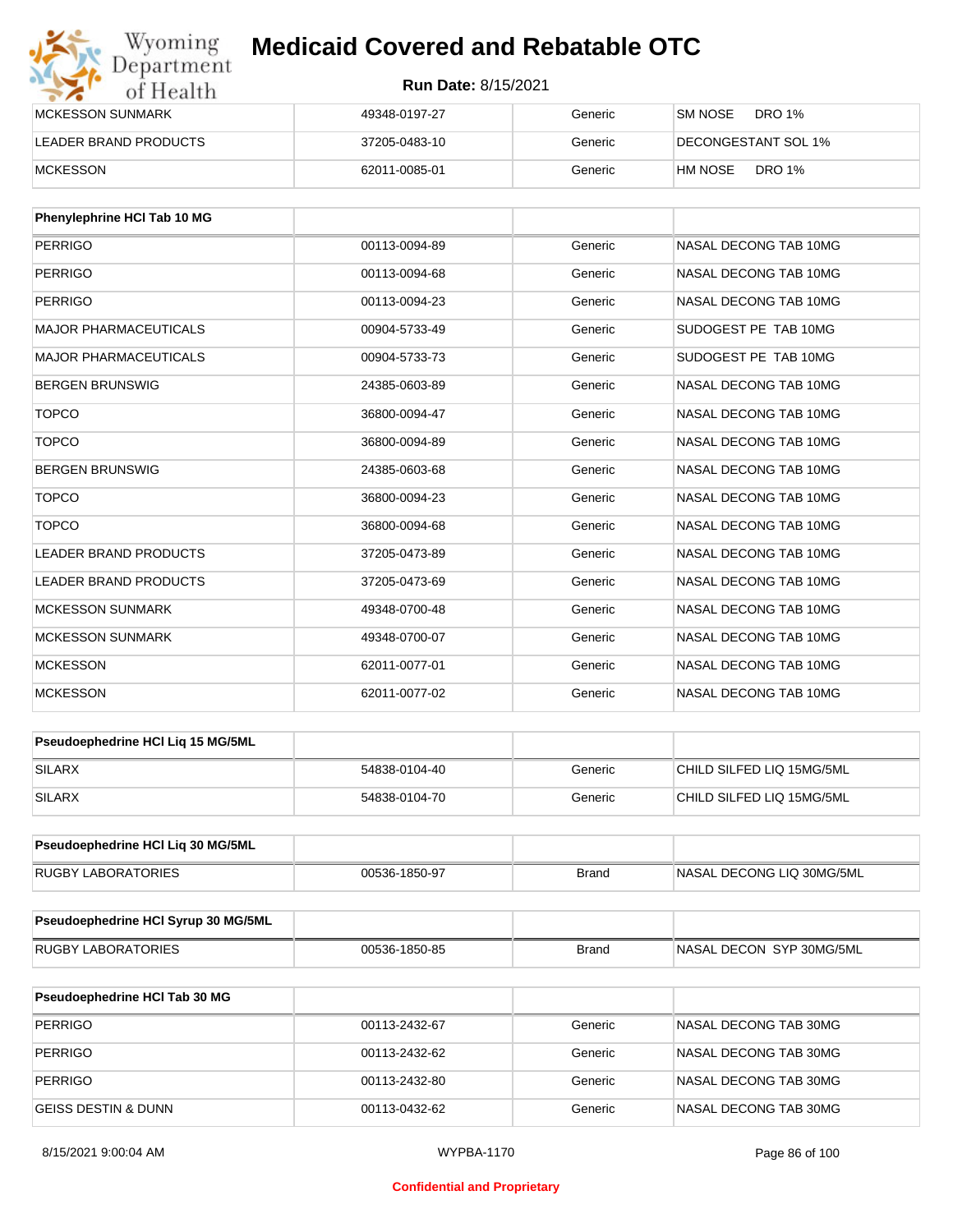#### **Run Date:** 8/15/2021

| Wyoming<br>Department             | <b>Medicaid Covered and Rebatable OTC</b> |         |                             |
|-----------------------------------|-------------------------------------------|---------|-----------------------------|
| of Health                         | <b>Run Date: 8/15/2021</b>                |         |                             |
| <b>RUGBY LABORATORIES</b>         | 00536-3607-35                             | Generic | NASAL DECONG TAB 30MG       |
| <b>MAJOR PHARMACEUTICALS</b>      | 00904-5053-24                             | Generic | <b>SUDOGEST</b><br>TAB 30MG |
| <b>MAJOR PHARMACEUTICALS</b>      | 00904-5053-59                             | Generic | <b>SUDOGEST</b><br>TAB 30MG |
| <b>MAJOR PHARMACEUTICALS</b>      | 00904-5053-60                             | Generic | <b>SUDOGEST</b><br>TAB 30MG |
| <b>MAJOR PHARMACEUTICALS</b>      | 00904-6338-60                             | Generic | <b>SUDOGEST</b><br>TAB 30MG |
| <b>BERGEN BRUNSWIG</b>            | 24385-0432-80                             | Generic | NASAL DECONG TAB 30MG       |
| <b>TOPCO</b>                      | 36800-0432-62                             | Generic | NASAL DECONG TAB 30MG       |
| <b>TOPCO</b>                      | 36800-0432-67                             | Generic | NASAL DECONG TAB 30MG       |
| <b>BERGEN BRUNSWIG</b>            | 24385-0432-62                             | Generic | NASAL DECONG TAB 30MG       |
| <b>LEADER BRAND PRODUCTS</b>      | 37205-0445-80                             | Generic | PSEUDOEPHEDR TAB 30MG       |
| <b>PADAGIS</b>                    | 45802-0432-62                             | Generic | PSEUDOEPHEDR TAB 30MG       |
| <b>MCKESSON SUNMARK</b>           | 49348-0024-04                             | Generic | SM NASAL DEC TAB 30MG       |
| <b>MCKESSON SUNMARK</b>           | 49348-0024-08                             | Generic | SM NASAL DEC TAB 30MG       |
| <b>MCKESSON SUNMARK</b>           | 49348-0024-34                             | Generic | SM NASAL DEC TAB 30MG       |
| <b>MCKESSON</b>                   | 62011-0078-01                             | Generic | NASAL DECONG TAB 30MG       |
| <b>MCKESSON</b>                   | 62011-0078-02                             | Generic | NASAL DECONG TAB 30MG       |
| CHAIN DRUG MARKETING ASSOC        | 63868-0146-48                             | Generic | SUPHEDRINE TAB 30MG         |
| <b>CHAIN DRUG MARKETING ASSOC</b> | 63868-0146-24                             | Generic | SUPHEDRINE TAB 30MG         |

| <b>Pseudoephedrine HCI Tab 60 MG</b> |               |         |                             |
|--------------------------------------|---------------|---------|-----------------------------|
| <b>IMAJOR PHARMACEUTICALS</b>        | 00904-5125-46 | Generic | TAB 60MG<br><b>SUDOGEST</b> |
| MAJOR PHARMACEUTICALS                | 00904-5125-59 | Generic | TAB 60MG<br><b>SUDOGEST</b> |

| Pseudoephedrine HCI Tab ER 12HR 120<br>MG |               |         |                                 |
|-------------------------------------------|---------------|---------|---------------------------------|
| <b>PERRIGO</b>                            | 00113-2054-60 | Generic | DECONGESTANT TAB 120MG ER       |
| <b>GEISS DESTIN &amp; DUNN</b>            | 00113-0054-52 | Generic | SUPHEDRINE TAB 120MG ER         |
| <b>MAJOR PHARMACEUTICALS</b>              | 00904-5803-15 | Generic | <b>SUDOGEST</b><br>TAB 120MG ER |
| <b>BERGEN BRUNSWIG</b>                    | 24385-0054-52 | Generic | PSEUDOEPHEDR TAB 120MG ER       |
| <b>LEADER BRAND PRODUCTS</b>              | 37205-0446-52 | Generic | DECONGESTANT TAB 120MG ER       |
| <b>TOPCO</b>                              | 36800-0054-52 | Generic | DECONGESTANT TAB 120MG ER       |
| <b>TOPCO</b>                              | 36800-0054-60 | Generic | DECONGESTANT TAB 120MG ER       |
| <b>PADAGIS</b>                            | 45802-0107-52 | Generic | PSEUDOEPHEDR TAB 120MG ER       |
| AMERISOURCE BERGEN DRUGS                  | 46122-0166-60 | Generic | PSEUDOEPHEDR TAB 120MG ER       |
| <b>MCKESSON SUNMARK</b>                   | 49348-0361-01 | Generic | DECONGESTANT TAB 120MG ER       |
| <b>OHM LABS</b>                           | 51660-0204-69 | Generic | PSEUDOEPHEDR TAB 120MG ER       |
| <b>MCKESSON</b>                           | 62011-0087-01 | Generic | NASAL DECONG TAB 120MG FR       |
| CHAIN DRUG MARKETING ASSOC                | 63868-0143-10 | Generic | OC SUPHEDRIN TAB 120MG SR       |

#### **Confidential and Proprietary**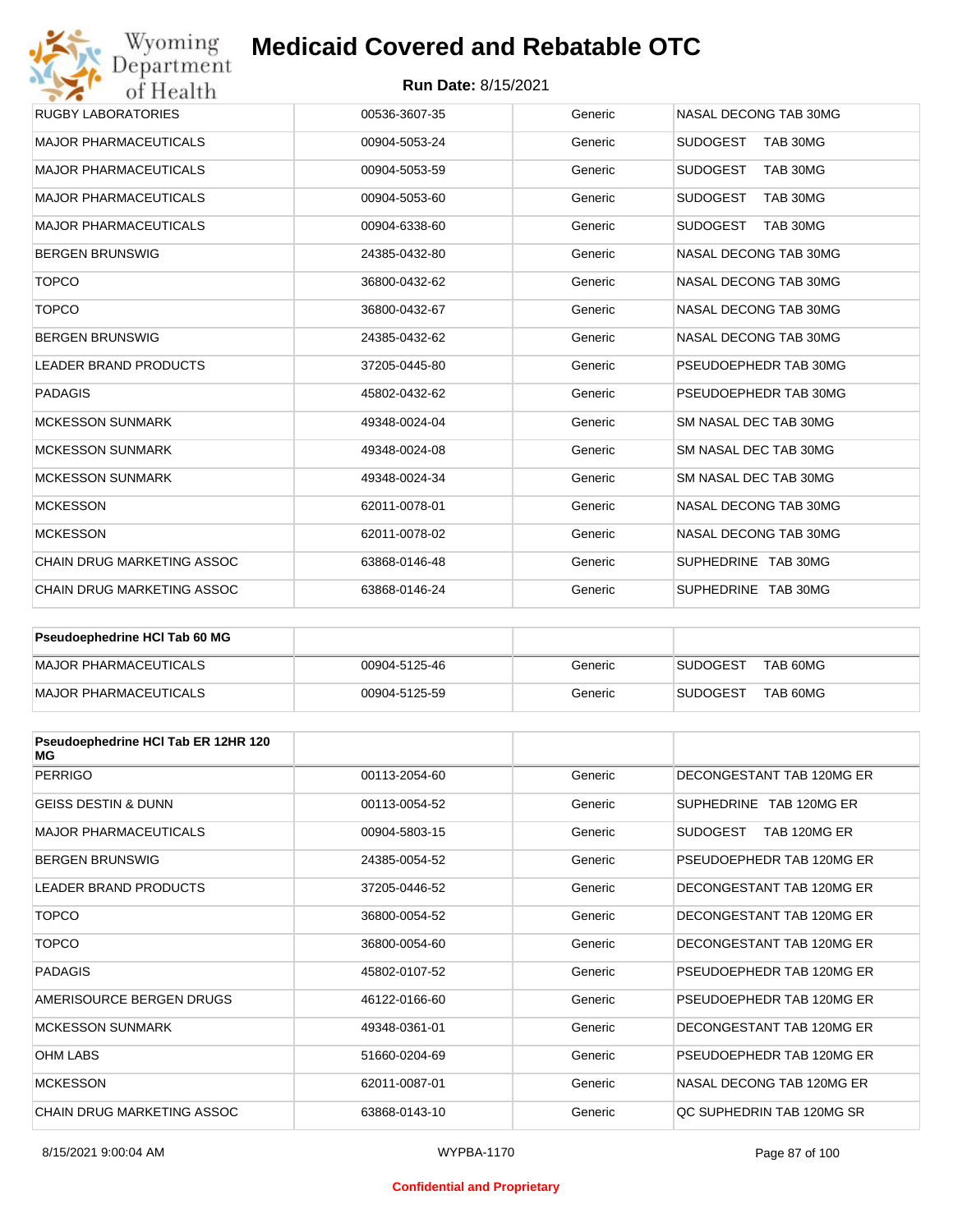

**Run Date:** 8/15/2021

**OPHTHALMIC AGENTS**

| Sodium Chloride Hypertonic Ophth Oint<br>5% |               |              |                              |
|---------------------------------------------|---------------|--------------|------------------------------|
| MAJOR PHARMACEUTICALS                       | 00904-5315-38 | Generic      | SOD CHLORIDE OIN 5% OP       |
| <b>AKORN</b>                                | 17478-0622-35 | Generic      | SOD CHLORIDE OIN 5% OP       |
| BAUSCH HEALTH                               | 24208-0385-55 | <b>Brand</b> | MURO 128<br>OIN 5% OP        |
| BAUSCH HEALTH                               | 24208-0385-56 | <b>Brand</b> | OIN 5% OP<br><b>MURO 128</b> |

| Sodium Chloride Hypertonic Ophth Soln<br>2% |               |              |          |           |
|---------------------------------------------|---------------|--------------|----------|-----------|
| BAUSCH HEALTH                               | 24208-0276-15 | <b>Brand</b> | MURO 128 | SOL 2% OP |

| Sodium Chloride Hypertonic Ophth Soln<br>5%                 |               |              |                        |
|-------------------------------------------------------------|---------------|--------------|------------------------|
| <b>MAJOR PHARMACEUTICALS</b>                                | 00904-5314-35 | Generic      | SOD CHLORIDE SOL 5% OP |
| <b>AKORN</b>                                                | 17478-0623-12 | Generic      | SOD CHLORIDE SOL 5% OP |
| <b>BAUSCH HEALTH</b>                                        | 24208-0277-15 | <b>Brand</b> | MURO 128<br>SOL 5% OP  |
| <b>BAUSCH HEALTH</b>                                        | 24208-0277-30 | <b>Brand</b> | MURO 128<br>SOL 5% OP  |
| <b>PSYCHOTHERAPEUTIC AND</b><br>NEUROLOGICAL AGENTS - MISC. |               |              |                        |

| <b>Nicotine Polacrilex Gum 2 MG</b>   |               |              |                                         |
|---------------------------------------|---------------|--------------|-----------------------------------------|
| <b>PERRIGO</b>                        | 00113-0206-25 | Generic      | NICOTINE POL GUM 2MG MINT               |
| <b>GLAXO CONSUMER HEALTHCARE L.P.</b> | 00135-0157-10 | <b>Brand</b> | <b>NICORETTE</b><br><b>GUM 2MG ORIG</b> |
| <b>GLAXO CONSUMER HEALTHCARE L.P.</b> | 00135-0225-03 | <b>Brand</b> | <b>NICORETTE</b><br><b>GUM 2MG MINT</b> |
| <b>GLAXO CONSUMER HEALTHCARE L.P.</b> | 00135-0229-04 | <b>Brand</b> | <b>NICORETTE</b><br><b>GUM 2MG MINT</b> |
| <b>GLAXO CONSUMER HEALTHCARE L.P.</b> | 00135-0241-05 | <b>Brand</b> | <b>NICORETTE</b><br><b>GUM 2MGFRUIT</b> |
| <b>GLAXO CONSUMER HEALTHCARE L.P.</b> | 00135-0241-08 | <b>Brand</b> | <b>NICORETTE</b><br><b>GUM 2MGFRUIT</b> |
| <b>GLAXO CONSUMER HEALTHCARE L.P.</b> | 00135-0466-05 | <b>Brand</b> | <b>NICORETTE</b><br><b>GUM 2MG CINN</b> |
| <b>GLAXO CONSUMER HEALTHCARE L.P.</b> | 00135-0474-05 | <b>Brand</b> | <b>NICORETTE</b><br><b>GUM 2MG MINT</b> |
| <b>GLAXO CONSUMER HEALTHCARE L.P.</b> | 00135-0474-08 | <b>Brand</b> | <b>NICORETTE</b><br><b>GUM 2MG MINT</b> |
| <b>GLAXO CONSUMER HEALTHCARE L.P.</b> | 00135-0157-11 | <b>Brand</b> | <b>NICORETTE</b><br><b>GUM 2MG ORIG</b> |
| <b>GLAXO CONSUMER HEALTHCARE L.P.</b> | 00135-0225-02 | <b>Brand</b> | NICORETTE ST GUM 2MG MINT               |
| <b>GLAXO CONSUMER HEALTHCARE L.P.</b> | 00135-0229-05 | <b>Brand</b> | <b>NICORETTE</b><br><b>GUM 2MG MINT</b> |
| <b>GLAXO CONSUMER HEALTHCARE L.P.</b> | 00135-0241-03 | <b>Brand</b> | <b>NICORETTE</b><br><b>GUM 2MGFRUIT</b> |
| <b>GLAXO CONSUMER HEALTHCARE L.P.</b> | 00135-0241-06 | <b>Brand</b> | <b>NICORETTE</b><br><b>GUM 2MGFRUIT</b> |
| <b>GLAXO CONSUMER HEALTHCARE L.P.</b> | 00135-0466-03 | <b>Brand</b> | <b>NICORETTE</b><br><b>GUM 2MG CINN</b> |
| <b>GLAXO CONSUMER HEALTHCARE L.P.</b> | 00135-0474-03 | <b>Brand</b> | <b>NICORETTE</b><br><b>GUM 2MG MINT</b> |
| <b>GLAXO CONSUMER HEALTHCARE L.P.</b> | 00135-0241-02 | <b>Brand</b> | <b>NICORETTE</b><br><b>GUM 2MGFRUIT</b> |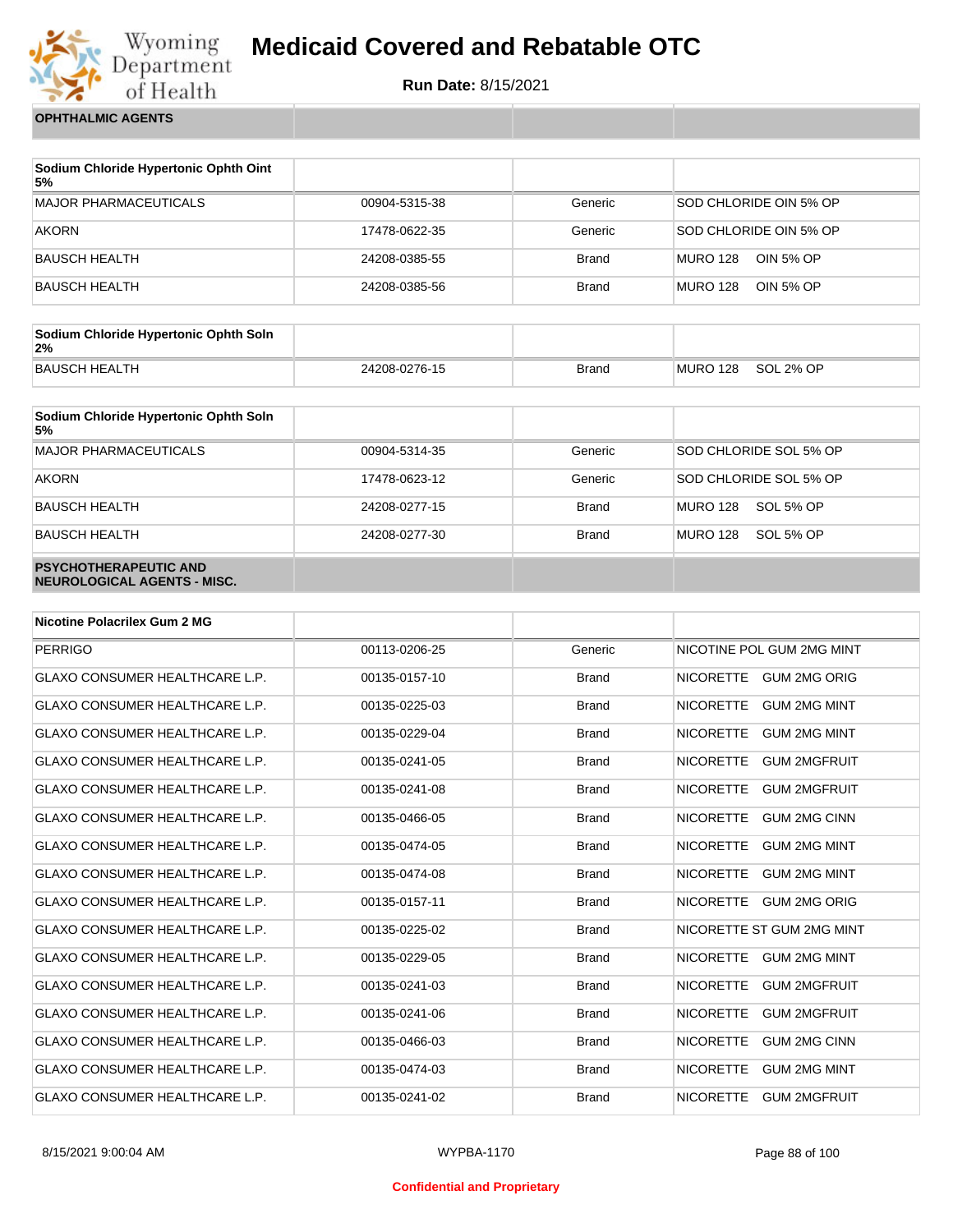| GLAXO CONSUMER HEALTHCARE L.P.        | 00135-0466-01 | <b>Brand</b> | NICORETTE GUM 2MG CINN           |
|---------------------------------------|---------------|--------------|----------------------------------|
| <b>GLAXO CONSUMER HEALTHCARE L.P.</b> | 00135-0466-02 | <b>Brand</b> | NICORETTE GUM 2MG CINN           |
| <b>RUGBY LABORATORIES</b>             | 00536-1362-06 | Generic      | NICOTINE POL GUM 2MG             |
| <b>RUGBY LABORATORIES</b>             | 00536-1362-23 | Generic      | NICOTINE POL GUM 2MG             |
| <b>RUGBY LABORATORIES</b>             | 00536-1362-34 | Generic      | NICOTINE POL GUM 2MG             |
| <b>RUGBY LABORATORIES</b>             | 00536-3029-06 | Generic      | NICOTINE POL GUM 2MG ORIG        |
| <b>RUGBY LABORATORIES</b>             | 00536-3029-23 | Generic      | NICOTINE POL GUM 2MG ORIG        |
| <b>RUGBY LABORATORIES</b>             | 00536-3029-34 | Generic      | NICOTINE POL GUM 2MG ORIG        |
| <b>RUGBY LABORATORIES</b>             | 00536-3386-01 | Generic      | NICOTINE POL GUM 2MGFRUIT        |
| GLAXO CONSUMER HEALTHCARE L.P.        | 00135-0157-07 | <b>Brand</b> | NICORETTE ST GUM 2MG ORIG        |
| GLAXO CONSUMER HEALTHCARE L.P.        | 00135-0474-01 | <b>Brand</b> | NICORETTE GUM 2MG MINT           |
| GLAXO CONSUMER HEALTHCARE L.P.        | 00135-0474-02 | <b>Brand</b> | NICORETTE GUM 2MG MINT           |
| <b>RUGBY LABORATORIES</b>             | 00536-3112-37 | Generic      | NICOTINE POL GUM 2MG MINT        |
| <b>RUGBY LABORATORIES</b>             | 00536-3112-01 | Generic      | NICOTINE POL GUM 2MG MINT        |
| <b>RUGBY LABORATORIES</b>             | 00536-3404-01 | Generic      | NICOTINE POL GUM 2MG CINN        |
| <b>MAJOR PHARMACEUTICALS</b>          | 00904-5736-11 | Generic      | NICORELIEF GUM 2MG MINT          |
| <b>MAJOR PHARMACEUTICALS</b>          | 00904-5736-51 | Generic      | NICORELIEF GUM 2MG MINT          |
| <b>MAJOR PHARMACEUTICALS</b>          | 00904-5734-11 | Generic      | NICORELIEF GUM 2MG ORIG          |
| <b>MAJOR PHARMACEUTICALS</b>          | 00904-5734-51 | Generic      | NICORELIEF GUM 2MG ORIG          |
| <b>BERGEN BRUNSWIG</b>                | 24385-0594-71 | Generic      | GNP NICOTINE GUM 2MG MINT        |
| <b>TOPCO</b>                          | 36800-0206-25 | Generic      | NICOTINE POL GUM 2MG MINT        |
| <b>TOPCO</b>                          | 36800-0029-25 | Generic      | NICOTINE POL GUM 2MG ORIG        |
| <b>BERGEN BRUNSWIG</b>                | 24385-0170-58 | Generic      | <b>GNP NICOTINE GUM 2MG MINT</b> |
| <b>TOPCO</b>                          | 36800-0352-78 | Generic      | NICOTINE POL GUM 2MGFRUIT        |
| LEADER BRAND PRODUCTS                 | 37205-0967-58 | Generic      | NICOTINE POL GUM 2MG MINT        |
| LEADER BRAND PRODUCTS                 | 37205-0203-71 | Generic      | NICOTINE POL GUM 2MG             |
| LEADER BRAND PRODUCTS                 | 37205-0967-78 | Generic      | NICOTINE POL GUM 2MG MINT        |
| <b>TOPCO</b>                          | 36800-0456-78 | Generic      | NICOTINE POL GUM 2MG MINT        |
| <b>PERRIGO</b>                        | 45802-0206-25 | Generic      | NICOTINE POL GUM 2MG MINT        |
| <b>MCKESSON SUNMARK</b>               | 49348-0691-36 | Generic      | SM NICOTINE GUM 2MG MINT         |
| <b>MCKESSON SUNMARK</b>               | 49348-0787-10 | Generic      | SM NICOTINE GUM 2MG MINT         |
| AMERISOURCE BERGEN DRUGS              | 46122-0173-20 | Generic      | <b>GNP NICOTINE GUM 2MG ORIG</b> |
| <b>MCKESSON SUNMARK</b>               | 49348-0573-08 | Generic      | SM NICOTINE GUM 2MG              |
| <b>MCKESSON SUNMARK</b>               | 49348-0573-36 | Generic      | SM NICOTINE GUM 2MG              |
| <b>MCKESSON</b>                       | 62011-0047-02 | Generic      | HM NICOTINE GUM 2MG MINT         |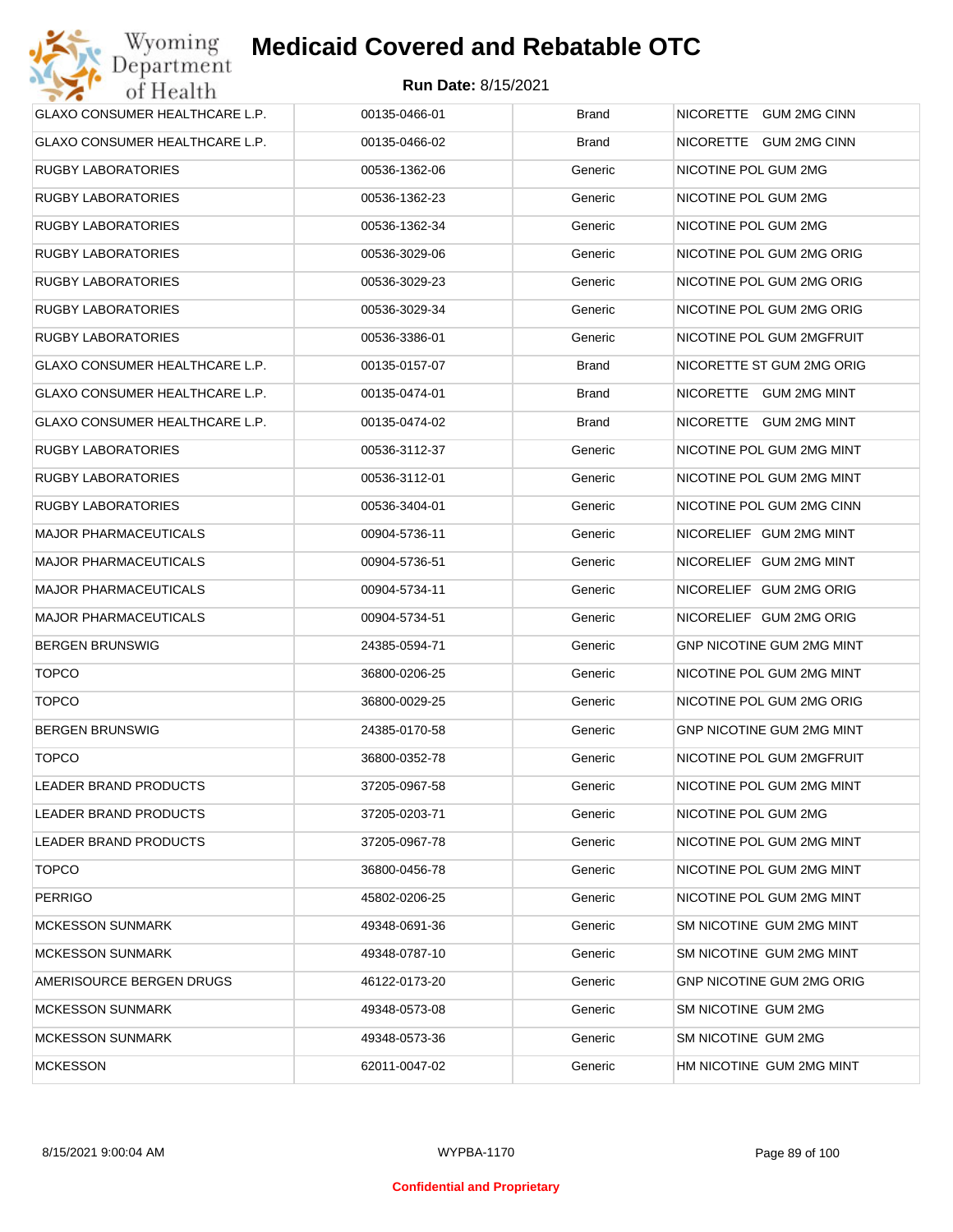

| <b>Nicotine Polacrilex Gum 4 MG</b>   |               |              |                           |
|---------------------------------------|---------------|--------------|---------------------------|
| GLAXO CONSUMER HEALTHCARE L.P.        | 00135-0158-07 | <b>Brand</b> | NICORETTE ST GUM 4MG ORIG |
| <b>PERRIGO</b>                        | 00113-0422-25 | Generic      | NICOTINE POL GUM 4MG MINT |
| <b>PERRIGO</b>                        | 00113-0532-78 | Generic      | NICOTINE GUM 4MG          |
| GLAXO CONSUMER HEALTHCARE L.P.        | 00135-0158-10 | <b>Brand</b> | NICORETTE GUM 4MG ORIG    |
| GLAXO CONSUMER HEALTHCARE L.P.        | 00135-0230-04 | <b>Brand</b> | NICORETTE GUM 4MG MINT    |
| GLAXO CONSUMER HEALTHCARE L.P.        | 00135-0467-03 | <b>Brand</b> | NICORETTE GUM 4MG CINN    |
| <b>GLAXO CONSUMER HEALTHCARE L.P.</b> | 00135-0158-11 | <b>Brand</b> | NICORETTE GUM 4MG ORIG    |
| GLAXO CONSUMER HEALTHCARE L.P.        | 00135-0230-05 | <b>Brand</b> | NICORETTE GUM 4MG MINT    |
| GLAXO CONSUMER HEALTHCARE L.P.        | 00135-0242-08 | <b>Brand</b> | NICORETTE GUM 4MGFRUIT    |
| GLAXO CONSUMER HEALTHCARE L.P.        | 00135-0467-02 | <b>Brand</b> | NICORETTE GUM 4MG CINN    |
| GLAXO CONSUMER HEALTHCARE L.P.        | 00135-0467-05 | <b>Brand</b> | NICORETTE GUM 4MG CINN    |
| GLAXO CONSUMER HEALTHCARE L.P.        | 00135-0475-08 | <b>Brand</b> | NICORETTE GUM 4MG MINT    |
| RUGBY LABORATORIES                    | 00536-1372-23 | Generic      | NICOTINE POL GUM 4MG MINT |
| <b>GLAXO CONSUMER HEALTHCARE L.P.</b> | 00135-0475-01 | <b>Brand</b> | NICORETTE GUM 4MG MINT    |
| GLAXO CONSUMER HEALTHCARE L.P.        | 00135-0475-02 | <b>Brand</b> | NICORETTE GUM 4MG MINT    |
| GLAXO CONSUMER HEALTHCARE L.P.        | 00135-0475-03 | <b>Brand</b> | NICORETTE GUM 4MG MINT    |
| GLAXO CONSUMER HEALTHCARE L.P.        | 00135-0475-05 | <b>Brand</b> | NICORETTE GUM 4MG MINT    |
| RUGBY LABORATORIES                    | 00536-3387-01 | Generic      | NICOTINE POL GUM 4MG      |
| GLAXO CONSUMER HEALTHCARE L.P.        | 00135-0226-02 | <b>Brand</b> | NICORETTE GUM 4MG MINT    |
| GLAXO CONSUMER HEALTHCARE L.P.        | 00135-0226-03 | <b>Brand</b> | NICORETTE GUM 4MG MINT    |
| GLAXO CONSUMER HEALTHCARE L.P.        | 00135-0242-01 | <b>Brand</b> | NICORETTE GUM 4MGFRUIT    |
| GLAXO CONSUMER HEALTHCARE L.P.        | 00135-0242-02 | <b>Brand</b> | NICORETTE GUM 4MGFRUIT    |
| GLAXO CONSUMER HEALTHCARE L.P.        | 00135-0242-03 | <b>Brand</b> | NICORETTE GUM 4MGFRUIT    |
| GLAXO CONSUMER HEALTHCARE L.P.        | 00135-0242-05 | <b>Brand</b> | NICORETTE GUM 4MGFRUIT    |
| GLAXO CONSUMER HEALTHCARE L.P.        | 00135-0242-06 | <b>Brand</b> | NICORETTE GUM 4MGFRUIT    |
| RUGBY LABORATORIES                    | 00536-1372-06 | Generic      | NICOTINE POL GUM 4MG MINT |
| <b>RUGBY LABORATORIES</b>             | 00536-1372-34 | Generic      | NICOTINE POL GUM 4MG MINT |
| <b>RUGBY LABORATORIES</b>             | 00536-3030-06 | Generic      | NICOTINE POL GUM 4MG ORIG |
| <b>RUGBY LABORATORIES</b>             | 00536-3113-37 | Generic      | NICOTINE POL GUM 4MG MINT |
| <b>RUGBY LABORATORIES</b>             | 00536-3030-23 | Generic      | NICOTINE POL GUM 4MG ORIG |
| <b>RUGBY LABORATORIES</b>             | 00536-3113-01 | Generic      | NICOTINE POL GUM 4MG MINT |
| <b>RUGBY LABORATORIES</b>             | 00536-3405-01 | Generic      | NICOTINE POL GUM 4MG      |
| <b>MAJOR PHARMACEUTICALS</b>          | 00904-5735-51 | Generic      | NICORELIEF GUM 4MG ORIG   |
| <b>MAJOR PHARMACEUTICALS</b>          | 00904-5735-11 | Generic      | NICORELIEF GUM 4MG ORIG   |
| <b>MAJOR PHARMACEUTICALS</b>          | 00904-5737-11 | Generic      | NICORELIEF GUM 4MG MINT   |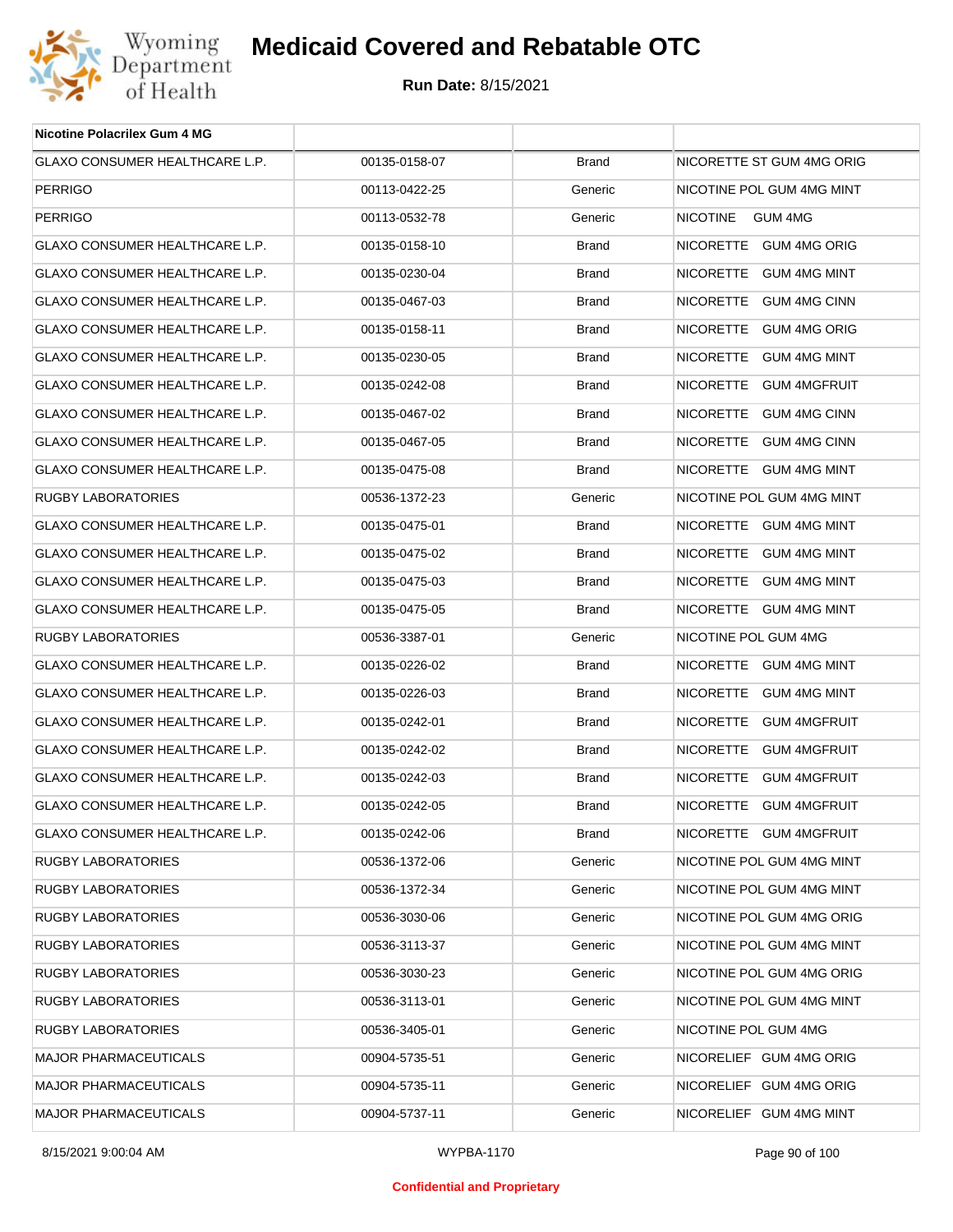

| <b>MAJOR PHARMACEUTICALS</b> | 00904-5737-51 | Generic | NICORELIEF GUM 4MG MINT          |
|------------------------------|---------------|---------|----------------------------------|
| <b>TOPCO</b>                 | 36800-0170-25 | Generic | NICOTINE POL GUM 4MG ORIG        |
| <b>BERGEN BRUNSWIG</b>       | 24385-0598-71 | Generic | <b>GNP NICOTINE GUM 4MG MINT</b> |
| <b>TOPCO</b>                 | 36800-0170-71 | Generic | NICOTINE POL GUM 4MG ORIG        |
| <b>TOPCO</b>                 | 36800-0854-78 | Generic | NICOTINE POL GUM 4MGFRUIT        |
| <b>LEADER BRAND PRODUCTS</b> | 37205-0968-78 | Generic | NICOTINE POL GUM 4MG MINT        |
| <b>TOPCO</b>                 | 36800-0422-71 | Generic | NICOTINE POL GUM 4MG MINT        |
| <b>TOPCO</b>                 | 36800-0532-78 | Generic | NICOTINE POL GUM 4MG MINT        |
| <b>LEADER BRAND PRODUCTS</b> | 37205-0204-71 | Generic | NICOTINE POL GUM 4MG             |
| <b>PERRIGO</b>               | 45802-0001-25 | Generic | NICOTINE POL GUM 4MG MINT        |
| <b>LEADER BRAND PRODUCTS</b> | 37205-0968-58 | Generic | NICOTINE POL GUM 4MG MINT        |
| <b>PERRIGO</b>               | 45802-0110-78 | Generic | NICOTINE POL GUM 4MG MINT        |
| AMERISOURCE BERGEN DRUGS     | 46122-0286-60 | Generic | <b>GNP NICOTINE GUM 4MG MINT</b> |
| <b>MCKESSON SUNMARK</b>      | 49348-0692-36 | Generic | SM NICOTINE GUM 4MG MINT         |
| <b>MCKESSON SUNMARK</b>      | 49348-0788-10 | Generic | SM NICOTINE GUM 4MG MINT         |
| <b>MCKESSON SUNMARK</b>      | 49348-0572-08 | Generic | SM NICOTINE GUM 4MG              |
| <b>MCKESSON SUNMARK</b>      | 49348-0572-36 | Generic | SM NICOTINE GUM 4MG              |
| <b>MCKESSON</b>              | 62011-0170-01 | Generic | HM NICOTINE GUM 4MG MINT         |

| <b>Nicotine Polacrilex Lozenge 2 MG</b> |               |              |                                  |
|-----------------------------------------|---------------|--------------|----------------------------------|
| <b>PERRIGO</b>                          | 00113-0344-05 | Generic      | NICOTINE POL LOZ 2MG MINT        |
| GLAXO CONSUMER HEALTHCARE L.P.          | 00135-0510-03 | <b>Brand</b> | NICORETTE LOZ 2MG MINT           |
| <b>GLAXO CONSUMER HEALTHCARE L.P.</b>   | 00135-0514-03 | <b>Brand</b> | <b>NICORETTE</b><br>LOZ 2MG ORIG |
| <b>GLAXO CONSUMER HEALTHCARE L.P.</b>   | 00135-0508-02 | <b>Brand</b> | <b>NICORETTE</b><br>LOZ 2MG MINT |
| <b>GLAXO CONSUMER HEALTHCARE L.P.</b>   | 00135-0510-05 | <b>Brand</b> | NICORETTE LOZ 2MG MINT           |
| <b>RUGBY LABORATORIES</b>               | 00536-1038-81 | Generic      | NICOTINE POL LOZ 2MG MINT        |
| <b>GLAXO CONSUMER HEALTHCARE L.P.</b>   | 00135-0508-03 | <b>Brand</b> | <b>NICORETTE</b><br>LOZ 2MG MINT |
| <b>GLAXO CONSUMER HEALTHCARE L.P.</b>   | 00135-0510-01 | <b>Brand</b> | <b>NICORETTE</b><br>LOZ 2MG MINT |
| <b>GLAXO CONSUMER HEALTHCARE L.P.</b>   | 00135-0510-02 | <b>Brand</b> | <b>NICORETTE</b><br>LOZ 2MG MINT |
| <b>GLAXO CONSUMER HEALTHCARE L.P.</b>   | 00135-0512-01 | <b>Brand</b> | <b>NICORETTE</b><br>LOZ 2MG CHRY |
| <b>GLAXO CONSUMER HEALTHCARE L.P.</b>   | 00135-0512-05 | <b>Brand</b> | <b>NICORETTE</b><br>LOZ 2MG CHRY |
| <b>TOPCO</b>                            | 36800-0344-05 | Generic      | NICOTINE POL LOZ 2MG MINT        |
| AMERISOURCE BERGEN DRUGS                | 46122-0254-15 | Generic      | <b>GNP NICOTINE LOZ MINI 2MG</b> |
| <b>LEADER BRAND PRODUCTS</b>            | 37205-0987-69 | Generic      | NICOTINE POL LOZ 2MG MINT        |
| <b>PADAGIS</b>                          | 45802-0344-05 | Generic      | NICOTINE POL LOZ 2MG MINT        |
| AMERISOURCE BERGEN DRUGS                | 46122-0176-08 | Generic      | <b>GNP NICOTINE LOZ 2MG MINT</b> |
| <b>MCKESSON SUNMARK</b>                 | 49348-0852-16 | Generic      | SM NICOTINE LOZ 2MG MINT         |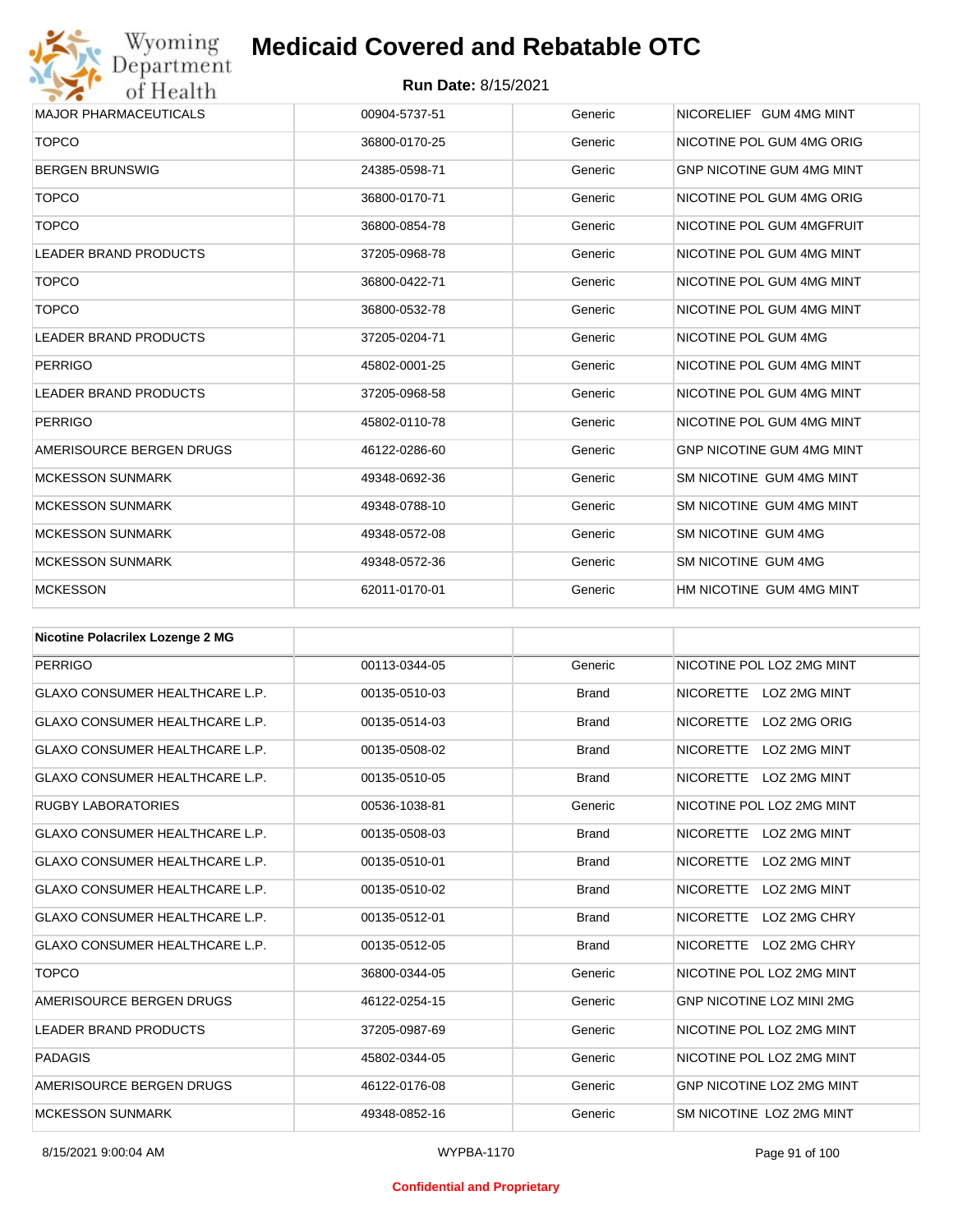# Wyoming<br>Department<br>of Health

## **Medicaid Covered and Rebatable OTC**

| <b>MCKESSON</b> | 62011-0048-01 | Generic | HM NICOTINE LOZ 2MG MINT |
|-----------------|---------------|---------|--------------------------|
| <b>MCKESSON</b> | 62011-0199-01 | Generic | HM NICOTINE LOZ 2MG MINT |

| <b>Nicotine Polacrilex Lozenge 4 MG</b> |               |              |                                         |
|-----------------------------------------|---------------|--------------|-----------------------------------------|
| <b>GEISS DESTIN &amp; DUNN</b>          | 00113-0873-05 | Generic      | NICOTINE POL LOZ 4MG MINT               |
| <b>GLAXO CONSUMER HEALTHCARE L.P.</b>   | 00135-0511-01 | <b>Brand</b> | NICORETTE LOZ 4MG MINT                  |
| <b>RUGBY LABORATORIES</b>               | 00536-1039-81 | Generic      | NICOTINE POL LOZ 4MG MINT               |
| <b>GLAXO CONSUMER HEALTHCARE L.P.</b>   | 00135-0511-02 | <b>Brand</b> | <b>NICORETTE</b><br>LOZ 4MG MINT        |
| <b>GLAXO CONSUMER HEALTHCARE L.P.</b>   | 00135-0513-05 | <b>Brand</b> | <b>NICORETTE</b><br>LOZ 4MG CHRY        |
| <b>GLAXO CONSUMER HEALTHCARE L.P.</b>   | 00135-0515-03 | <b>Brand</b> | LOZ 4MG ORIG<br><b>NICORETTE</b>        |
| <b>GLAXO CONSUMER HEALTHCARE L.P.</b>   | 00135-0509-02 | <b>Brand</b> | <b>NICORETTE</b><br>LOZ 4MG MINT        |
| <b>GLAXO CONSUMER HEALTHCARE L.P.</b>   | 00135-0509-03 | <b>Brand</b> | <b>NICORETTE</b><br><b>LOZ 4MG MINT</b> |
| <b>GLAXO CONSUMER HEALTHCARE L.P.</b>   | 00135-0511-05 | <b>Brand</b> | <b>NICORETTE</b><br>LOZ 4MG MINT        |
| <b>GLAXO CONSUMER HEALTHCARE L.P.</b>   | 00135-0513-01 | <b>Brand</b> | NICORETTE LOZ 4MG CHRY                  |
| <b>TOPCO</b>                            | 36800-0873-05 | Generic      | NICOTINE POL LOZ 4MG MINT               |
| <b>MCKESSON SUNMARK</b>                 | 49348-0853-16 | Generic      | SM NICOTINE LOZ 4MG MINT                |
| <b>LEADER BRAND PRODUCTS</b>            | 37205-0988-69 | Generic      | NICOTINE POL LOZ 4MG MINT               |
| <b>PADAGIS</b>                          | 45802-0873-05 | Generic      | NICOTINE POL LOZ 4MG MINT               |
| AMERISOURCE BERGEN DRUGS                | 46122-0177-08 | Generic      | GNP NICOTINE LOZ 4MG MINT               |
| AMERISOURCE BERGEN DRUGS                | 46122-0255-15 | Generic      | <b>GNP NICOTINE LOZ 4MG MINT</b>        |
| <b>MCKESSON</b>                         | 62011-0171-01 | Generic      | HM NICOTINE LOZ 4MG MINT                |
| <b>MCKESSON</b>                         | 62011-0200-01 | Generic      | HM NICOTINE LOZ 4MG MINT                |
| <b>MCKESSON</b>                         | 62011-0171-02 | Generic      | HM NICOTINE LOZ 4MG MINT                |

| Nicotine TD Patch 24 HR Kit 21-14-7<br>MG/24HR |               |         |                           |
|------------------------------------------------|---------------|---------|---------------------------|
| IDR.REDDY'S LABORATORIES                       | 00067-6045-56 | Generic | NICOTINE SYS KIT TRANSDER |
| DR.REDDY'S LABORATORIES. INC.                  | 43598-0445-56 | Generic | NICOTINE SYS KIT TRANSDER |

| Nicotine TD Patch 24HR 14 MG/24HR     |               |              |                                        |
|---------------------------------------|---------------|--------------|----------------------------------------|
| DR. REDDY'S LABORATORIES              | 00067-5125-07 | Generic      | <b>NICOTINE</b><br><b>DIS 14MG/24H</b> |
| <b>MCKESSON SUNMARK</b>               | 00067-6129-14 | Generic      | SM NICOTINE DIS 14MG/24H               |
| <b>GLAXO CONSUMER HEALTHCARE L.P.</b> | 00135-0195-05 | <b>Brand</b> | NICODERM CO DIS 14MG/24H               |
| DR. REDDY'S LABORATORIES              | 00067-5125-14 | Generic      | <b>NICOTINE</b><br><b>DIS 14MG/24H</b> |
| <b>GLAXO CONSUMER HEALTHCARE L.P.</b> | 00135-0195-02 | <b>Brand</b> | NICODERM CO DIS 14MG/24H               |
| <b>GLAXO CONSUMER HEALTHCARE L.P.</b> | 00135-0195-03 | <b>Brand</b> | NICODERM CO DIS 14MG/24H               |
| <b>RUGBY LABORATORIES</b>             | 00536-5895-88 | Generic      | NICOTINE TD DIS 14MG/24H               |
| <b>LEADER BRAND PRODUCTS</b>          | 37205-0361-74 | Generic      | NICOTINE TD DIS 14MG/24H               |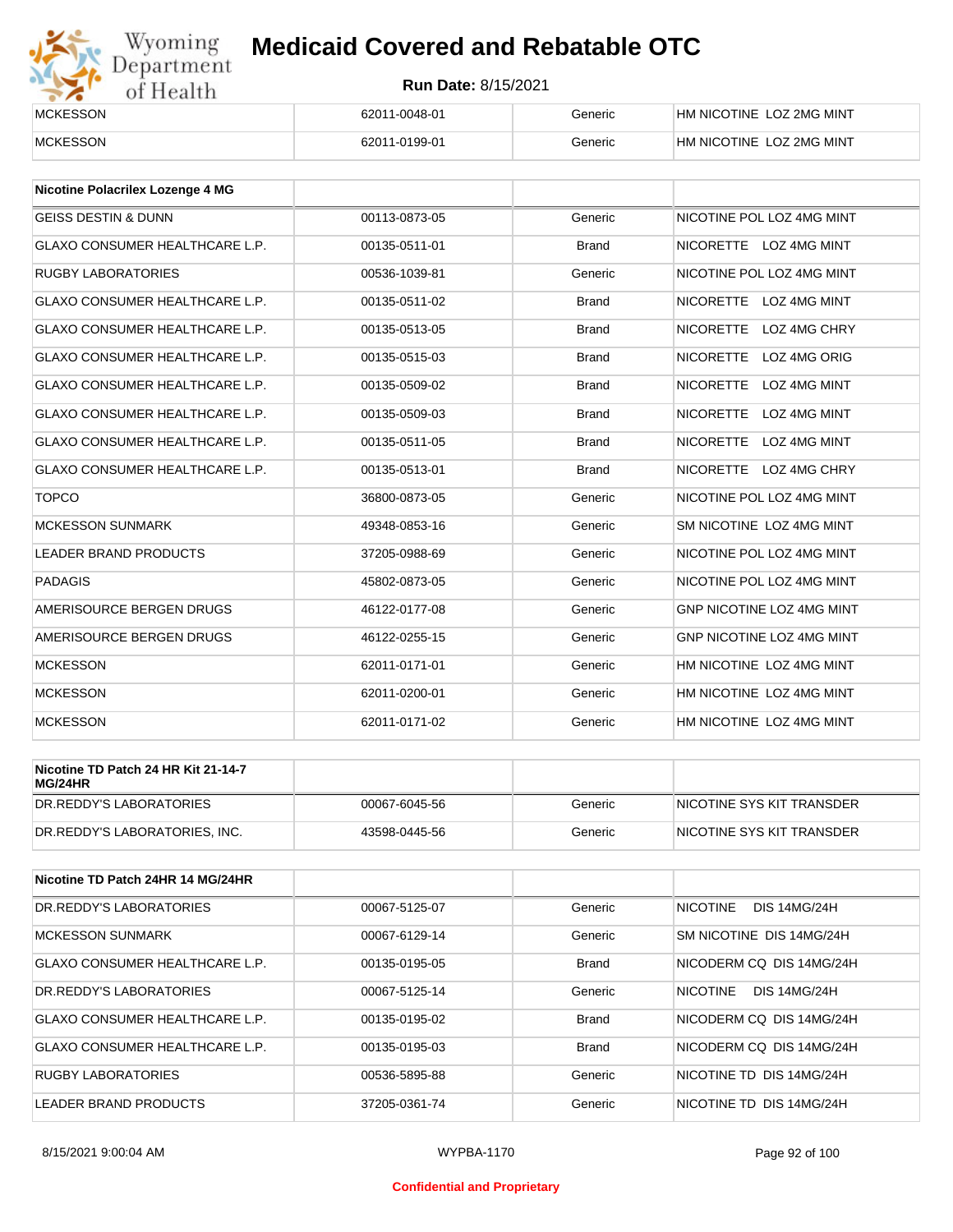| Wyoming<br>Department         | <b>Medicaid Covered and Rebatable OTC</b> |         |                          |  |
|-------------------------------|-------------------------------------------|---------|--------------------------|--|
| of Health                     | <b>Run Date: 8/15/2021</b>                |         |                          |  |
| DR.REDDY'S LABORATORIES, INC. | 43598-0447-70                             | Generic | NICOTINE TD DIS 14MG/24H |  |
| DR.REDDY'S LABORATORIES, INC. | 43598-0447-74                             | Generic | NICOTINE TD DIS 14MG/24H |  |
| <b>MCKESSON</b>               | 62011-0172-01                             | Generic | HM NICOTINE DIS 14MG/24H |  |

| Nicotine TD Patch 24HR 21 MG/24HR     |               |              |                                        |
|---------------------------------------|---------------|--------------|----------------------------------------|
| DR.REDDY'S LABORATORIES               | 00067-5126-14 | Generic      | <b>NICOTINE</b><br><b>DIS 21MG/24H</b> |
| DR. REDDY'S LABORATORIES              | 00067-5126-28 | Generic      | <b>NICOTINE</b><br><b>DIS 21MG/24H</b> |
| <b>GLAXO CONSUMER HEALTHCARE L.P.</b> | 00135-0145-02 | <b>Brand</b> | NICODERM CO DIS 21MG/24H               |
| GLAXO CONSUMER HEALTHCARE L.P.        | 00135-0194-03 | <b>Brand</b> | NICODERM CO DIS 21MG/24H               |
| DR. REDDY'S LABORATORIES              | 00067-5126-07 | Generic      | <b>NICOTINE</b><br>DIS 21MG/24H        |
| GLAXO CONSUMER HEALTHCARE L.P.        | 00135-0194-02 | <b>Brand</b> | NICODERM CO DIS 21MG/24H               |
| <b>MCKESSON SUNMARK</b>               | 00067-6130-14 | Generic      | SM NICOTINE DIS 21MG                   |
| <b>GLAXO CONSUMER HEALTHCARE L.P.</b> | 00135-0194-01 | <b>Brand</b> | NICODERM CQ DIS 21MG/24H               |
| <b>GLAXO CONSUMER HEALTHCARE L.P.</b> | 00135-0194-05 | <b>Brand</b> | NICODERM CQ DIS 21MG/24H               |
| <b>RUGBY LABORATORIES</b>             | 00536-5896-88 | Generic      | NICOTINE TD DIS 21MG/24H               |
| DR. REDDY'S LABORATORIES. INC.        | 43598-0448-70 | Generic      | NICOTINE TD DIS 21MG/24H               |
| <b>LEADER BRAND PRODUCTS</b>          | 37205-0358-74 | Generic      | NICOTINE TD DIS 21MG/24H               |
| DR.REDDY'S LABORATORIES, INC.         | 43598-0448-28 | Generic      | NICOTINE TD DIS 21MG/24H               |
| DR.REDDY'S LABORATORIES, INC.         | 43598-0448-74 | Generic      | NICOTINE TD DIS 21MG/24H               |
| <b>MCKESSON</b>                       | 62011-0173-01 | Generic      | HM NICOTINE DIS 21MG/24H               |

| Nicotine TD Patch 24HR 7 MG/24HR                                 |               |              |                                 |
|------------------------------------------------------------------|---------------|--------------|---------------------------------|
| <b>GLAXO CONSUMER HEALTHCARE L.P.</b>                            | 00135-0196-05 | <b>Brand</b> | NICODERM CQ DIS 7MG/24HR        |
| DR. REDDY'S LABORATORIES                                         | 00067-5124-14 | Generic      | <b>NICOTINE</b><br>DIS 7MG/24HR |
| <b>MCKESSON SUNMARK</b>                                          | 00067-6128-14 | Generic      | SM NICOTINE DIS 7MG/24HR        |
| GLAXO CONSUMER HEALTHCARE L.P.                                   | 00135-0196-02 | <b>Brand</b> | NICODERM CQ DIS 7MG/24HR        |
| DR. REDDY'S LABORATORIES                                         | 00067-5124-07 | Generic      | NICOTINE<br>DIS 7MG/24HR        |
| <b>RUGBY LABORATORIES</b>                                        | 00536-5894-88 | Generic      | NICOTINE TD DIS 7MG/24HR        |
| <b>LEADER BRAND PRODUCTS</b>                                     | 37205-0363-74 | Generic      | NICOTINE TD DIS 7MG/24HR        |
| DR.REDDY'S LABORATORIES, INC.                                    | 43598-0446-70 | Generic      | NICOTINE TD DIS 7MG/24HR        |
| DR.REDDY'S LABORATORIES, INC.                                    | 43598-0446-74 | Generic      | NICOTINE TD DIS 7MG/24HR        |
| <b>MCKESSON</b>                                                  | 62011-0050-01 | Generic      | NICOTINE TD DIS 7MG/24HR        |
| <b>ULCER</b><br>DRUGS/ANTISPASMODICS/ANTICHOLINE<br><b>RGICS</b> |               |              |                                 |

| <b>Cimetidine Tab 200 MG</b> |               |         |                          |
|------------------------------|---------------|---------|--------------------------|
| <b>BERGEN</b><br>! BRUNSWIG  | 24385-0111-65 | Generic | TAB 200MG<br>`BURN<br>НF |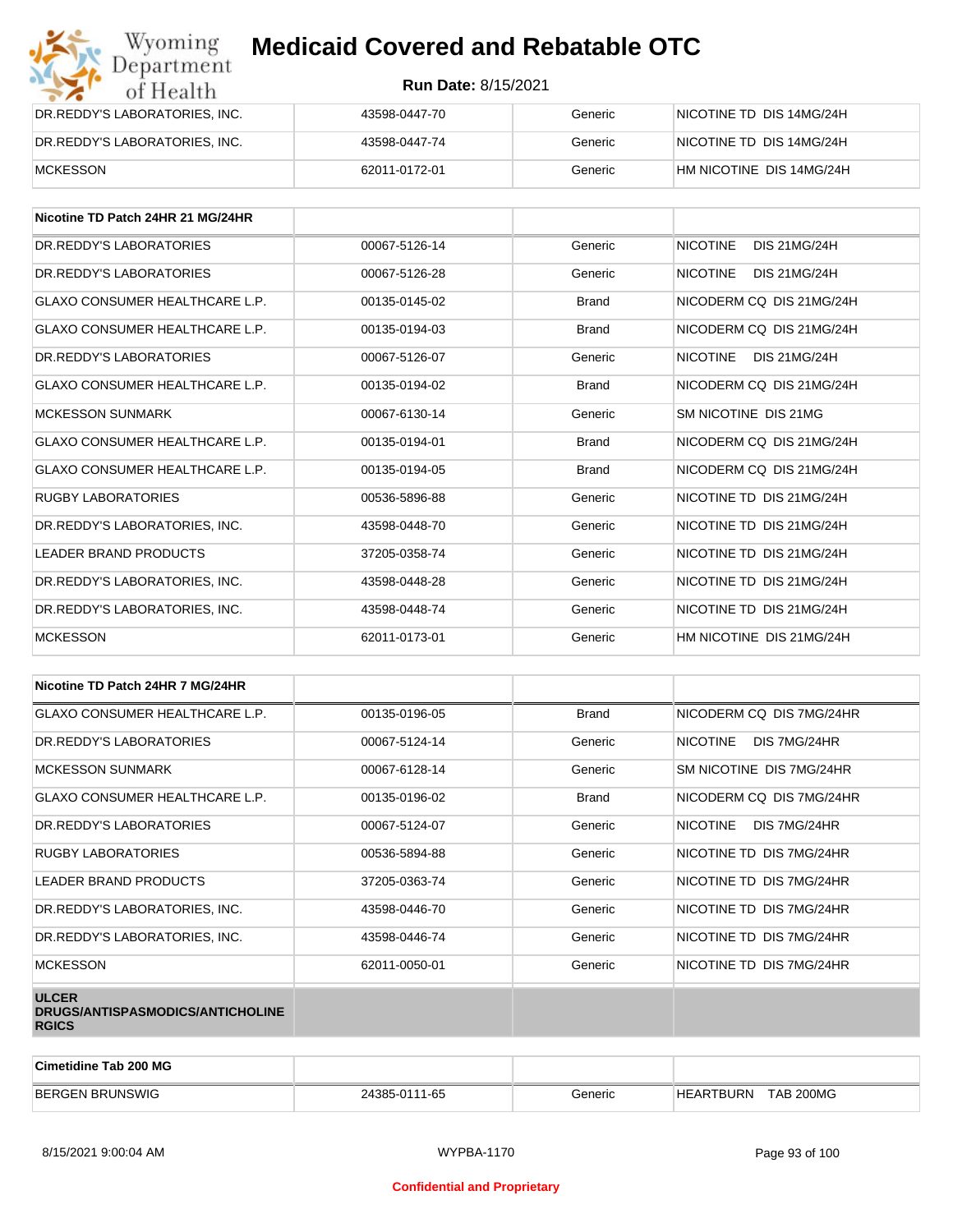

| ______                   |               |         |                                       |
|--------------------------|---------------|---------|---------------------------------------|
| <b>TOPCO</b>             | 36800-0022-39 | Generic | <b>TAB RELIEF</b><br><b>HEARTBURN</b> |
| <b>IMCKESSON SUNMARK</b> | 49348-0246-44 | Generic | <b>SM ACID REDU TAB 200MG</b>         |

| <b>Famotidine Tab 10 MG</b>  |               |         |                                |
|------------------------------|---------------|---------|--------------------------------|
| TEVA PHARMACEUTICALS USA     | 00093-2748-65 | Generic | FAMOTIDINE TAB 10MG            |
| TEVA PHARMACEUTICALS USA     | 00093-2748-92 | Generic | FAMOTIDINE TAB 10MG            |
| TEVA PHARMACEUTICALS USA     | 00093-2748-94 | Generic | FAMOTIDINE TAB 10MG            |
| <b>PERRIGO</b>               | 00113-0141-65 | Generic | ACID REDUCER TAB 10MG          |
| <b>MAJOR PHARMACEUTICALS</b> | 00904-5529-52 | Generic | HEARTBURN<br><b>TAB RELIEF</b> |
| <b>MAJOR PHARMACEUTICALS</b> | 00904-5529-87 | Generic | <b>HEARTBURN TAB RELIEF</b>    |
| <b>SELECT BRAND</b>          | 15127-0370-30 | Generic | ACID REDUCER TAB 10MG          |
| <b>TOPCO</b>                 | 36800-0141-65 | Generic | ACID REDUCER TAB 10MG          |
| <b>BERGEN BRUNSWIG</b>       | 24385-0255-72 | Generic | ACID REDUCER TAB 10MG          |
| <b>TOPCO</b>                 | 36800-0141-72 | Generic | ACID REDUCER TAB 10MG          |
| <b>LEADER BRAND PRODUCTS</b> | 37205-0614-65 | Generic | ACID REDUCER TAB 10MG          |
| <b>MCKESSON SUNMARK</b>      | 49348-0442-13 | Generic | ACID REDUCER TAB 10MG          |
| <b>MCKESSON</b>              | 62011-0142-01 | Generic | FAMOTIDINE TAB 10MG            |
| CHAIN DRUG MARKETING ASSOC   | 63868-0714-30 | Generic | ACID CONTROL TAB 10MG          |

| <b>Famotidine Tab 20 MG</b>  |               |         |                              |
|------------------------------|---------------|---------|------------------------------|
| <b>PERRIGO</b>               | 00113-0194-02 | Generic | ACID REDUCER TAB 20MG        |
| <b>MAJOR PHARMACEUTICALS</b> | 00904-5780-17 | Generic | HEARTBURN TAB 20MG           |
| <b>MAJOR PHARMACEUTICALS</b> | 00904-5780-51 | Generic | <b>HEARTBURN</b><br>TAB 20MG |
| <b>BERGEN BRUNSWIG</b>       | 24385-0385-63 | Generic | ACID REDUCER TAB 20MG        |
| <b>TOPCO</b>                 | 36800-0194-71 | Generic | ACID REDUCER TAB 20MG        |
| <b>TOPCO</b>                 | 36800-0194-02 | Generic | ACID REDUCER TAB 20MG        |
| <b>BERGEN BRUNSWIG</b>       | 24385-0385-51 | Generic | ACID REDUCER TAB 20MG        |
| <b>TOPCO</b>                 | 36800-0194-51 | Generic | ACID REDUCER TAB 20MG        |
| <b>LEADER BRAND PRODUCTS</b> | 37205-0861-63 | Generic | ACID REDUCER TAB 20MG        |
| <b>BERGEN BRUNSWIG</b>       | 24385-0385-71 | Generic | ACID REDUCER TAB 20MG        |
| AMERISOURCE BERGEN DRUGS     | 46122-0168-78 | Generic | ACID REDUCER TAB 20MG        |
| <b>MCKESSON SUNMARK</b>      | 49348-0817-09 | Generic | ACID REDUCER TAB 20MG        |
| <b>MCKESSON SUNMARK</b>      | 49348-0817-05 | Generic | ACID REDUCER TAB 20MG        |
| <b>MCKESSON</b>              | 62011-0143-01 | Generic | FAMOTIDINE TAB 20MG          |
| CHAIN DRUG MARKETING ASSOC   | 63868-0486-25 | Generic | ACID CONTROL TAB 20MG        |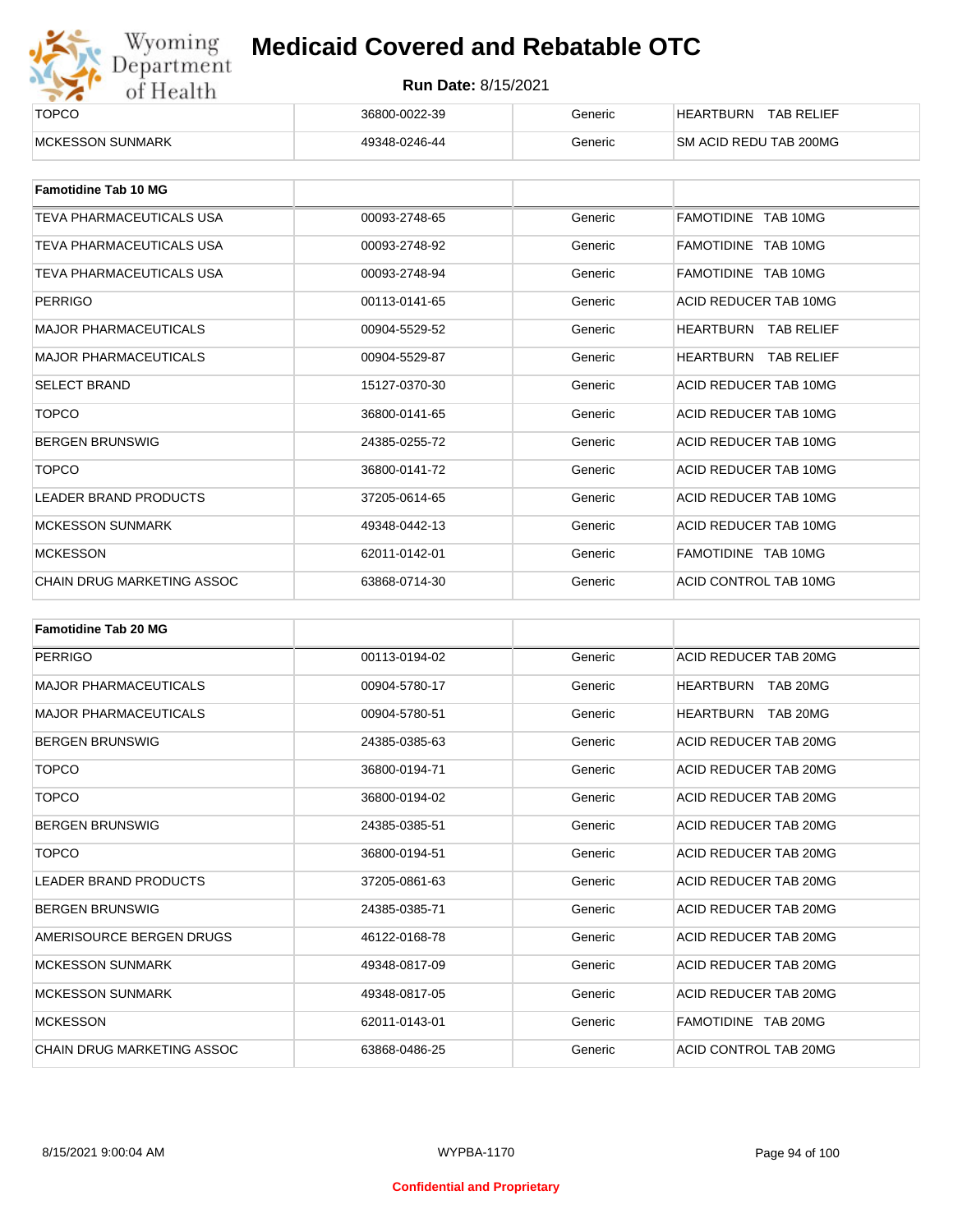

| Famotidine-Ca Carbonate-Mag Hydroxide<br>Chew Tab 10-800-165 MG |               |         |                                 |
|-----------------------------------------------------------------|---------------|---------|---------------------------------|
| <b>PERRIGO</b>                                                  | 00113-0321-63 | Generic | DUAL ACTION CHW COMPLETE        |
| <b>TOPCO</b>                                                    | 36800-0321-71 | Generic | DUAL ACTION CHW COMPLETE        |
| <b>TOPCO</b>                                                    | 36800-0546-71 | Generic | DUAL ACTION CHW COMPLETE        |
| <b>BERGEN BRUNSWIG</b>                                          | 24385-0202-63 | Generic | DUAL ACTION CHW COMPLETE        |
| <b>TOPCO</b>                                                    | 36800-0321-63 | Generic | DUAL ACTION CHW COMPLETE        |
| <b>TOPCO</b>                                                    | 36800-0546-63 | Generic | DUAL ACTION CHW COMPLETE        |
| <b>BERGEN BRUNSWIG</b>                                          | 24385-0201-63 | Generic | DUAL ACTION CHW COMPLETE        |
| LEADER BRAND PRODUCTS                                           | 37205-0680-63 | Generic | ACID REDUCER CHW COMPLETE       |
| <b>MCKESSON SUNMARK</b>                                         | 49348-0403-05 | Generic | SM COMPLETE CHW DUAL ACT        |
| <b>MCKESSON</b>                                                 | 62011-0182-01 | Generic | <b>COMPLETE</b><br>CHW DUAL ACT |

| Lansoprazole Cap Delayed Release 15 MG |               |              |                              |
|----------------------------------------|---------------|--------------|------------------------------|
| <b>PERRIGO</b>                         | 00067-6286-42 | <b>Brand</b> | PREVACID 24H CAP 15MG DR     |
| <b>PERRIGO</b>                         | 00067-6286-14 | <b>Brand</b> | PREVACID 24H CAP 15MG DR     |
| <b>PERRIGO</b>                         | 00067-6286-28 | <b>Brand</b> | PREVACID 24H CAP 15MG DR     |
| <b>RUGBY LABORATORIES</b>              | 00536-1034-13 | Generic      | <b>HEARTBURN TR CAP 15MG</b> |
| <b>RUGBY LABORATORIES</b>              | 00536-1034-71 | Generic      | <b>HEARTBURN TR CAP 15MG</b> |
| <b>RUGBY LABORATORIES</b>              | 00536-1034-88 | Generic      | <b>HEARTBURN TR CAP 15MG</b> |
| <b>LEADER BRAND PRODUCTS</b>           | 37205-0661-74 | Generic      | LANSOPRAZOLE CAP 15MG DR     |
| <b>PADAGIS</b>                         | 45802-0245-01 | Generic      | LANSOPRAZOLE CAP 15MG DR     |
| <b>PADAGIS</b>                         | 45802-0245-03 | Generic      | LANSOPRAZOLE CAP 15MG DR     |
| AMERISOURCE BERGEN DRUGS               | 46122-0107-03 | Generic      | LANSOPRAZOLE CAP 15MG DR     |
| <b>PADAGIS</b>                         | 45802-0245-02 | Generic      | LANSOPRAZOLE CAP 15MG DR     |
| <b>MCKESSON SUNMARK</b>                | 49348-0301-61 | Generic      | LANSOPRAZOLE CAP 15MG DR     |
| <b>MCKESSON SUNMARK</b>                | 49348-0301-46 | Generic      | LANSOPRAZOLE CAP 15MG DR     |
| <b>MCKESSON SUNMARK</b>                | 49348-0301-78 | Generic      | LANSOPRAZOLE CAP 15MG DR     |
| AMERISOURCE BERGEN DRUGS               | 46122-0107-04 | Generic      | LANSOPRAZOLE CAP 15MG DR     |
| AMERISOURCE BERGEN DRUGS               | 46122-0107-74 | Generic      | LANSOPRAZOLE CAP 15MG DR     |
| <b>MCKESSON</b>                        | 62011-0168-01 | Generic      | LANSOPRAZOLE CAP 15MG DR     |
| <b>MCKESSON</b>                        | 62011-0168-02 | Generic      | LANSOPRAZOLE CAP 15MG DR     |
| <b>MCKESSON</b>                        | 62011-0168-03 | Generic      | LANSOPRAZOLE CAP 15MG DR     |

| Omeprazole Delayed Release Tab 20 MG |               |         |                     |
|--------------------------------------|---------------|---------|---------------------|
| PERRIGO                              | 00113-0915-30 | Generic | OMEPRAZOLE TAB 20MG |
| PERRIGO                              | 00113-0915-55 | Generic | OMEPRAZOLE TAB 20MG |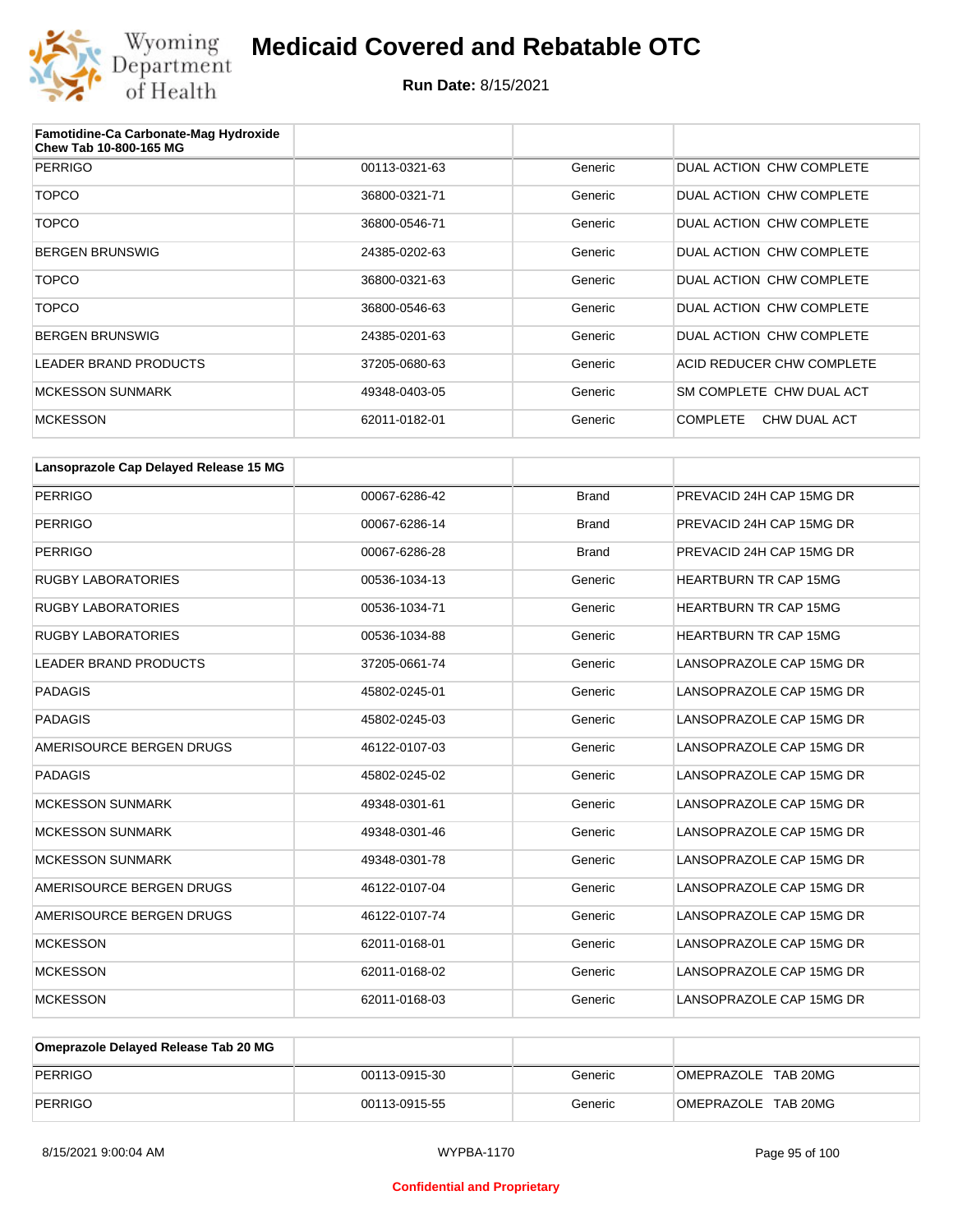

| Department<br>of Health      | <b>Run Date: 8/15/2021</b> |         |                     |
|------------------------------|----------------------------|---------|---------------------|
| <b>PERRIGO</b>               | 00113-0915-74              | Generic | OMEPRAZOLE TAB 20MG |
| <b>MAJOR PHARMACEUTICALS</b> | 00904-5834-71              | Generic | OMEPRAZOLE TAB 20MG |
| <b>MAJOR PHARMACEUTICALS</b> | 00904-5834-41              | Generic | OMEPRAZOLE TAB 20MG |
| <b>MAJOR PHARMACEUTICALS</b> | 00904-5834-42              | Generic | OMEPRAZOLE TAB 20MG |
| <b>TOPCO</b>                 | 36800-0915-01              | Generic | OMEPRAZOLE TAB 20MG |
| <b>TOPCO</b>                 | 36800-0915-55              | Generic | OMEPRAZOLE TAB 20MG |
| <b>LEADER BRAND PRODUCTS</b> | 37205-0837-74              | Generic | OMEPRAZOLE TAB 20MG |
| <b>TOPCO</b>                 | 36800-0915-30              | Generic | OMEPRAZOLE TAB 20MG |
| <b>TOPCO</b>                 | 36800-0915-74              | Generic | OMEPRAZOLE TAB 20MG |
| LEADER BRAND PRODUCTS        | 37205-0837-66              | Generic | OMEPRAZOLE TAB 20MG |
| <b>PERRIGO</b>               | 45802-0888-55              | Generic | OMEPRAZOLE TAB 20MG |
| AMERISOURCE BERGEN DRUGS     | 46122-0029-04              | Generic | OMEPRAZOLE TAB 20MG |
| <b>PERRIGO</b>               | 45802-0888-30              | Generic | OMEPRAZOLE TAB 20MG |
| AMERISOURCE BERGEN DRUGS     | 46122-0029-03              | Generic | OMEPRAZOLE TAB 20MG |
| AMERISOURCE BERGEN DRUGS     | 46122-0029-74              | Generic | OMEPRAZOLE TAB 20MG |
| AMERISOURCE BERGEN DRUGS     | 46122-0029-99              | Generic | OMEPRAZOLE TAB 20MG |
| LEADER BRAND PRODUCTS        | 37205-0837-06              | Generic | OMEPRAZOLE TAB 20MG |
| <b>LEADER BRAND PRODUCTS</b> | 37205-0837-15              | Generic | OMEPRAZOLE TAB 20MG |
| <b>MCKESSON SUNMARK</b>      | 49348-0846-46              | Generic | OMEPRAZOLE TAB 20MG |
| MCKESSON SUNMARK             | 49348-0846-61              | Generic | OMEPRAZOLE TAB 20MG |
| <b>MCKESSON SUNMARK</b>      | 49348-0846-78              | Generic | OMEPRAZOLE TAB 20MG |
| <b>MCKESSON</b>              | 62011-0157-01              | Generic | OMEPRAZOLE TAB 20MG |
| <b>MCKESSON</b>              | 62011-0157-03              | Generic | OMEPRAZOLE TAB 20MG |
| <b>MCKESSON</b>              | 62011-0157-02              | Generic | OMEPRAZOLE TAB 20MG |

| (20 MG Base Equiv)          |                               |         |                            |
|-----------------------------|-------------------------------|---------|----------------------------|
| ICHAIN DRUG MARKETING ASSOC | 77-42<br>3868-01 <sup>-</sup> | Beneric | CAP 20.6MGDR<br>OMEPRAZOLE |

| Ranitidine HCI Tab 150 MG |               |              |                                   |
|---------------------------|---------------|--------------|-----------------------------------|
| PERRIGO                   | 00113-0852-02 | Generic      | <b>ACID REDUCER TAB 150MG</b>     |
| PERRIGO                   | 00113-0852-71 | Generic      | ACID REDUCER TAB 150MG            |
| CHATTEM INC               | 00597-0120-24 | <b>Brand</b> | ZANTAC<br><b>TAB 150MG</b>        |
| CHATTEM INC               | 00597-0121-68 | <b>Brand</b> | ZANTAC<br><b>TAB 150MG</b>        |
| CHATTEM INC               | 00597-0121-95 | <b>Brand</b> | ZANTAC<br><b>TAB 150MG</b>        |
| CHATTEM INC               | 00597-0121-90 | <b>Brand</b> | ZANTAC<br><b>TAB 150MG</b>        |
| CHATTEM INC               | 00597-0120-50 | <b>Brand</b> | <b>ZANTAC</b><br><b>TAB 150MG</b> |
| CHATTEM INC               | 00597-0120-68 | <b>Brand</b> | ZANTAC<br><b>TAB 150MG</b>        |

#### **Confidential and Proprietary**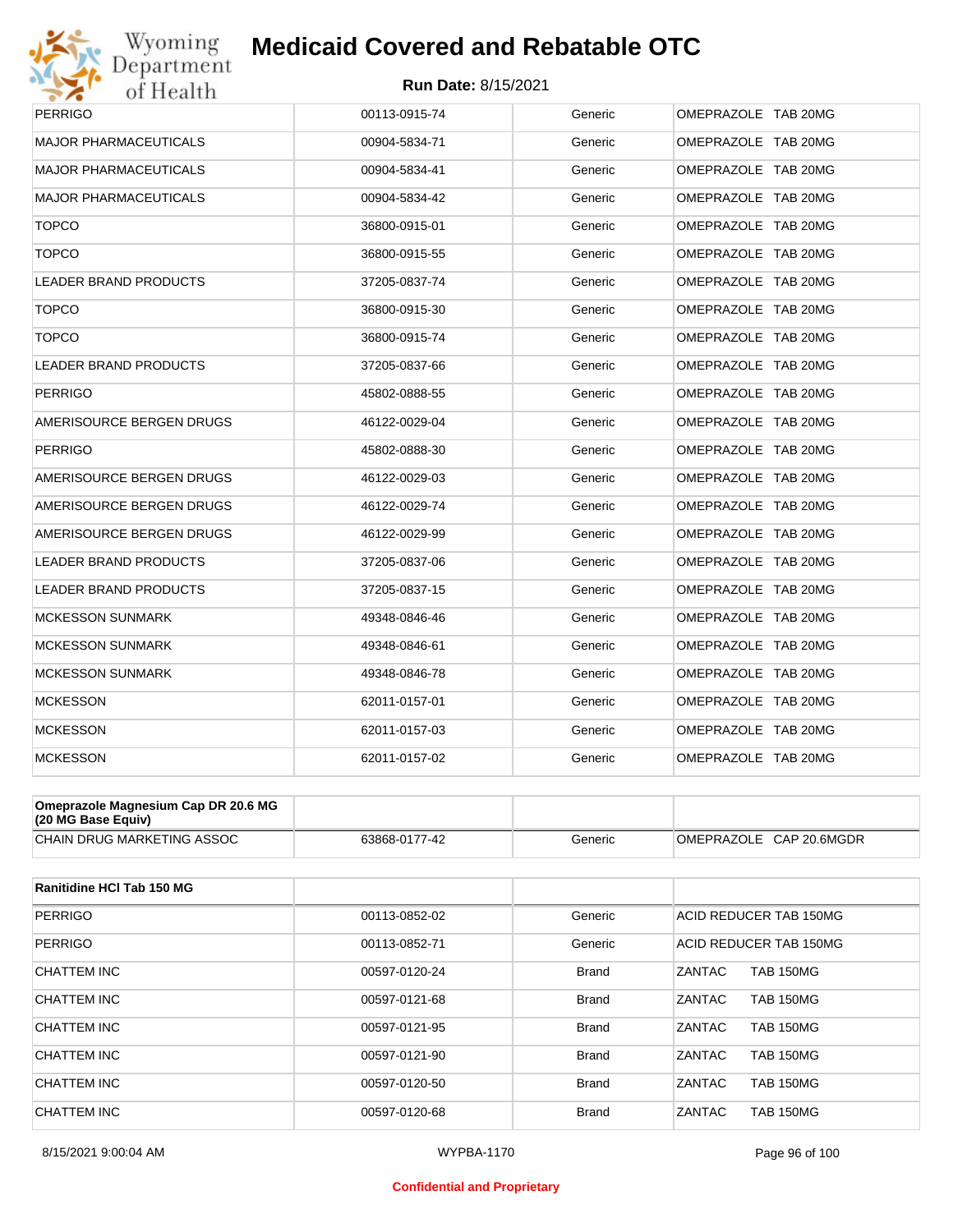| CHATTEM INC                  | 00597-0121-24 | <b>Brand</b> | ZANTAC<br><b>TAB 150MG</b> |
|------------------------------|---------------|--------------|----------------------------|
| CHATTEM INC                  | 00597-0121-50 | <b>Brand</b> | ZANTAC<br><b>TAB 150MG</b> |
| <b>MAJOR PHARMACEUTICALS</b> | 00904-6350-24 | Generic      | RANITIDINE TAB 150MG       |
| <b>MAJOR PHARMACEUTICALS</b> | 00904-6350-51 | Generic      | RANITIDINE TAB 150MG       |
| <b>TOPCO</b>                 | 36800-0047-02 | Generic      | HEARTBURN TAB 150MG        |
| <b>BERGEN BRUNSWIG</b>       | 24385-0268-62 | Generic      | ACID CONTROL TAB 150MG     |
| <b>BERGEN BRUNSWIG</b>       | 24385-0268-71 | Generic      | ACID CONTROL TAB 150MG     |
| <b>TOPCO</b>                 | 36800-0047-71 | Generic      | HEARTBURN TAB 150MG        |
| AMERISOURCE BERGEN DRUGS     | 46122-0041-62 | Generic      | ACID CONTROL TAB 150MG     |
| AMERISOURCE BERGEN DRUGS     | 46122-0041-71 | Generic      | ACID CONTROL TAB 150MG     |
| AMERISOURCE BERGEN DRUGS     | 46122-0224-62 | Generic      | ACID CONTROL TAB 150MG     |
| <b>MCKESSON SUNMARK</b>      | 49348-0026-54 | Generic      | ACID REDUCER TAB 150MG     |
| <b>OHM LABS</b>              | 51660-0351-60 | Generic      | ACID REDUCER TAB 150MG     |
| <b>MCKESSON</b>              | 62011-0227-01 | Generic      | ACID REDUCER TAB 150MG     |
|                              |               |              |                            |

| <b>Ranitidine HCI Tab 75 MG</b> |               |              |                              |
|---------------------------------|---------------|--------------|------------------------------|
| CHATTEM INC                     | 00597-0122-13 | <b>Brand</b> | ZANTAC<br>TAB 75MG           |
| <b>MAJOR PHARMACEUTICALS</b>    | 00904-6349-46 | Generic      | RANITIDINE TAB 75MG          |
| <b>CHATTEM INC</b>              | 00597-0122-27 | <b>Brand</b> | ZANTAC<br>TAB 75MG           |
| CHATTEM INC                     | 00597-0122-37 | <b>Brand</b> | ZANTAC<br>TAB 75MG           |
| <b>CHATTEM INC</b>              | 00597-0122-54 | <b>Brand</b> | ZANTAC<br>TAB 75MG           |
| <b>CHATTEM INC</b>              | 00597-0122-81 | <b>Brand</b> | ZANTAC<br>TAB 75MG           |
| <b>MAJOR PHARMACEUTICALS</b>    | 00904-6349-52 | Generic      | RANITIDINE TAB 75MG          |
| <b>TOPCO</b>                    | 36800-0271-39 | Generic      | <b>HEARTBRN REL TAB 75MG</b> |
| <b>TOPCO</b>                    | 36800-0271-72 | Generic      | <b>HEARTBRN REL TAB 75MG</b> |
| <b>MCKESSON SUNMARK</b>         | 49348-0473-44 | Generic      | <b>ACID REDUCER TAB 75MG</b> |
| AMERISOURCE BERGEN DRUGS        | 46122-0223-72 | Generic      | <b>ACID REDUCER TAB 75MG</b> |
| AMERISOURCE BERGEN DRUGS        | 46122-0223-65 | Generic      | <b>ACID REDUCER TAB 75MG</b> |
| <b>MCKESSON SUNMARK</b>         | 49348-0473-12 | Generic      | ACID REDUCER TAB 75MG        |
| <b>OHM LABS</b>                 | 51660-0352-30 | Generic      | ACID REDUCER TAB 75MG        |
| <b>MCKESSON</b>                 | 62011-0144-02 | Generic      | ACID REDUCER TAB 75MG        |
| <b>MCKESSON</b>                 | 62011-0144-01 | Generic      | ACID REDUCER TAB 75MG        |
| <b>MCKESSON</b>                 | 62011-0225-01 | Generic      | <b>ACID REDUCER TAB 75MG</b> |
| <b>MCKESSON</b>                 | 62011-0225-02 | Generic      | ACID REDUCER TAB 75MG        |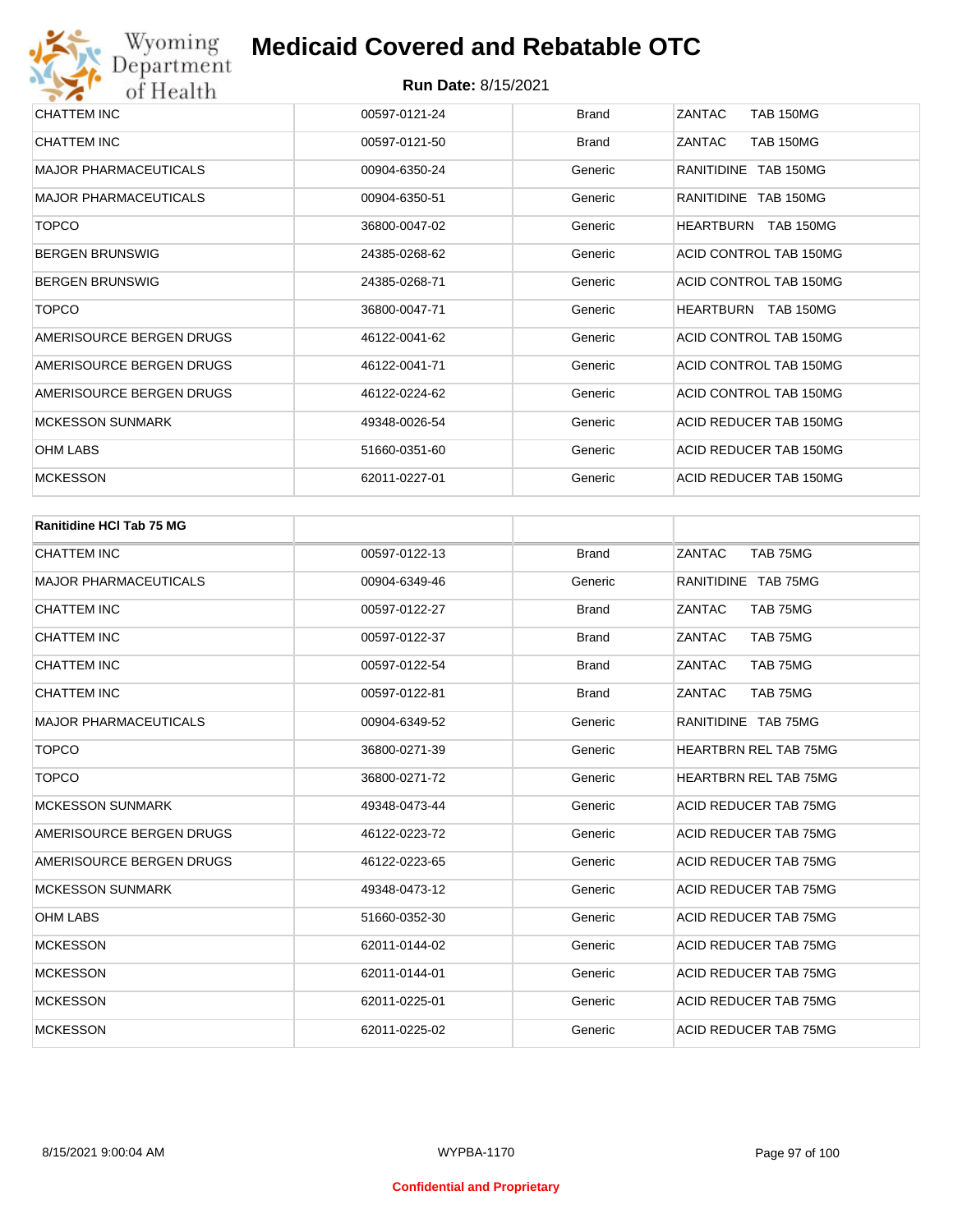

Wyoming<br>Department<br>of Health **VAGINAL AND RELATED PRODUCTS**

| <b>Clotrimazole Vaginal Cream 1%</b> |               |         |                                |
|--------------------------------------|---------------|---------|--------------------------------|
| ACTAVIS MID ATLANTIC                 | 00472-0220-63 | Generic | CLOTRIMAZOLE CRE 1%            |
| ACTAVIS MID ATLANTIC                 | 00472-0220-41 | Generic | CLOTRIMAZOLE CRE 1%            |
| <b>MCKESSON SUNMARK</b>              | 49348-0793-76 | Generic | <b>CLOTRIMAZOLE CRE 1% VAG</b> |
| TARO                                 | 51672-2003-06 | Generic | CLOTRIMAZOLE CRE 1% VAG        |

| <b>Clotrimazole Vaginal Cream 2%</b> |               |         |                        |
|--------------------------------------|---------------|---------|------------------------|
| BERGEN BRUNSWIG                      | 24385-0110-09 | Generic | CLOTRIMAZOLE CRE 3 DAY |
| MCKESSON SUNMARK                     | 49348-0379-54 | Generic | 3 DAY VAGINL CRE 2%    |
| <b>TARO</b>                          | 51672-2062-00 | Generic | 3 DAY VAGINL CRE 2%    |

| Miconazole Nitrate Vaginal App 200 MG &<br>2% Cream 9 GM Kit |               |         |                           |
|--------------------------------------------------------------|---------------|---------|---------------------------|
| <b>TOPCO</b>                                                 | 36800-0982-00 | Generic | MICONAZOLE 3 KIT COMBINAT |
| AMERISOURCE BERGEN DRUGS                                     | 46122-0144-04 | Generic | MICONAZOLE 3 KIT COMBO PK |
| MCKESSON SUNMARK                                             | 49348-0645-73 | Generic | MICONAZOLE 3 KIT COMBINAT |

| <b>Miconazole Nitrate Vaginal Cream 2%</b> |               |         |                           |
|--------------------------------------------|---------------|---------|---------------------------|
| ACTAVIS MID ATLANTIC                       | 00472-0730-63 | Generic | MICONAZOLE CRE 2%         |
| ACTAVIS MID ATLANTIC                       | 00472-0730-41 | Generic | MICONAZOLE CRE 2%         |
| <b>GEISS DESTIN &amp; DUNN</b>             | 00113-0214-29 | Generic | MICONAZOLE 7 CRE TUBE/KIT |
| <b>GEISS DESTIN &amp; DUNN</b>             | 00113-0825-29 | Generic | MICONAZOLE 7 CRE 2%       |
| <b>COSETTE PHARMACEUTICALS</b>             | 00713-0252-37 | Generic | MICONAZOLE CRE 2%         |
| <b>MAJOR PHARMACEUTICALS</b>               | 00904-7734-57 | Generic | MICONAZOLE 7 CRE 2%       |
| <b>MAJOR PHARMACEUTICALS</b>               | 00904-7734-45 | Generic | MICONAZOLE 7 CRE 2%       |
| <b>TOPCO</b>                               | 36800-0825-29 | Generic | MICONAZOLE 7 CRE 2%       |
| <b>BERGEN BRUNSWIG</b>                     | 24385-0590-29 | Generic | MICONAZOLE 7 CRE 2%       |
| <b>MCKESSON SUNMARK</b>                    | 49348-0530-77 | Generic | MICONAZOLE 7 CRE 2%       |
| <b>MCKESSON SUNMARK</b>                    | 49348-0872-77 | Generic | MICONAZOLE 7 CRE 2%       |
| <b>TARO</b>                                | 51672-2035-06 | Generic | MICONAZOLE CRE 2%         |

| Miconazole Nitrate Vaginal Cream 4% (200<br>MG/5GM) |               |         |                            |
|-----------------------------------------------------|---------------|---------|----------------------------|
| CHAIN DRUG MARKETING ASSOC                          | 63868-0197-25 | Generic | <b>3 DAY VAGNAL CRE 4%</b> |

| Miconazole Nitrate Vaginal Supp 1200 MG<br>8. 2% Cream Kit |               |         |                         |
|------------------------------------------------------------|---------------|---------|-------------------------|
| <b>TOPCO</b>                                               | 36800-0737-45 | Generic | <b>MICONAZOLE 1 KIT</b> |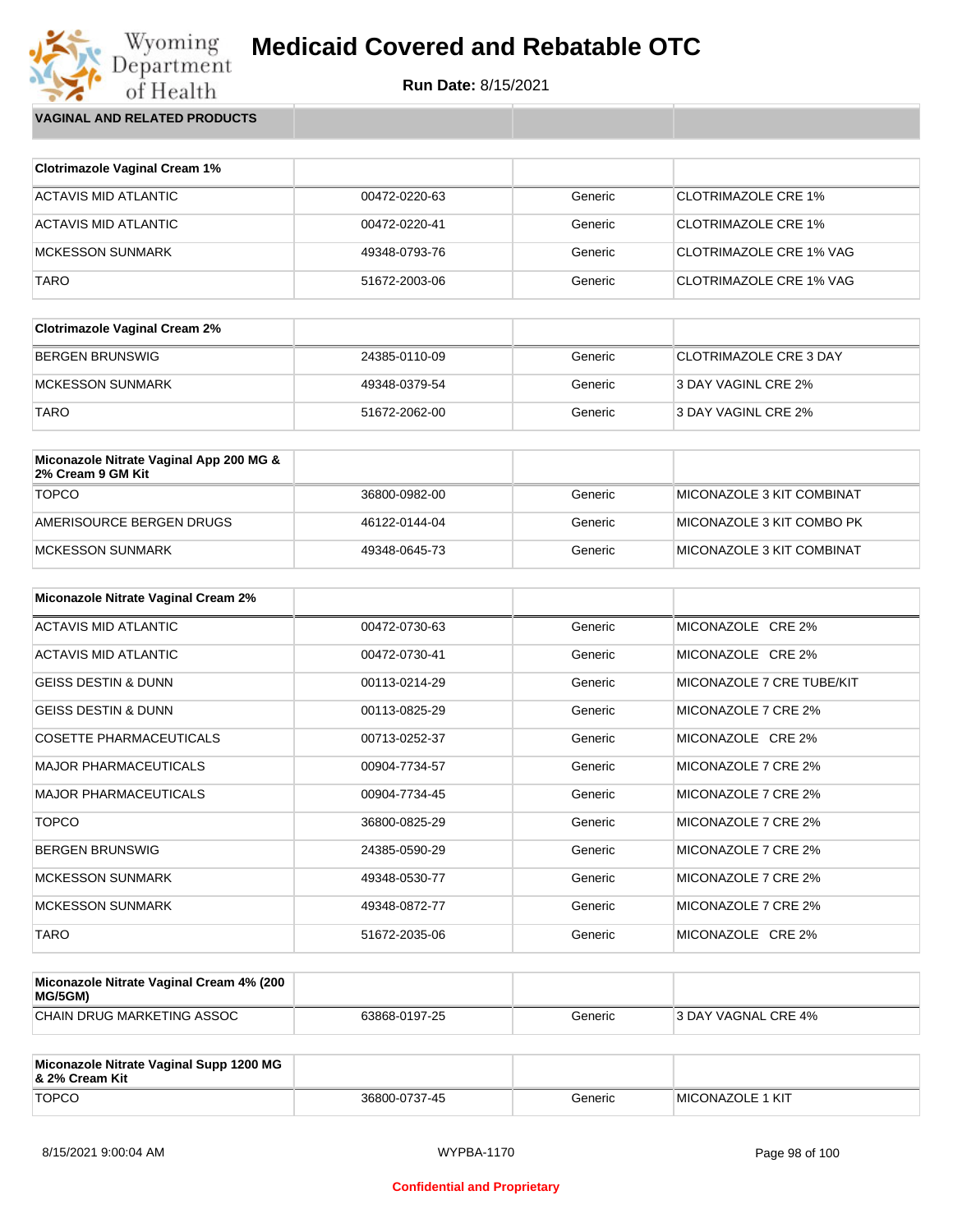| Wyoming    |
|------------|
| Department |
| of Health  |
|            |

| LEADER BRAND PRODUCTS    | 37205-0640-03 | Generic | MICONAZOLE 1 KIT 1200-2% |
|--------------------------|---------------|---------|--------------------------|
| AMERISOURCE BERGEN DRUGS | 46122-0027-02 | Generic | <b>IMICONAZOLE 1 KIT</b> |

| Miconazole Nitrate Vaginal Supp 200 MG &<br>2% Cream 9 GM Kit |               |         |                           |
|---------------------------------------------------------------|---------------|---------|---------------------------|
| IGEISS DESTIN & DUNN                                          | 00113-0081-00 | Generic | MICONAZOLE 3 KIT COMBO PK |
| GLAXO CONSUMER HEALTHCARE L.P.                                | 00067-2091-03 | Generic | VAGISTAT-3 KIT COMBO PK   |
| <b>MAJOR PHARMACEUTICALS</b>                                  | 00904-5415-01 | Generic | MICONAZOLE 3 KIT COMBO PK |
| <b>BERGEN BRUNSWIG</b>                                        | 24385-0606-02 | Generic | MICONAZOLE 3 KIT COMBO PK |
| <b>TOPCO</b>                                                  | 36800-0081-00 | Generic | MICONAZOLE 3 KIT COMBO PK |
| MCKESSON SUNMARK                                              | 49348-0355-43 | Generic | MICONAZOLE 3 KIT COMBO PK |

| Miconazole Nitrate Vaginal Suppos 100 MG |               |         |                        |
|------------------------------------------|---------------|---------|------------------------|
| ACTAVIS MID ATLANTIC                     | 00472-1736-07 | Generic | MICONAZOLE 7 SUP 100MG |
| COSETTE PHARMACEUTICALS                  | 00713-0197-57 | Generic | MICONAZOLE SUP 100MG   |
| IMCKESSON SUNMARK                        | 49348-0833-61 | Generic | SM MICON 7 SUP 100MG   |

| Nonoxynol-9 Film 28% |               |              |                          |
|----------------------|---------------|--------------|--------------------------|
| APOTHECUS            | 52925-0112-03 | <b>Brand</b> | VCF VAGINAL MIS CONTRACP |
| <b>APOTHECUS</b>     | 52925-0112-01 | Brand        | VCF VAGINAL MIS CONTRACP |
| <b>APOTHECUS</b>     | 52925-0112-02 | Brand        | VCF VAGINAL MIS CONTRACP |

| Nonoxynol-9 Foam 12.5% |               |              |                                  |
|------------------------|---------------|--------------|----------------------------------|
| <b>APOTHECUS</b>       | 52925-0312-14 | <b>Brand</b> | <b>IVCF VAGINAL AER CONTRACP</b> |

| Nonoxynol-9 Gel 2% |               |       |                                        |
|--------------------|---------------|-------|----------------------------------------|
| <b>MILEX</b>       | 00396-4010-00 | Brand | <b>GEL</b><br>L 2%<br><b>SHUR-SEAL</b> |

| Nonoxynol-9 Gel 3%       |               |              |                           |  |
|--------------------------|---------------|--------------|---------------------------|--|
| CALDWELL CONSUMER HEALTH | 34362-0302-13 | <b>Brand</b> | GEL 3%<br><b>GYNOL II</b> |  |

| Nonoxynol-9 Gel 4%              |               |              |                   |
|---------------------------------|---------------|--------------|-------------------|
| <b>REVIVE PERSONAL PRODUCTS</b> | 34362-0300-10 | <b>Brand</b> | CONCEPTROL GEL 4% |

| Nonoxynol-9 Vaginal Sponge 1000 MG |               |       |                  |
|------------------------------------|---------------|-------|------------------|
| MAYER LABORATORIES                 | 16169-0404-03 | Brand | TODAY SPONGE MIS |

| Nonoxynol-9 Vaginal Suppos 100 MG |               |              |               |           |
|-----------------------------------|---------------|--------------|---------------|-----------|
| BLAIREX LABS                      | 50486-0221-12 | <b>Brand</b> | <b>ENCARE</b> | SUP 100MG |